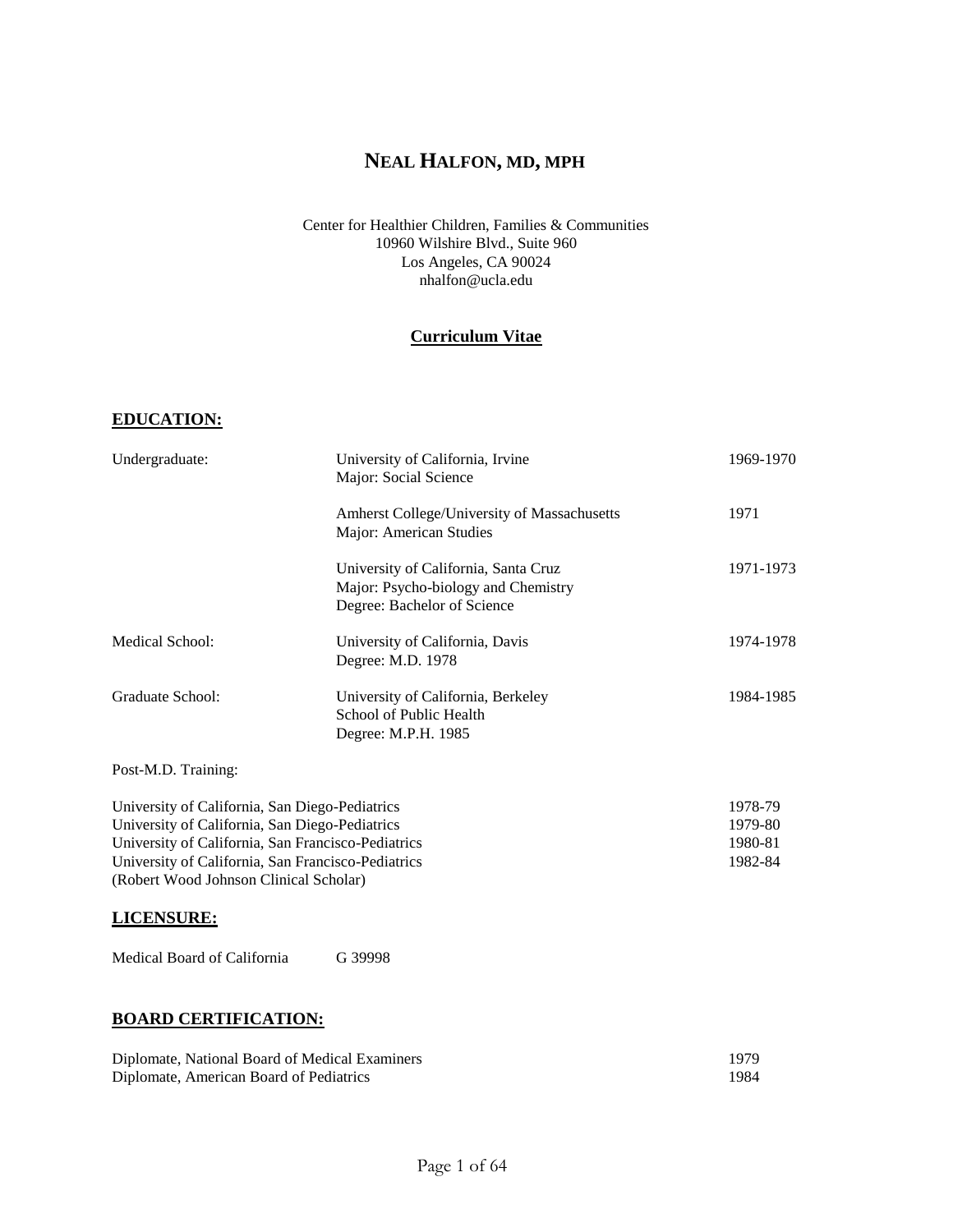# **PROFESSIONAL EXPERIENCE:**

| Professor<br>Dept. of Pediatrics, David Geffen School of Medicine                                                                                                                                                       | 1997-     |
|-------------------------------------------------------------------------------------------------------------------------------------------------------------------------------------------------------------------------|-----------|
| Professor<br>UCLA, Dept. of Health Services in the Fielding School of Public Health                                                                                                                                     | 2006-     |
| Professor<br>UCLA, Dept. of Public Policy in the Luskin School of Public Affairs                                                                                                                                        | $2001 -$  |
| <b>Founding Director</b><br>UCLA Center for Healthier Children, Families and Communities                                                                                                                                | 1995-     |
| <b>Founding Director</b><br>Maternal and Child Health (MCH) Training Program<br>Child and Family Health Program<br>UCLA Fielding School of Public Health                                                                | 1994-     |
| <b>Associate Director</b><br>Clinical & Translational Science Institute (CTSI)<br>University of California, Los Angeles                                                                                                 | 2010-2014 |
| Director<br>AIM-MCHB Child and Adolescent Policy Support Center<br>University of California, Los Angeles                                                                                                                | 2007-2011 |
| Director<br>National Center for Infant and Early Childhood Health Policy<br>University of California, Los Angeles                                                                                                       | 1996-2008 |
| Consultant<br>Health Program<br><b>RAND</b>                                                                                                                                                                             | 1993-2003 |
| Co-Director<br>Maternal and Child Health Policy Research Center<br>School of Public Health,<br>University of California, Los Angeles<br>Institute for Health Policy Studies,<br>University of California, San Francisco | 1992-1996 |
| <b>Associate Professor</b><br>Department of Pediatrics, School of Medicine<br>Department of Community Health Sciences, School of Public Health<br>University of California, Los Angeles                                 | 1991-1997 |
| Founding Director, Center for the Vulnerable Child<br>Pediatrician, Ambulatory Department<br>Children's Hospital, Oakland                                                                                               | 1986-1991 |
| <b>Assistant Director</b><br>UC Berkeley-UCSF Joint Medical Program                                                                                                                                                     | 1984-1991 |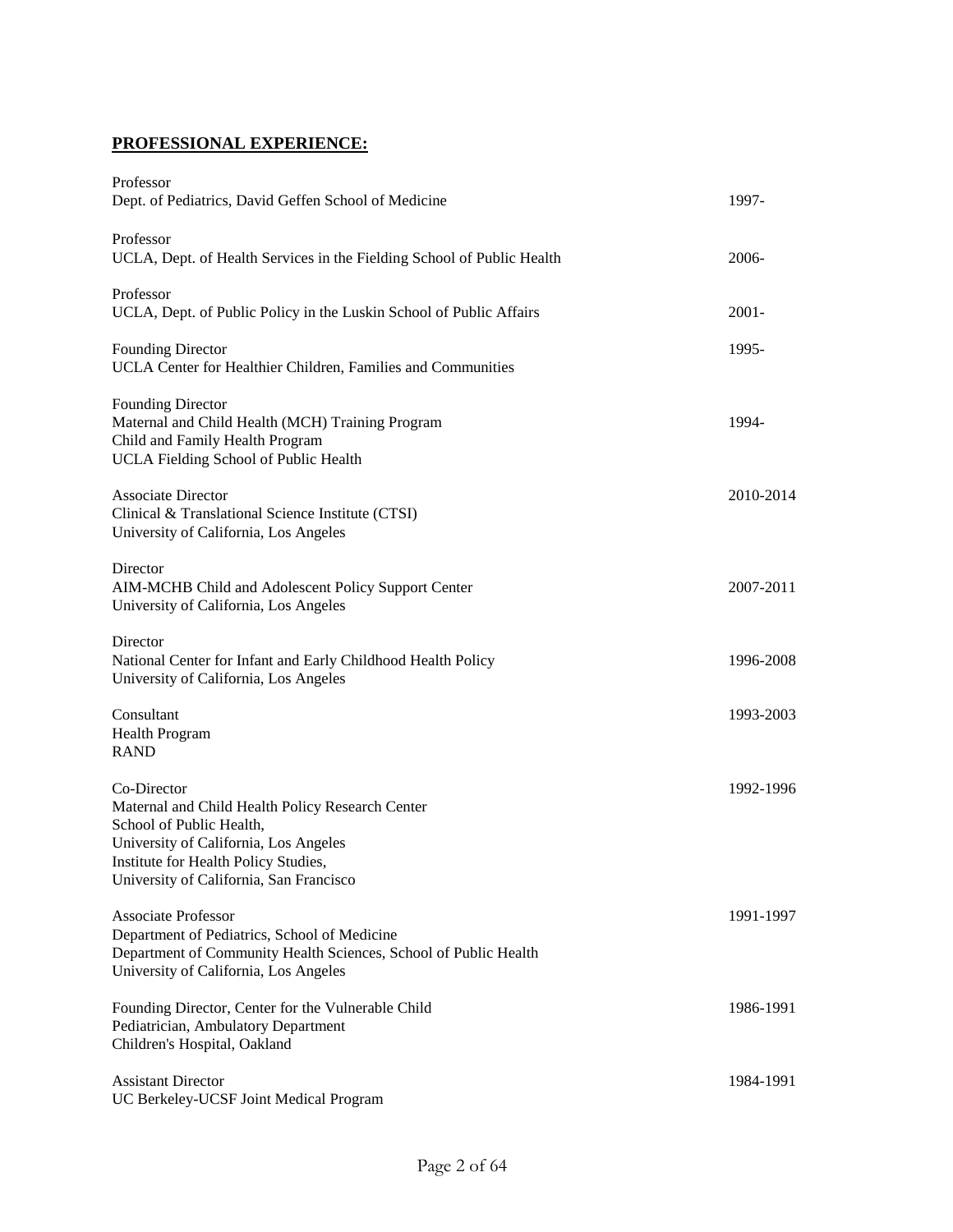# **PROFESSIONAL ACTIVITIES:**

| American Pediatric Society (elected)                                             | 2014-     |
|----------------------------------------------------------------------------------|-----------|
| The Society for Pediatric Research (elected)                                     | 1996-     |
| Delta Omega National Honorary Society in Public Health (elected)                 | 1996-     |
| Association of Teachers of Maternal and Child Health (ATMCH)                     | 1994-     |
| Association for Health Services Research/AcademyHealth                           | 1988-     |
| Ambulatory Pediatric Association/ Academic Pediatric Association                 | 1988-     |
| American Public Health Association                                               | 1983-     |
| American Academy of Pediatrics                                                   | 1982-     |
| Infant Development Association of California                                     | 1995-2005 |
| Society for Latino Health Research                                               | 1994-2005 |
| Society for Medical Decision Making                                              | 1983-1985 |
|                                                                                  |           |
| <b>Honors &amp; Awards</b>                                                       |           |
| Annual Research Award, Life Time Contribution to Child Health Research, Academic | 2006      |
| Pediatric Association                                                            |           |
|                                                                                  |           |
| Advocate of the Year, Mental Health Services Association, Los Angeles            | 2012      |
|                                                                                  |           |
| <b>Visiting/Honorary Professorships:</b>                                         |           |
| Visiting Scholar, Federal Reserve Bank, San Francisco                            | 2012-2013 |
|                                                                                  |           |
| Weiwasser Professor, Yale Child Study Center, Department of Pediatrics           | 2011      |
| Yale University School of Medicine                                               |           |
|                                                                                  |           |
| Amber-Helmholz Professorship, Mayo Clinic, Department of                         | 2006      |
| Pediatric & Adolescent Medicine                                                  |           |
| Honorary Professor, University College London, Institute of Child Health         | 2003-2012 |
|                                                                                  |           |
| Creswick Visiting Professor, Royal Children's Hospital, Victoria, Australia      | 2003      |
|                                                                                  |           |
| Ray A. Kroc Visiting Professorship in Pediatrics, Children's Hospital            | 2003      |
| of New York Presbyterian, Columbia University                                    |           |
|                                                                                  |           |
| "CATCH" Visiting Professor American Academy of Pediatrics,                       | 1997      |
| University of Colorado                                                           |           |
|                                                                                  |           |
| <b>Academic Committees:</b>                                                      |           |
| UCLA Community and Policy Advisory Committee, Clinical Scholars,                 | 2009-     |
| General Internal Medicine (GIM)                                                  |           |
|                                                                                  |           |
| UCLA Clinical Translation Science Institute, Committee on Maternal,              |           |
| Child and Adolescent Health, Co-Chair                                            | 2010-2013 |
|                                                                                  |           |
| Community Engagement Design Team, Strategy Design Team                           | 2010-2012 |
| David Geffen School of Medicine & UCLA Health System                             |           |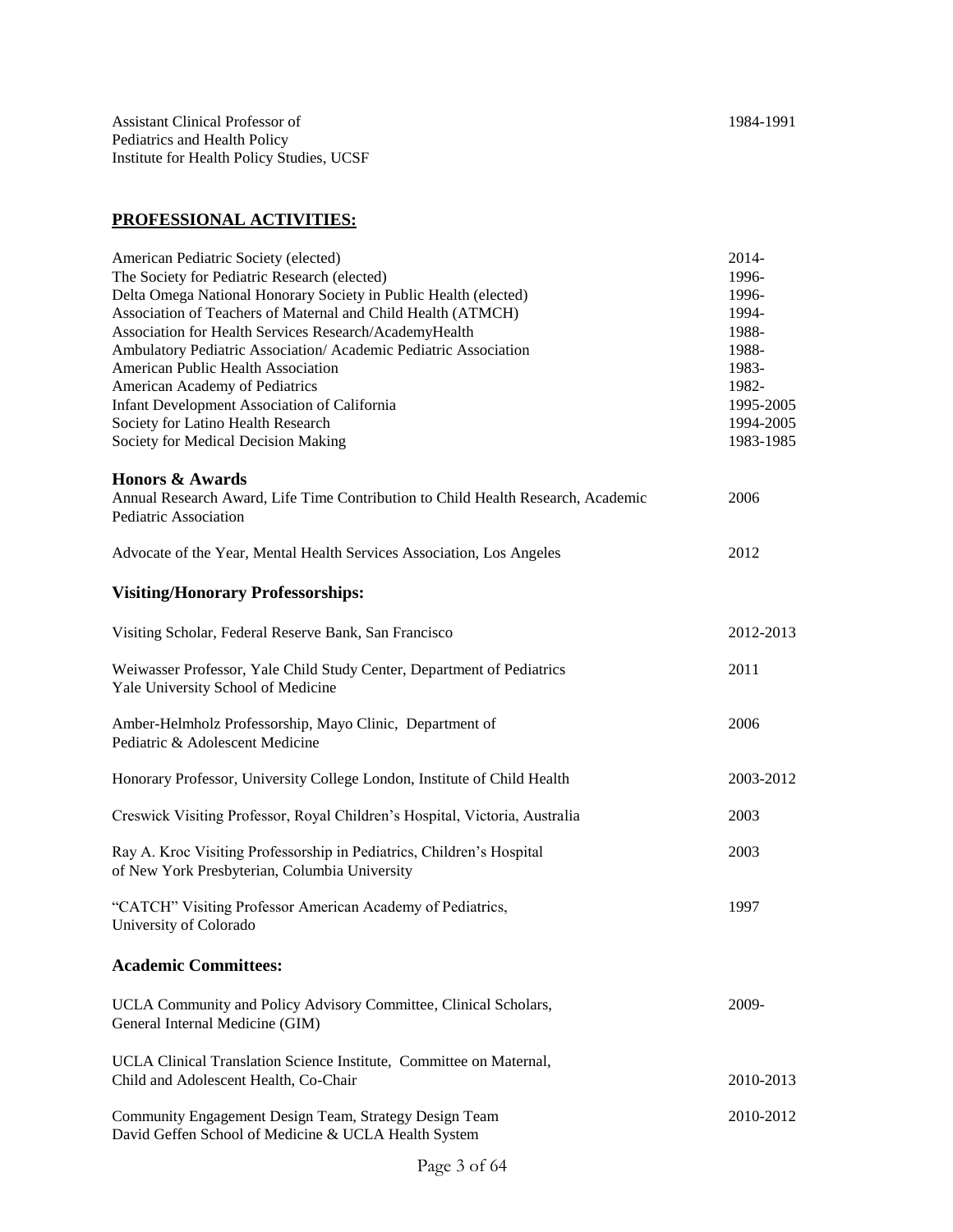| UCLA Luskin Institute for Strategic Innovation, Advisory Board                                           | 2008-2009 |
|----------------------------------------------------------------------------------------------------------|-----------|
| Faculty-wide Strategic Planning Committee, UCLA School of Public Health                                  | 2001      |
| Community Educational Resource Center (CERC) Advisory Board,<br>Office of the Chancellor                 | 1999-2002 |
| Health Services Research Advisory Committee, Office of the Provost<br><b>UCLA School of Medicine</b>     | 1998-2000 |
| Community and Alumni Relations Committee, UCLA School of Public Health                                   | 1998-2000 |
| Master's Committee, Department of Community Health Services,<br><b>UCLA School of Public Health</b>      | 1997-2005 |
| UCLA Leadership Training Program in Public Health Nutrition:<br><b>Advisory Committee</b>                | 1997-     |
| Vulnerable Populations Committee, UCLA School of Medicine                                                | 1997-2000 |
| Educational Policy & Curriculum Committee, UCLA School of Public Health                                  | 1996-2000 |
| Research Advisory Committee, UCLA Robert Wood Johnson Clinical<br><b>Scholars Program</b>                | 1992-     |
| Faculty Advisory Committee, UCLA Center for Health Policy Research                                       | 1995-1997 |
| MPH Admissions Committee, Dept. of Community Health Sciences, UCLA                                       | 1994-1995 |
| Committee on Evaluation, School of Public Health, UCLA                                                   | 1993-1995 |
| Steering Committee, Doctoring Course, School of Medicine, UCLA                                           | 1992-1995 |
| Strategic Curriculum Plan MPH Subcommittee, School of<br>Public Health, UCLA                             | 1993-1994 |
| Faculty Executive Committee, Division of Population and Family<br>Health, UCLA                           | 1992-1993 |
| Admissions and Domestic Comprehensive Exam Committees,<br>Division of Population and Family Health, UCLA | 1991-1993 |
| Executive Committee, UC Berkeley-UCSF Joint Medical Program                                              | 1989-1991 |
| Chair, Curriculum Committee, UC Berkeley-UCSF Joint Medical Program                                      | 1988-1991 |
| Course Committee, Nature of Social Responsibility, UC Berkeley                                           | 1986      |
| Chancellor's Committee on Child Abuse and Neglect, UC San Francisco                                      | 1986      |
| Course Committee, Nuclear War and the Health Professional, UC San Francisco                              | 1985      |
| Curriculum Committee: Joint Medical Program, UC Berkeley                                                 | 1984-1990 |
| Curriculum Committee on "Information Management" UC San Francisco                                        | 1984-1986 |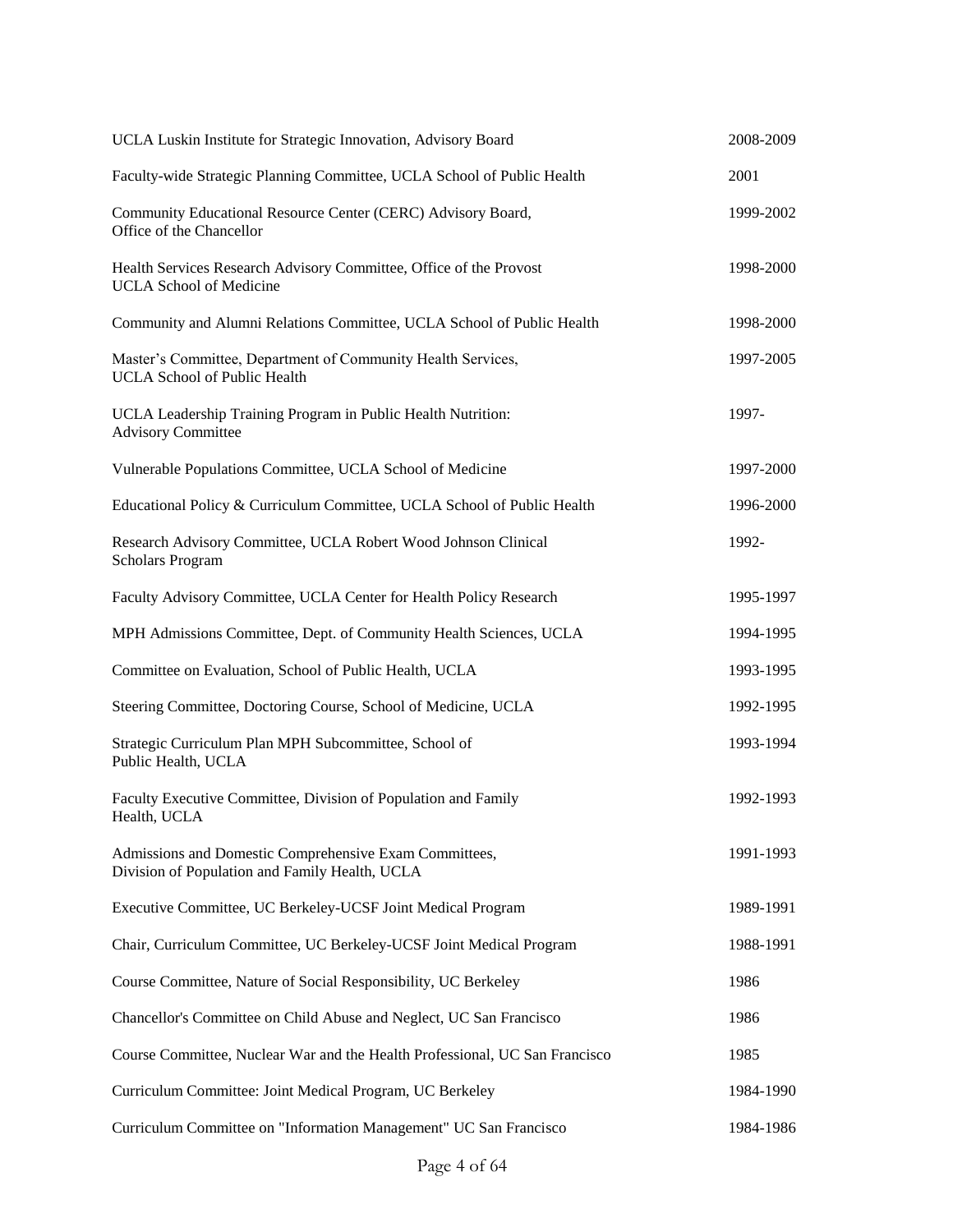| Coordinator, First-Year Medical Student Orientation Program, UC San Francisco                                                                                                   | 1984-1986 |
|---------------------------------------------------------------------------------------------------------------------------------------------------------------------------------|-----------|
| Chair, Subcommittee on Medical Decision Making, UC San Francisco                                                                                                                | 1984      |
| <b>International Committees:</b>                                                                                                                                                |           |
| University College London- Institute of Health Equity Children's Centre<br><b>Outcomes Framework Advisory Group</b>                                                             | 2012-2013 |
| DOHaD 2013: 8th World Congress on Developmental Origins<br>of Health and Disease Program Committee                                                                              | 2012-2013 |
| NeuroDevNet, Scientific Advisory Committee, University of British Columbia                                                                                                      | 2010-2014 |
| International Policy Advisory Group, Center for Community Child<br>Health, Royal Children's Hospital, Melbourne Australia                                                       | 2006-     |
| <b>National Committees:</b>                                                                                                                                                     |           |
| Virginia Commonwealth University, Center on Society and Health<br>Expert Advisory Group - San Diego Big Data project                                                            | 2014-     |
| Planning Committee of CAHMI-AcademyHealth Child Health Project                                                                                                                  | 2014      |
| PCORI Clinical Data Research Network, Advisory Board                                                                                                                            | 2014-     |
| Scientific Coordinating Committee for Health Measurement, National Children's Study<br><b>NICHD</b>                                                                             | 2012-2014 |
| State of Arizona, First Things First, Early Childhood Research and Evaluation<br>National Advisory Panel                                                                        | 2011-2012 |
| National Maternal Child Health Epidemiology Awards Selection Committee                                                                                                          | 2011      |
| Healthy Communities Steering Committee, SF Federal Reserve Bank                                                                                                                 | 2011-2013 |
| Technical Expert Panel, National Survey of Children's Health,<br>Health Resources and Services Administration                                                                   | 2010-     |
| Collaborative Chronic Care Network (C3N)<br>at Cincinnati Children's Hospital Medical Center (CCHMC)                                                                            | 2010-     |
| Children's Health IT Toolkit Advisory Committee, NORC, Nemours                                                                                                                  | 2009      |
| The Artz Center for Developmental Health, Advisory Board Portland, OR                                                                                                           | 2009-2012 |
| Center for Education and Research on Therapeutics Advisory Committee<br>Center for Health Care Quality, Cincinnati Children's Hospital Medical Center                           | 2008-2012 |
| Nat'l Initiative for Children's Healthcare Quality (NICHQ)<br>Policy Advisory Committee                                                                                         | 2008-2012 |
| Secretary's Advisory Committee on Health Promotion and<br>Disease Prevention Objectives for 2020, Subcommittee on Developmental<br>and Life Stages and Health Outcomes, US-DHHS | 2008-2009 |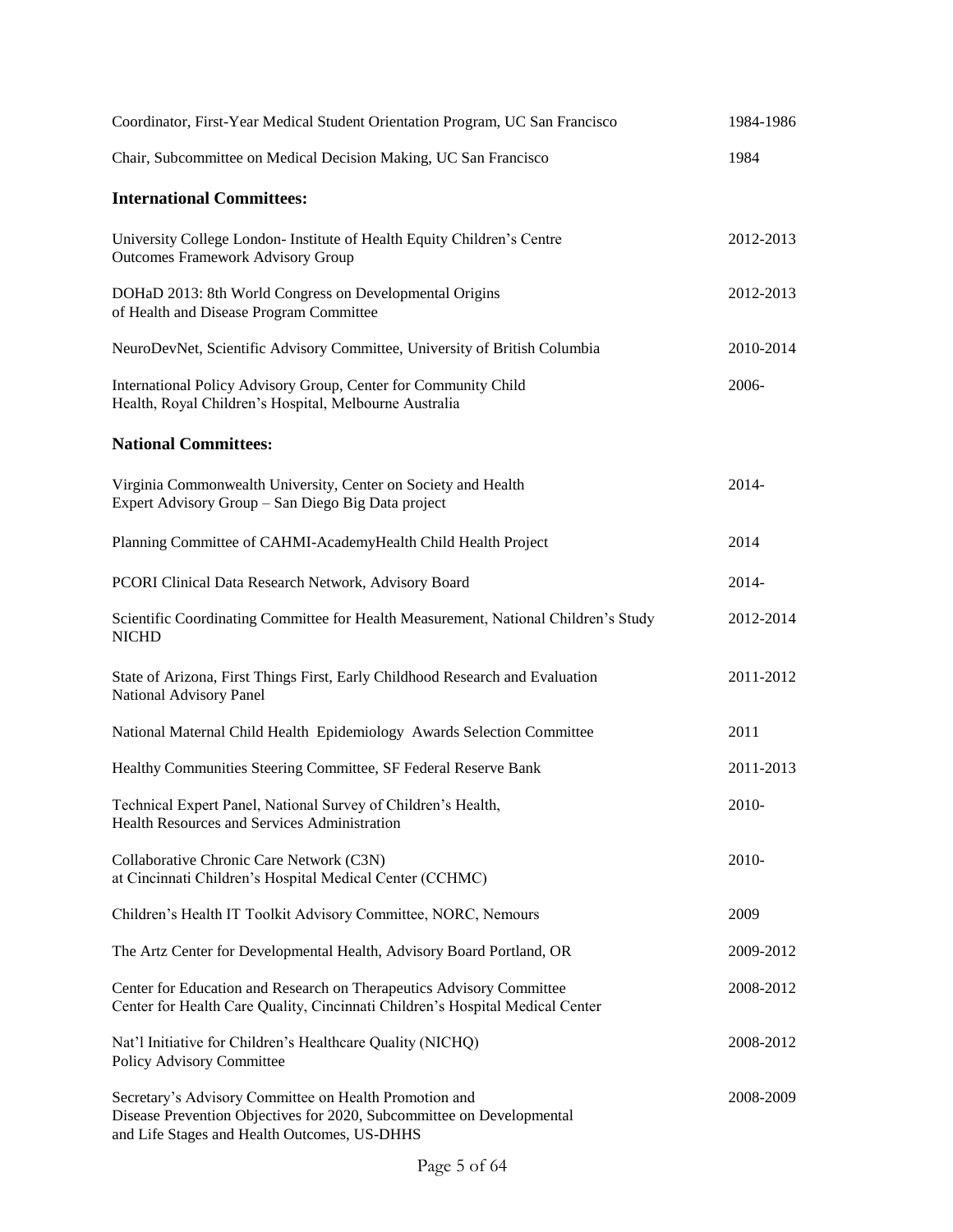| Steering Committee, National Children's Study, NICHD                                                                                                                                                                                                                      | 2007-2013 |
|---------------------------------------------------------------------------------------------------------------------------------------------------------------------------------------------------------------------------------------------------------------------------|-----------|
| Children's Oral Health, National Advisory Committee, Sesame Workshop                                                                                                                                                                                                      | 2007-2011 |
| National Planning Committee, Grantmaker's for Children, Youth & Families,<br>21 <sup>st</sup> 2006 Annual Conference                                                                                                                                                      | 2006      |
| National Advisory Panel, Arkansas Obesity and School BMI Initiative                                                                                                                                                                                                       | 2006-2010 |
| National Advisory Committee, National Survey of Children's Health,<br>Maternal and Child Health Bureau                                                                                                                                                                    | 2004-2006 |
| National Advisory Committee, Special Advisor, National Children's Study,<br><b>NICHD</b>                                                                                                                                                                                  | 2003-2004 |
| Health Services Working Group Co-Chair, National Children's Study, National<br>Institute for Child Health and Human Development (NICHD)                                                                                                                                   | 2001-2004 |
| Board on Children, Youth, and Families, Division of Behavioral and Social<br>Sciences & Education, Institute of Medicine & National Academies of Science                                                                                                                  | 2001-2006 |
| Committee on Evaluation of Children's Health: Measures of Risk, Protective<br>and Promotional Factors for Assessing Child Health in the Community,<br>Division of Behavioral and Social Sciences and Education, Institute of<br>Medicine & National Academies of Sciences | 2001-2004 |
| Academic Working Group on the Ecology of Child Well-being,<br>Comprehensive Center on Child Well-being, Carter Center                                                                                                                                                     | 1999-2000 |
| National Advisory Group, Maternal and Child Health Bureau, Schools of<br>Public Health                                                                                                                                                                                    | 1999-2000 |
| Institute of Medicine, National Academy of Sciences, Expert Panel,<br>Leading Health Indicators for Year 2010 Objectives                                                                                                                                                  | 1998-2000 |
| Managed Care & Early Childhood Development Initiative Advisory Board,<br>Children Now                                                                                                                                                                                     | 1998-2001 |
| Health Plan Assessment Task Force, Child and Adolescent Health Measurement<br>Initiative (CAHMI); FACCT, NCQA, AHCPR, HCFA                                                                                                                                                | 1997-2000 |
| Council on Child Health and Financing, National Association of Children<br>Hospitals and Related Institutions (NACHRI)                                                                                                                                                    | 1997-2000 |
| Co-Chair, Association for Health Services Research, National Research<br>Consensus Conference: Improving Quality of Care for Children                                                                                                                                     | 1995-1998 |
| Martha May Elliot Award Committee, APHA                                                                                                                                                                                                                                   | 1996-2000 |
| Advisory Committee, Child Welfare and Managed Care, Child<br>Welfare League of America                                                                                                                                                                                    | 1995-1997 |
| MCH Council, Association of Schools of Public Health                                                                                                                                                                                                                      | 1994-2000 |
| Committee on Child Health Financing, American Academy of Pediatrics                                                                                                                                                                                                       | 1994-2000 |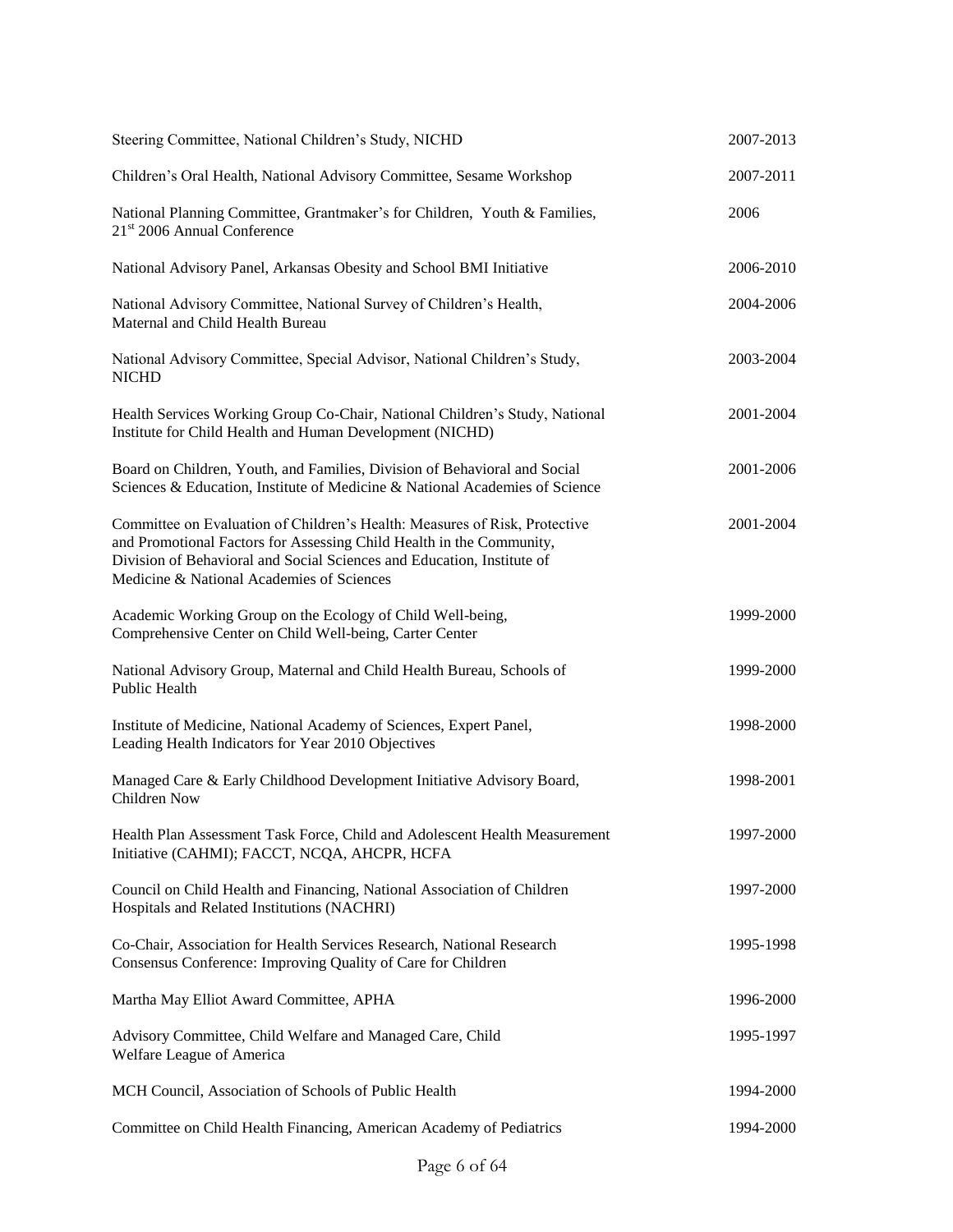| Public Policy Committee, Ambulatory Pediatric Association                                                               | 1993-2003 |
|-------------------------------------------------------------------------------------------------------------------------|-----------|
| Child Health Consortium                                                                                                 | 1993-1997 |
| Advisory Committee, Pediatric Education Community Setting,<br>American Academy of Pediatrics                            | 1993-1994 |
| Infant Expert Panel, Bright Futures, Center for Education in Maternal and<br>Child Health, HCFA, Washington, DC         | 1992-1994 |
| Implementation Working Group on Improving Health, National<br>Commission on Children                                    | 1992-1993 |
| Chair, Committee on Serving the Underserved, Ambulatory<br>Pediatric Association                                        | 1992-1997 |
| National Council on Research in Child Welfare, Child Welfare<br>League of America                                       | 1992-2000 |
| North American Commission on Chemical Dependency, Child<br>Welfare League of America, Washington, DC                    | 1990-1992 |
| National Advisory Board, All Babies Count, Scott Newman Center,<br>Washington, DC                                       | 1990-1991 |
| Advisory Group on Children of Substance Abuse, National Association<br>of Children's Hospitals and Research Institution | 1990-1991 |
| Policy Advisory Board, Children Now                                                                                     | 1989-2000 |
| Committee on Standards for Health Care Services for Children in<br>Out-of-Home Care, Child Welfare League of America    | 1987      |
| Subcommittee on Humanistic Qualities of the Internist, American Board of<br><b>Internal Medicine</b>                    | 1983-1984 |
| Physicians for Social Responsibility to United Nations Special Session on<br><b>Nuclear Disarmament</b>                 | 1982      |
| Speakers Bureau, Physicians for Social Responsibility                                                                   | 1981-1982 |
| <b>State and Local Committees:</b>                                                                                      |           |
| CHIS (California Health Interview Survey), Child Technical Advisory Committee (TAC)                                     | 2012      |
| Expert Advisory Group, Governor's Let's Get Healthy California Task Force                                               | 2012-2014 |
| Steering Committee, California Health Strategy Summit                                                                   | 2005-2007 |
| Community Advisory Board, Hope Street Family Center                                                                     | 2004-     |
| Advisory Board, Urban Education Partnership                                                                             | 2003-2005 |
| Commissioner, Los Angeles Commission on Children, Youth and their Families                                              | 2002-2006 |
| Board of Directors, Los Angeles Trust for Children's Health                                                             | 2002-2012 |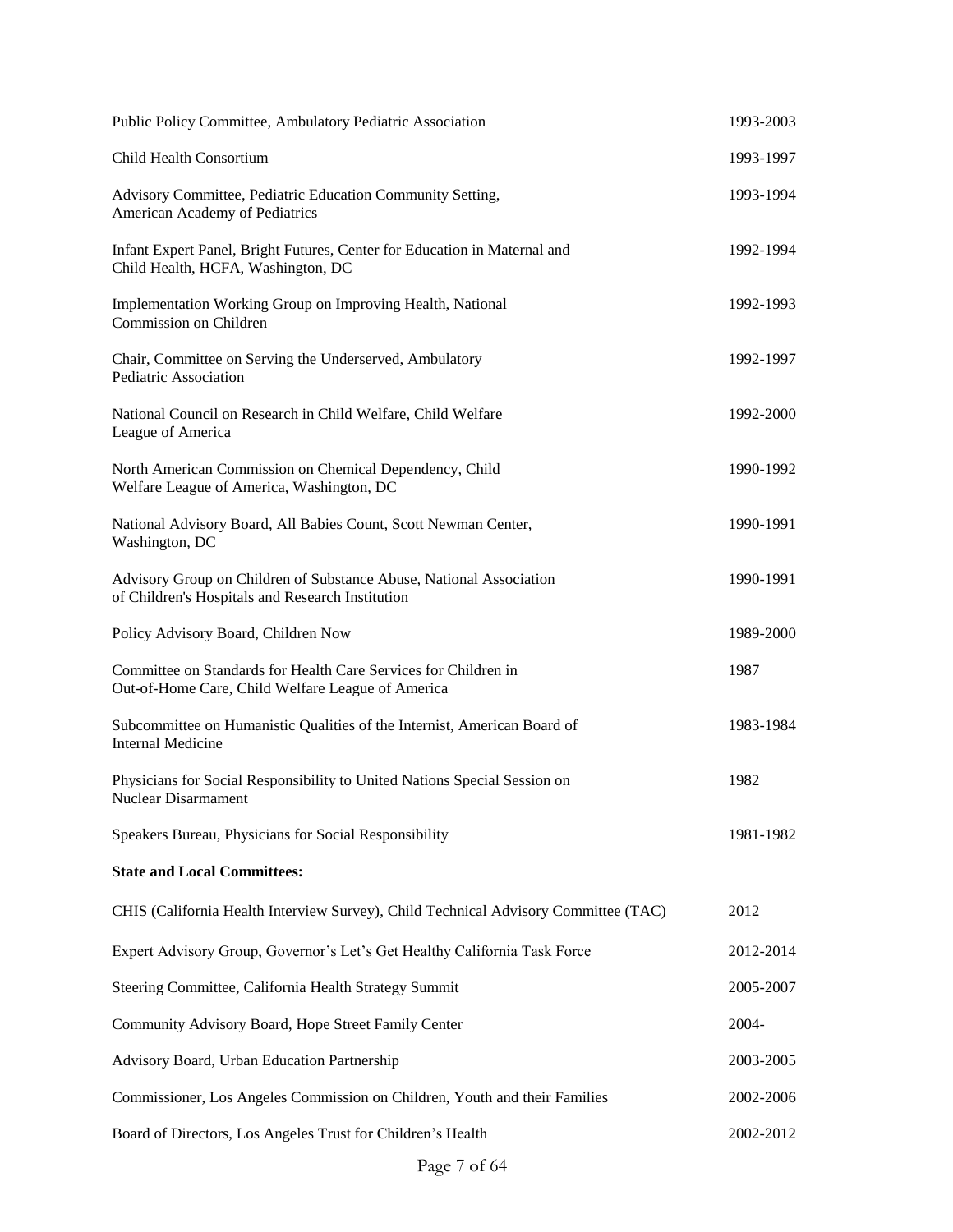| School Readiness Working Group, Joint Committee to Develop a Master<br>Plan for Education-Kindergarten through University, California State Senate | 2001-2002 |
|----------------------------------------------------------------------------------------------------------------------------------------------------|-----------|
| Research Partnership Committee, Los Angeles County Children & Families<br>First Proposition 10 Commission                                          | 2001-2004 |
| Board of Directors, Los Angeles Educational Partnership                                                                                            | 1999-2002 |
| City of Los Angeles Public Health Task Force: Tobacco Settlement<br>Expenditure                                                                    | 1999-2000 |
| CCS Pilot Project Advisory Board of the CCS Medi-Cal Managed Care<br>Pilot Project, LA Care                                                        | 1999      |
| County of Los Angeles Department of Children and Family Services,<br><b>Strategic Planning Advisory Group</b>                                      | 1999      |
| Children 0-5 Task Force, LA County Department of Health Services                                                                                   | 1998-2000 |
| CCS Pilot Project Evaluation Steering Committee, California Department of<br><b>Health Services</b>                                                | 1997-1999 |
| Adhoc Advisory Committee on CCS Pilot Project Financing, California<br>Department of Health Services                                               | 1997-1999 |
| Internal Advisory Committee, Children's Environmental Health Center, USC                                                                           | 1998-2000 |
| Children's Health Initiative, Local Governance Option Working Group,<br>LA County Department of Health Services                                    | 1997-1999 |
| California Foster Children's Health Project Task Force, Institute for<br>Research on Women and Families, California State University, Sacramento   | 1997-1998 |
| Steering Committee, California Department of Health Services: Improving<br>Health Care Services for Foster Children                                | 1996-1997 |
| Advisory Committee, Public Health Crisis Impact Assessment<br>LA County Department of Health Services                                              | 1996-1997 |
| Community Health Councils of Los Angeles, Standards Committee                                                                                      | 1996-1997 |
| Task Force on the Implications of Managed Care for Maltreated<br>Children, APSAC                                                                   | 1995-1996 |
| Student Health Advisory Committee, LA Unified School District                                                                                      | 1995-1996 |
| Oversight and Coordination Committee, Protective Services Child Health<br>System, Los Angeles Department of Children and Family Services           | 1994-1996 |
| Advisory Board, California Tomorrow                                                                                                                | 1993-2003 |
| Los Angeles Roundtable for Children                                                                                                                | 1993-2000 |
| Board of Directors, Westside Children's Center                                                                                                     | 1992-2012 |
| Steering Committee, Family Impact Seminar, California Research Bureau,<br>Page 8 of 64                                                             | 1993-1998 |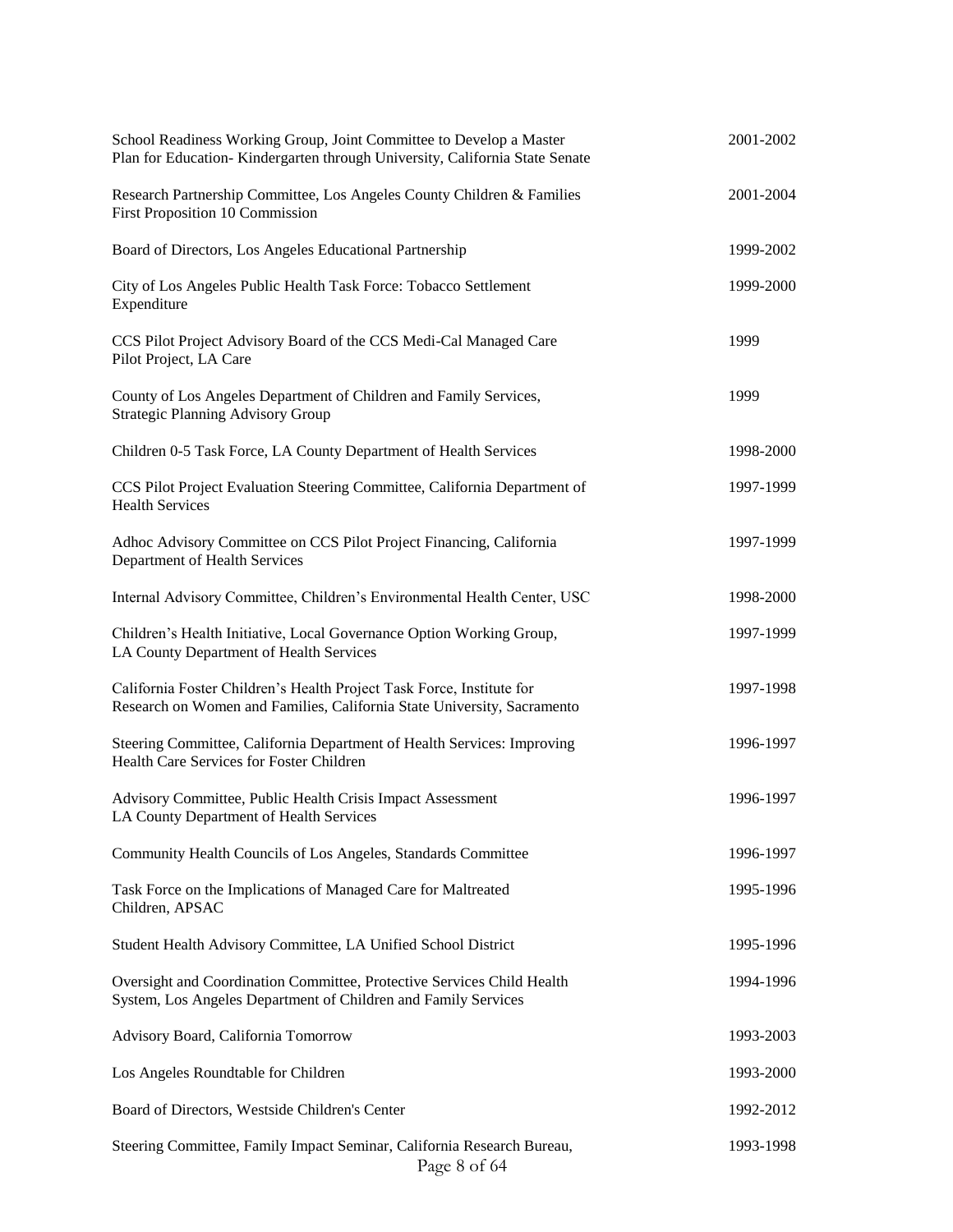California State Library

| Advisory Board, ENRICH Program Comprehensive Child<br>Development Center, Venice Family Clinic                             |           |  |
|----------------------------------------------------------------------------------------------------------------------------|-----------|--|
| Advisory Board, Child and Adolescent Health Policy Centers of<br>Johns Hopkins University and George Washington University | 1992-1996 |  |
| Health Care Task Force, Los Angeles Department of Children's Services                                                      | 1992-1994 |  |
| Health Care Committee, Children's Round Table of Los Angeles                                                               | 1992-1993 |  |
| Outcome Measurement Working Group, Los Angeles County<br>Children's Planning Council                                       | 1992-1993 |  |
| Family Preservation Evaluation Committee, Los Angeles County<br><b>Children's Services Commission</b>                      | 1992-1993 |  |
| Board of Directors, Children's Policy Council of California                                                                | 1990-1993 |  |
| Steering Committee, Children & Youth Policy Project, UC Berkeley                                                           | 1989-1995 |  |
| Advisory Board, Project on Children with Special Medical<br>Needs, Youth Law Center and National Center for Youth Law      | 1989-1993 |  |
| Joint Legislative Task Force on Drug Exposed Babies, State of California                                                   | 1989-1990 |  |
| Board of Directors, California Tomorrow                                                                                    | 1984-1993 |  |
| Child Health Policy Board, Children's Research Institute of California                                                     |           |  |
| <b>EDITORIAL BOARDS:</b>                                                                                                   |           |  |
| Children & Youth Services Review                                                                                           | 1995-     |  |
| Child Welfare                                                                                                              | 1991-     |  |
| Chicago Companion to the Child (University of Chicago Press) (Advisor)                                                     | 2001-2006 |  |
| <b>Health Services Research</b>                                                                                            | 1998-2013 |  |
| Journal of the Ambulatory Pediatric Association                                                                            | 1998-2002 |  |
| Parenting Guide to Pregnancy & Childbirth, Medical Advisory Board (Chair)                                                  |           |  |
| Ambulatory Child Health (UK), Health Policy Section (Editor)<br>1994-2002                                                  |           |  |

# **JOURNAL ARTICLE REVIEW:**

American Journal of Public Health Archives of Diseases of Children Archives of Pediatrics and Adolescent Medicine British Medical Journal Health Affairs Health Services Research International Journal of Epidemiology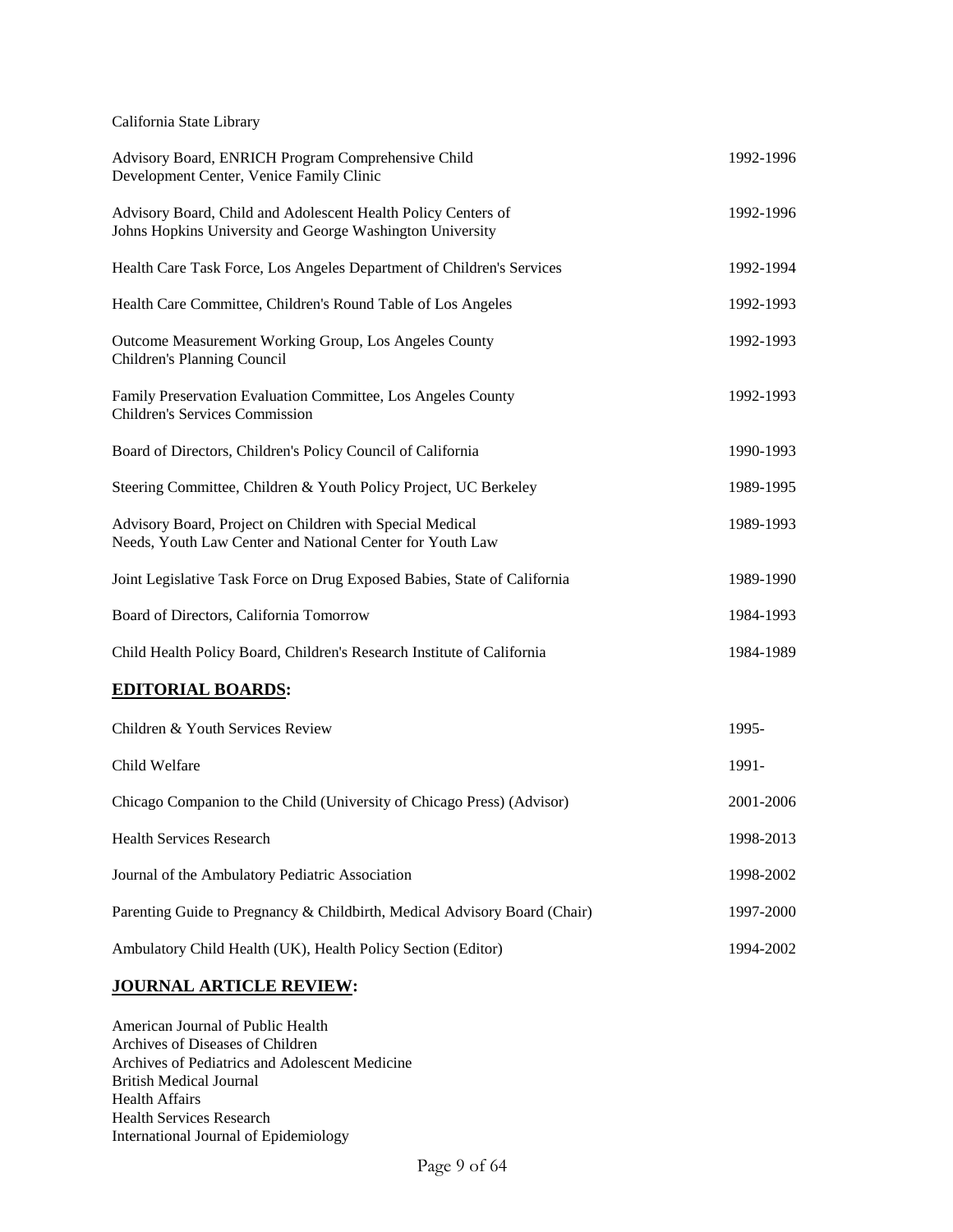JAMA Journal of Adolescent Medicine Journal of Behavioral and Developmental Pediatrics Lancet Milbank Quarterly New England Journal of Medicine **Pediatrics** Social Sciences & Medicine

# **CONSULTATION:**

### **Public, Non-Profit, and Foundation**

Hartford Foundation for Public Giving Sesame Workshop Kansas Health Foundation Seattle Children's Hospital San Diego Children's Hospital California Endowment Commonwealth Fund WT Grant Foundation Association for Health Services Research (AHSR) Stuart Foundation Henry J. Kaiser Family Foundation California Wellness Foundation Carnegie Corporation of New York Robert Wood Johnson Foundation W.K. Kellogg Foundation Annie E. Casey Family Program, Seattle, Washington Marguerite Casey Foundation Department of Health and Human Services, Bureau of Health Professions Department of Health and Human Services, Office of the Assistant Secretary for Health Centers for Disease Control and Prevention

## **HONORS AND SPECIAL AWARDS:**

Distinguished Teaching Award, Joint Medical Program, UC Berkeley 1985, 1990 Annual Research Award, Ambulatory Pediatric Association 2006

## **TEACHING & MENTORING:**

### **Specific Courses**

- Research Methods, Joint Medical Program, University of California, Berkeley, Spring & Fall 1985, Spring 1986
- Physician Responsibility: Personal Development and Caring for Patients, Joint Medical Program, University of California, Berkeley, Fall 1984
- Psychological Development of the Physician, Department of Psychiatry, University of California, San Francisco, Spring 1983, Winter and Spring, 1984, Spring 1985
- Medical Decision Making, Department of Pediatrics, University of California, San Francisco, Spring 1984
- Introduction to Health Policy, Joint Medical Program, University of California, Berkeley, Summer 1984-1991
- Medical Problem Solving, UCSF, Fall 1985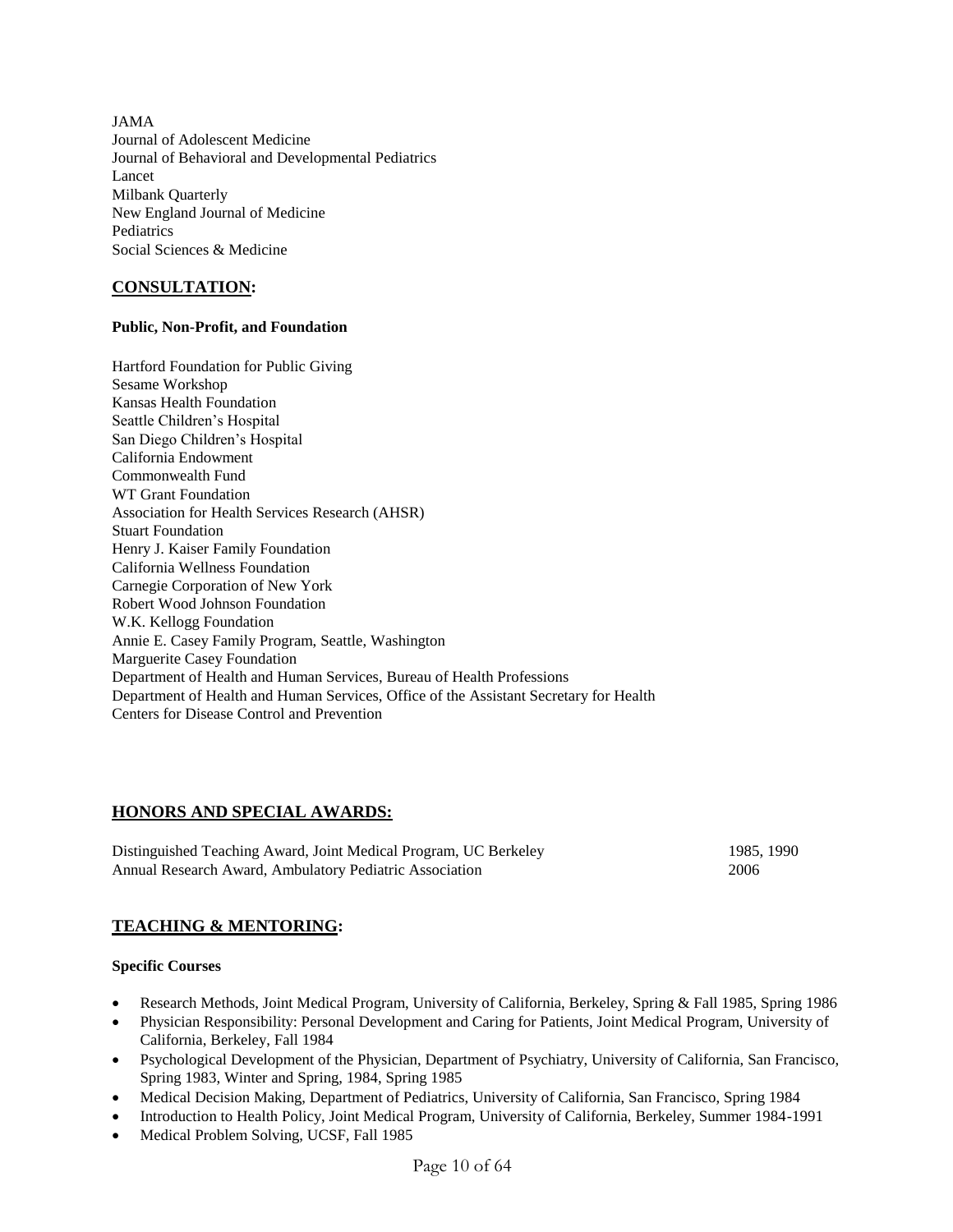- Introduction to Clinical Medicine: Data Base, UCSF, Spring 1986
- Social, Ethical and Legal Responsibilities of Medical Practices, University of California, Berkeley, 1987-1988
- Thesis Seminar, Joint Medical Program, U.C. Berkeley, 1988-1991
- Child Health in the U.S., UCLA, Winter 1992
- Child Health Policy, UCLA, Spring 1992
- Child Health, Programs, & Policies (CHS 436A, 436B; HS M449A, M449B) UCLA, Winter/Spring 1993 present
- Evolving Paradigms of Prevention: Interventions in Early Childhood, (CHS 237) UCLA, Fall 1992-1997, Fall 2004, Spring 2006, Spring 2008, Spring 2009, Spring 2010, Spring 2013
- Introduction to Community Health Sciences (CHS 210), UCLA, Fall, 1994-1997
- Faculty Seminar on School Services, UCLA, Fall 1995
- Building Stronger Communities for Los Angeles, UCLA, Spring 2002-2003
- Determinants of Health (HS242), UCLA 2012
- School of Law Colloquium, UCLA 2012
- Luskin School of Public Affairs Children in Poverty Forum, UCLA, 2012
- Anderson School, Keynote Speech, UCLA, 2012
- Marschak Colloquium, UCLA, 2015

### **Doctoral Student Advisees**

|      |                          | Committee       |                                                       |
|------|--------------------------|-----------------|-------------------------------------------------------|
| Date | Doctoral Student Advisee | Chair/Member    | <b>Title of Dissertation</b>                          |
| 1995 | Margaret Martin, DrPH    | Committee       | Factors which relate to infant birthweight in a       |
|      |                          | Member          | population of low-income Medicaid-eligible            |
|      |                          |                 | women                                                 |
| 1996 | Linda Lange, DrPH        | Committee       | Prenatal Care Source in Medicaid Low                  |
|      |                          | Member          | Birthweight Births.                                   |
| 1997 | Rachel Golden, PhD       | Committee       | <b>Evaluation of Three Immunization Interventions</b> |
|      |                          | Member          | Among Families Participating in the Special           |
|      |                          |                 | Supplemental Nutrition Program for Women,             |
|      |                          |                 | Infants, and Children in South Central and South      |
|      |                          |                 | <b>East Los Angeles</b>                               |
| 1997 | Harold Goldstein, DrPH   | Committee       | Santa Monica Infant and Family Support Project:       |
|      |                          | Member          | Focusing on Children's Earliest Years of              |
|      |                          |                 | Development                                           |
| 1997 | Fran Weintraub, DrPH     | Committee       | The effects of school mobility in an urban setting    |
|      |                          | Member          | on children of lower socio-economic status            |
| 1999 | Kathleen West, DrPH      | Committee       | Birth and Social Placement Outcomes of Drug-          |
|      |                          | Member          | Exposed Infants in the Los Angeles County             |
|      |                          |                 | Hospital and Juvenile Dependency Court Systems        |
|      |                          |                 |                                                       |
| 2000 | Moira Inkelas, PhD       | Committee       | Incentives in a specialty carve-out                   |
|      |                          | Member          |                                                       |
| 2004 | Harvinder Sareen, PhD    | Committee       | Prevalence and Determinants of Parent-Child           |
|      |                          | Member          | Routines in Families with Young Children              |
| 2006 | Kynna Wright, DrPH       | Committee Chair | Childhood Asthma and Utilization of Health Care       |
|      |                          |                 | Services: Disparities in Health Care Among            |
|      |                          |                 | African-American, Latino and White Children with      |
|      |                          |                 | Asthma, Ages 1-11                                     |
| 2007 | Kandyce Larson, PhD      | Committee       | The Effects of Childhood SES and Living               |
|      |                          | Member          | Circumstances on Adult Health and Longevity           |
| 2007 | Raphael Travis, DrPH     | Committee Chair | Arrested Development to Agents of Change:             |
|      |                          |                 | Understanding the relationship between youth          |
|      |                          |                 | worker conceptual frames of African-American &        |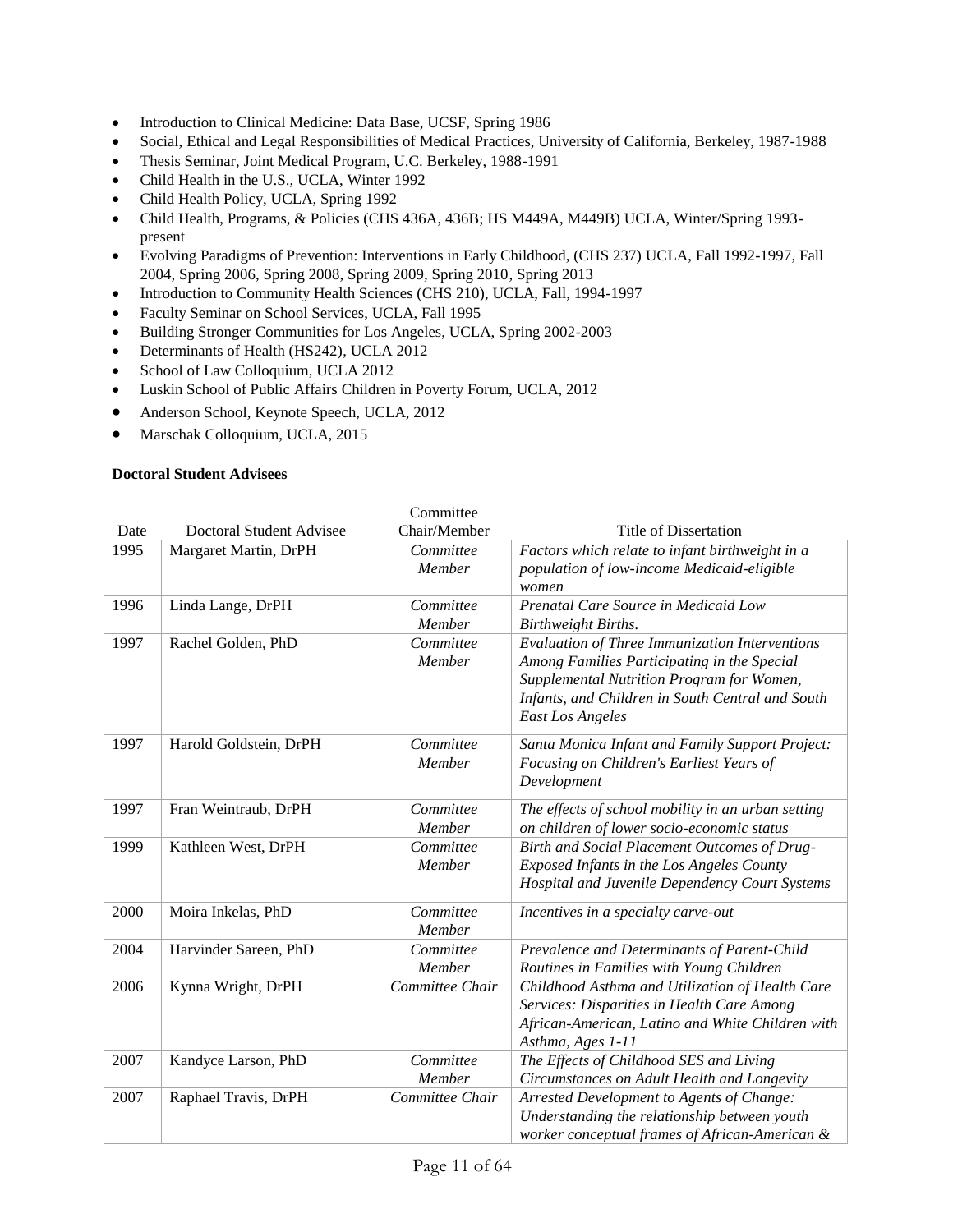|      |                    |                 | Latino adolescents and program strategies in<br>youth development and youth organizing<br>programs |  |
|------|--------------------|-----------------|----------------------------------------------------------------------------------------------------|--|
| 2008 | Lisa Stanley, DrPH | Committee Chair | The Relationship Between the Amount of Time                                                        |  |
|      |                    |                 | Children Spend in Child Care and their Healthy                                                     |  |
|      |                    |                 | Development during the Toddler Years                                                               |  |
| 2010 | Barbara Wentworth  | Committee       | Do Health Policies that Split Up Siblings Affect                                                   |  |
|      |                    | Member          | Rates of Enrollment or Utilization?                                                                |  |
| 2011 | Nicole Garro, MPH  | Committee       | Children with Special Health Care Needs                                                            |  |
|      |                    | Member          |                                                                                                    |  |
| 2012 | Robin Flint, MPH   | Committee Chair |                                                                                                    |  |

# **Maternal and Child Health (MCH) Leadership Fellows**

| Date      | Name                           | Program     |
|-----------|--------------------------------|-------------|
| 1995-1997 | Charlene Huang, MD, MPH        | <b>MPH</b>  |
| 1995-1997 | Judith Katzburg, PhD           | <b>MPH</b>  |
| 1995-1997 | Jill Halper, MD, MPH           | <b>MPH</b>  |
| 1995-1997 | Mary Ann Limbos, MD, MPH       | <b>MPH</b>  |
| 1996      | Cherie Cunningham, BSN, MPH    | <b>MPH</b>  |
| 1996      | Laura Lathrop, MPH             | <b>MPH</b>  |
| 1996-1998 | Caroline Kim, MD, MPH          | <b>MPH</b>  |
| 1996-1998 | Gilberto Granados, MD, MPH     | <b>MPH</b>  |
| 1996-1998 | Karen Loper, MD, MPH           | <b>MPH</b>  |
| 1997-1999 | Paul Fu, Jr., MD, MPH          | <b>MPH</b>  |
| 1997-1999 | Kynna Wright, MSN/PNP, MPH     | <b>MPH</b>  |
| 1997-1999 | Lacey Wyatt-Henriques, MD, MPH | <b>MPH</b>  |
| 1998-2000 | LaTanya Young, MMSc, PA-C, MPH | <b>MPH</b>  |
| 1998-2000 | Jerome Smith, MD, MPH          | <b>MPH</b>  |
| 1999      | Victor Perez, MD, MPH          | <b>MPH</b>  |
| 1999      | Jean Hamilton, PhD, MPH        | <b>MPH</b>  |
| 2001-2003 | Caroline Salinas, RN, MPH      | <b>MPH</b>  |
| 2001-2004 | Judith Chung, MD, PhD          | PhD         |
| 2001-2003 | Julie Jenks, DDS, MS, MPH      | <b>MPH</b>  |
| 2001-2003 | Kimberely Uyeda, MD, MPH       | <b>MPH</b>  |
| 2001-2003 | Ana Saravia, MD, MPH           | <b>MPH</b>  |
| 2001-2002 | Sara Thompson, MD              | <b>MPH</b>  |
| 2001-2002 | Christine Chan-Park, MD, MPH   | <b>MPH</b>  |
| 2001-2003 | Raphael Travis, DrPH, MSW      | <b>DrPH</b> |
| 2000-2003 | Lisa (Thompson) Stanley, MPH   | <b>DrPH</b> |
| 2003-2006 | Kathryn Smith, RN, MS          | <b>DrPH</b> |
| 2003-2006 | Nicole Garro, MPH              | PhD         |
| 2003-2005 | Rekha Krishnankutty, MD, MPH   | <b>MPH</b>  |
| 2003-2005 | Diana Farid, MD, MPH           | <b>MPH</b>  |
| 2003-2005 | Kyra Samson, MD, MPH           | <b>MPH</b>  |
| 2005-2007 | Laura Chyu, MA                 | PhD         |
| 2006-2007 | Rachel Effros, MD              | <b>MPH</b>  |
| 2008-2010 | Tracy Becerra, MPH, OT         | PhD         |
| 2008-2010 | Gloria Giraldo, MPH            | PhD         |
| 2008-2011 | Portia Jackson, MPH, PhD       | PhD         |
| 2008-2010 | June Lim, MSW                  | PhD         |
| 2008-2010 | Nell Marshall, MPH             | <b>DrPH</b> |
| 2008-2009 | Angie Denisse Otiniano, MPH    | PhD         |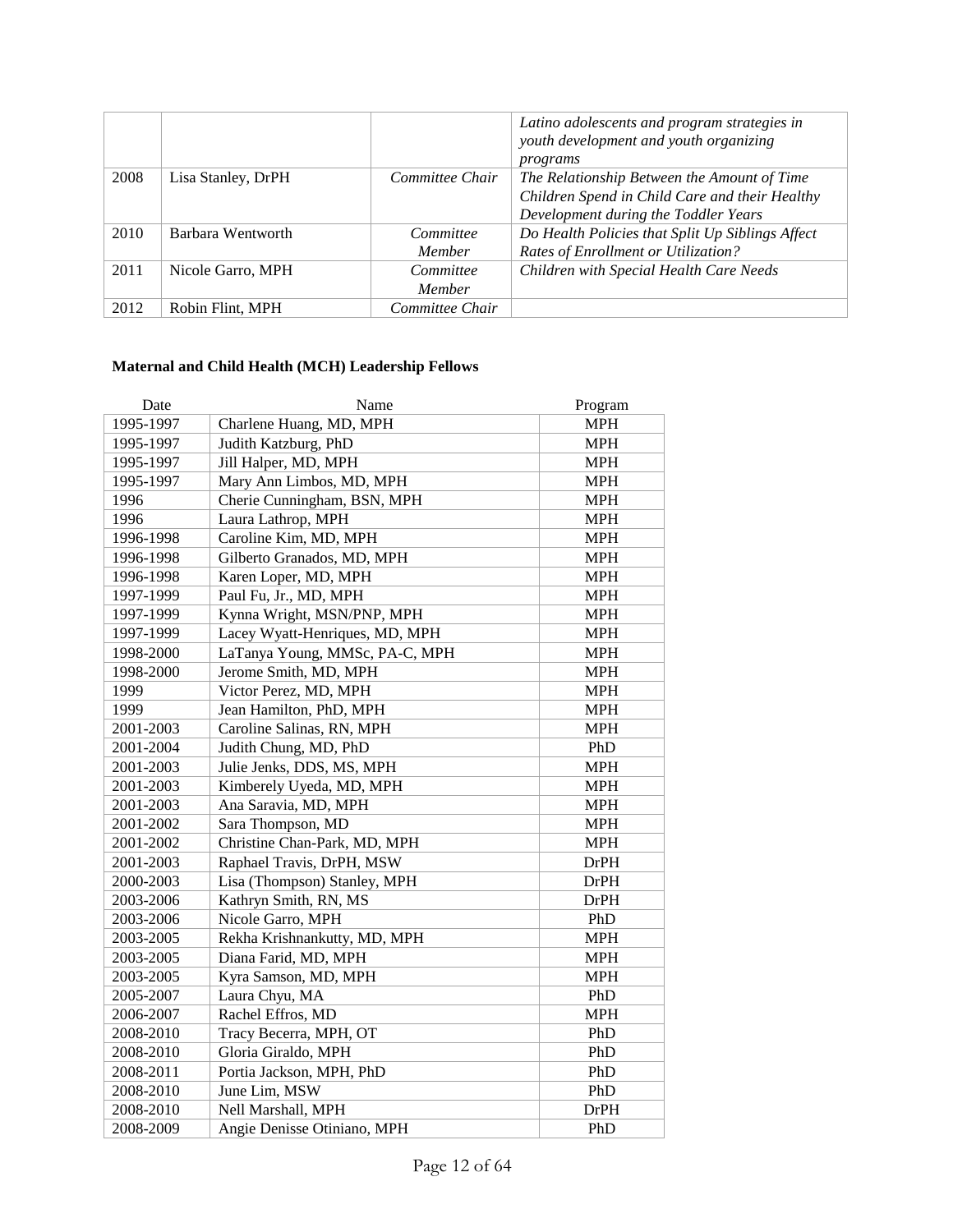| 2009-2013 | DeAnnah Byrd, MS     | PhD        |
|-----------|----------------------|------------|
| 2009-2011 | Jeremiah Garza, MPH  | PhD        |
| 2009-2011 | Sherri Jackson, MD   | <b>MPH</b> |
| 2010-2011 | Ryan Coller, MD      | <b>MPH</b> |
| 2010-2103 | Robin Flint, MPH     | DrPH       |
| 2010-2011 | Rachel Gutkin, MD    | <b>MPH</b> |
| 2011-2012 | Judith Baker, MPH    | DrPH       |
| 2011-2013 | Joseph Viana, MPH    | <b>PhD</b> |
| 2011-2013 | Tanya Olmos, MPH     | PhD        |
| 2013-     | Joanna Mimi Choi, MD | <b>MPH</b> |
| $2013-$   | Kim Narain, MPH, MD  | <b>PhD</b> |
| $2013-$   | Vivian Alphonso, MS  | <b>MPH</b> |
| $2014 -$  | Jessica Schumer, MD  | <b>MPH</b> |

### **Robert Wood Johnson Clinical Scholar Advisees**

| Received  | Clinical Scholar Advisee            | <b>Scholars Project</b>                                                                                                  |
|-----------|-------------------------------------|--------------------------------------------------------------------------------------------------------------------------|
| 1991-1993 | Mark Schuster MD, PhD               | A study of the availability of condoms and sexual education<br>programs on adolescents                                   |
| 1993-1995 | Maria Elena Lara MD,<br><b>MPH</b>  | Quality of Ambulatory Care for Children with Asthma: Latino<br>Children in East LA                                       |
| 1993-1995 | Susan Sugarman MD,<br><b>MPH</b>    | Access or Confidentiality: Why Do Adolescents Use Family<br>Planning Clinics? (Female adolescents)                       |
| 1994-1996 | Shari Barkin MD, MPH                | Youth Violence Prevention: The Clinician's Ideas                                                                         |
| 1996-1998 | Linda Barthauer MD, PhD             | Passage of the Children's Health Insurance Bill of 1997: A Case<br>Study (interest groups, mass public, media, elites)   |
| 2000-2002 | Patricia Barretto MD,<br><b>MPH</b> | Health Insurance Identification and Enrollment Assistance<br>Program (Target population - parents of patients aged 0-19) |
| 2002-2004 | Debra Lotstein MD, MPH              | Transition of Care for Young Adults with Chronic Conditions                                                              |
| 2008-2010 | Bergen Nelson, MD                   | Response to Intervention Model in Head Start                                                                             |
| 2014-     | Adam Schickendanz, MD               |                                                                                                                          |

### **RESEARCH GRANTS AND FELLOWSHIPS RECEIVED:**

- 2001: Strategic Planning Guide Regional Trainings. California Children and Families Commission, \$146,192, January 1, 2001-December 31, 2001. (PI)
- 2001: Vivian Weinstein Child Advocacy Program. Conrad N. Hilton Foundation, \$100,000, February 1, 2001- June 30, 2003. (PI)
- 2001: Vivian Weinstein Child Advocacy Program. California Endowment, \$250,000, February 15, 2001-February 14, 2004. (PI)
- 2001: Program for Integrated School and Community Solutions. California Endowment, \$290,000, April 1, 2001- June 30, 2003. (PI)
- 2001: California Children and Families Commission Public Opinion Survey. Field Research Corporation, \$100,000, June 1, 2001-May 31, 2002. (PI)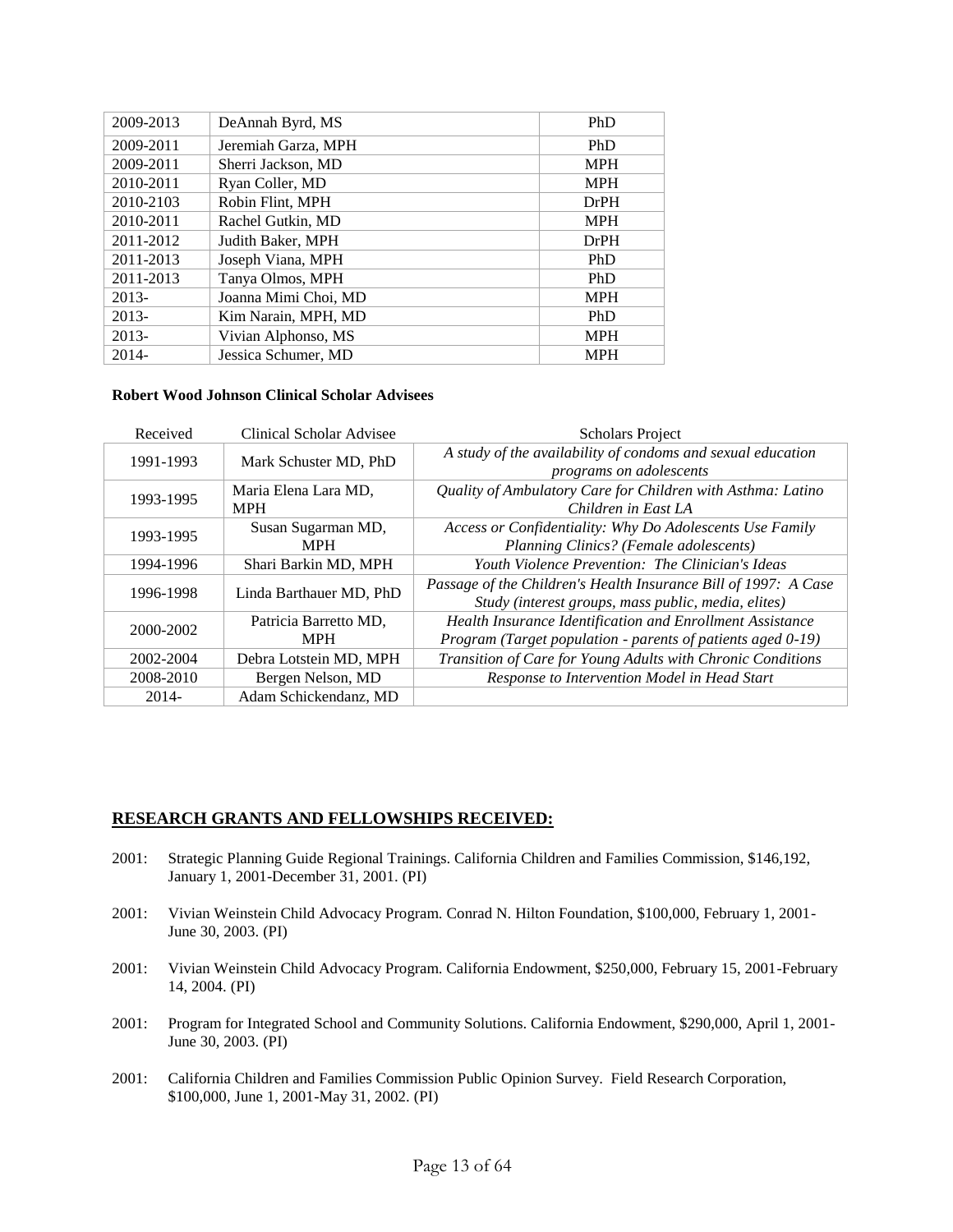- 2001: Managed Care and Children with Special Healthcare Needs. California Healthcare Foundation, \$132,330, September 1, 2001-April 30, 2003. (PI)
- 2001: Access to Specialty Care for California's Children with Special Health Care Needs. Medi-CAL Policy Institute, \$246,651, December 1, 2001-March 30, 2003. (PI)
- 2002: Ventura County Center for Excellence Report Card for Children and Families, California State University, Channel Islands, County of Ventura/Children and Families First Commission, \$299,329, May 1, 2002 – June 30, 2005 (PI)
- 2002: National Survey of Early Childhood Health (NSECH): A Strategic Plan for Full Analysis and Dissemination, The Commonwealth Fund, \$585,144, June 1, 2002 – October 31, 2004. (PI)
- 2002: Prop 10 Policy and Communication Support Program, Rogers and Associates, \$122,326, May 1, 2002 June 30, 2003. (PI)
- 2002: School Readiness Expansion, California Children and Families Commission, \$675,000, January 2, 2002 January 31, 2003. (PI)
- 2002: Vivian Weinstein Child Advocacy Program, W.M. Keck Foundation, \$250,000, January 1, 2002 December 31, 2004. (PI)
- 2002: Statewide Data Collection and Evaluation of Proposition 10 Funded Programs, SRI, International/California Children and Families Commission, \$818,678, May 1, 2002 – February 28, 2003. (PI)
- 2003: School Readiness Technical Assistance, First 5 LA, \$299,279, January 1, 2003 December 31, 2003. (PI)
- 2003: School Readiness Technical Assistance, First 5 California Children and Families Commission, \$675,000, March 1, 2003 – February 29, 2004. (PI)
- 2003: Statewide Data Collection and Evaluation of Proposition 10 Funded Programs, SRI International/California Children and Families Commission, \$1,025,986, March 1, 2003 – April 30, 2005. (PI)
- 2004: Orange County Developmental Pathways Project, Children and Families First Commission of Orange County, \$131,905, April 1, 2004 – June 30, 2005. (PI)
- 2005: Blue Sky Initiative, The California Endowment, \$265,285, February 1, 2005 July 31, 2006. (PI)
- 2006: National Survey of Early Childhood Health (NSECH) II, Gerber Foundation, \$241,446, January 1, 2006 June 30, 2007. (PI)
- 2006: Blue Sky Initiative, The California Endowment, \$698,972, October 1, 2006-September 30, 2007. (PI)
- 2006: Developmental Services- Quality Performance Measurement Version 1.0 (DS-QPM 1.0), The Commonwealth Fund, \$144,714, January 1, 2007-December 31, 2007. (PI)
- 2007: Maternal and Child Health Bureau (MCHB) The Alliance for Information on Maternal and Child Health (AIM), Child and Adolescent National Policy Support Center, \$714,285, July 2007-June 2010. (PI)
- 2007: National Children's Study, NIH-NICHD; \$47,979,974 Approved.\$32,078,275 allocated (2007-2013), September 2007-March 2013. (PI)
- 2008: Children and Families Commission of Orange County, Orange County Early Development Instrument (EDI) Measurement Project; \$270,909, April 2008-April 2009. (PI)
- Page 14 of 64 2008: The California Endowment. Blue Sky Initiative-Phase III; \$1,269,522, February 2008-February 2010. Extended to Sept. 2012. (PI)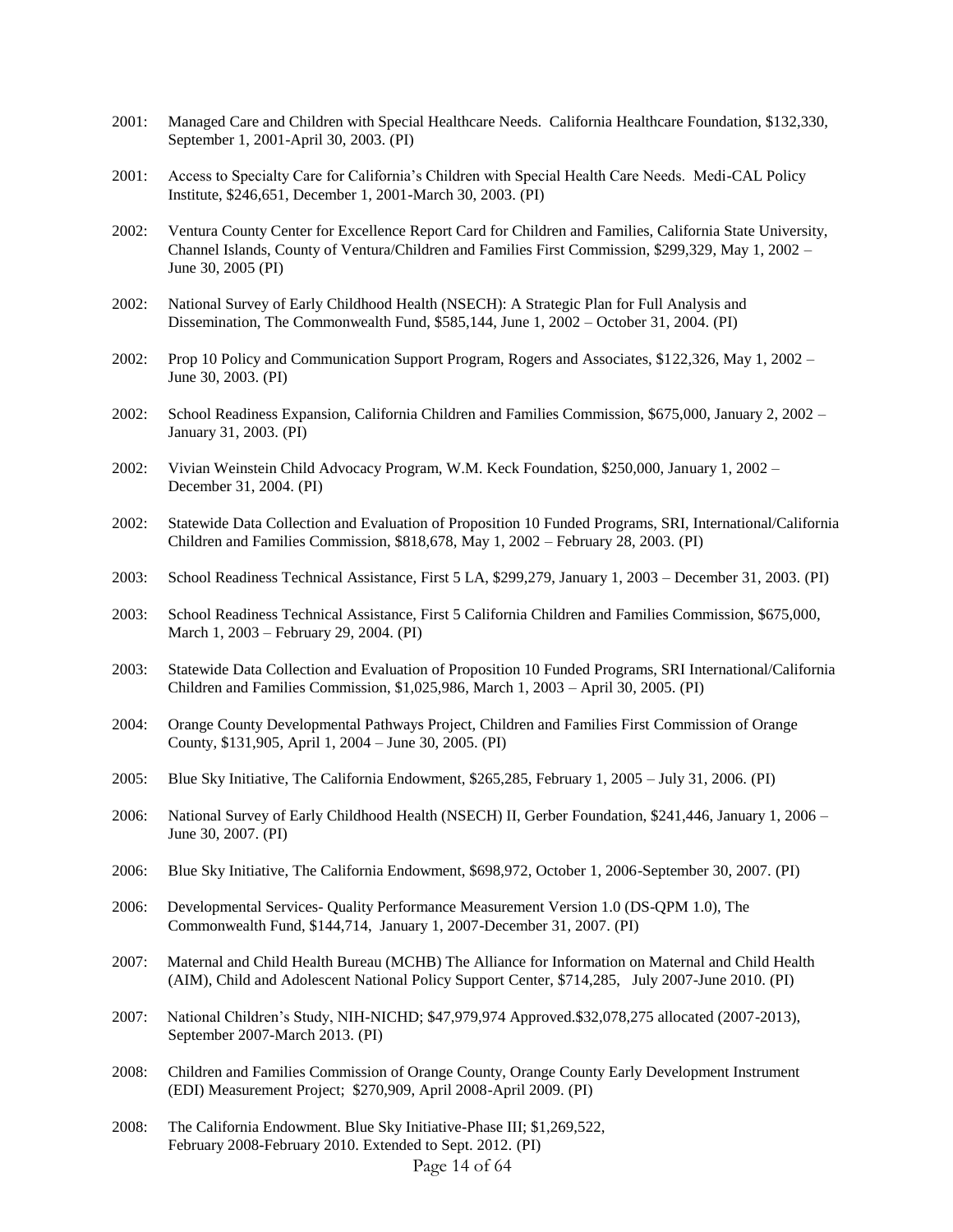- 2009: W.K. Kellogg Foundation. Transforming Early Childhood Systems (TECCS) to Optimize Vulnerable Young Children's School Readiness, \$2,517,380, April 2009-March 2012. (PI)
- 2010: Maternal and Child Health Bureau, Child and Family Health Program-MCH Training Program, \$1.7 million cumulative. June 2010-May 2015. (PI)
- 2010: Health Resources and Services Administration's Maternal and Child Health Bureau (MCHB), Life Course Research Network, \$450,000, September 2010-August 2013. (PI)
- 2011: First 5 California Center for Results , \$2,000,000 January 2011-December 2011. (PI)
- 2011: Children & Families Commission of Orange County, \$232,908, January 2011-December 2014. (PI)
- 2011: Children's Board Hillsborough County, Transforming Early Childhood Community System (TECCS) Project-Tampa, \$ 10,600, October 2011-June 2012 (PI)
- 2012: Tulane University Medical Center Brightstart Louisiana EDI Pilot, \$66,763 December 2012 August 2013. (PI)
- 2012 University of Washington NIH/ NICHD Title: National Children's Study Information Management System Collaborative Improvement and Innovation Network \$279,942 September 2012 – September 2013. (PI)
- 2012: Texas Health and Human Services Commission DHHS/HRSA/Maternal and Child Health Bureau \$1,457,302 August 2012 – September 2014 (PI)
- 2012: W.K. Kellogg Foundation. Transforming Early Childhood System(TECCS), \$1.7 million, March 2012- March 2014. (PI)
- 2013: The California Endowment Blue Sky Initiative Phase V, \$176,149 August 2013 September 2014. (PI)
- 2013: Community Action Project Title: Transforming Early Childhood Community Systems (TECCS) Initiative-Oklahoma EDI Project \$94,290 January 2013 – December 2013. (PI)
- 2013: Health Resources and Services Administration's Maternal and Child Health Bureau (MCHB), Life Course Research Network (renewal), \$450,000., September 2013-August 2016. (PI)
- 2013: Health Resources and Services Administration's Maternal and Child Health Bureau (MCHB), MCH Health Measurement Network, \$900,000. August 2013-August 2016. (PI)
- 2014: Kresge Foundation, Accelerating Population Health Innovation for Families and Communities Initiative, \$2,250,000 January 2014 – December 2016. (PI)

### **LECTURES AND PRESENTATIONS:**

#### **Selected Honorary Lectures:**

| Cynthia and Duncan Campbell Lecture on Childhood Relationships, Risk and<br>Resilience. Hallie Ford Center for Healthy Children and Families, Oregon State<br>University | 2013 |
|--------------------------------------------------------------------------------------------------------------------------------------------------------------------------|------|
| Fraser Mustard Memorial Lecture, NeuroDevNet, University of British Columbia                                                                                             | 2013 |
| Peggy Herschel Memorial Grand Rounds, Department of Pediatrics, University<br>of Chicago                                                                                 | 2013 |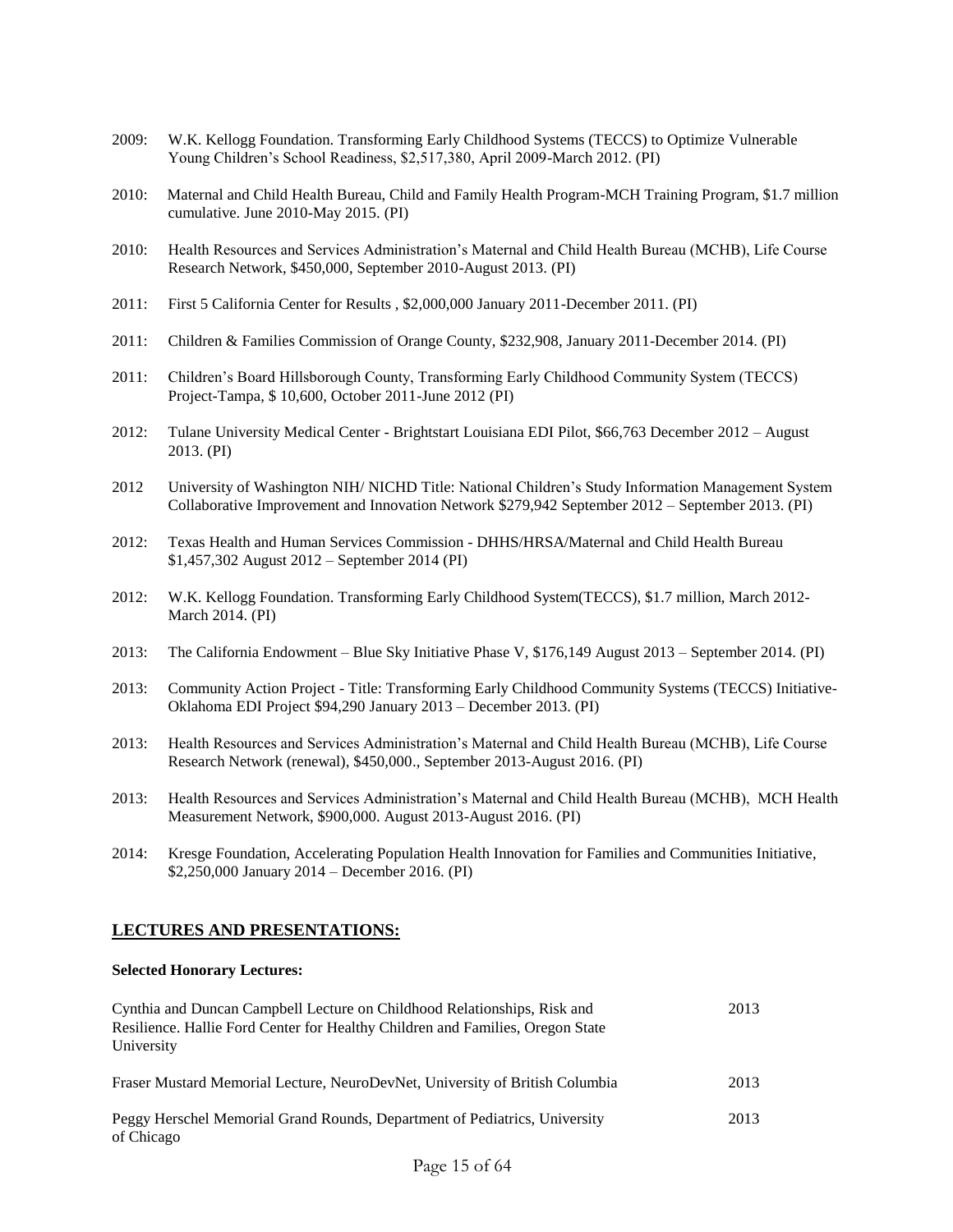| Patrick S. Pasquariello Jr.M.D. Lecture Grand Rounds, Children's Hospital of Philadelphia,                             | 2013 |
|------------------------------------------------------------------------------------------------------------------------|------|
| Richard Berhman Lecture, Lucille Packard Children's Hospital<br><b>Stanford University</b>                             | 2010 |
| Neville Butler Memorial Lecture, Centre for Longitudinal Studies<br>Institute of Education, University College, London | 2009 |
| The Rolinde Z. Loew Symposium Lecturer, Cedars-Sinai Medical Center                                                    | 2009 |
| Annual Robert M Crede Lecturer in Primary Care, UCSF                                                                   | 2008 |

### **Selected Presentations:**

| 05/08/95 | "Children and Health Care Reform" Workshop, Ambulatory Pediatric Association, National<br>Meeting, May 8, 1995.                                                                                                                        |
|----------|----------------------------------------------------------------------------------------------------------------------------------------------------------------------------------------------------------------------------------------|
| 05/09/95 | "Quality of Care: Development of Practice Guidelines and Quality Indicators" Workshop,<br>Ambulatory Pediatric Association, National Meeting, May 9, 1995.                                                                             |
| 05/10/95 | "Secondary Data Analysis for Childhood Epidemiology and Health Services Research" Workshop,<br>Ambulatory Pediatric Association, National Meeting, May 10, 1995.                                                                       |
| 06/21/95 | "Measuring Quality of Care" Presentation to the Board of Directors, American Academy of<br>Pediatrics, Chicago, IL, June 14, 1995.                                                                                                     |
| 06/22/95 | "Medicaid Managed Care and Children for Special Health Care Needs" Executive Seminar,<br>Assistant Secretary of Health, Humphrey Building, Department of Health and Human Services,<br>Washington, DC, June 22, 1995.                  |
| 01/09/96 | "Developing a Prototype Health Report for California," Health Partnership Application Workshop,<br>California Wellness Foundation, Los Angeles, CA, January 9, 1996.                                                                   |
| 03/09/96 | "Measuring Quality of Care," Pediatric Outcome Symposium, University Children's Medical<br>Group, Universal Hilton, Los Angeles, CA, March 9, 1996.                                                                                    |
| 04/10/96 | "Medi-Cal Managed Care and Children with Special Health Care Needs," USC University<br>Affiliated Program, Children's Hospital Los Angeles, Los Angeles, California, April 10, 1996.                                                   |
| 04/26/96 | "Restructuring the Health Care System for Children with Special Health Care Needs?" AAP Catch<br>Visiting Professor in Community Pediatrics, Children's Hospital, Denver, Colorado, April 26,<br>1996.                                 |
| 09/11/96 | "State of the Art on Quality of Care Measures for Children with Special Health Care Needs,"<br>MCHB Work Group on Quality of Care for Children with Special Health Care Needs, Holiday<br>Inn, Bethesda, Maryland, September 11, 1996. |
| 09/20/96 | "Health and Children in Foster Care," A New Beginning for Partnerships for Children & Families<br>in Los Angeles County, California State University at Los Angeles, Los Angeles, California,<br>September 20, 1996.                   |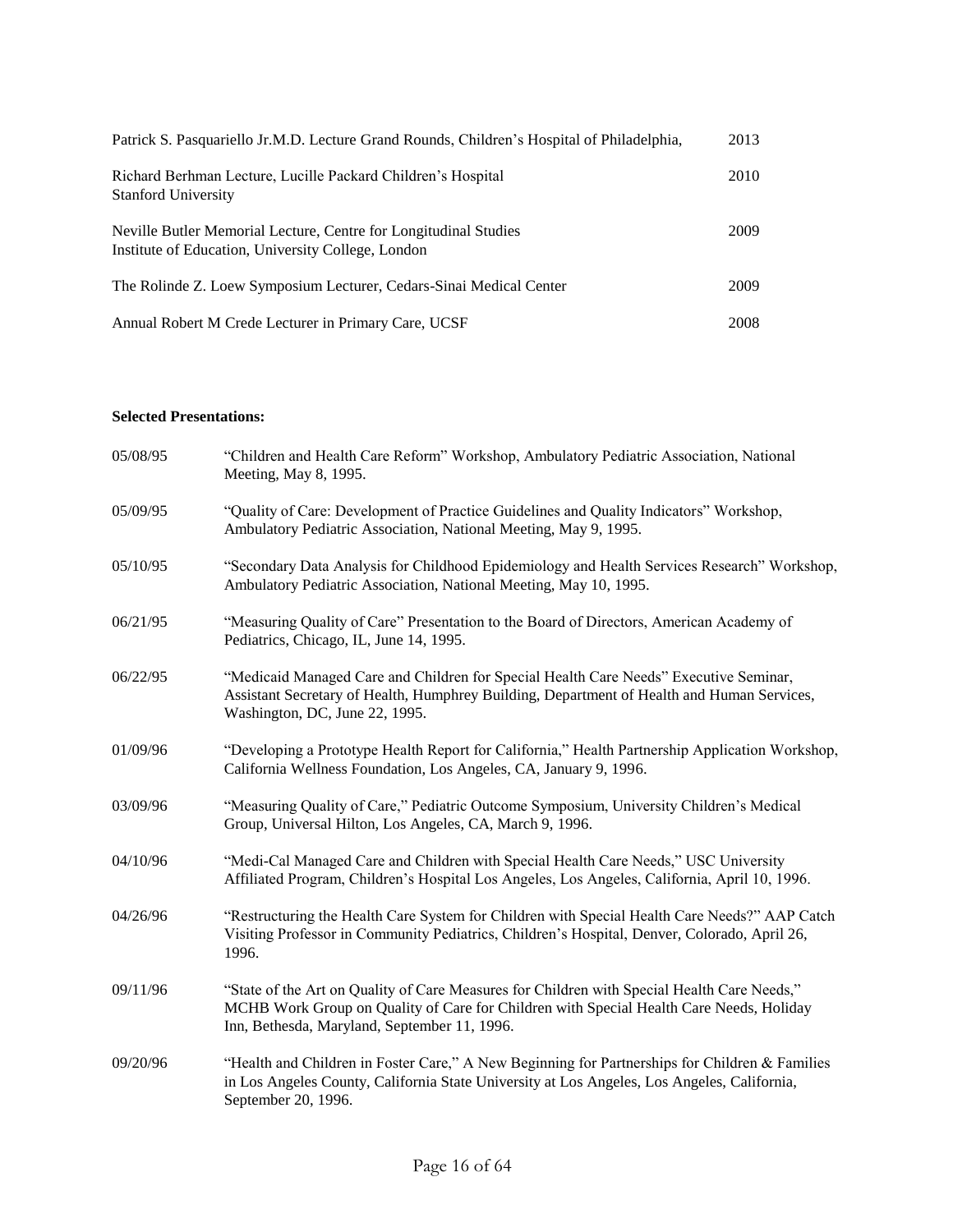| 02/07/97 | "Foster Youth and Mental Health Services," The California Mental Health Directors Association,<br>Riverside, California, February 7, 1997.                                                                                                                                                     |
|----------|------------------------------------------------------------------------------------------------------------------------------------------------------------------------------------------------------------------------------------------------------------------------------------------------|
| 04/24/97 | "The Importance of Health Insurance for Children." Health Status of America's Children: Current<br>Trends and Public Policy Implications: The New Consensus, Children's Health Fund, Dirksen<br>Senate Office Building, Washington, DC, April 24, 1997.                                        |
| 10/07/97 | "Characterizing the Social Impact of Asthma in Children," Social and Economic Factors, Authors'<br>Meeting, Montebazon, France, October 7, 1997.                                                                                                                                               |
| 11/07/97 | "Importance of Outcome Research in the Future of Pediatrics," Keynote Speaker, Children's<br>Hospital Los Angeles Research Institute Faculty Retreat, Oxnard, California, November 7, 1997.                                                                                                    |
| 01/23/98 | "Are California Children Ready to Learn? Key Factors for Early Childhood Development," 16 <sup>th</sup><br>Annual California State Senate Fiscal Retreat, University of California at Berkeley, Berkeley,<br>California, January 23, 1998.                                                     |
| 02/20/98 | "Implementing an Agenda on Improving Quality of Care for Children," Congressional Briefing,<br>Association for Health Services Research, Dirksen Senate Office Building, Washington, DC,<br>February 20, 1998.                                                                                 |
| 03/05/98 | "Family Pathways to Child Health," Family Health Conference, Maternal and Child Health Bureau<br>and Health Resources Services Administration, Bethesda, MD, March 5, 1998.                                                                                                                    |
| 03/09/98 | "Nationwide Assessment of Health Services for Children in Foster Care," Meeting the Health<br>Needs of Children in Foster Care Workshop, The Association of Maternal and Child Health<br>Programs Annual Meeting, Washington, DC, March 9, 1998.                                               |
| 03/12/98 | "National Assessment of Health Services for Children in Foster Care," Healthy Connections<br>Luncheon, Kellogg Foundation and Child Welfare League of America, Washington, DC, March<br>12, 1998.                                                                                              |
| 04/03/98 | "Measuring the Health of Communities: The California Health Report", Prevention 98: Translating<br>Science Into Action, Association of Teachers of Preventive Medicine and the American College of<br>Preventive Medicine, San Francisco, CA, April 3, 1998.                                   |
| 04/17/98 | "Latino Children and Health Care," Moving the Story of Welfare Reform to Its Second Stage:<br>Impacts on Children and Families in the Western States, Casey Journalism Center for Children and<br>Families and the Graduate School of Journalism at UC Berkeley, Berkeley, CA, April 17, 1998. |
| 05/04/98 | "Clinical Practice Guidelines Will Improve Clinical Practice," Ambulatory Pediatric Association<br>Annual Debate, Pediatric Academic Societies' Annual Meeting, New Orleans, LA, May 4, 1998.                                                                                                  |
| 05/11/98 | "Measuring Access to Coverage and Health Care in SCHIP," Help Us Grow: State Children's<br>Health Insurance Program Evaluation Tool Workshop, American Academy of Pediatrics,<br>Washington, DC, May 11, 1998.                                                                                 |
| 05/29/98 | "Asthma in California," Asthma in California: Laying the Foundation for a Statewide Strategy,<br>California Policy Seminar & California Department of Health Services, Berkeley, CA, May 29,<br>1998.                                                                                          |
| 06/12/98 | "What Program Design Features Impact Enrollment and Access to Care?" Learning from CHIP II:<br>Critical Issues in Research across States, Agency for Health Care Policy and Research, Assistant<br>Secretary for Planning and Evaluation, DHHS, Washington, DC, June 12, 1998.                 |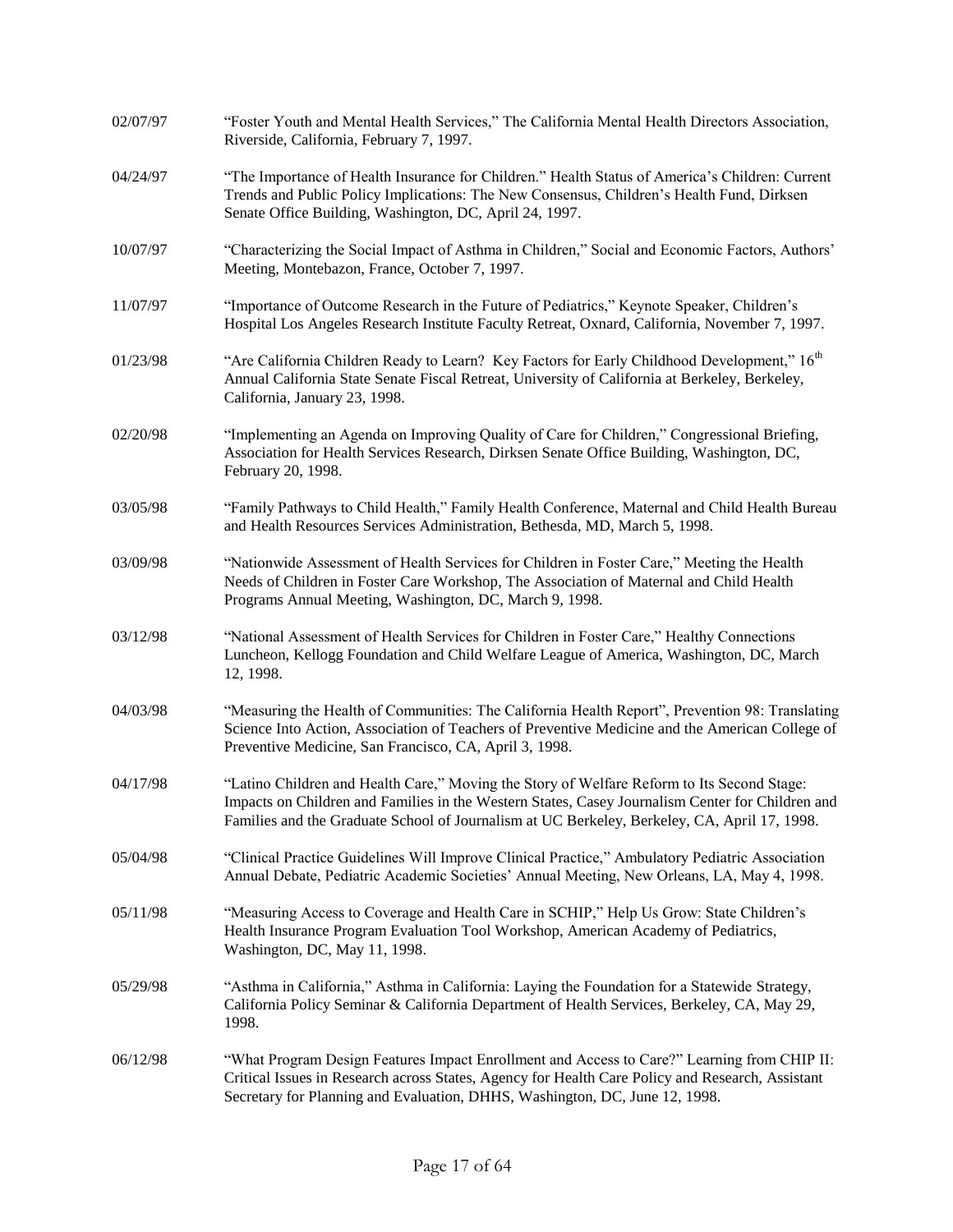| 09/17/98 | "The Child Health Care Quality Research Improvement Act," 2 <sup>nd</sup> Annual Center for Child Health<br>Outcomes Conference, Children's Hospital, San Diego, San Diego Marriott Hotel and Marina, San<br>Diego, CA, September 17, 1998.                                                                                                  |
|----------|----------------------------------------------------------------------------------------------------------------------------------------------------------------------------------------------------------------------------------------------------------------------------------------------------------------------------------------------|
| 10/18/98 | "Meeting the Developmental and Health Needs of Children in Foster Care: Challenges and<br>Opportunities for Pediatricians," American Academy of Pediatrics 1998 Annual Meeting,<br>Moscone Convention Center, San Francisco, CA, October 18, 1998.                                                                                           |
| 10/28/98 | "Community Health Report Cards," IHC Health Communities Conference, Intermountain Health<br>Care, Little America Hotel, Salt Lake City, UT, October 28, 1998.                                                                                                                                                                                |
| 10/29/98 | "Linking Research on Brain Development to Child Development and Public Policy for Children<br>and Families," Center for Child and Family Health: Growing Healthy Families Conference,<br>Oregon Health Department, DoubleTree Hotel, Eugene, OR, October 29, 1998.                                                                           |
| 11/2/98  | "Assessment of the Adequacy of Health Services for Children in Foster Care," Public-Private<br>Partnership for Health Care for Children in Foster Care, Public-Private Partnership and the<br>Maternal and Child Health Bureau, Embassy Suites, Washington, DC, October 29, 1998.                                                            |
| 11/9/98  | "Parenting Initiative: Helping Parents Create Nurturing Environments for Their Young Children,"<br>Issues, Affecting California's Children, 3 <sup>rd</sup> Annual University of California Latino Legislative<br>Caucus Conference, UCLA Office of Government and Community Relations, Covel Commons,<br>Los Angeles, CA, November 9, 1998. |
| 11/10/98 | "Elements of Formal Evaluation: Access and Outcomes," Healthy Families Evaluation Forum,<br>California Program on Access to Care, California Policy Seminar, Sacramento Convention Center,<br>Sacramento, CA, November 10, 1998.                                                                                                             |
| 12/02/98 | "Selecting Leading Health Indicators," Healthy People 2010 Regional Meeting, Public Health<br>Service Regions VIII and X, U.S. Department of Health and Human Services, The Westin Seattle,<br>Seattle, WA, December 2, 1998.                                                                                                                |
| 12/09/98 | "Selecting Leading Health Indicators," Healthy People 2010 Regional Meeting, Public Health<br>Service Regions IX, U.S. Department of Health and Human Services, Sacramento Hilton Inn,<br>Sacramento, CA, December 9, 1998.                                                                                                                  |
| 03/05/99 | "Integrated, Community-Based Service Delivery Models," Proposition 10 Conference: The<br>California Children and Families First Act, University of California and the California State<br>Association of Counties, Sacramento Convention Center, Sacramento, CA, March 5, 1999.                                                              |
| 03/06/99 | "Parents as First Teachers," Excelencia en Educación: The Role of Parents in the Education of<br>Their Children, White House Initiative on Educational Excellence for Hispanic Americans,<br>Woodrow Wilson High School, Los Angeles, CA, March 6, 1999.                                                                                     |
| 03/19/99 | "Community Health Report Cards," Population Health: Investing in Prevention, California<br>Wellness Foundation, Omni Hotel, Los Angeles, CA, March 18-20, 1999.                                                                                                                                                                              |
| 05/20/99 | "Improving Children's Health and Development by Linking Services to Schools," 1998-99<br>Colloquium Series: Building Research and Practice, UCLA Urban Education Studies Center,<br>Seeds University Elementary School, Los Angeles, CA, May 20, 1999.                                                                                       |
| 06/22/99 | "Commitments for the Future of Families and Communities," The Eighth Annual Family Re-Union<br>Conference: Family and Community, The Children, Youth & family Consortium & The Child and<br>Family Policy Center, Vanderbilt University, Nashville, TN, June 22, 1999.                                                                       |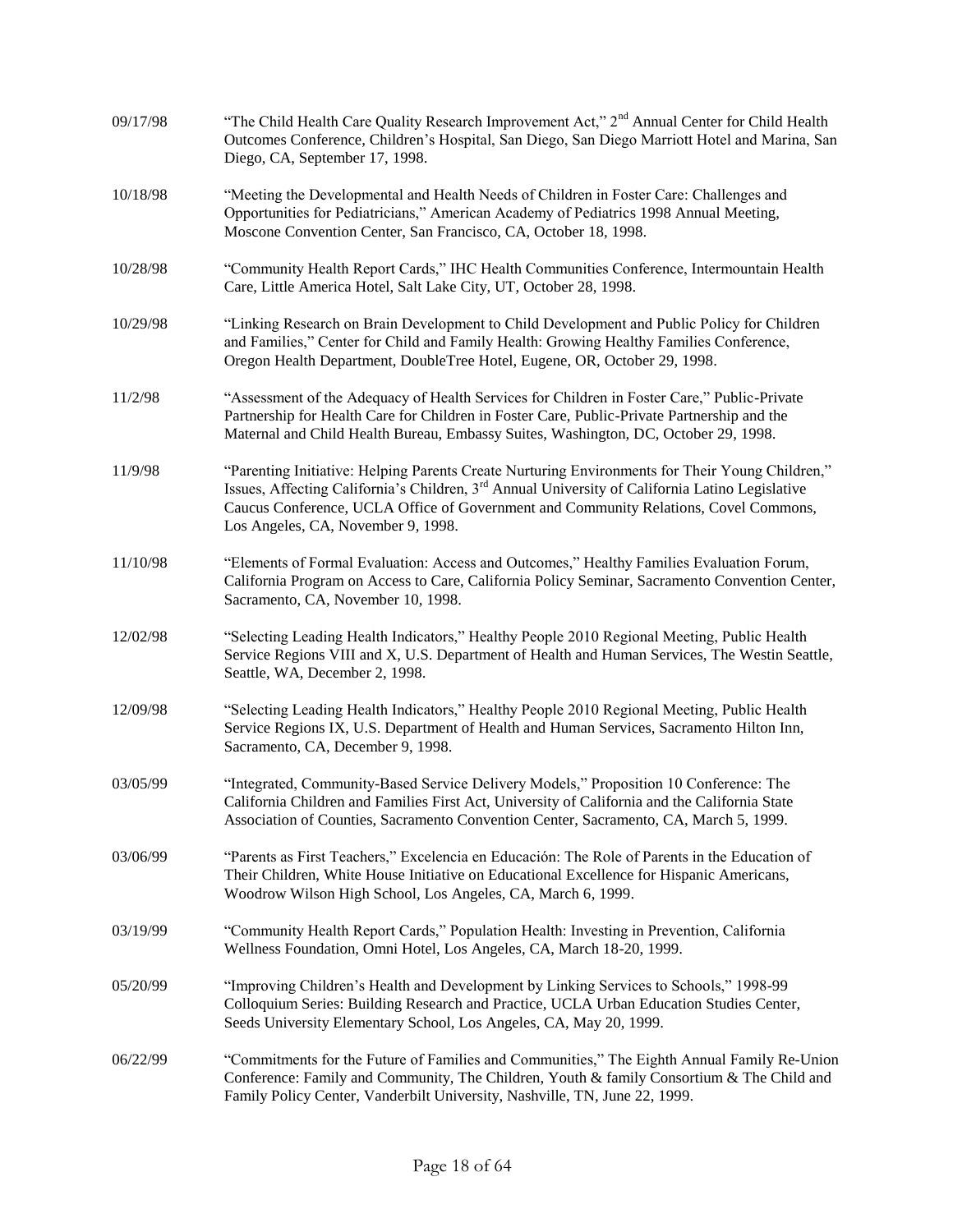| 06/25/99 | "Building Bridges for California's Children," Putting the Pieces Together for Young Children and<br>Their Families Conference, Los Angeles County Departments of Health Services (DHS) and<br>Mental Health (DMH), Hyatt-Regency Hotel, Los Angeles, CA, June 25, 1999.                                                     |
|----------|-----------------------------------------------------------------------------------------------------------------------------------------------------------------------------------------------------------------------------------------------------------------------------------------------------------------------------|
| 06/26/99 | "Improving Children's Health Through Health Services Research: Wrap-up and Next Steps," 1999<br>Children's Health Services Researchers Meeting, National Association of Children's Hospitals and<br>Related Institutions, Chicago Hilton and Towers, Chicago, IL, June 26, 1999.                                            |
| 08/09/99 | "Proposition 10 and Prospects for Supporting Development of Young Children" for C. Earl Fox,<br>MD, MPH, Administrator, Senior Staff Briefing, Health Resources and Services Administration,<br>Rockville, MD, August 9, 1999.                                                                                              |
| 08/09/99 | "Life Course Health Development" for Peter van Dyck, MD, MPH, Associate Administrator,<br>Senior Staff Briefing, Maternal and Child Health Bureau, Rockville, MD, August 9, 1999.                                                                                                                                           |
| 10/02/99 | "Life Course Health Development: The Role of Early Life Factors on the Development of Adult<br>Health Conditions and Disabilities," Festschrift, UCSD School of Medicine, Department of<br>Pediatrics, Wyndham Emerald Plaza Hotel, October 2, 1999.                                                                        |
| 10/23/99 | "Investing in Children," Rochester Child Health Congress, The 1999 Health Conference of the<br>Dean of the University of Rochester School of Medicine and Dentistry, University of Rochester,<br>Rochester, NY, October 23, 1999.                                                                                           |
| 01/28/00 | "Developing Criteria for Indicator Selection for Population Health Reports," Partnerships for<br>Health in the New Millennium: Launching Healthy People 2010, Office of Disease Prevention and<br>Health Promotion, U.S. Department of Health and Human Services, Omni Shoreham Hotel,<br>Washington, DC, January 28, 2000. |
| 04/28/00 | "The Challenges of Measuring the Quality of Early Childhood Development Services," Right<br>Time, Right Place, Foundation for Accountability (FACCT), Conference Call Presentation, April<br>28, 2000.                                                                                                                      |
| 05/04/00 | "How to Achieve Universal Coverage in California," The Socioeconomic and Environmental<br>Determinants of Health, UCLA School of Public Health, Tom Bradley International Hall, Los<br>Angeles, CA, May 4, 2000.                                                                                                            |
| 05/18/00 | "Family Resource Centers," State Prop 10 Commission for Children and Families Meeting,<br>Elizabeth Learning Complex, Los Angeles, CA, May 18, 2000.                                                                                                                                                                        |
| 06/14/00 | "Life Course Health Development: An Integrated Framework for Measuring Health and Financing<br>Health Intervention," Office of the U.S. Surgeon General Briefing, Department of Health and<br>Human Services, Humphrey Building, Washington, DC, June 14, 2000.                                                             |
| 06/22/00 | "Implications for Improving Child Well-being," Panel Presentation for Child Well-being: Positive<br>Elements Across the Life Span, The Collaborative Center for Child Well-being, Emory Conference<br>Center Hotel, Atlanta, GA, June 22, 2000.                                                                             |
| 06/27/00 | "Starting Your Career in Child Health Services Research," Panel Presentation for Second Annual<br>Meeting of Child Health Services Researchers: The Role of Partnerships, AHSR 2000 Annual<br>Meeting, Westin Bonaventure, Los Angeles, CA, June 27, 2000.                                                                  |
| 09/11/00 | "Setting the Stage," Panel Presentation for Neighborhoods for Learning Conference, Ventura<br>County Prop 10 Conference, Oxnard Performing Arts Center, Oxnard, California, September 11,<br>2000.                                                                                                                          |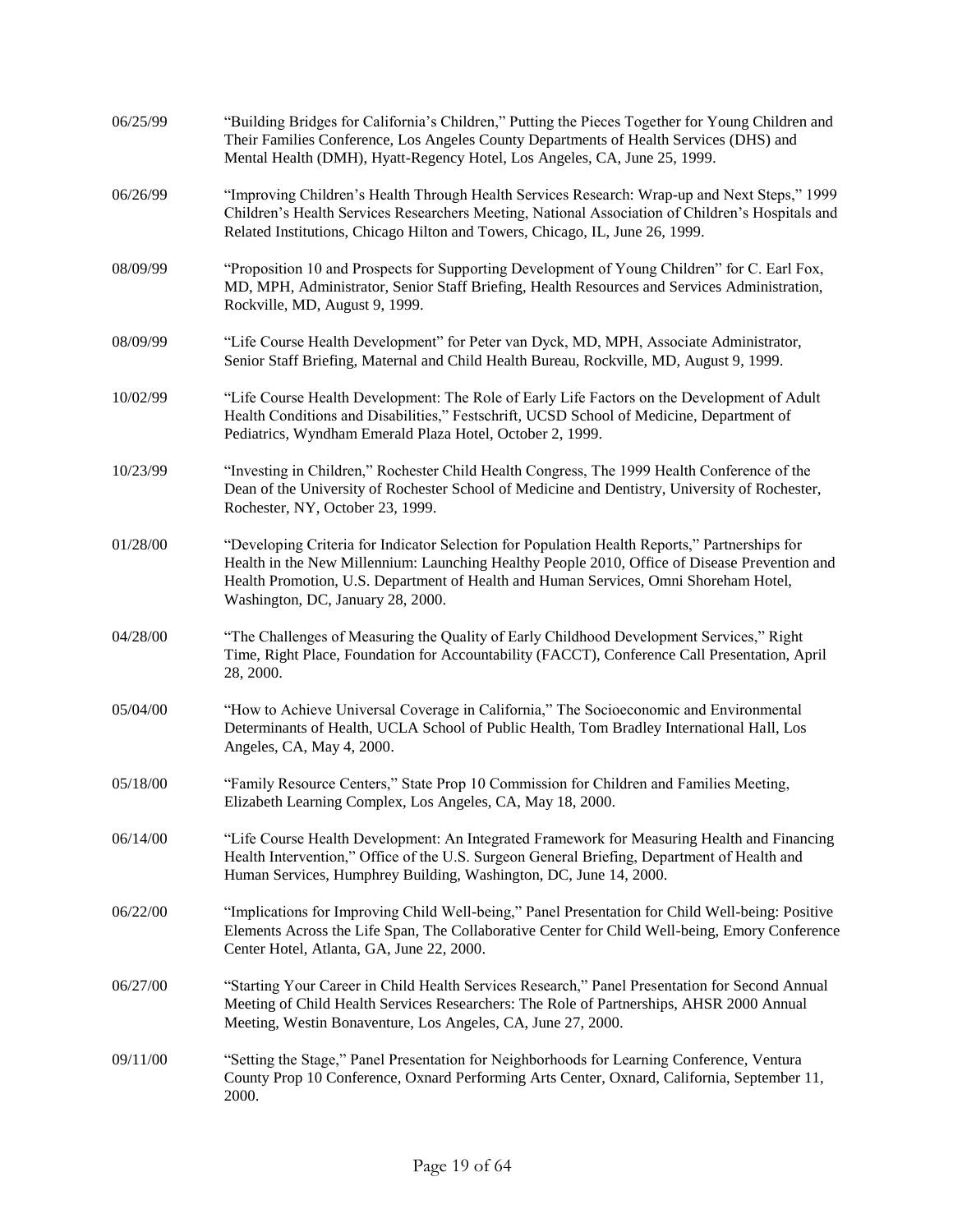| 09/18/00 | "Mental Health Needs of Preschool Children," Panel Presentation for Surgeon General's<br>Conference on Children's Mental Health: Developing a National Action Agenda, Omni Shoreham<br>Hotel, Washington, DC, September 18, 2000.                                                   |
|----------|-------------------------------------------------------------------------------------------------------------------------------------------------------------------------------------------------------------------------------------------------------------------------------------|
| 10/30/00 | "Maintaining Health Across the Life Span," Panel Presentation for Working Groups for Family<br>Re-Union 9: Families And Seniors Across The Generations, Vanderbilt University, Nashville, TN,<br>October 30, 2000.                                                                  |
| 12/13/00 | "Health Services for Children in Foster Care," Children in Substitute Care, Dyson Initiative<br>Symposium, Children's Hospital of Philadelphia, Philadelphia, PA, December 13, 2000.                                                                                                |
| 01/13/01 | "Social-emotional Development, School Readiness, and the Role of the Pediatrician in Building<br>Community-wide Early Childhood Service Delivery Systems," Johnson & Johnson Pediatric<br>Roundtable, Palm Beach, FL, January 13, 2001.                                             |
| 02/09/01 | "County Forum on the UCLA Strategic Planning Guide," Third Statewide Conference of County<br>Commissioners, California Children and Families Commission, San Diego Holiday Inn on the Bay,<br>San Diego, CA, February 9, 2001.                                                      |
| 02/22/01 | "Building Bridges for Children from Birth to School," MCHB Partnership for Information and<br>Communication, Hyatt Regency Hotel, Bethesda, MD, February 22, 2001.                                                                                                                  |
| 02/23/01 | "Improving Developmental Services in Pediatric Practices to Optimize Child Development<br>Trajectories," National Initiative for Children's Healthcare Quality Bureau of Primary Health<br>Care, Commonwealth Fund, Sheraton Hotel-Chapel Hill, Chapel Hill, NC, February 23, 2001. |
| 03/26/01 | "Early Childhood Initiatives: Who's Doing What, Where?," Association for Maternal and Child<br>Health Programs Annual Meeting, Grand Hyatt Hotel, Washington, DC, March 26, 2001.                                                                                                   |
| 04/06/01 | "Family-Centered Community-Building: Aegis and Overview of the Prototype Course," Family-<br>Centered Community Building: A Consultative Discussion, Annie E. Casey Foundation,<br>Baltimore, MD, April 6, 2001.                                                                    |
| 04/19/01 | "Assessment of Factors Influencing the Adequacy of Health Care Services to Children in Out-of-<br>Home Care," Federal Partners Meeting, Maternal and Child Health Bureau, Bethesda, MD, April<br>19, 2001.                                                                          |
| 04/23/01 | "Early Childhood Development: Preparing Children to Succeed," Healthy Children - Healthy City<br>Initiative, Children's Hospital Los Angeles, Los Angeles Convention Center, Los Angeles, CA,<br>April 23, 2001.                                                                    |
| 04/28/01 | "Barriers to the Provision of Developmental Assessments During Pediatric Health Supervision,"<br>Pediatric Academic Societies Meeting, Baltimore Convention Center, Baltimore, MD, April 28,<br>2001.                                                                               |
| 05/22/01 | "Connecting Family Support and Proposition 10," Evelyn & Walter Hass, Jr. Fund, San Francisco,<br>CA, May 22, 2001.                                                                                                                                                                 |
| 05/23/01 | "Trajectories and Systems for Children with Special Health Care Needs," Meeting of the MCHB<br>Medical Home and Integrated Services Grantees, Sheraton BWI Hotel, Baltimore, MD, May 23,<br>2001.                                                                                   |
| 06/11/01 | "Early Childhood Health & Development," Research to Action: Shaping Our Health Care Future,<br>Academy Annual Meeting Agenda, Academy for Health Services Research and Health Policy,<br>Atlanta Hyatt, Atlanta, GA, June 11, 2001.                                                 |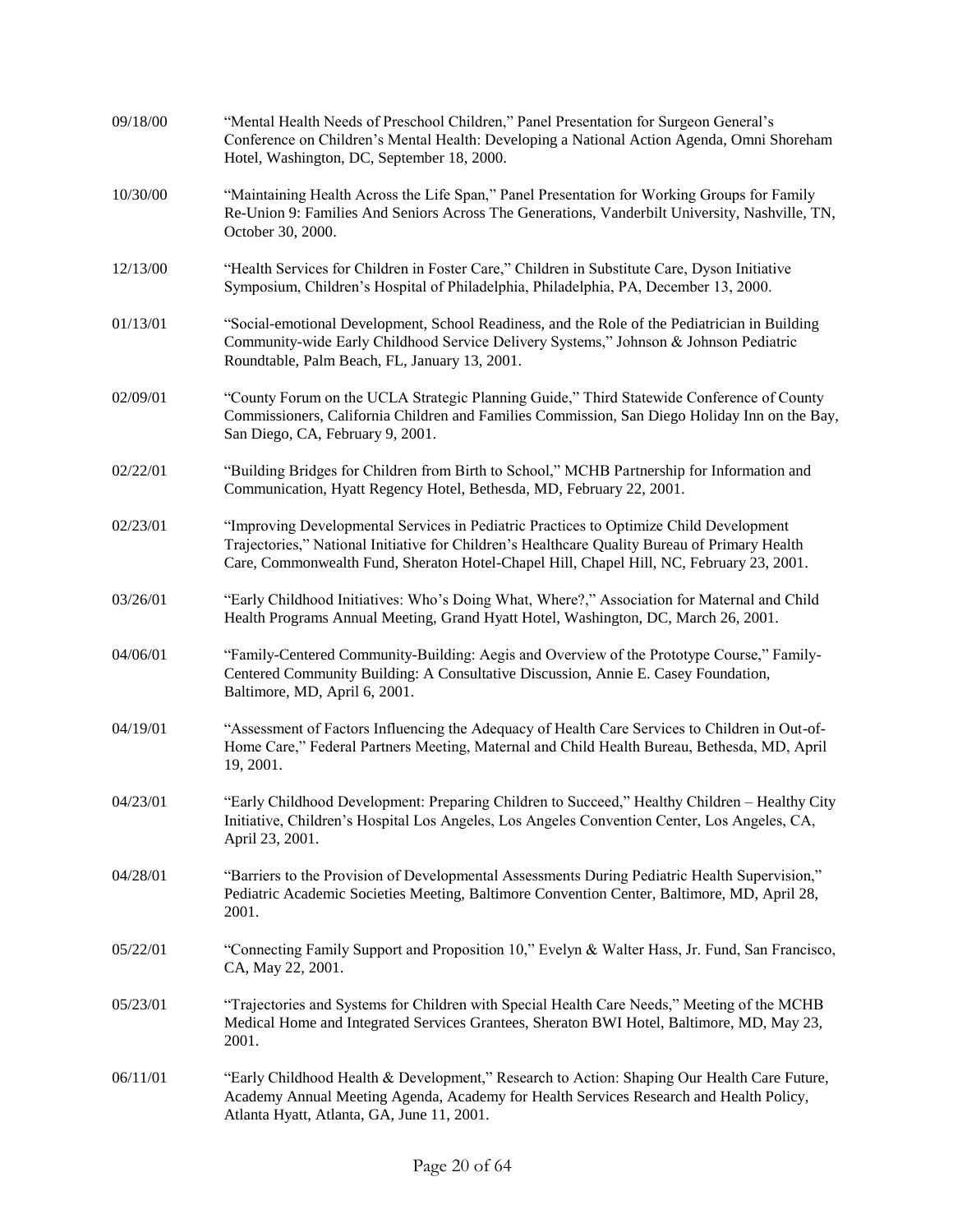| 06/12/01 | "Assessment of the Adequacy of Health Services for Children in Foster Care: Findings from a<br>National Survey," Reaching the Summit: Using Research and Technology for Excellence in Policy<br>and Practice, National Conference on Research in Child Welfare and Child Welfare League of<br>American 2001 Western Region Training Conference, Renaissance Denver Hotel, Denver, CO,<br>June 12, 2001. |
|----------|---------------------------------------------------------------------------------------------------------------------------------------------------------------------------------------------------------------------------------------------------------------------------------------------------------------------------------------------------------------------------------------------------------|
| 08/23/01 | "Creating a Health Care Home for the $21st$ Century: Improving the Delivery of Developmental and<br>Behavioral Services for Young Children," Committee of the Whole, Proposition 10 Commission,<br>Los Angeles, CA, August 23, 2001.                                                                                                                                                                    |
| 10/17/01 | "The Role of MCAH in the Children and Family Commission World," MCH Directors' Meeting,<br>California Conference of Local Directors of Maternal, Child, and Adolescent Health Conference,<br>Four Points Sheraton, Los Angeles, CA, October 17, 2001.                                                                                                                                                   |
| 11/16/01 | "Cradle to K: Ensuring Success By Six For All L.A.'s Children," Cradle to K Report Launch,<br>United Way of Greater Los Angeles, Los Angeles Times, Los Angeles, CA, November 16, 2001.                                                                                                                                                                                                                 |
| 11/19/01 | "Commitments to Positive Change for Families and Their Communities: Education for Family-<br>Centered Community Building," Family Re-Union 10: Back to the Future, Children, Youth and<br>Family Consortium, University of Minnesota, Vanderbilt University, Nashville, TN, November 19,<br>2001.                                                                                                       |
| 11/19/01 | "Families and Health," Family Re-Union 10: Back to the Future, Children, Youth and Family<br>Consortium, University of Minnesota, Vanderbilt University, Nashville, TN, November 19, 2001.                                                                                                                                                                                                              |
| 12/05/01 | "Art of the Possible: Three Facilities Case Studies (Elizabeth Street Project)," Environmental<br>Livability & Smart Schools, New Schools-Better Neighborhoods, Los Angeles Area Chamber of<br>Commerce, Los Angeles, CA, December 5, 2001.                                                                                                                                                             |
| 12/06/01 | "Creating a Health Care Home for the 21st Century: Improving the Delivery of Developmental and<br>Behavioral Services for Young Children," Joint Legislative Committee to Develop a Master Plan<br>for Education K - University, California Children and Families Commission, Hilton Arden West<br>Hotel, Sacramento, CA, December 6, 2001.                                                             |
| 12/11/02 | "Creating a Health Care Home for the 21st Century: Improving the Delivery of Developmental<br>And Behavioral Services for Young Children," California Children & Families Commission<br>Meeting, State Capitol, Sacramento, CA, December 11, 2001.                                                                                                                                                      |
| 01/18/02 | "Families' Roles in Promoting School Success," Promoting School Success: Transforming<br>Research into Policy and Practice, Child Development Policy Institute, Ramada Inn San Francisco,<br>San Francisco, CA, January 18, 2002.                                                                                                                                                                       |
| 01/30/02 | "Early Childhood Development Services within the Health Care System: Outcomes and Cost<br>Savings," Early Childhood Development: Promising Strategies for States and the Health Care<br>System, National Academy for State Health Policy, Hilton Jacksonville Riverfront, Jacksonville,<br>FL, January 30, 2002.                                                                                        |
| 03/05/02 | "The Science of Early Childhood Development: Translating Research into Changes in Policy and<br>Health Service Delivery that Make a Difference for Children and Families," Maternal and Child<br>Health: Partnering for Healthy Families & Communities, 2002 AMCHP Annual Meeting, Crystal<br>Gateway Marriott, Arlington, VA, March 5, 2002.                                                           |
| 03/13/02 | "Improving Developmental Health Services." First Forum for Improving Children's Health Care.<br>National Initiative on Child Health Quality. Tempe, Arizona. March 3, 2002.                                                                                                                                                                                                                             |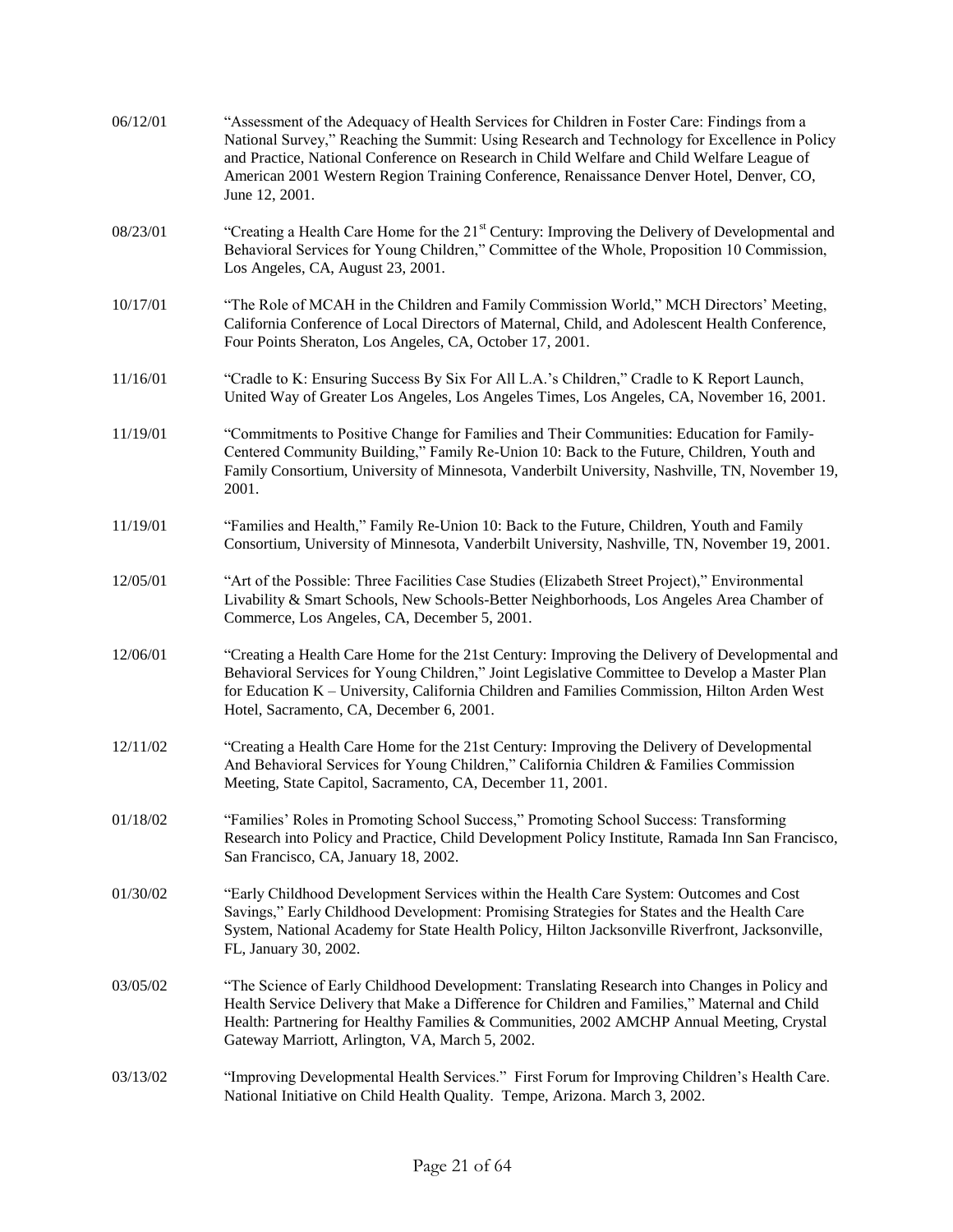| 06/04/02 | "Parenting and New Paradigms for Maternal and Child Resources." PAC/LAC Annual Meeting.<br>Los Angeles, California. June 4, 2002.                                                                                                                                                                                        |
|----------|--------------------------------------------------------------------------------------------------------------------------------------------------------------------------------------------------------------------------------------------------------------------------------------------------------------------------|
| 09/24/02 | "Building Community to Improve Health: the Proof" Building Community to Improve Health.<br>Sierra Health Foundation, Sheraton Grand Hotel, Sacramento, California, September 24, 2002.                                                                                                                                   |
| 10/10/02 | "From Neurons to Neighborhoods: The Science of Early Childhood." Tennessee Association for<br>the Education of Young Children (TAEYC) 48 <sup>th</sup> Annual Conference 2002. Chattanooga,<br>Tennessee. October 10, 2002.                                                                                              |
| 10/23/02 | "Health is Academic." Keynote speaker, Health is Academic Symposium of the Children $\&$<br>Families Commission of Orange County. Newport Beach, California. October 23, 2002.                                                                                                                                           |
| 05/29/03 | "How to Take One-of-a-Kind Lessons Learned to SCALE: City Heights and Elizabeth Street:<br>Models of Shared Use Neighborhood Schools." Schools as Centers of Neighborhood Vitality<br>Symposium. New Schools/Better Neighborhoods. The Getty Center, Los Angeles, California,<br>May 29, 2003.                           |
| 06/04/03 | "Major National and Statewide Trends in Child Development and Health: What Should the<br>Orange County Commission Be Doing to Prepare for These Issues?" Commissioner Retreat.<br>Children and Families Commission of Orange County. The Arnold & Mabel Beckman Center,<br>Irvine, California. June 4, 2003.             |
| 05/21/03 | "Measuring and Improving Quality of Well-Child Care." Pediatric Residency Program. Children's<br>Hospital of New York-Presbyterian, The University Hospitals of Columbia and Cornell, New<br>York, NY. May 21, 2003.                                                                                                     |
| 05/21/03 | "Neurons to Neighborhoods: The Role of Pediatrics in Comprehensive, Community-Based, Early<br>Childhood Systems." Pediatric Residency Program. Children's Hospital of New York-<br>Presbyterian, The University Hospitals of Columbia and Cornell, New York, NY. May 21, 2003.                                           |
| 05/22/03 | "Content and Quality of Health Care Delivered to Young Children in the U.S." Pediatric<br>Residency Program. Children's Hospital of New York-Presbyterian, The University Hospitals of<br>Columbia and Cornell, New York, NY. May 22, 2003.                                                                              |
| 05/23/03 | "Life Course Health Development and Its Importance to Pediatric Health Care." Grand Rounds,<br>Pediatric Residency Program. Children's Hospital of New York-Presbyterian, The University<br>Hospitals of Columbia and Cornell, New York, NY. May 23, 2003.                                                               |
| 09/20/03 | "Millennial Cohort Studies." First International Child Health Services Research Meeting. Capital<br>Hilton, Washington, DC. September 20, 2003.                                                                                                                                                                          |
| 11/14/03 | "Creating Child Friendly Communities: A Perspective from the US." Pursuing Opportunity and<br>Prosperity: 2003 Economic and Social Outlook Conference - a national conference presented by<br>the Melbourne Institute and The Australian. University of Melbourne, Melbourne VIC.<br>November 14, 2003.                  |
| 11/17/03 | "Can Service Redevelopment Change Outcomes for Children? The Challenges for Health Services<br>Researchers." Joint Conferences of the Royal Australasian College of Physicians and the Health<br>Services Research Association of Australia and New Zealand. Grand Hyatt Melbourne,<br>Melbourne VIC. November 17, 2003. |
| 11/18/03 | "Research Transfer and Policy Reforms." Health Services Research Association of Australia and<br>New Zealand Plenary. Grand Hyatt Melbourne, Melbourne VIC. November 18, 2003.                                                                                                                                           |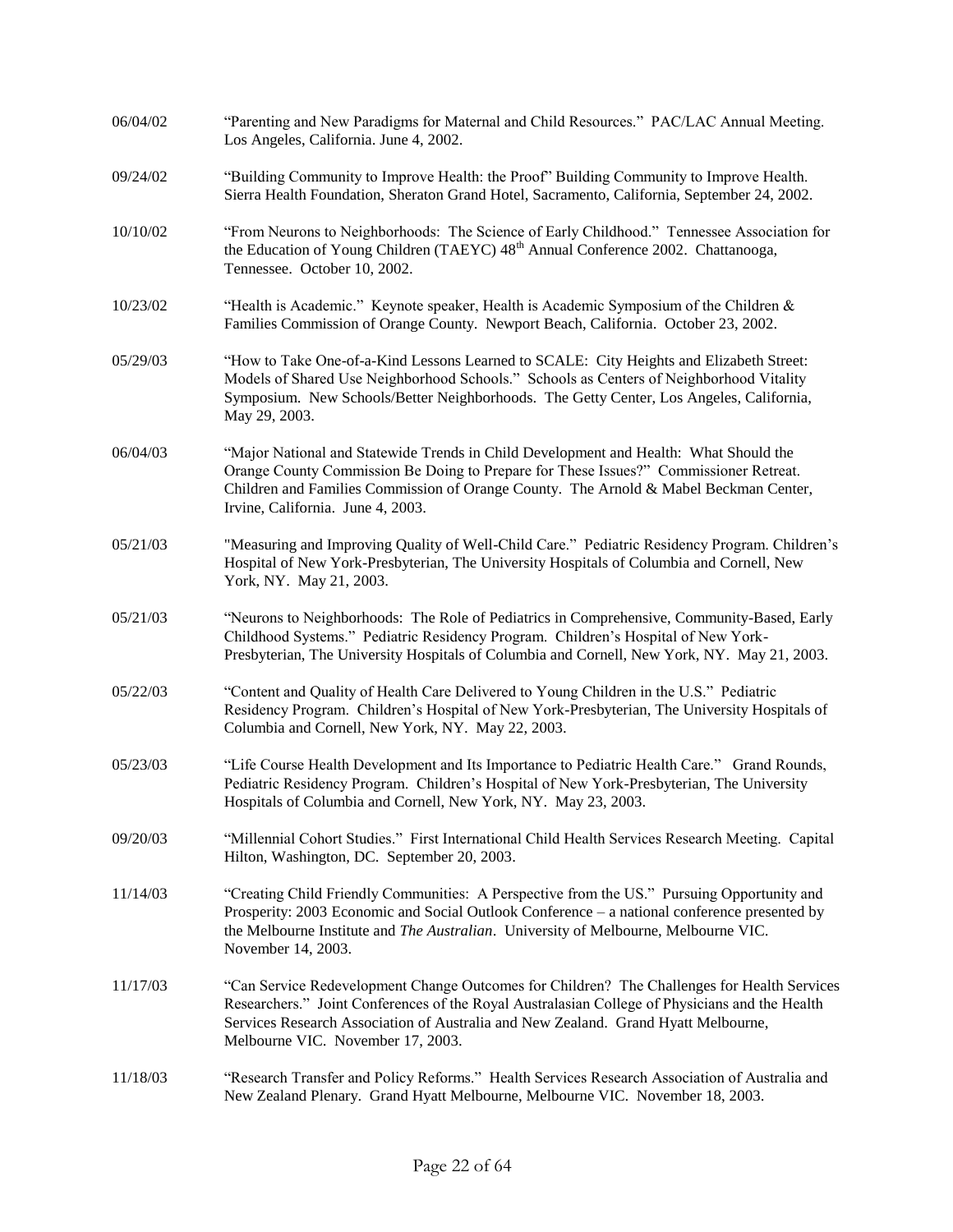| 12/01/03 | "Achieving the Goals of the MCHB State Early Childhood Comprehensive Systems Initiative."<br>Shaping the Future: Getting Results for Young Children and Their Families, National Early<br>Childhood Comprehensive Systems (ECCS) Grantees Meeting. Doubletree Hotel. Rockville,<br>MD. |
|----------|----------------------------------------------------------------------------------------------------------------------------------------------------------------------------------------------------------------------------------------------------------------------------------------|
| 12/15/03 | "Positive Health and Measurement." National Children's Study Advisory Committee 8 <sup>th</sup> Meeting.<br>Sheraton Atlanta Hotel. Atlanta, GA. December 15, 2003.                                                                                                                    |
| 01/29/04 | "Early Childhood Comprehensive Systems Initiative." MCHB Partners, Rockville, MD. January<br>29, 2004.                                                                                                                                                                                 |
| 03/02/04 | "Public Agencies and the Organization of Health Care Services for Children in Out- of-Home<br>Care: Findings from a National Survey." Annual Meeting of the Association of Maternal and<br>Child Health Programs (AMCHP). March 2, 2004.                                               |
| 04/23/04 | "Building a Bridge from Birth to School: Improving Early Childhood Development." Grand<br>Rounds, John B. Welsh Memorial Lecture in Developmental Behavioral Pediatrics. Children's<br>Hospital and Health Center. San Diego, CA. April 23, 2004.                                      |
| 05/01/04 | "Building Early Childhood Systems to Support Optimal Development." Pediatric Academic<br>Societies, San Francisco, CA. May 1, 2004.                                                                                                                                                    |
| 05/07/04 | "The Conditions of Children in Los Angeles, California, and the U.S." Fostering the Bond:<br>Dependent Teens and Their Babies Summit. Westside Children's Center Annual Symposium. Los<br>Angeles, CA. May 7, 2004.                                                                    |
| 05/17/04 | "Content of Pediatric Care in Early Childhood." The Commonwealth Fund, New York, NY. May<br>17, 2004.                                                                                                                                                                                  |
| 05/25/04 | "Innovative Strategies for Building Early Childhood Systems." Building a Comprehensive Early<br>Childhood Development System -- Conference organized by the Centre of Excellence for Early<br>Childhood Development. Hilton Quebec, Quebec City, Canada. May 25, 2004.                 |
| 06/10/04 | "Why Is Early Identification and Intervention Important? How Can We Make It Work in Los<br>Angeles County?" Annual Vivian Weinstein Child Advocacy and Leadership Training Program<br>Symposium, Los Angeles, CA. June 10, 2004.                                                       |
| 07/21/04 | "Building a Model System of Developmental Services in Orange County." First 5 Commission of<br>Orange County, Irvine, CA. July 21, 2004.                                                                                                                                               |
| 08/03/04 | "Building a Model System of Developmental Services in Orange County." Children's Hospital of<br>Orange County and University of California, Irvine Collaborative (CHOC-UCI), Irvine, CA.<br>August 3, 2004.                                                                            |
| 10/08/04 | "Life Course Approaches to Improving Health." Casey Journalism Center, San Francisco, CA.<br>October 8, 2004.                                                                                                                                                                          |
| 11/25/04 | "Promoting Optimal Health and Development in the Early Years." Keynote Speaker, Ontario<br>Children and Youth Summit. Conference organized by the Ministry of Children and Youth<br>Services. Ontario Science Centre, Canada. November 25, 2004.                                       |
| 12/05/04 | "Access to Medical Homes: Building upon the Success of the CSHCN Program." The 2 <sup>nd</sup><br>National State Early Childhood Comprehensive Systems (SECCS) Grantees Meeting. Hyatt<br>Regency Reston, Reston, VA. December 4-7, 2004.                                              |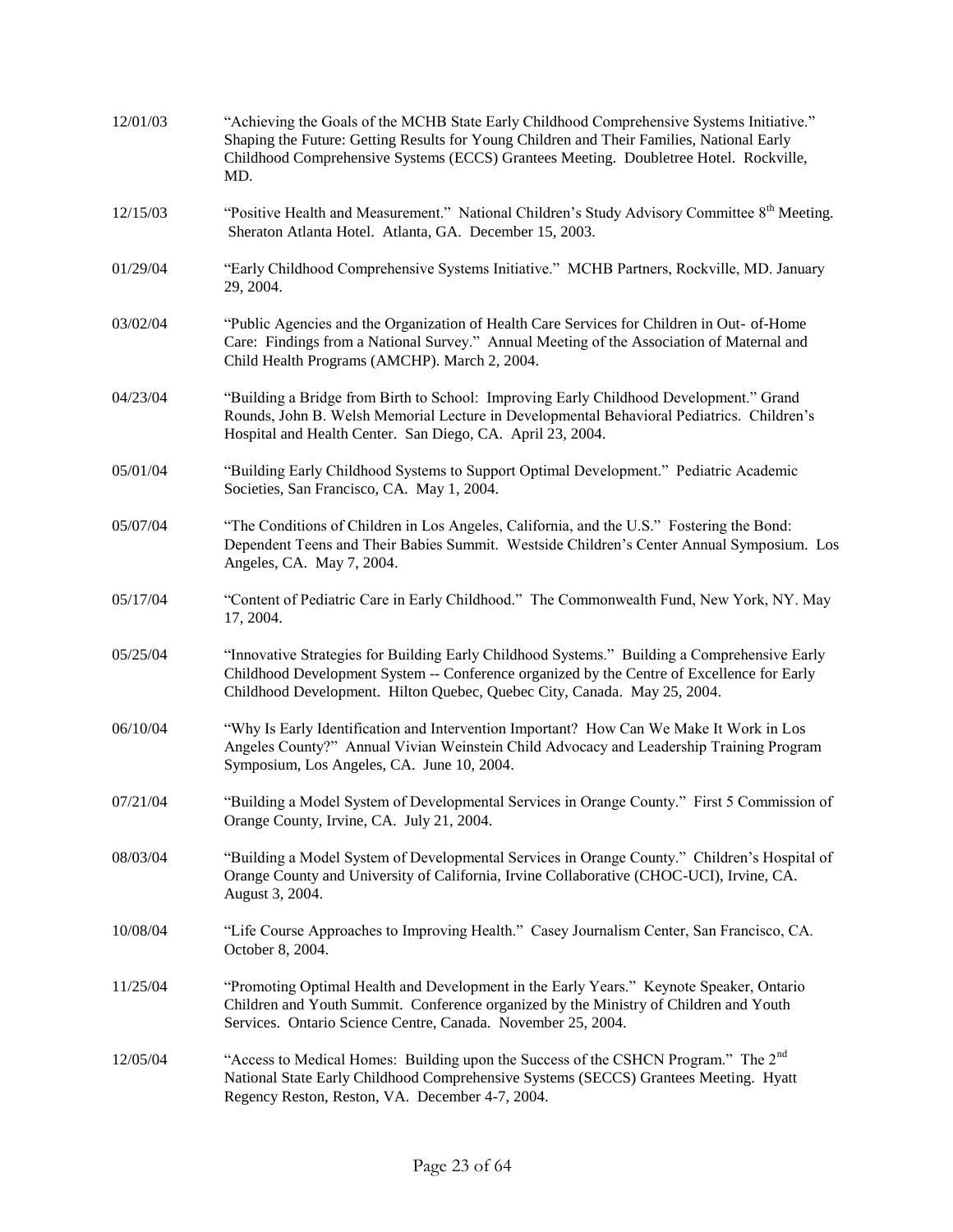| 12/14/04 | "Building Early Childhood Systems to Support Optimal Development." Early Childhood Partners<br>Meeting, Nashville, TN. December 14, 2004.                                                                                                                                                          |
|----------|----------------------------------------------------------------------------------------------------------------------------------------------------------------------------------------------------------------------------------------------------------------------------------------------------|
| 03/03/05 | "Conceptual Models to Guide Research: Life Course Health Development." African American<br>Mental Health Research Scientist (AAMHRS) Workshop. Radisson Airport Hotel, Los Angeles,<br>CA. March 3, 2005.                                                                                          |
| 03/30/05 | "Service System Strategies to Optimize Child Health Development and Minimize Maltreatment."<br>Surgeon General's Workshop: Making Prevention of Child Maltreatment a National Priority:<br>Implementing Innovations of a Public Health Approach. Washington, DC. March 30, 2005.                   |
| 05/17/05 | "Future of Primary Care: New Models." Pediatric Academic Societies Annual Meeting 2005.<br>Washington, DC. May 17, 2005                                                                                                                                                                            |
| 05/17/05 | "Children's Health, the Nation's Wealth." Pediatric Academic Societies Annual Meeting 2005.<br>Washington, DC. May 17, 2005                                                                                                                                                                        |
| 06/16/05 | "Children's Health, the Nation's Wealth: Assessing and Improving Child Health." Children's<br>Health, the Nation's Wealth: A New Framework for Measuring the Health of US Children and Its<br>Implications for California Conference. Skirball Cultural Center, Los Angeles, CA. June 16,<br>2005. |
| 09/19/05 | "Building Early Childhood Systems to Support Optimal Health Development." School Readiness:<br>Healthy Development and Early Learning. Oral Health and School Readiness. Washington, DC.<br>September 19, 2005                                                                                     |
| 09/22/05 | "Building Early Childhood Developmental Service Pathways." First 5 Orange County-<br>Developmental Services Conference. National Center for Infant and Early Childhood Health<br>Policy. Also moderator for Pulling it all together: closing panel. Irvine, CA. September 22, 2005                 |
| 09/24/05 | "Future of Developmental Health Care in Pediatrics." Society for Developmental & Behavioral<br>Pediatrics (SDBP) 2005 Annual Meeting. San Diego, CA.<br>September 24, 2005                                                                                                                         |
| 09/26/05 | "Improving Health, Health Care and Health Care Systems for Children in Foster Care." Forging a<br>Plan to Improve Health Services for Washington State Children in Foster Care. Seattle, WA.<br>September 26, 2005                                                                                 |
| 10/20/05 | "Preventing Risk: New Policy Options." Panelist. Keeping the Promise to At-Risk Youth, a<br>conference convened by Children Uniting Nations (CUN) and Casey Family Programs.<br>Washington, DC. October 20, 2005.                                                                                  |
| 11/07/05 | "More Coverage, Better Care: Improving Children's Access to Health Services." Grantmakers in<br>Health Fall Policy Meeting. Washington, DC. November 7, 2005.                                                                                                                                      |
| 1/19/06  | "Investing in the Health and Well-Being of Children, Youth and Families." Grantmakers for<br>Children, Youth & Families Meeting on Early Childhood. (Keynote) Los Angeles, California.<br>January 19-20, 2006                                                                                      |
| 04/27/06 | "Measuring ECD." (Moderator) Measuring Early Child Development. Convened by the Council<br>for Early Child Development, Human Early Learning Partnership, Centre of Excellence for Early<br>Child Development, and The Founders' Network. Quebec, Canada. April 26-28, 2006                        |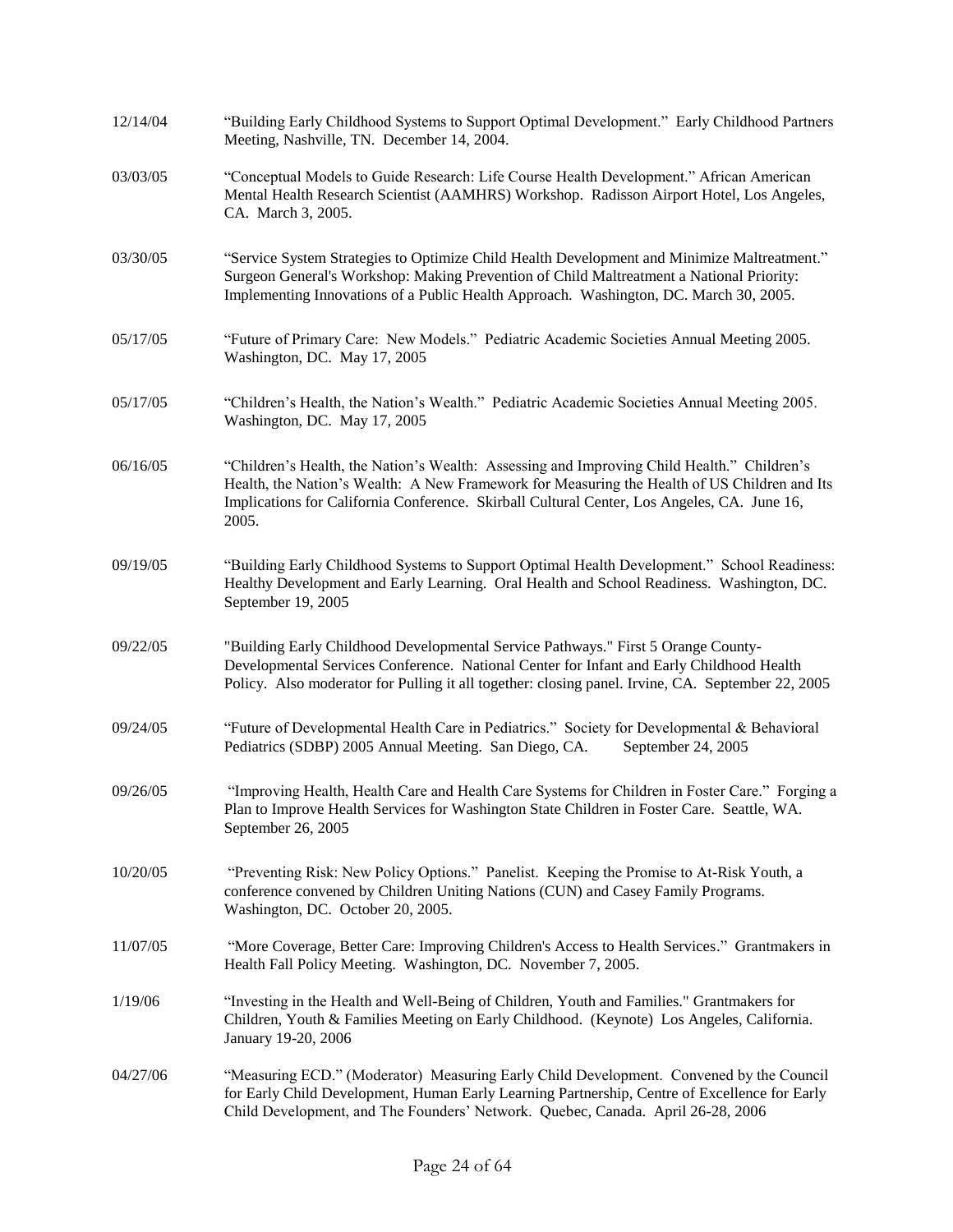| 6/18/06  | "Early Childhood System Building: A Framework for Transformation." 2nd International<br>Collaborative on Early Childhood Systems (ICECS) Meeting. Los Angeles, California. June 18-<br>21, 2006.                                                             |
|----------|--------------------------------------------------------------------------------------------------------------------------------------------------------------------------------------------------------------------------------------------------------------|
| 7/20/06  | "Neurons to Neighborhoods." DB: PREP An Intensive Review of Developmental-Behavioral<br>Pediatrics. (Keynote) The American Academy of Pediatrics and the Society for Developmental<br>and Behavioral Pediatrics. Newport Beach, California. July 20-23, 2006 |
| 8/7/06   | "Early Childhood Development Building a Bridge from Birth to School." Connecticut Commission<br>on Children. Connecticut State Legislature. Hartford, Connecticut. August 7, 2006.                                                                           |
| 8/10/06  | "Transforming the US Health System." Blue Sky Midwest Symposium. Kansas Health Institute.<br>Kansas City, MO August 10-11, 2006.                                                                                                                             |
| 8/17/06  | "Healthy Children: An Ounce of Prevention." National Conference of State Legislatures Annual<br>Meeting. Nashville, Tennessee. August 17, 2006.                                                                                                              |
| 9/18/06  | "The 3 <sup>rd</sup> Revolution: Developmental Health and the Future of Primary Pediatric Care." Mayo<br>Clinic Pediatric Days. Amberg-Helmholtz Visiting Professor. San Diego, California. September<br>18, 2006.                                           |
| 9/25/06  | "Exploring the Foundations of Healthy Communities." Grantmakers for Children, Youth $\&$<br>Families 21 <sup>st</sup> Annual Conference. (Keynote) Los Angeles, California. September 25, 2006                                                               |
| 10/12/06 | "Youth: Towards Engaged, Purposeful Lives" UCLA Social Sciences Initiative Symposium. Los<br>Angeles, CA October 12, 2006                                                                                                                                    |
| 10/13/06 | "Blue Sky Project to Transform the US Health System." The California Endowment Program<br>Committee of the TCE Board of Directors. Briefing. San Francisco, California. October 13, 2006.                                                                    |
| 10/15/06 | The Life Course Health Development Model. "Leadership, Legacy and a Vision for the Future of<br>MCH." Maternal and Child Health Bureau. Washington DC. October 15-18, 2006.                                                                                  |
| 11/01/06 | "Oral Health and School Readiness: Joining Forces for Healthy Development." National Oral<br>Health Policy Center. Washington DC. November 2-3, 2006                                                                                                         |
| 2/8/07   | "Innovations in Early Childhood Systems Building National and International examples."<br>Public/Private Funders Partnership at the California Endowment. Los Angeles, CA. February 8,<br>2007.                                                              |
| 2/15/07  | "Transforming the US Child Health System." Grantmakers in Health Annual Meeting. "Looking<br>Back, Moving Forward: Children and Youth" Miami, FL. February 15, 2007.                                                                                         |
| 6/8/07   | "National Survey of Early Childhood Health I & II." National Center on Birth Defects and<br>Developmental Disabilities, Centers for Disease Control. Atlanta, GA. June 8, 2007.                                                                              |
| 9/5/07   | "Transforming the Organization and Financing of the US Health System: An Agenda for<br>Significant Health System Reform." The Blue Sky Initiative. A Transformative Approach to<br>Health Reform. Los Angeles, CA. September 5, 2007.                        |
| 10/1/07  | "Innovations in ECD: Moving from Services to Systems." Connecticut's System for the Healthy<br>Development of Young Children. Connecticut Legislature and Connecticut Commission for<br>Children. Hartford, CT. October 1, 2007.                             |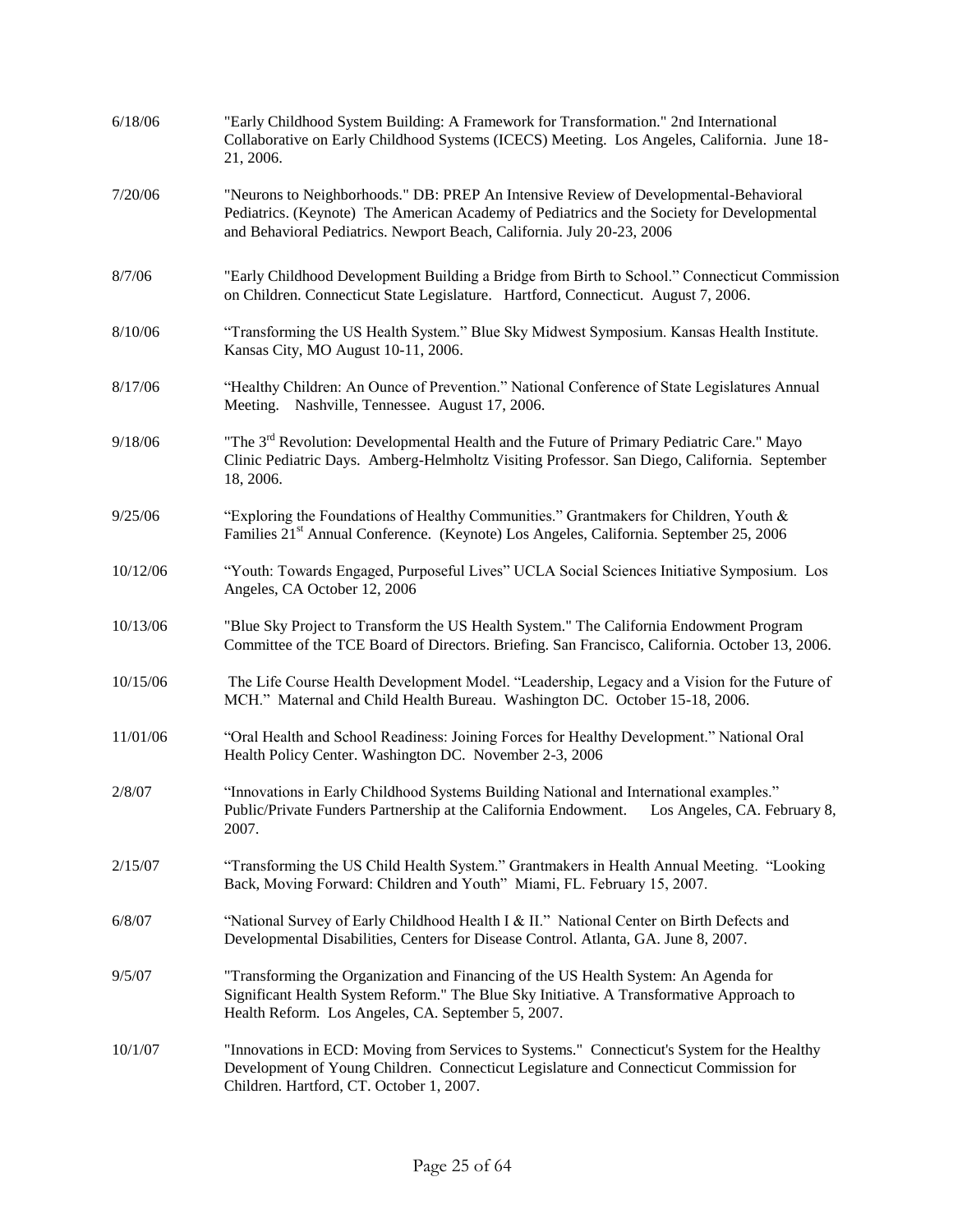| 10/2/07  | "Life Course Health Development: Facilitating the MCH Policy Agenda and Enabling Significant<br>National Health Reform." Life Course Health Development and MCH Policy and Program<br>Development. Federal Regional #1 MCH Annual Meeting. Boston, MA. October 2, 2007. |
|----------|-------------------------------------------------------------------------------------------------------------------------------------------------------------------------------------------------------------------------------------------------------------------------|
| 10/4/07  | "Innovations in ECD: Moving from Services to Systems." Transforming Early Childhood Systems<br>of Care: Critical Elements and Policy Levers for System Reform. The Blue Sky Initiative. Los<br>Angeles, CA. October 4, 2007.                                            |
| 10/2/07  | "Life Course Health Development and MCH Policy and Program Development." (Keynote) HRSA<br>Regional MCH Annual Meeting. Boston, MA. October 2, 2007.                                                                                                                    |
| 10/29/07 | "The Science of Early Childhood Development" Connecticut Summit on the Early Years.<br>Hartford, CT October 29, 2007.                                                                                                                                                   |
| 11/14/07 | "Transforming the Child Health System: Creating a system that meets the current and future needs<br>of children and youth" (Keynote) Provincial Child Health Symposium. Estates of Sunnybrook,<br>Toronto Canada. November 14, 2007                                     |
| 11/15/07 | "Transforming the Child Heal System" Child & Youth Health Partnership Hamilton, Ontario<br>Canada November 15, 2007.                                                                                                                                                    |
| 11/15/07 | "Optimizing the Health and Development of Children" Pediatric grand rounds for McMaster<br>University Medical Centre in Hamilton, Ontario Canada November 15, 2007.                                                                                                     |
| 1/18/08  | UC Davis Pediatric Grand Rounds "Transforming the Child health System: Moving from 2.0 to<br>3.0" Davis, CA January 18, 2008.                                                                                                                                           |
| 1/23/08  | Los Angeles County Children's Planning Council Meeting to present on the "National Children's<br>Study Los Angeles Ventura Study Center" Los Angeles, CA January 23, 2008.                                                                                              |
| 2/29/08  | Annual Robert M Crede Lecturer, UCSF "Life Course Health development: An Integrated<br>Framework for Enabling Significant National Health Reform" and "Transforming the Child health<br>System: Moving from 2.0 to 3.0" San Francisco, CA. February 29, 2008.           |
| 3/19/08  | "First 5 Innovation Network to share best practices across counties" for First 5 Association of<br>California in Sacramento, CA, March 19, 2008.                                                                                                                        |
| 4/21/08  | Grantmakers for Children, Youth & Families--Children, Youth and Families Roundtable, "Setting"<br>the Stage: Overview of a Life Course Framework" New York City, NY, April 21, 2008.                                                                                    |
| 5/8/08   | Nemours Innovators' Network Meeting "Presentation on concept and rationale for Innovators'<br>Network" Washington DC, May 8, 2008.                                                                                                                                      |
| 5/15/09  | United Way Community Leaders Conference "Advancing Early Learning: A National Framework<br>and Strategies for Measuring Impact" Baltimore MD, May 15, 2009.                                                                                                             |
| 5/16/08  | National Network of Public Health Institutes (NNPHI) Annual conference keynote "Blue Sky-A<br>Framework for Transforming Health" New Orleans, LA, May 16, 2008.                                                                                                         |
| 5/20/08  | Association of Administrators in Academic Pediatrics (AAAP) 25 <sup>th</sup> Annual Education Meeting<br>"The National Children's Study-Update and Plans for the Future" Tucson, AZ, May 20, 2008.                                                                      |
| 6/19/08  | The California Endowment "The American Prospect: What Path to Universal Health Care" Los<br>Angeles, CA, June 19. 2008.                                                                                                                                                 |
| 6/24/08  | Framework for Connecticut's Child Health System Roundtable, Hartford, CT, June 24-25, 2008.                                                                                                                                                                             |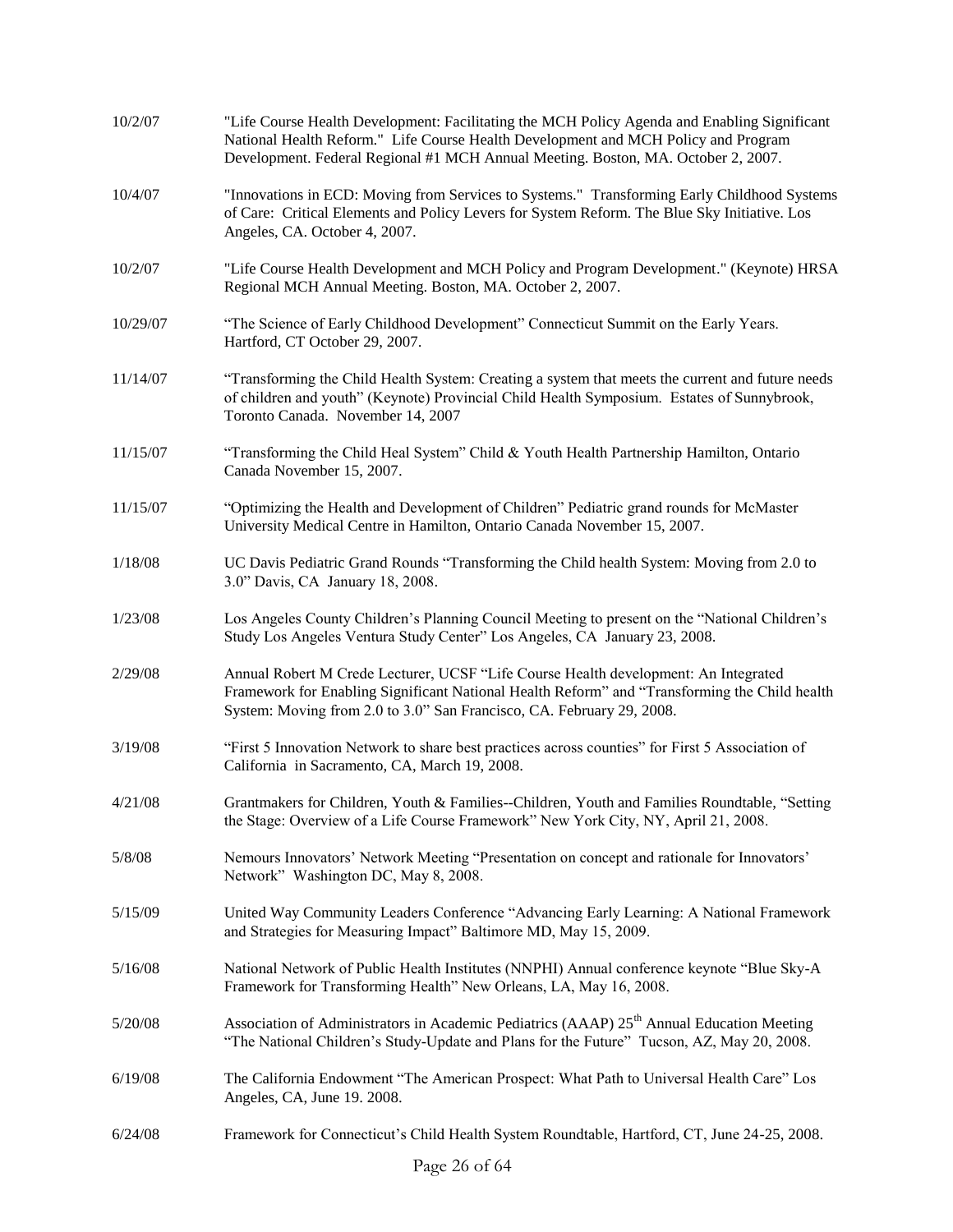| 7/16/08  | Nemours Health and Prevention Services sponsored Promoting Child Health and Wellbeing<br>through Health Information Technology "Using HIT to Transform the Child Health System"<br>[Keynote] Bethesda, MD, July 16, 2008                                                                                                           |
|----------|------------------------------------------------------------------------------------------------------------------------------------------------------------------------------------------------------------------------------------------------------------------------------------------------------------------------------------|
| 9/10/08  | ASTHO-NACCHO Joint Conference "Leveraging Opportunities for Prevention Across the<br>Lifecourse: The Case for Collaboration between MCH and Chronic Disease" Sacramento, CA,<br>September 10, 2008.                                                                                                                                |
| 9/18/08  | Centers for Disease Control & Prevention "Health Systems Transformation" (Keynote) Atlanta,<br>GA, September 18, 2008.                                                                                                                                                                                                             |
| 9/21/08  | 18 <sup>th</sup> Annual CityMatCH Urban Maternal and Child Health Leadership Conference "Using a Life-<br>Course Health Development Model to Improve Children's Health" Albuquerque, NM, September<br>21, 2008.                                                                                                                    |
| 9/26/08  | Colorado Coalition for the Medically Underserved 12 <sup>th</sup> Annual Conference Keeping the<br>Momentum "Transforming the Child Health and Health Care System to Optimize Child Health"<br>[Keynote] Denver, CO, September 26, 2008.                                                                                           |
| 10/20/08 | Canadian Association of Paediatric Health Centres (CAPHC) Annual Meeting 2008 Keynote<br>address "Transforming the Child Health System" Edmonton, Canada, October 20, 2008.                                                                                                                                                        |
| 11/7/08  | International Research Network on Child Health Inequalities, "Life Course Health Development<br>(LCHD): A Translational Framework for Addressing Mechanisms that Engender Health<br>Disparities" Montreal, Canada, November 7, 2008.                                                                                               |
| 11/19/08 | Cedars-Sinai Medical Center Ethics noon conference sponsored by the Center for Healthcare<br>Ethics "Healthcare Reform After Presidential Politics: The Child Health System May Lead the<br>Way" Los Angeles, CA, November 19, 2008                                                                                                |
| 12/2/08  | Cincinnati Children's Hospital Medical Center (CCHMC) Grand rounds "Transforming the US<br>Child Health System: Moving from 2.0 to 3.0" Cincinnati, OH December 2, 2008.                                                                                                                                                           |
| 1/6/09   | The Medicaid Multi-State Collaboration conference for Medicaid programs "Health System 3.0"<br>luncheon keynote Tempe AZ, January 6, 2009.                                                                                                                                                                                         |
| 2/22/09  | Association of Maternal & Child Health Programs (AMCHP) Annual Conference "Launching<br>Maternal and Child Health: Opportunities for a New Era" opening Plenary "A Vision for<br>Transforming our Public Health and Healthcare System to Better Serve America's Women,<br>Children and Families" Washington DC, February 22, 2009. |
| 2/25/09  | The Rolinde Z. Loew Memorial Lecture "President Obama's Challenge: Achieving the Health<br>Reform We Need", Cedars Sinai Medical Center Los Angeles, CA February 25, 2009.                                                                                                                                                         |
| 2/27/09  | The National Association of County and City Health Officials (NACCHO) Maternal, Child, and<br>Adolescent Health Workgroup Meeting: "Health Care Reform and Children's Health Trusts"<br>Washington DC, February 27, 2009.                                                                                                          |
| 4/3/09   | Neville Butler Memorial Lecture, Centre for Longitudinal Studies, University College, London<br>England "Light on the Longterm: from the British cohorts to the US National Children's Study"<br>April 3, 2009.                                                                                                                    |
| 5/2/09   | Pediatric Academic Societies 2009 Educational Workshop "Research on Child Health Disparities:<br>A Life Course Perspective" Baltimore, MD, May 2, 2009.                                                                                                                                                                            |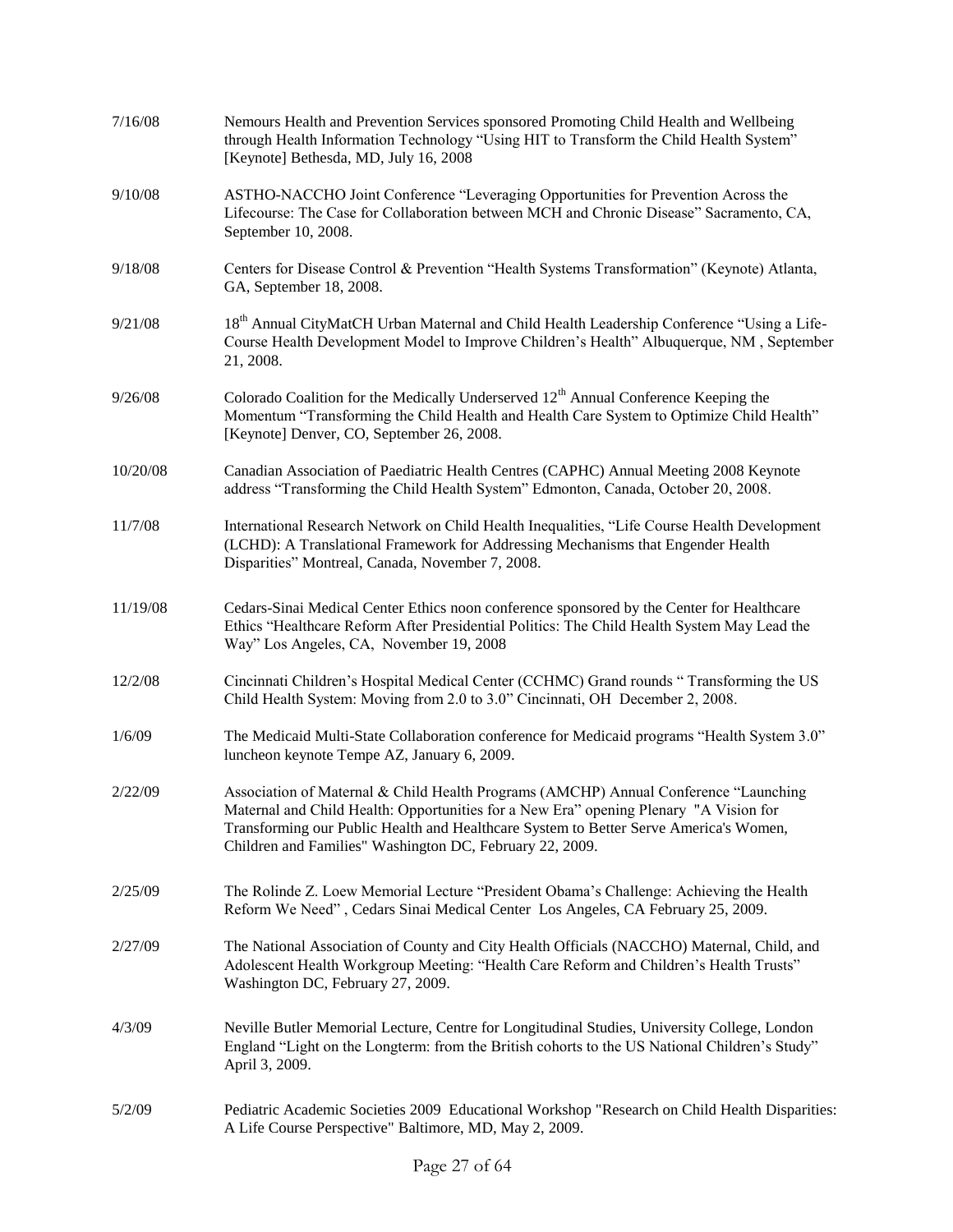| 5/13/09  | Council for Early Child Development Children: Moving Towards Early Childhood Systems that<br>Work, "The Power of Building Systems" Sackville, New Brunswick Canada, May 13, 2009.                                                                                                         |
|----------|-------------------------------------------------------------------------------------------------------------------------------------------------------------------------------------------------------------------------------------------------------------------------------------------|
| 6/28/09  | AcademyHealth 2009 Annual Research Meeting (ARM) "Improving Health Care Delivery: The<br>Role of Collaborative Social Networks" Chicago, IL, June 28, 2009.                                                                                                                               |
| 7/30/09  | HRSA Maternal Child Health Bureau Strategic Planning Meeting, "Life Course Health<br>Development" Rockville MD, July 30, 2009                                                                                                                                                             |
| 9/15/09  | Virginia Office of Early Childhood Development/ Virginia Department of Health, & Virginia<br>Early Childhood Foundation [statewide MCH Governor's Task Force] sponsored "Transforming<br>Early Childhood Systems to Maximize Outcomes and Efficiency" Richmond, VA, September 15,<br>2009 |
| 9/16/09  | National Governors Association: Building Brighter Futures for Our Children: A National Summit<br>for State Policymakers Topic session "Using data to drive outcomes" and "Call to Action" closing<br>plenary, National Harbor, MD, September 16, 2009.                                    |
| 10/15/09 | Administration on Children and Families (ACF), DHHS, Early Childhood Interagency Working<br>Group, "Lessons Learned from Early Childhood Initiatives in English Speaking Nations", ACF,<br>October 15, 2009.                                                                              |
| 1/19/10  | Communities of Practice Project jointly sponsored by The Nemours Foundation, The California<br>Endowment, "Strategies for Spread, Scaling Up and Systems Change" [keynote], Oakland, CA,<br>January 19-21, 2010.                                                                          |
| 5/3/10   | Pediatric Academic Societies, "From Cell to Society: An Evidence-based Approach to Address<br>Social Determinants of Child Health and Development" [State of the Art Plenary], Vancouver<br>Canada, May 1-4, 2010.                                                                        |
| 5/4/10   | Council for Early Child Development (CECD) "Building the System Zero to 5 (Not 5 to Zero)"<br>University of British Columbia, Vancouver, British Columbia, May 4, 2010.                                                                                                                   |
| 6/17/10  | Equity from the Start: 10 Years of the EDI and Beyond International Conference, Plenary "Early<br>Childhood Development in the US: Policy & Research" Hamilton, Ontario, Canada, June 17,<br>2010.                                                                                        |
| 8/2/10   | Maternal and Child Health Bureau's Early Childhood Comprehensive Systems (ECCS) Annual<br>Meeting "Celebrating early childhood comprehensive systems: Nearly a decade of<br>accomplishments" [keynote], Washington DC, August 2, 2010.                                                    |
| 8/3/10   | Department of Education, DHHS. Early Childhood 2010: Innovation for the Next Generation<br>"Using the Early Development Index (EDI) to build early childhood systems" Washington DC,<br>August 3, 2010.                                                                                   |
| 9/10/10  | "What Health Reform Means for Pediatrics & Child Health" Grand Rounds, UCLA Department<br>of Pediatrics, Los Angeles, CA, September 10, 2010.                                                                                                                                             |
| 9/13/10  | CityMatCH Annual Conference Abstract "Examples from the Field" Chicago, IL, September 12-<br>13, 2010.                                                                                                                                                                                    |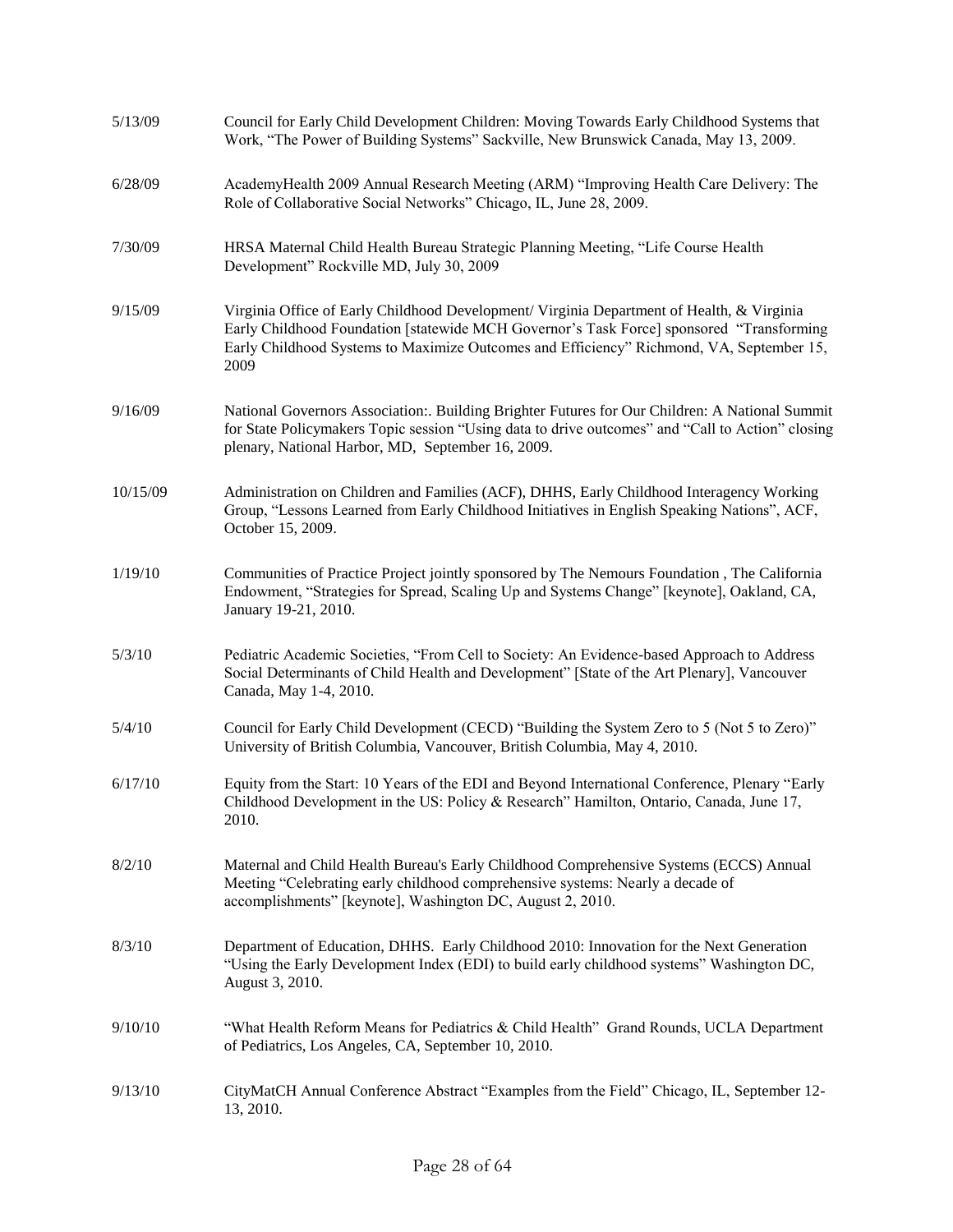| 9/23/10  | Royal College of Physicians, "Health, wealth and ways of life—What can we learn from the<br>Swedish, US and UK experience?" London, UK September 23-24, 2010.                                                                                                                                   |
|----------|-------------------------------------------------------------------------------------------------------------------------------------------------------------------------------------------------------------------------------------------------------------------------------------------------|
| 11/5/10  | "Addressing Child Health Disparities in the US: A Life Course Approach." Lucile Packard<br>Children's Hospital at Stanford, Richard E. Behrman, MD, Endowed Lecture in Pediatrics. Palo<br>Alto, CA,. November 5, 2010.                                                                         |
| 11/22/10 | "Transforming Early Childhood Community Systems: Using the Early Development Instrument<br>(EDI) to Measure School Readiness and Catalyze Community Change" senior staff of the US<br>Department of Education and Department of Health and Human Services, Washington DC,<br>November 22, 2010. |
| 1/26/11  | "Transforming Early Childhood Community Systems: Using the Early Development Instrument<br>(EDI) to Measure School Readiness and Catalyze Community Change" for the Texas State<br>Advisory Council on Early Childhood Education and Care, Austin, Texas, January 26, 2011.                     |
| 4/27/11  | "Using the EDI for Transforming Early Childhood Community Systems", Senior Staff Briefing for<br>Howard Koh, MD, Deputy Assistant Secretary for Health, DHHS, Humphrey Building,<br>Washington DC.                                                                                              |
| 5/2/11   | Pediatric Academic Societies, "From Cell to Society: An Evidence-based Approach to Address<br>Social Determinants of Child Health and Development" [State of the Art Plenary], Vancouver,<br>British Columbia, Canada, May 1-4, 2010.                                                           |
| 6/16/11  | "Creating 21 <sup>st</sup> Century Early Childhood Systems" Children's Bureau & Children's Bureau<br>Foundation 107 <sup>th</sup> Annual Celebration (Keynote) Los Angeles, CA June 16, 2011.                                                                                                   |
| 9/24/11  | "Transforming Early Childhood Community Systems", (keynote) Santa Monica Community<br>Conference on Early Childhood, RAND, Santa Monica, Ca                                                                                                                                                     |
| 11/6/11  | "Bending the Cost Curve: Integrating Health and Community Development" Federal Reserve<br>Bank Conference -Healthy Development: Building Systems to Integrate Community Development<br>and Health, Pew Memorial Trust, Washington, DC                                                           |
| 12/8/11  | "Life Course Health Development: Explaining the Origins of Health Disparities" Panel on<br>Understanding International Health Differences in High-Income Countries for the Nat'l Research<br>Council and Institute of Medicine, Washington DC, December 8-9, 2011.                              |
| 12/15/11 | "Life Course Research Network" 2011 17 <sup>th</sup> Annual Maternal Child Health Epidemiology<br>Conference, New Orleans, LA. December 14-16, 2011.                                                                                                                                            |
| 1/24/12  | "Considerations for definitions of children's health: National Children's Study health measurement<br>network" National Children's Study Federal Advisory Committee Meeting, Bethesda, MD.<br>January 24, 2012.                                                                                 |
| 2/13/12  | "National Children's Study Health Measurement Network" NCS Expanded Steering Committee,<br>NIH, Bethesda, MD                                                                                                                                                                                    |
| 2/2712   | "Transforming Early Childhood Community Systems" United Way of Greater Baton Rouge, Baton<br>Rouge LA; Governors Early Childhood Cabinet, Baton Rouge, LA                                                                                                                                       |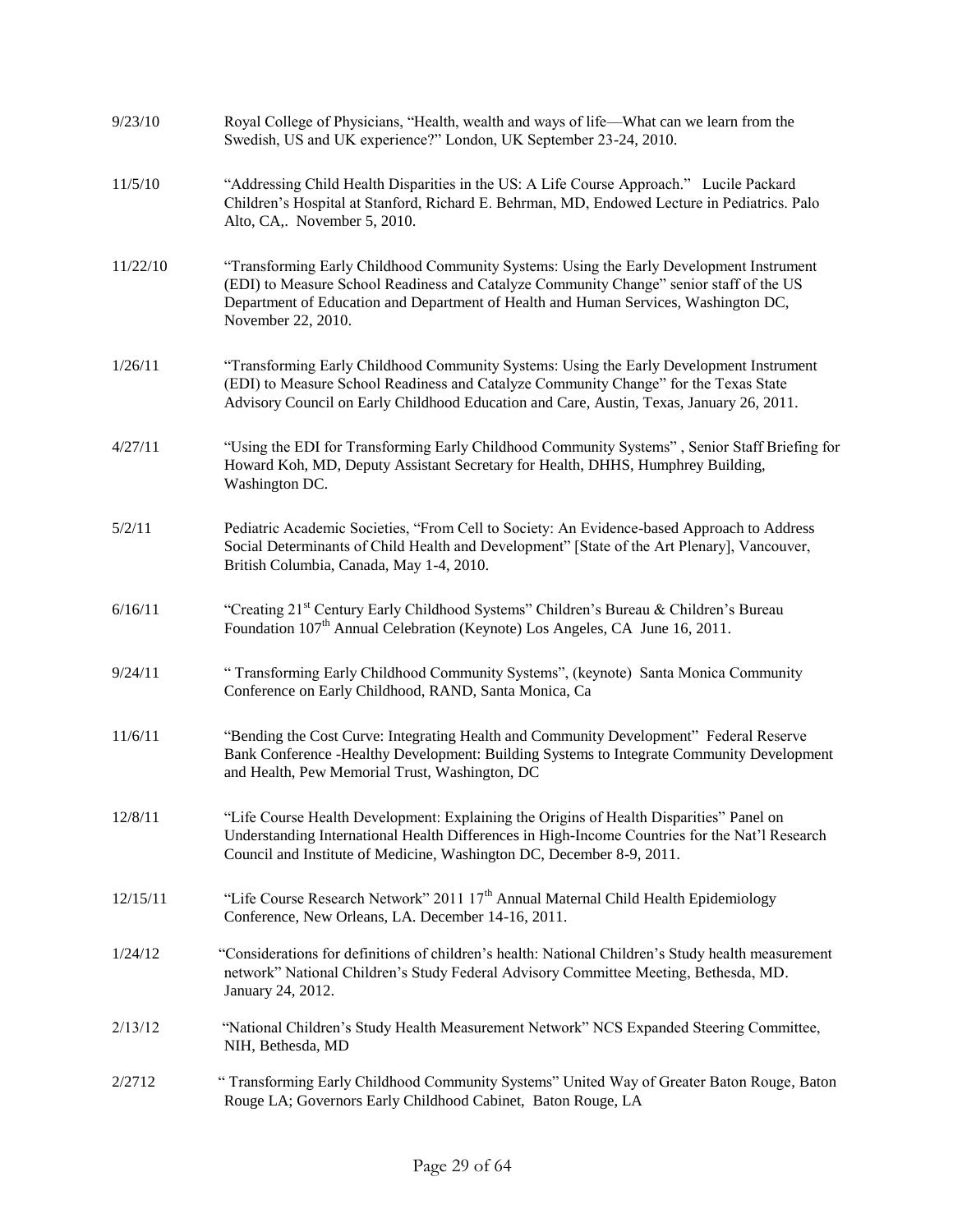| 3/18/12  | "Optimizing Early Childhood Development: Moving from Services to Systems" Los Angeles<br>Partnership for Early Childhood Investments, Los Angeles CA                                                                                 |
|----------|--------------------------------------------------------------------------------------------------------------------------------------------------------------------------------------------------------------------------------------|
| 4/23/12  | "Transforming the US Health Care System Moving from 2.0 to 3.0" UCLA School of Law<br>Colloquium Los Angeles, CA, April 23, 2012.                                                                                                    |
| 4/28/12  | Pediatric Academic Societies, "Child Health Policy and Comparative Effectiveness Research" [<br>State of the art plenary], Boston, MA, April 28, 2012.                                                                               |
| 4/30/12  | Pediatric Academic Societies, "The Science of Equity in Children's Health: Honoring the<br>Scientific Legacy of Barbara Starfield" [State of the Art Plenary], Boston, MA, April 30, 2012.                                           |
| 5/3/12   | "Investing in the Future of America: Transforming Early Childhood Systems" Westchester<br>Institute for Human Development 40 <sup>th</sup> Anniversary Celebration, Westchester, New York                                            |
| 5/11/12  | UCLA Luskin School of Public Affairs Forum, Children in Poverty: Improving the Quality of Life<br>in Los Angeles County, "Framing the Issue: The State of Children in Los Angeles County" [Panel],<br>Los Angeles, CA, May 11, 2012. |
| 6/12/12  | "Using the EDI to promote early childhood development" Colorado Early Childhood Funders,<br>Colorado Trusts, Denver, Co                                                                                                              |
| 6/20/12  | "Transforming Health Care in the US" Trust for America's Health, Primary and Population Health<br>Meeting, Washington, DC                                                                                                            |
| 7/12/12  | "Defining and Measuring Health Across the Life Course: The NCS Health Measurement<br>Network", National Children's Study, Expanded Steering Committee, NIH, Bethesda, MD                                                             |
| 7/23/12  | "The Delivery of Care When Putting Children First" (Opening Plenary) Aspen Children's Forum:<br>Investing in Children's Health and Well-being, Aspen, CO, July 22-24. 2012.                                                          |
| 10/19/12 | "Creating the 3.0 Health System to Guarantee Health From the Start" (keynote); The First 1000<br>Days: Getting it Right from the Start. State of Connecticut, State Capital                                                          |
| 10/21/12 | "Transforming Early Childhood Care in the US" (Plenary), 2012 American Academy of Pediatrics<br>National Conference, New Orleans, LA                                                                                                 |
| 11/28/12 | "Transforming Early Childhood Community Systems" Zero To Three, National Training<br>Conference, Los Angeles, Ca                                                                                                                     |
| 12/5/12  | "Health Policy over the Life Course: The Integrations of Research, Health Care and Policy"<br>(Plenary), NICHD Scientific Colloquium, Research for a Lifetime, Celebration of the Institutes<br>50 <sup>th</sup> Anniversary         |
| 12/6/12  | "Using the Early Development Instrument to Build Early Childhood Systems" Hartford Public<br>Schools, Hartford, Ct.                                                                                                                  |
| 1/17/13  | "Creating 21 <sup>st</sup> Century Early Childhood Systems" UCLA/Johnson & Johnson Head Start<br>Management Fellows Program Advanced Management Institute in Public Policy, Anderson<br>School, UCLA                                 |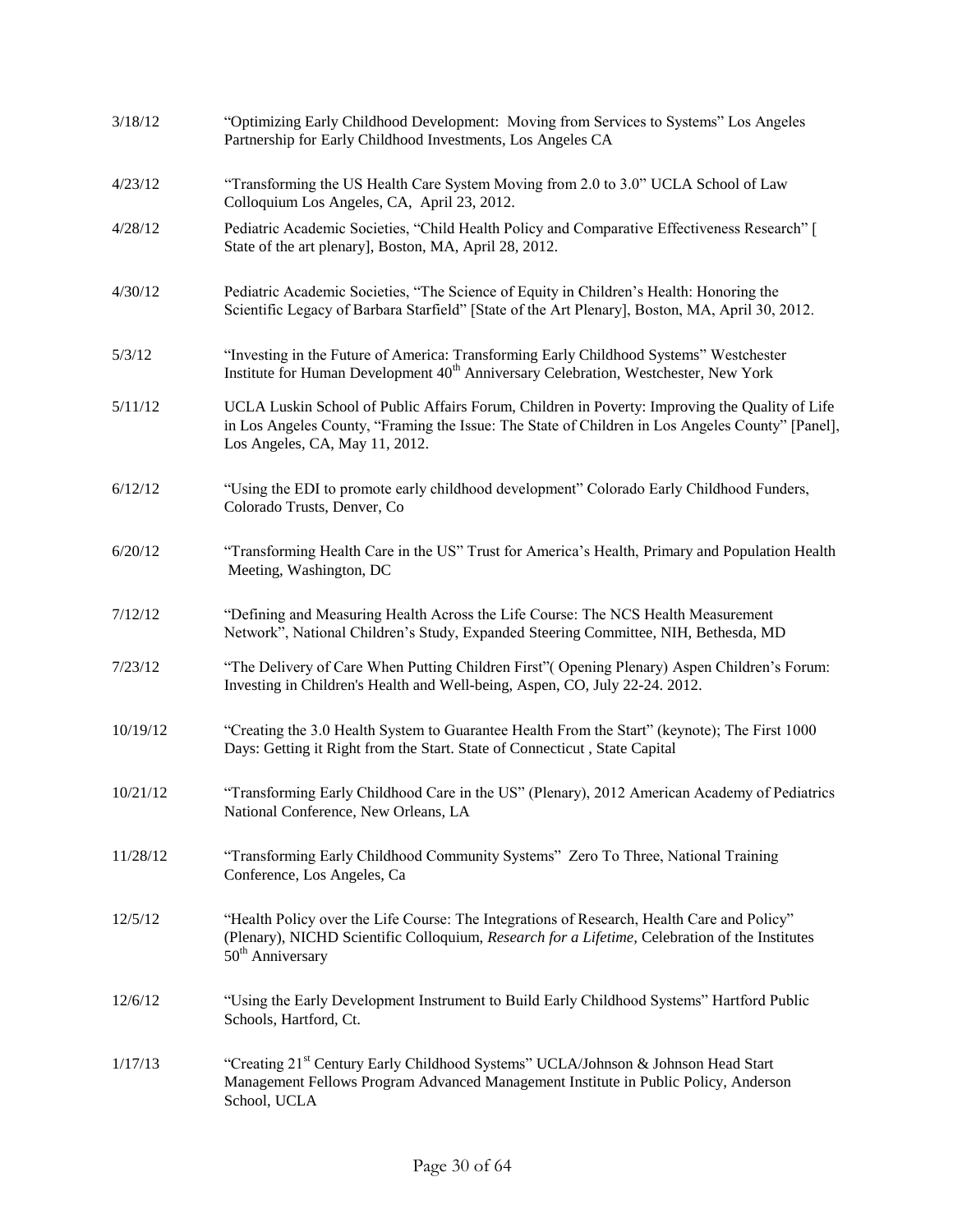| 2/21/13 | "Advancing MCH Life Course Health Development Research" Keynote MCH Life Course<br>Research Network Research Agenda Setting Meeting, Washington, DC.                                                                                          |
|---------|-----------------------------------------------------------------------------------------------------------------------------------------------------------------------------------------------------------------------------------------------|
| 2/8/13  | "Leveraging the Science of Health Development to Transform the US Health System", Office of<br>Behavioral and Social Science Research, NIH,                                                                                                   |
| 3/20/13 | Transforming Early Childhood Community Systems, Kellogg Foundation Board of Directors<br>annual retreat, Chicago IL                                                                                                                           |
| 4/4/13  | Routinizing the Extraordinary: Scaling ideas that Work, What Works for America's Communities,<br>Los Angeles, CA                                                                                                                              |
| 4/9/13  | "Building Comprehensive Early Childhood Systems in Los Angeles", Senior Staff Briefing, First 5<br>Los Angeles, CA.                                                                                                                           |
| 5/4/13  | "Child Health Policy in the 21st Century: Responding to Complex Childhood Illness and to the<br>Complicated Determinants of Wellbeing" Pediatric Academic Societies 2013                                                                      |
| 5/7/13  | "Communities Creating 21 <sup>st</sup> Century Early Childhood Systems" Senior Staff Briefing, Department<br>of Health and Human Services, Office of Assistant Secretary of Planning and Evaluation (ASPE),<br>Humphrey Building, May 7, 2013 |
| 6/24/13 | "Redefining Health for Kids and Teens" National Assembly on School-Based Health Care<br>Annual Conference [Opening Plenary] Washington, DC                                                                                                    |
| 6/25/13 | "Impact of the Implementation of the Affordable Care Act on Children in the US" Child Health<br>System Transformation Initiative, National Roadmap and Design Meeting, Washington DC,                                                         |
| 7/12/13 | "Creating 21 <sup>st</sup> Century Early Childhood Systems" 17 <sup>th</sup> Annual Childhood Development and<br>Behavior Conference, Colby College, Waterville, Maine                                                                        |
| 7/15/13 | "Early Childhood Systems Building in the US" Noon Seminar, Urban Institute, Washington DC                                                                                                                                                     |
| 8/1/13  | "Leveraging the Science of Health Development: Transforming the Health System from 2.0 to 3.0"<br>Peggy Herschel Memorial 7 <sup>th</sup> annual Grand Rounds, Department of Pediatrics, University of<br>Chicago                             |
| 9/3/13  | "How to Build a Value Producing Health Development Economy: Moving from 2.0 to 3.0",<br>SOCAP (Social Capital Markets) Health13, Federal Reserve Bank, San Francisco, CA                                                                      |
| 9/24/13 | "Growing Up and Growing Old: Health Transitions Throughout the Lifecourse" Society for<br>Longitudinal and Life Course Studies International Conference Amsterdam, The Netherlands                                                            |
| 9/29/13 | "Fraser Mustard Memorial Lecture" [Keynote] 4 <sup>th</sup> NeuroDevNet Annual Brain Development<br>conference, Vancouver Canada                                                                                                              |
| 10/4/13 | "Integrated Care and Trauma: Healing Mind and Body" [Keynote] 5 <sup>th</sup> Annual Healing the<br>Generations/Kids TraumaCon5 Conference, Groton, CT                                                                                        |
| 12/4/13 | "Leveraging the Science of Health Development: Transforming the Health System from 2.0 to 3.0"<br>Johns Hopkins University, Department of Pediatrics, Grand Round, Baltimore, MD                                                              |
| 12/5/13 | Transforming US Health Care" Evergreen Health Cooperative, Baltimore, MD                                                                                                                                                                      |
| 12/6/13 | "Adolescence as a Sensitive Period of Life Course health Development: Implications for Policy<br>and Practice" $-6$ <sup>th</sup> Annual Johns Hopkins University, Region III LEAH Health Disparities<br>Conference Baltimore, MD             |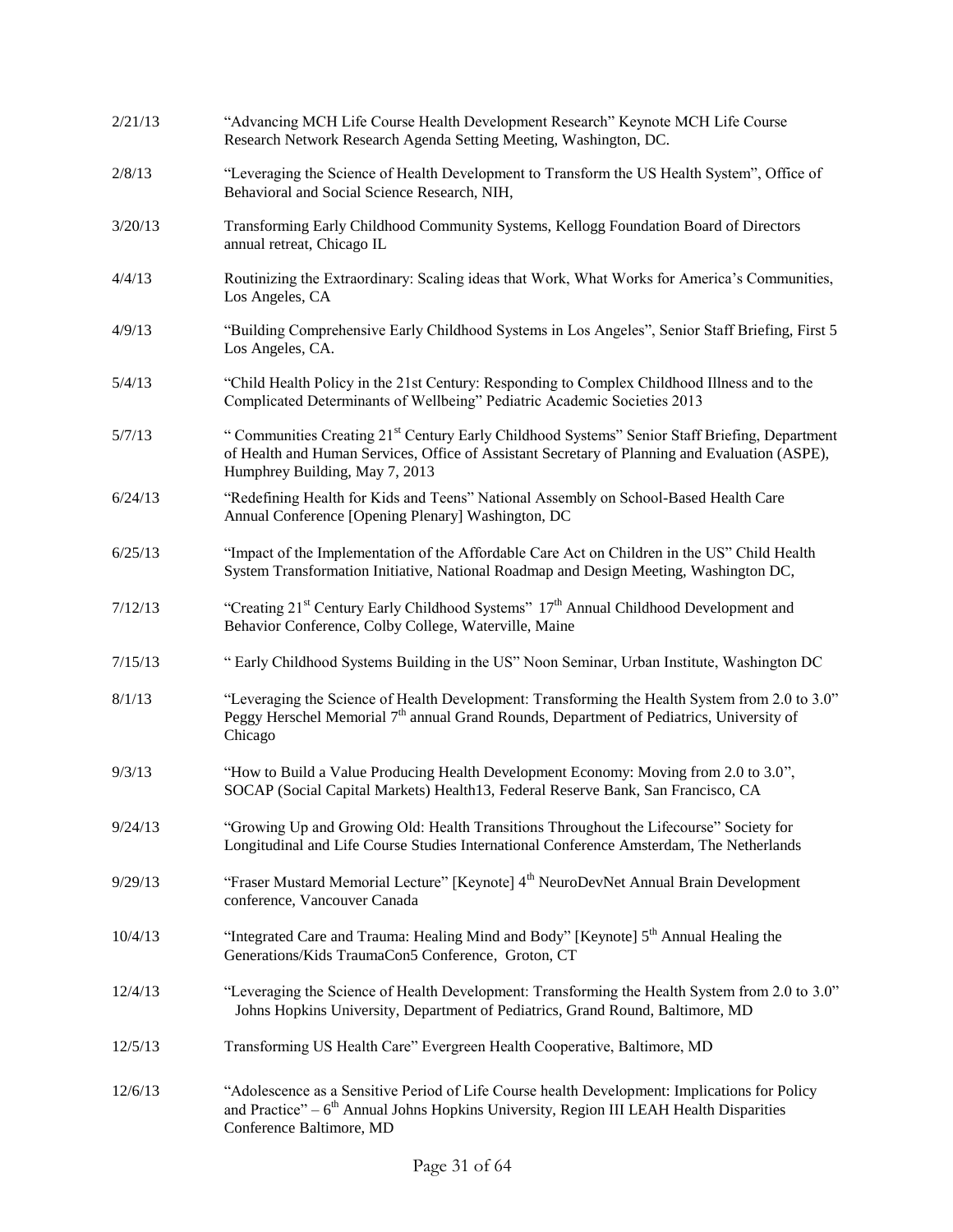| 1/9/14  | "Transforming Early Childhood Community Systems Framework", Campaign for Grade Level<br>Reading, Washington, DC                                                                                                                                                                           |
|---------|-------------------------------------------------------------------------------------------------------------------------------------------------------------------------------------------------------------------------------------------------------------------------------------------|
| 2/5/14  | "Driving Child Health System Transformation" NCHPC - AcademyHealth Child Health Policy<br>Conference, Washington DC                                                                                                                                                                       |
| 2/6/14  | "Leveraging the science of health development: designing systems that help children thrive".<br>[Experience Panel] CIFAR (Canadian Institute for Advanced Research) From Cell to Society,<br>Ontario, Canada                                                                              |
| 2/25/14 | "Leveraging the Science of Health Development to Transform the Health System from 2.0 to 3.0"<br>Complex Systems, Health Disparities & Population Health: Building Bridges, Bethesda, MD                                                                                                  |
| 4/1/14  | "Disability in Childhood: Trends and Life Course Implications" [Presenter and Discussion Leader]<br>IOM (Institute of Medicine) Standing Committee of Medical Experts to ASSIST Social Security<br>on Disability Issues, Washington, DC                                                   |
| 4/18/14 | "Leveraging the Science of Health Development to Transform the Health System from 2.0 to 3.0"<br>Grand Rounds, UCLA Department of Pediatrics, Los Angeles, CA                                                                                                                             |
| 4/29/14 | "Starting in the Health Care Setting". Grant Makers in Health – Creating and Integrated Child<br>Health System Using a Population Health Perspective, The PEW Charitable Trusts, Washington<br>DC                                                                                         |
| 5/2/14  | "Leveraging the Science Health Development to Transform the Child Health System from 2.0 to<br>3.0", PAS/NICHD - New Century Scholars, Vancouver Canada                                                                                                                                   |
| 5/2/14  | "Transdisciplinary lifecourse research – including an understanding of the time sensitive and<br>dynamic nature of development across all life stages" CC-CHOC Lifecourse Work Group,<br>Vancouver Canada                                                                                 |
| 5/8/14  | "The Landscape of Disability in Childhood, Definitions of Disability, and Classification of<br>Impairment and Function". IOM (Institute of Medicine) Committee to Evaluate the Supplemental<br>Security Income (SSI) Disability Program for Children with Mental Disorders, Washington DC |
| 5/20/14 | "Achieving and Sustaining a Collective Impact" Greater Columbus Infant Mortality Task Force,<br>Columbus, OH                                                                                                                                                                              |
| 6/4/14  | "New Frontiers – Education and Health" [Featured Speaker], OBSSR (Office of Behavioral and<br>Social Sciences Research) Washington, DC                                                                                                                                                    |
| 7/22/14 | "Life Course Health Development" [Plenary], MIECHV & ECCS grantees, HRSA Central Office,<br>Rockville, MD                                                                                                                                                                                 |
| 7/23/14 | "Using the EDI for Transforming Early Childhood Community Systems" Erickson Institute,<br>Chicago, IL                                                                                                                                                                                     |
| 7/29/14 | "Transforming Early Childhood Systems" (TECCS), Children and Youth Cabinet/Providence<br>Talks, Providence, RI                                                                                                                                                                            |
| 8/13/14 | "Public Health, Climate Change, and Resiliency" US Forestry Service collaborators/LA Center,<br>Los Angeles, CA                                                                                                                                                                           |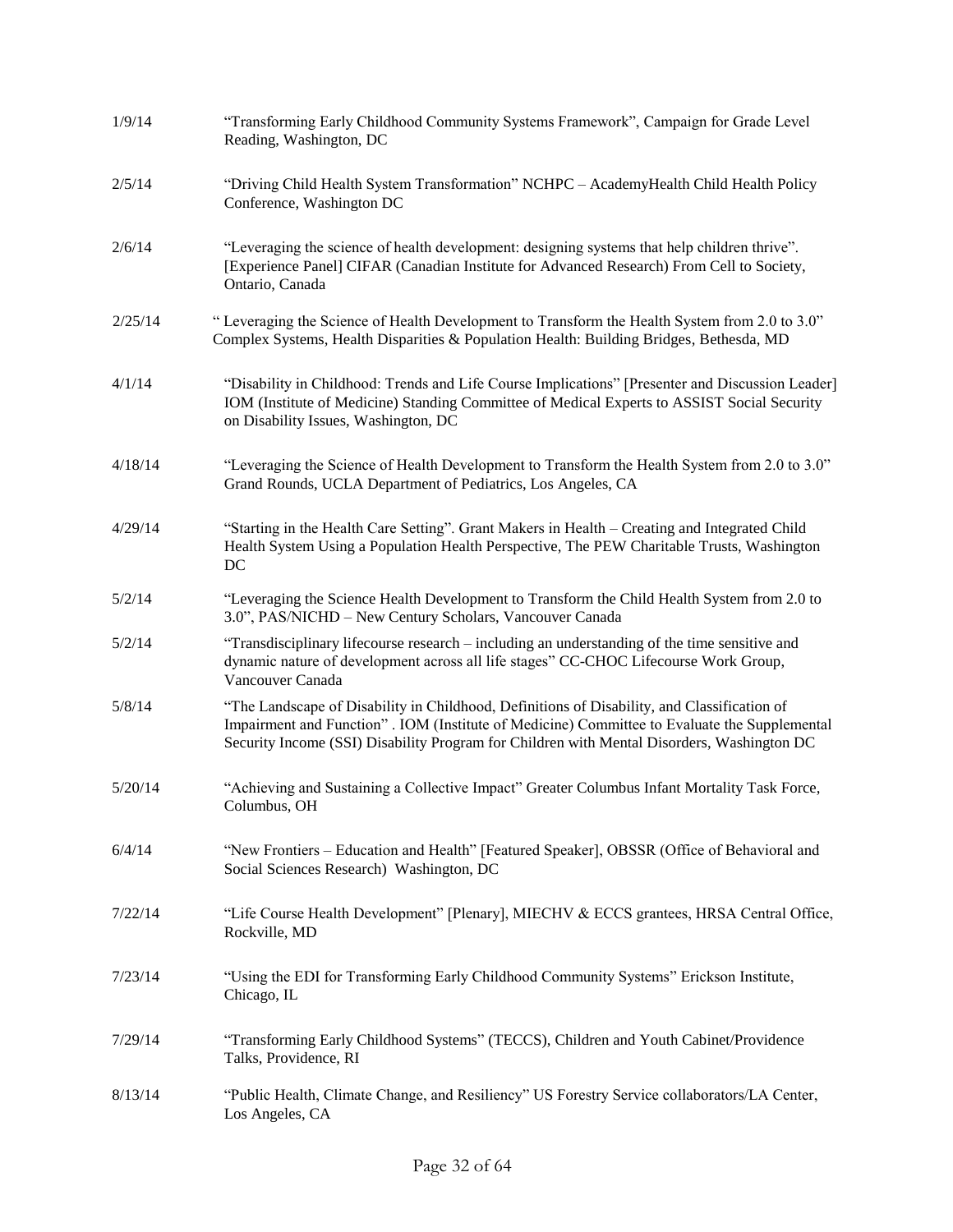| 9/17/14  | "Setting a New Course: Advancing the Framing Concept, Measurement, and Practice" [Plenary],<br>CityMatch Conference, Phoenix, AZ                                                                                    |
|----------|---------------------------------------------------------------------------------------------------------------------------------------------------------------------------------------------------------------------|
| 10/8/14  | "The implications of life course health development for health system and health measurement"<br>Society for Longitudinal and Life Course Studies (SLLS) Annual Meeting Lausanne, Switzerland                       |
| 10/30/14 | "Human Development and Social Change" Institute for Education Sciences-funded Predoctoral<br>Interdisciplinary Research Training (IES-PIRT) program, New York University, NY                                        |
| 12/2/14  | "Developing a Roadmap for the California Children's Services (CCS) Redesign Process" Redesign<br>Stakeholder Advisory Board meeting, Sacramento, CA                                                                 |
| 12/4/14  | "Exploring EDI for Fort Worth"; "Panel Discussion - Educational Alignment for Young<br>Children" Texas State-Wide Early Learning Summit, Fort Worth, TX                                                             |
| 12/8/14  | "The Changing Nature Of Children's Health Development: New Challenges Require Major Policy<br>Solutions" Children's Health - Health Affairs Briefing, Social Context and Determinants,<br>Washington, DC            |
| 3/10/15  | "Creating 21 <sup>st</sup> Century Early Childhood Systems" – [Keynote & Breakout session Chair] Tri-<br>Regional Maternal, Infant, and Early Childhood Home Visiting (MIECHV) and ECCS Forum, San<br>Francisco, CA |
| 3/23/15  | "The Lifecourse Health Development Perspective on Chemical Exposures" [Plenary] - Society of<br>Toxicology (SOC) 54 <sup>th</sup> Annual Meeting, San Diego, CA                                                     |
| 4/1/15   | "Responding to the Challenge" - Institute of Medicine (IOM) and National Research Council<br>(NRC) Forum on Promoting Children's Cognitive, Affective, and Behavioral Health, [Opening<br>Keynote] Washington, DC   |
| 4/26/15  | "Preconception and early Childhood Stressors Impact on Health" - Pediatric Academic Societies<br>Annual Conference, San Diego, CA                                                                                   |
| 5/6/15   | "Leveraging the Science of Health Development to Transform the Health System from 2.0 to 3.0" -<br>Seminars in Clinical Research, Rockefeller University, New York, NY                                              |
| 5/28/15  | "Transforming Early Childhood Community Systems" - Inaugural Network Design Meeting -<br>Health Care Transitions Research Network for Autism Spectrum Disorders, Washington DC                                      |
| 7/29/15  | "Health 3.0 framework as a future operating system for health and health care delivery" Colorado<br>Health Symposium, Keystone CO                                                                                   |

# **OTHER:**

# **Testimonies:**

| 01/07/88 | California, State Assembly Ways and Means Committee, Subcommittee on Health, Bruce Bronzan,<br>Chairman. The Condition of Children in California: Policy Agenda for the Future.       |
|----------|---------------------------------------------------------------------------------------------------------------------------------------------------------------------------------------|
| 10/26/88 | California, State Senate Select Committee on Substance Abuse, John Seymour, Chairman. The<br>complex problems of drug and alcohol abuse and its effect on our nation. Sacramento, CA. |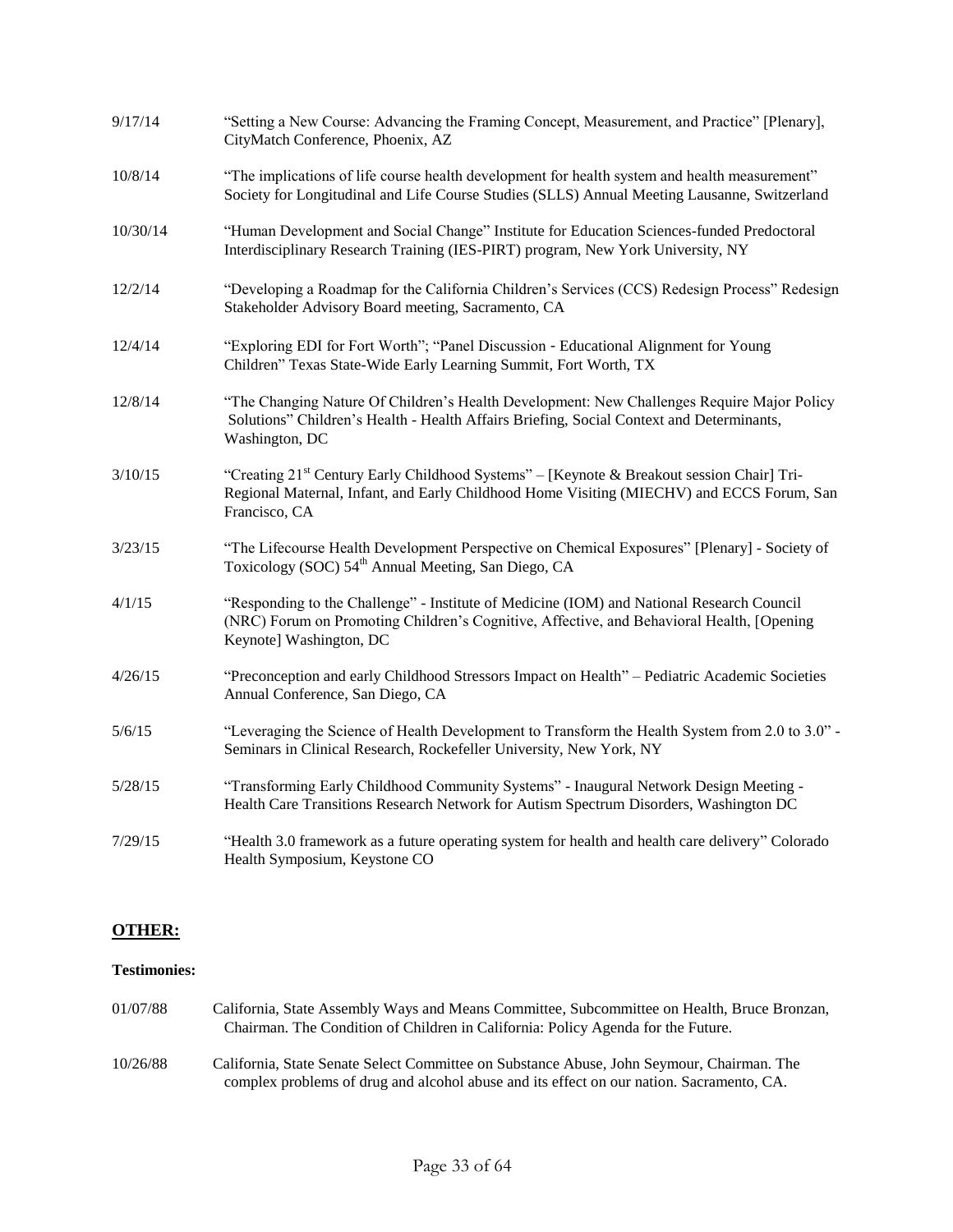| 12/07/88 | California, State Senate Select Committee on Children and Youth, Robert Presley, Chairman.<br>Testimony on children's need for coordinated health, developmental and social services.<br>Sacramento, CA. |
|----------|----------------------------------------------------------------------------------------------------------------------------------------------------------------------------------------------------------|
| 04/27/89 | U.S. House of Representatives Select Committee on Children, Youth, and Families, George Miller,<br>Chairman. "Born Hooked: Impact of crack cocaine use in children and families." Washington, DC.        |
| 05/17/90 | U.S. House of Representatives Select Committee on Children, Youth, and Families, George Miller,<br>Chairman. "Law and policy affecting addicted women and their children."                               |
| 07/11/90 | Alameda County Board of Supervisors Special Hearing. "Alameda County Health Care Budget Cuts:<br>The effects and risks on private care and the public health."                                           |
| 11/15/93 | U.S. Senate Committee on Labor and Human Resources: Edward Kennedy, Chairman. "The<br>Promise of Health Care Reform: Effects on Maternal and Child Health."                                              |
| 01/24/94 | U.S. House of Representatives Subcommittee on Health and the Environment: Henry Waxman,<br>Chairman. "Impact of Health Care Reform on Special Populations."                                              |
| 05/31/94 | Los Angeles County Board of Supervisors. "Meeting Children in Foster Care Health Needs:<br>Protective Services Child Health System."                                                                     |
| 06/01/95 | Los Angeles County Board of Supervisors. "Protective Services Child Health System."                                                                                                                      |

### **CONFERENCES ORGANIZED as CONFERENCE CHAIR:**

National, University Colloquium on Education for Family-Centered Community Development. Los Angeles, California. November 2000.

International Meeting on Developing Comprehensive Community-Based Early Childhood Systems. Los Angeles, California. January 2002.

Children's Health, the Nation's Wealth: A New Framework for Measuring the Health of US Children and Its Implications for California. Los Angeles, California. June 2005.

Blue Sky Seminar Series: Rethinking the Debate about Health System Reform. Los Angeles, California. April-July 2006.

The Deficit Reduction Act of 2005: Implications for Children Receiving Child Welfare Services. Alexandria, Virginia. June 2006

2<sup>nd</sup> International Collaborative on Early Childhood Systems (ICECS) Meeting. Los Angeles, California. June 2006.

Blue Sky Midwest Symposium. Kansas City, Missouri. August 10-11, 2006.

Transforming the Organization and Financing of U.S. Health Care: An Agenda for Significant Health System Reform. Los Angeles, California. September 5-7, 2007.

Blue Sky in Action. Transforming the Early Childhood System of Care: Critical Elements and Policy Levers for System Reform. Los Angeles, California. October 3-5, 2007.

Maternal Child Health Bureau Life Course Research Network Design meeting. Bethesda, Maryland. May 17-18, 2011.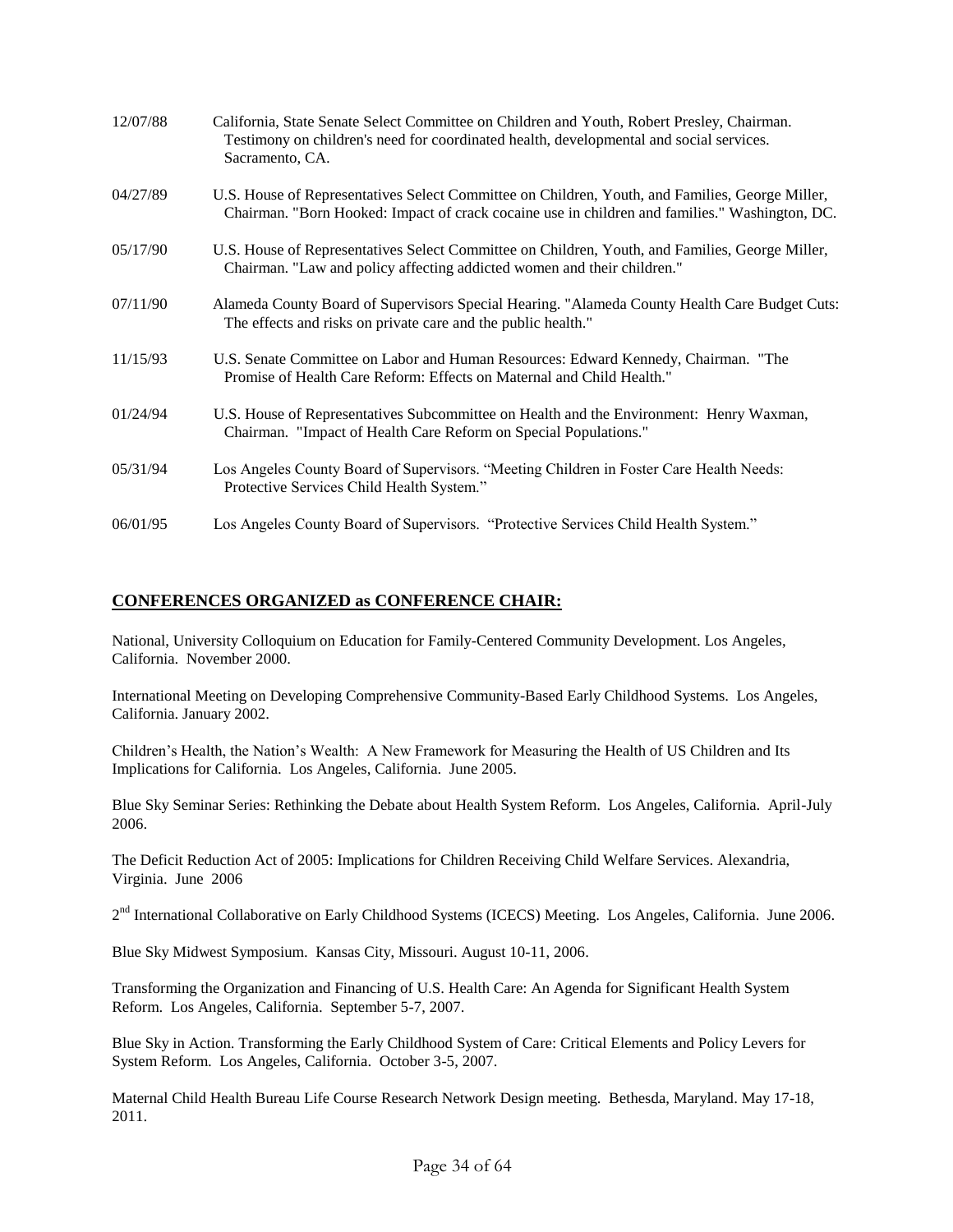Child Health Systems Innovation, Nemours Health System, UCLA Center, & Center for Medicare and Medicaid Innovation's Population Health Models Group. Washington DC. November 18, 2011.

MCH Life Course Research Network, Research Agenda Setting Conference, Washington DC, February 21-23, 2013

CHSTI (Child Health System Transformation Initiative), Nemours Health System, Kick Off , Visioning, Road Mapping and Design, Washington DC, June 25-26, 2013

School Health System Transformation – Project Design meeting, Washington DC, January 24, 2014

CHSTI (Child Health System Transformation Initiative), Nemours Health System, Design meeting, Washington DC, February 4, 2014

CA Maternal Child Health (MCH) Training and Transformation Network, Design meeting Part 1, Berkeley CA, May 13, 2014

Moving HealthCare Upstream Advisory Group Meeting, Washington DC, July 8 & 9, 2014

CA Maternal Child Health (MCH) Training and Transformation Network meeting, San Francisco, CA, September 30, 2014

Transforming Early Childhood Community Systems (TECCS) National Meeting, Washington, DC, January 21, 2015

Maternal and Child Health, Measurement Research Network Advisory Board (MCH-MRN), Washington DC, January 27 & 28, 2015

Convening of Catalysts, ReThink Health and Moving Health Care Upstream (MHCU), Washington DC, January 28 & 29, 2015

Moving Health Care Upstream (MHCU) Children's Health Services Research & Policy Meeting, Building Community Resilience Workgroup & Advisory Board meeting, Washington DC July 20-24, 2015

## **INVITED CONFERENCES (from 2000):**

Partnerships for Health in the New Millennium: Launching Healthy People 2010, Office of Disease Prevention and Health Promotion, U.S. Department of Health and Human Services, Omni Shoreham Hotel, Washington, DC, January 24-28, 2000.

The Inner-City Economic Summit, The Operation Hope, Inc., Southwest College, Los Angeles, CA, April 14-15, 2000.

The Socioeconomic and Environmental Determinants of Health, UCLA School of Public Health, Tom Bradley International Hall, May 4-5, 2000.

Child Well-being: Positive Elements Across the Life Span, The Collaborative Center for Child Well-being, Emory Conference Center Hotel, Atlanta, GA, June 20-22, 2000.

Second Annual Meeting of Child Health Services Researchers: The Role of Partnerships, AHSR 2000 Annual Meeting, Westin Bonaventure, Los Angeles, CA, June 27, 2000.

Neighborhoods for Learning Conference, Ventura County Prop 10 Conference, Oxnard Performing Arts Center, Oxnard, California, September 11, 2000.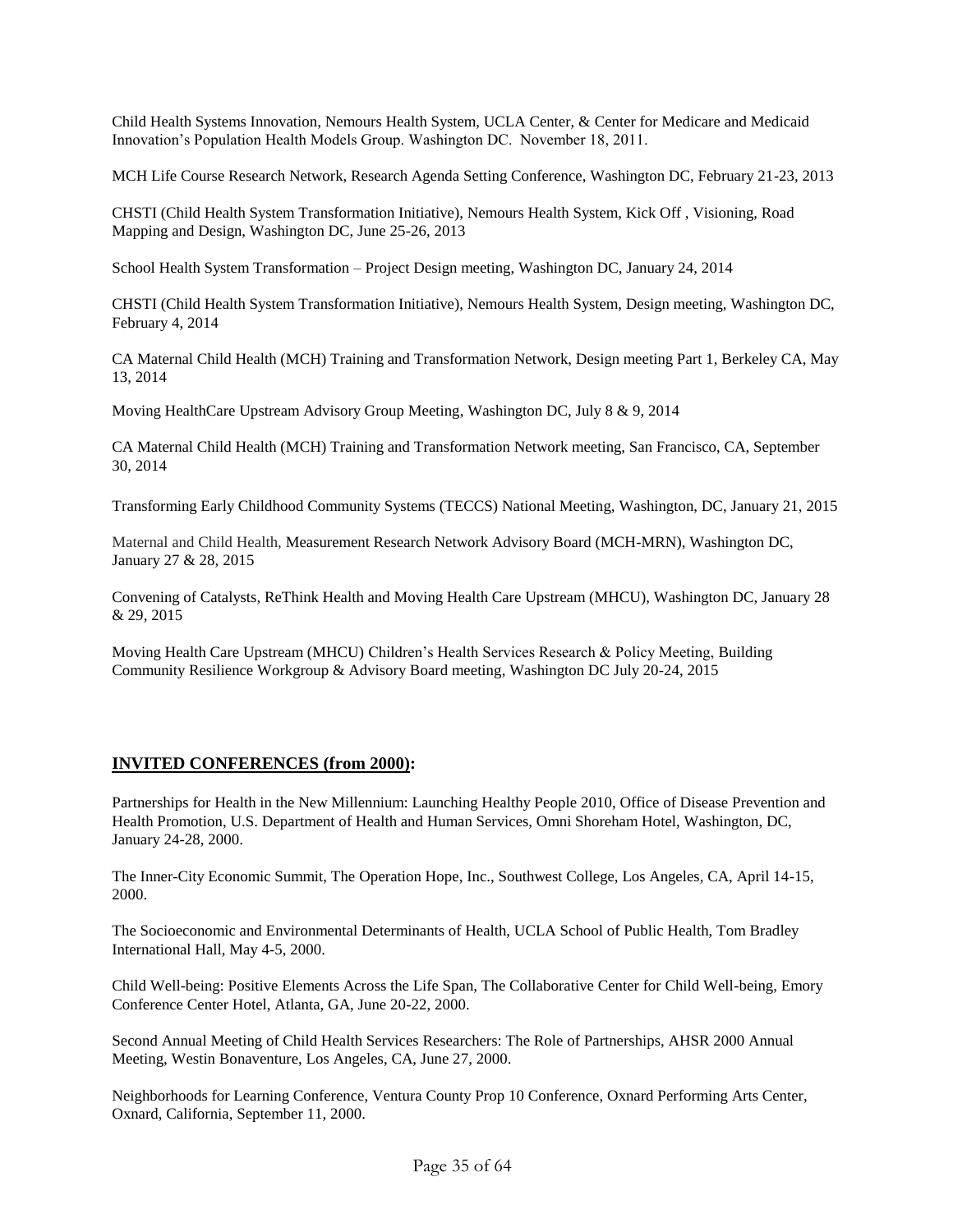Surgeon General's Conference on Children's Mental Health: Developing a National Action Agenda, Omni Shoreham Hotel, Washington, DC, September 18-19, 2000. UCLA Chancellor's Retreat, Ojai Valley Inn and Spa, Ojai, California, September 18-20, 2000.

Building Bridges for Child Health Research Policy and Practices: New Concepts and Paradigms, Women's and Children's Health Policy Center, Department of Population and Family Health Sciences, Johns Hopkins School of Public Health, Tremont Hotel, Baltimore, MD, October 16, 2000.

Family Re-Union 9: Families and Seniors Across The Generations, Children, Youth and Family Consortium of the University of Minnesota, Child and Family Policy Center of Vanderbilt University, Nashville, TN, October 30, 2000.

The President's Task Force on Environmental Health Risks and Safety Risks to Children, National Institutes of Health, Centers for Disease Control and Prevention, U.S. Environmental Protection Agency, Marriott at Metro Center, Washington, DC, December 12-13, 2000.

Children in Substitute Care, Dyson Initiative Symposium, Children's Hospital of Philadelphia, Philadelphia, PA, December 13, 2000. Johnson & Johnson Pediatric Roundtable, Palm Beach, FL, January 10-14, 2001.

Third Statewide Conference of County Commissions, "School Readiness for ALL Children-Working Partnerships," California Children and Families Commission, San Diego Holiday Inn on the Bay, San Diego, CA, February 9, 2001.

Partnership for Information and Communication, Hyatt Regency Hotel, Bethesda, MD, February 22-23, 2001.

National Initiative for Children's Healthcare Quality Bureau of Primary Health Care, Commonwealth Fund, Sheraton Hotel-Chapel Hill, Chapel Hill, NC, February 23, 2001.

Children's Health Outcomes Initiative, Agency for Healthcare Research and Quality, Bethesda Hyatt Regency, Bethesda, MD, March 15, 2001.

Health, Race, Poverty and California's Future, California Policymakers Institute, Fairmont Miramar Hotel, Santa Monica, CA, March 22-23, 2001.

Healthy Children – Healthy City Initiative, Children's Hospital Los Angeles, Los Angeles Convention Center, Los Angeles, CA, April 22-23, 2001.

Conference on Social Exclusion and Children, The Institute for Child and Family Policy, Columbia University, The Faculty House, New York, NY, May 3-4, 2001.

Meeting of the MCHB Medical Home and Integrated Services Grantees, Medical Home Initiatives for Children with Special Needs (Maternal and Child Health Bureau and the American Academy of Pediatrics), Sheraton BWI Hotel, Baltimore, MD, May 22-23, 2001.

Research to Action: Shaping Our Health Care Future, Academy Annual Meeting Agenda, Academy for Health Services Research and Health Policy, Atlanta Hyatt, Atlanta, GA, June 10-12, 2001.

Reaching the Summit: Using Research and Technology for Excellence in Policy and Practice, National Conference on Research in Child Welfare and Child Welfare League of American 2001 Western Region Training Conference, Renaissance Denver Hotel, Denver, CO, June 11-14, 2001.

Improving the Well-being of Children: A Meeting Sponsored by the Center for Child Well-being and the Milbank Memorial Fund, Jurys Washington Hotel, Washington, DC, July 9-10, 2001.

MCH Directors' Meeting, California Conference of Local MCAH Directors, Four Points Sheraton, Los Angeles, CA, October 16-18, 2001.

Promoting Accountability for Child & Adolescent Health Care Quality, California HealthCare Foundation, Nile Hall, Oakland, CA, October 30, 2001.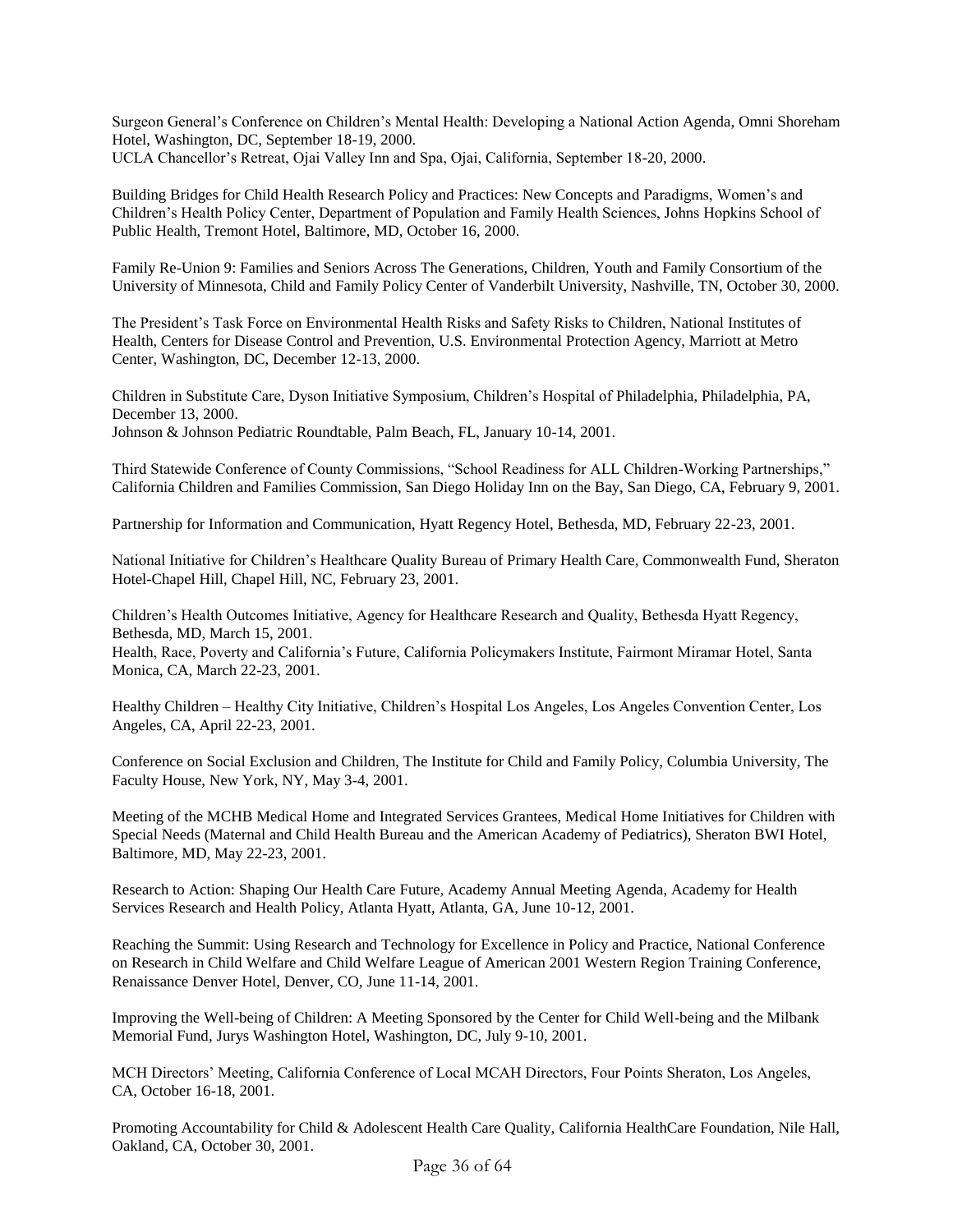Foundation for American Communication, Los Angeles Children & Families First Proposition 10 Commission, Proposition 10 Commission Office, Los Angeles, CA, February 8, 2002.

Maternal and Child Health: Partnering for Healthy Families & Communities, 2002 AMCHP Annual Meeting, Crystal Gateway Marriott, Arlington, VA, March 2-6, 2002.

Improving the Practice of Developmental Pediatrics in Primary Care Settings, Centers for Disease Control and Prevention work group, August 19-20, 2002.

The Future of Pediatric Education. Half Moon Bay, CA. Josiah Macy, Jr. Foundation. June 2003.

Creating Child Friendly Communities Session. Pursuing Opportunity & Prosperity, 2003 Economic and Social Outlook Conference of the Melbourne Institute and the *Australian*. University of Melbourne, Melbourne VIC. November 14, 2003.

Joint Conferences of the Royal Australasian College of Physicians and the Health Services Research Association of Australia and New Zealand. Grand Hyatt Melbourne, Melbourne VIC. November 17, 2003.

Shaping the Future: Getting Results for Young Children and Their Families, National Early Childhood Comprehensive Systems (ECCS) Grantees Meeting. Doubletree Hotel. Rockville, MD. December 2003.

National Children's Study Advisory Committee 8<sup>th</sup> Meeting. Sheraton Atlanta Hotel. Atlanta, GA. December 15, 2003.

Early Childhood Comprehensive Systems Initiative Conference. MCHB Partners, Rockville, MD. January 29, 2004.

Annual Meeting of the Association of Maternal and Child Health Programs (AMCHP). March 2, 2004.

Fostering the Bond: Dependent Teens and Their Babies Summit. Westside Children's Center Annual Symposium. Los Angeles, CA. May 7, 2004.

Content of Pediatric Care in Early Childhood. The Commonwealth Fund, New York, NY. May 17, 2004.

Building a Comprehensive Early Childhood Development System. Centre of Excellence for Early Childhood Development. Hilton Quebec, Quebec City, Canada. May 25, 2004.

Life Course Approaches to Improving Health. Casey Journalism Center, San Francisco, CA. October 8, 2004.

Ontario Children and Youth Summit. Ministry of Children and Youth Services. Ontario Science Centre, Canada. November 25, 2004.

The 2<sup>nd</sup> National State Early Childhood Comprehensive Systems (SECCS) Grantees Meeting. Hyatt Regency Reston, Reston, VA. December 4-7, 2004. Early Childhood Partners Meeting, Nashville, TN. December 14, 2004.

African American Mental Health Research Scientist (AAMHRS) Workshop. Radisson Airport Hotel, Los Angeles, CA. March 3, 2005.

Surgeon General's Workshop: Making Prevention of Child Maltreatment a National Priority: Implementing Innovations of a Public Health Approach. Washington, DC. March 30, 2005.

Mapping Early Childhood Community Resources Project Planning Meeting. Convened jointly by the CDC and The Commonwealth Fund. Health Systems Research, Inc., Washington, DC. April 27, 2005.

AAP Healthy Foster Care America Summit. Marriott at Metro Center, Washington, DC. April 28, 2005.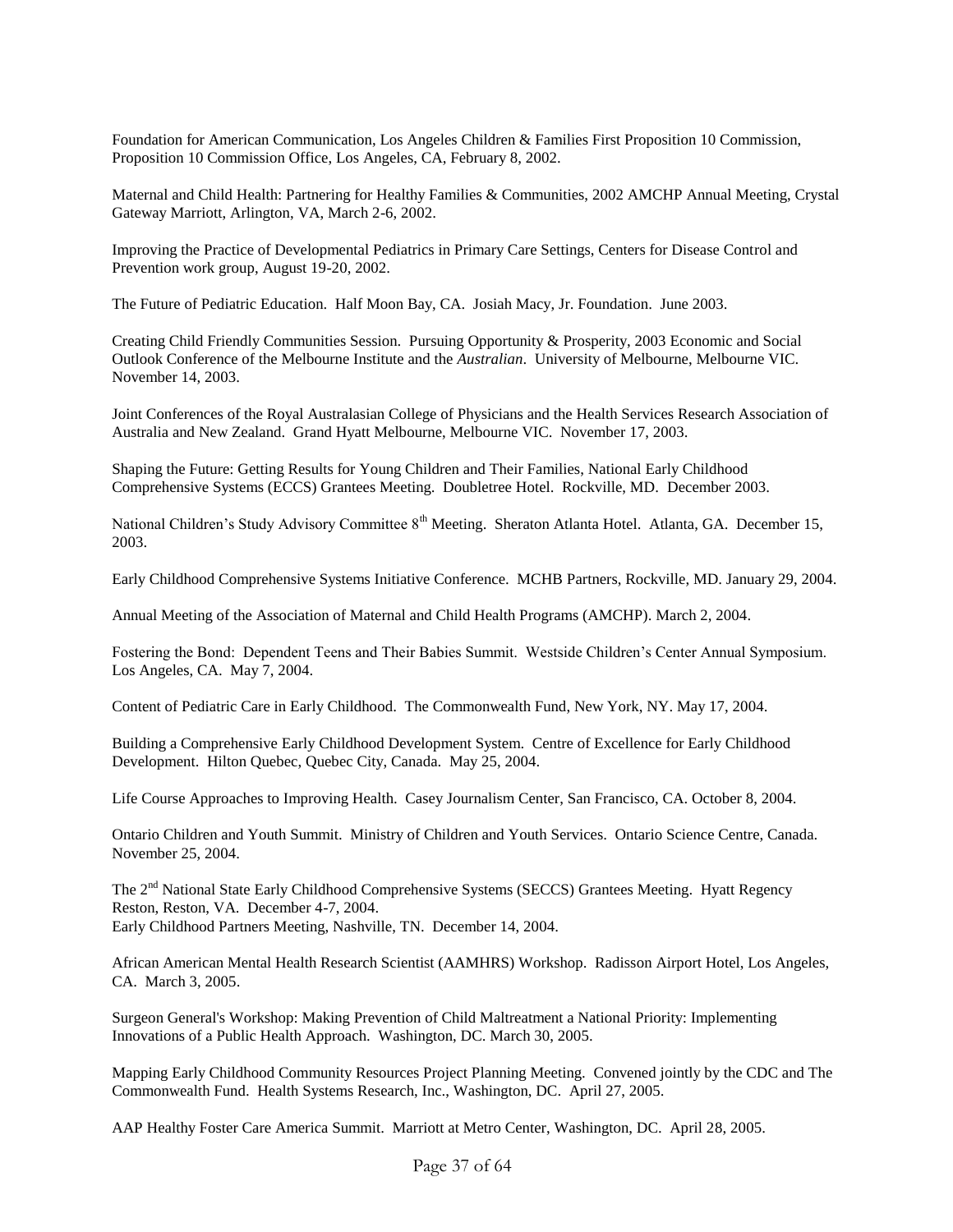Oral Health and School Readiness Conference. Convened by the National Children's Oral Health Policy Center at UCLA. Washington, DC. September 19, 2005

Developmental Services Conference. Convened by First 5 Orange County. Irvine, CA. September 22, 2005 Society for Developmental & Behavioral Pediatrics (SDBP) 2005 Annual Meeting. San Diego, CA. September 24, 2005

Forging a Plan to Improve Health Services for Washington State Children in Foster Care. Seattle, WA. September 26, 2005

Keeping the Promise to At-Risk Youth. Convened by Children Uniting Nations (CUN). Washington, DC. October 20, 2005.

Grantmakers in Health. Washington, DC. November 7, 2005.

Grantmakers in Health. Phoenix, AZ February 23, 2006

Southern California Public Health Association. Alhambra, CA March 10, 2006

HRSA MCHB Technical Expert Panel. Bethesda, MD March 20, 2006

Measuring Early Child Development. Convened by the Council for Early Child Development, Human Early Learning Partnership, Centre of Excellence for Early Child Development, and The Founders' Network. Quebec, Canada. April 26-28, 2006.

California Governor Arnold Schwarzenegger Health Summit. UCLA, Covel Commons. Los Angeles, CA July 24, 2006.

National Conference of State Legislatures. Nashville, TN August 17, 2006

Grantmakers for Children, Youth & Families Annual Meeting. Los Angeles, CA September 25, 2006

UCLA Social Sciences Initiative Symposium. Los Angeles, CA October 12, 2006 A New Framework for Assessing Health Care Costs. The California Endowment. Los Angeles, CA January 23, 2007

The Los Angeles Public/Private Funders Partnership for Infants and Toddlers. "Innovations in early childhood systems building; national and international examples" Los Angeles, CA February 8, 2007

Grantmakers in Health. "Looking Back, Moving Forward: Children and Youth" Miami, FL February 15, 2007.

Evidence Standard for Child Health Promotion. "Evidence Standards for Child Health Promotion: Community Level Outcomes" Washington DC. March 14, 2007.

"Policy Consultation on the Housing-Related Research Plans of the John D. and Catherine T. MacArthur Foundation Roundtable" Chicago, IL April 30-May 1, 2007.

Sesame Workshop "Oral Health Advisory Meeting" New York, NY May 3-4, 2007.

US House of Representatives: "National Summit on America's Children" Washington DC May 21-22, 2007.

The Commonwealth Fund Program for Child Development and Preventive Care: "Program Grantee and Leadership Meeting" Washington DC May 23-24, 2007.

Project THRIVE, National Center for Children in Poverty: "Meeting on the Future of State Early Childhood Comprehensive Systems Initiatives" Washington DC July 31-August 1, 2007.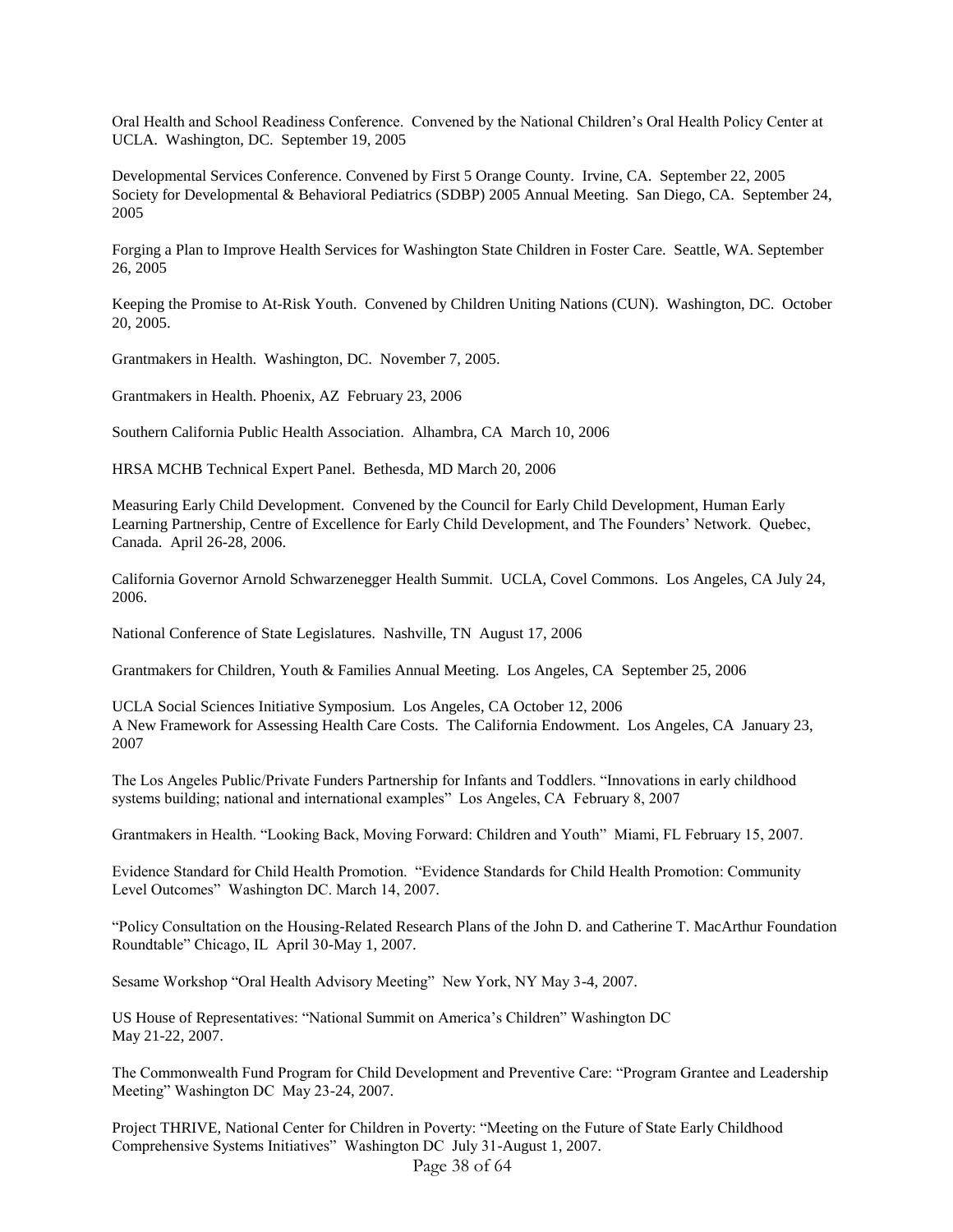Connecticut Summit on the Early Years. "The Science of Early Childhood Development" and "Systemic Reform for Sustainable Outcomes" Hartford, CT October 28-29. 2007.

Commission on Social Determinants of Health: United States of America Workshop New Orleans, LA November 18-20, 2007.

Medical/ Dental Homes and Networks of Care, Austin, TX November 27, 2007.

First 5 Contra Costa/Solano Regional Children's Summit, Martinez CA, January 29, 2008.

National Academy for State Health Policy "Health Matters: The Role of Health in Place Based Initiatives for Young Children" Washington DC, April 6-7, 2008.

National MCH Life Course Meeting, Oakland, CA, June 9-10, 2008.

Nemours Health & Prevention Services "Promoting Child Health and Wellbeing through Health Information Technology", Washington DC, June 16-17, 2008.

Roundtable on the Healthy Child Development Framework for Connecticut. Hartford, CT June 25, 2008.

ASTHO-NACCHO Joint Conference "Leveraging Opportunities for Prevention Across the Lifecourse: The Case for Collaboration between MCH and Chronic Disease" Sacramento, CA September 10, 2008.

Lucille Packard Foundation "Convening on Children with Special Health Care Needs" Palo Alto, CA, September 12, 2008.

American Academy of Pediatrics and co-sponsors "Starting Early: A Life Course Perspective on Child Health Disparities: Developing a Research Action Agenda." Washington DC, November 7, 2008.

The Urban Institute. "Infants and Toddlers in State and Federal Budgets: Yesterday's Choices, Today's Decisions, and Tomorrow's Options." Washington DC. March 30, 2009.

Council for Early Child Development National Conference. "Children and Families at the Centre: moving towards integrated systems that work" Sackville, New Brunswick, Canada, May 13-15, 2009.

WK Kellogg Foundation Forums on Placed-Based Initiatives: Bridging Services for Young Children (1) April 20- 22, 2009 Seattle, WA (2) May 11-12, 2009 Washington DC; (3) June 9-10 Chicago, IL

Institute of Medicine of the National Academies, meeting on Interventions for Life Course Prevention of Chronic Diseases, Washington DC, May 20, 2009.

Health Care Stakeholder Discussion with Physicians. Invitation from the Director of the White House Office of Health Reform. Washington DC, June 17-18, 2009.

Society of General Internal Medicine, Patient-Centered Medical Home conference. Washington DC July 27-28, 2009.

Lucille Packard Foundation "Convening on Children's Health" San Francisco airport Hyatt, September 9-10, 2009.

RWJF Commission to Build a Healthier America, Final Meeting, Washington DC, October 9, 2009.

Title V MCH Federal/State Partnership, Washington DC, October 25, 2009.

National Academy of Sciences Planning Meeting on the Effects of Early-Life Experiences on Later Life Outcomes, Washington DC, October 26, 2009.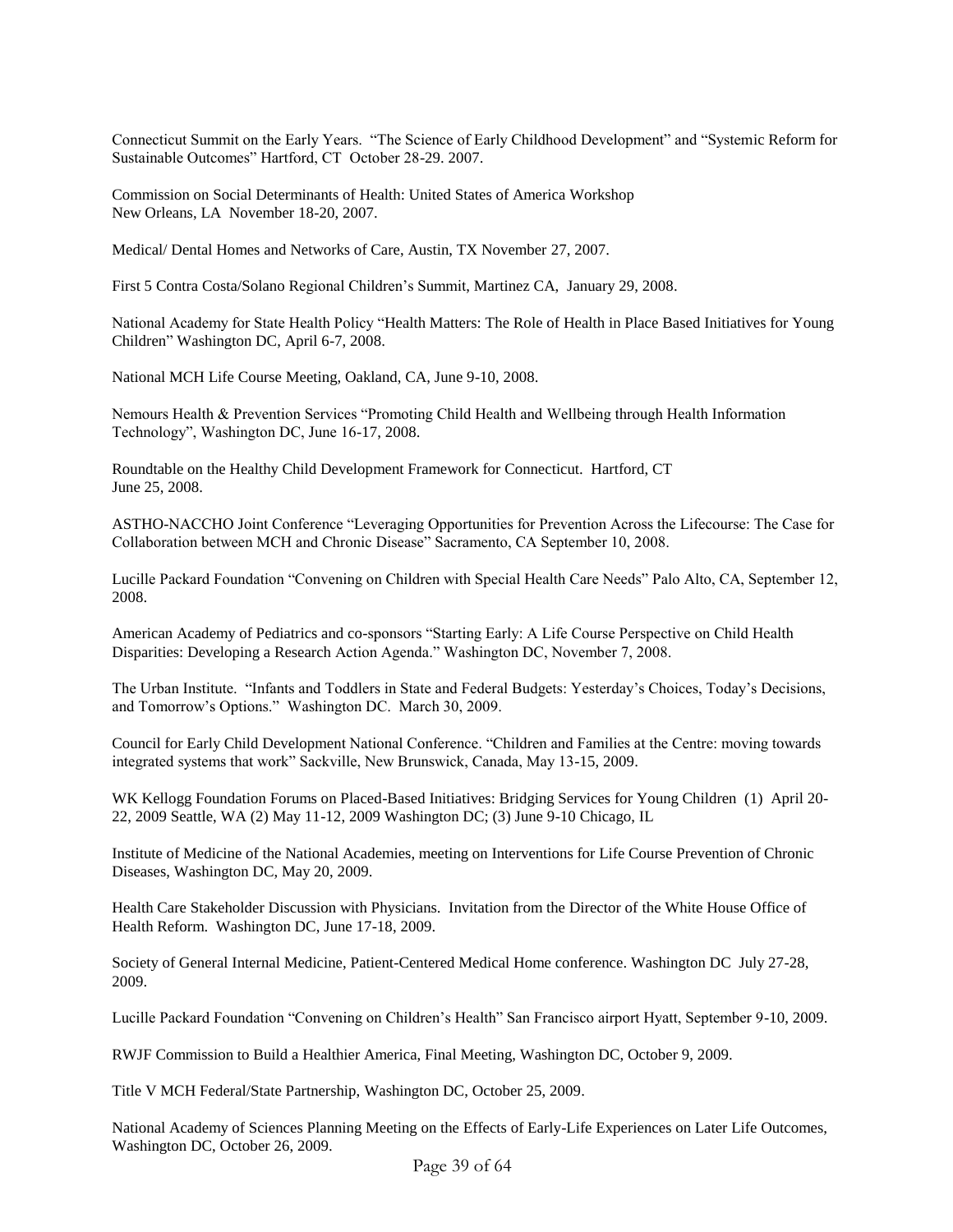Group Wellness and Prevention in Health Reform meeting sponsored by Trust for America's Health, Washington DC, October 27, 2009.

Annual Meeting of the Association of Maternal and Child Health Programs (AMCHP). March 6-8 2010.

Trust for America's Health and the Robert Wood Johnson Foundation. Public Health and Health Care Reform: New Resources, New Opportunities, and New Responsibilities. March 23, 2010.

Communities of Practice Project jointly sponsored by The Nemours Foundation , The California Endowment and an anonymous donor. Promoting Healthy Child Development: The Role of Data, Evidence and Evaluation, Alexandria, VA, April 21, 2010.

HRSA MCHB Technical Expert Panel. Rockville, MD March 23, 2010.

Healthy Communities Conference at the Federal Reserve, Los Angeles, CA, September 29, 2010.

75th Anniversary MCH Federal State Partnership Meeting, Washington, DC. October 20, 2010.

AMCHP and CityMatCH co-sponsored one-day meeting, "Looking to the Future: Opportunities and Challenges in Health Reform for Maternal and Child Health" Washington, DC October 21, 2010.

White House Office of Health Reform "Delivery System Reform" Washington DC. December 17, 2010

Nemours "Transforming Children's Health Care Delivery" Washington DC February 16, 2011.

Future of Children Conference on "Children with Disabilities" Princeton, NJ April 14-15, 2011.

Administration for Children & Families State Advisory Council Grantee Meeting "Approaches to Early Childhood Systems Building" Arlington, VA. April 27, 2011.

MCHB Leadership Training Program in Pediatric Dentistry "MCHB All Grantee Tri-Center Meeting" Los Angeles, CA. May 6, 2011

NeuroDevNet Brain Development Conference Chair of the Science and the media panel, Vancouver BC Canada, June 19-21, 2011.

TEDMED 2012 Washington DC April 10-12, 2012.

US-Mexico Childhood Obesity Conference, April 20, 2012.

Nemours UCLA CHCFC Meeting with the Center for Medicare and Medicaid Innovation's Population Health Models Group, "The Role of the Integrator in Population Health Initiatives," Washington DC, May 2, 2012.

Expert Advisory Group to support the Let's Get Healthy California Task Force, Los Angeles, CA June 11, 2012.

Trust for America's Health, Community Prevention and Clinical Services Integration: A Comprehensive Approach Toward Population Health, Washington DC, June 20, 2012.

HRSA The Role of MCH programs in implementation of the ACA, Rockville, MD, June 27, 2012.

Aspen Institute Meeting on Kids, Aspen, CO, July 22-24, 2012.Aspen CO.

Trust for America's Health (TFAH) Convening on Integrating and Coordinating Primary Care, Public Health, and Community Prevention, Oakland CA, Aug 20, 2012.

Bridging the Terminology Gap in Pediatrics, Bethesda, MD Sept 21, 2012.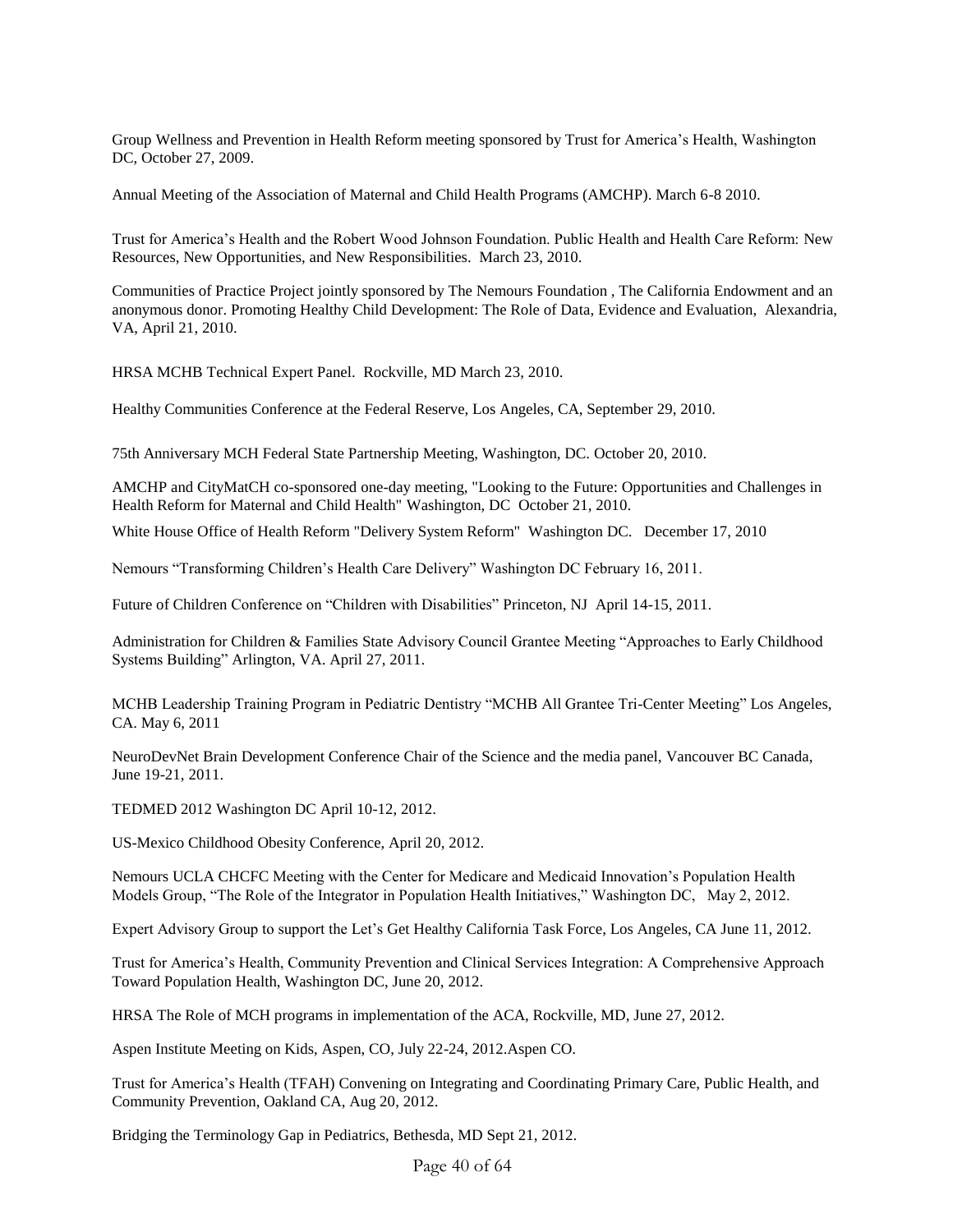Expert Advisory Group to support the Let's Get Healthy California Task Force, San Leandro, CA, Sep 28, 2012.

Early Childhood Task Force, United Way, Battle Creek, MI Oct 11, 2012.

The First 1000 Days - Off to a Healthy Start - 877 Days and Counting, Hartford, CT Oct 19, 2012.

Too Small to Fail - Center for the Next Generation, San Francisco, Nov 9, 2012

Zero To Three 27th National Training Institute, Los Angeles CA, Nov 28, 2012.

Verizon Foundation/Boston Children's Hospital Collaborative Discussion, Washington DC, Dec 3 2012.

Complexity Science and Community Development, Federal Reserve Bank of San Francisco, CA, Feb 15, 2013.

Clinton Global Initiative America, Early Childhood Education Working Group Chicago, IL , June 13& 14, 2013

White House, Executive Office of the President,  $50<sup>th</sup>$  Anniversary of Martin Luther King's Speech, Civil Rights Leader's Meeting, August 26, 2013

Health Affairs – Children's Health and Health Care, Washington, DC, February 5, 2014

CAHMI Promoting Early and Lifelong Health: The Challenge of Adverse Childhood Experiences (ACEs), San Diego, CA June 5 & 6, 2014

SOCAP Health – Creating the Market that Values Health, New York, NY June 25 & 26, 2014

Escape Velocity to a Culture of Health - Institute for Healthcare Improvement, Cambridge, MA, October 7 & 8, 2014

White House Summit on Early Education, The White House, Washington DC, December 10, 2014

### **RESEARCH PAPERS:**

- A. Research Papers (Peer Reviewed)
- 1. **Halfon N**, *et al*.: *Decreased temporal variability in hippocampal theta rhythms in cats administered methylphenidate*. Behavior Biology 13:491, 1975.
- 2. Lenn N, **Halfon N**, Rakic P: *Development of the interpeduncular nucleus in the midbrain of Rhesus monkey and human*. Anatomy and Embryology 152:281, 1978.
- 3. **Halfon N** and Spector S: *Fatal Echo 11 virus infections in infants*. American Journal of Diseases of Children 135:1017, 1981.
- 4. **Halfon N**: *Growing up in the nuclear age: Psychological development in the face of uncertainty*. Mobius 4:35-45, 1984.
- 5. **Halfon N**: *Factors influencing the utilization of health care by children*. Mobius 5(1):76-91, l985.
- 6. Newacheck P and **Halfon N**: *The association between mother's and children's use of physician services*. Medical Care 24(1):30-38, 1986.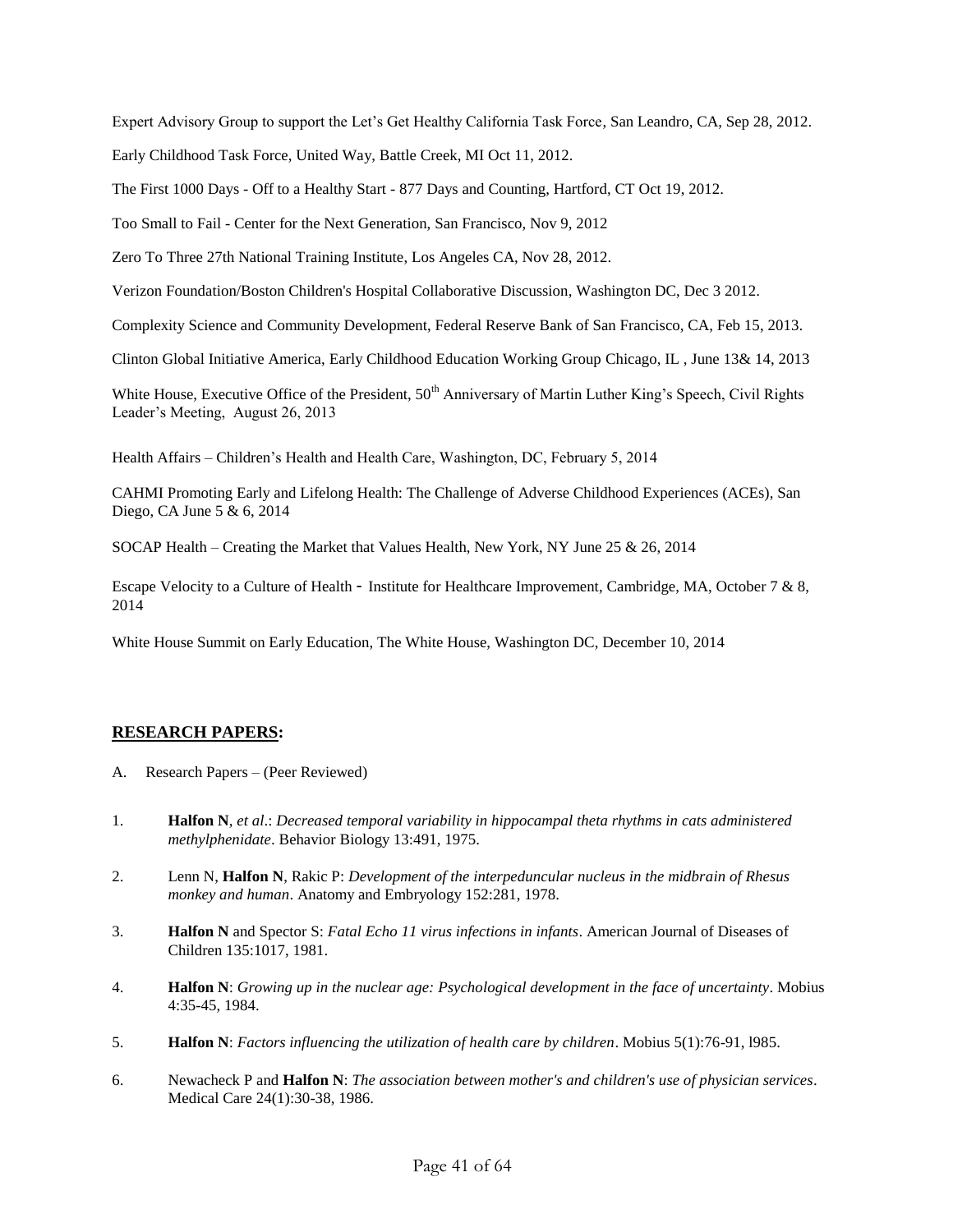- 7. Newacheck P, **Halfon N**, Budetti P: *Prevalence of activity limiting chronic conditions among children based on household interviews*. Journal of Chronic Disease 39(2):63-71, 1986.
- 8. Newacheck P, Budetti P, **Halfon N**: *Trends in activity-limiting chronic conditions among children*. American Journal of Public Health 76(2):178-184, 1986.
- 9. **Halfon N** and Newacheck P: *Capitation in California: An analysis of at-risk financing of Medicaid services*. Western Journal of Medicine 145(2):258-262, 1986.
- 10. **Halfon N** and Newacheck P*: Trends in the hospitalization for acute childhood asthma, 1970-1984*. American Journal of Public Health 76(11):1308-1311, 1986.
- 11. Newacheck P and **Halfon N***: Access to ambulatory care services for economically disadvantaged children*. Pediatrics 78(5):813-819, 1986.
- 12. Newacheck P and **Halfon N**: *The financial burden of medical care expenses for children*. Medical Care 24(12):1110-1117, 1986.
- 13. **Halfon N** and Klee L: *Health services for California's foster children: Current practices and policy recommendations*. Pediatrics 80(2):183-191, 1987.
- 14. Klee L and **Halfon N**: *Mental health care for foster children in California*. Child Abuse and Neglect 11:63-74, 1987.
- 15. Klee L and **Halfon N**: *Communicating health information in the California foster care system: Problems and recommendations*. Children and Youth Services Review 9:171-185, 1987.
- 16. Newacheck P and **Halfon N**: *Preventive care use by school-aged children: Differences by socioeconomic status*. Pediatrics 82(3) pt.2:462-468, 1988.
- 17. Scheiber M and **Halfon N***: Immunizing California's children: Effects of current policies on immunization levels*. Western Journal of Medicine 153(4):400-405, 1990.
- 18. **Halfon N** and Klee L: *Health and development services for children with multiple needs: The child in foster care*. Yale Law and Policy Review 9:71-96, 1991.
- 19. St. Peter R, Newacheck PW, **Halfon N***: Access to care for poor children: Separate and unequal?* Journal of the American Medical Association 267(20):2760-2764, 1992.
- 20. Klee L, Soman L, **Halfon N***: Implementing critical health services for children in foster care. (Recommendation of the California Conference on Health Care for Children in Foster Care)*. Child Welfare 71(2):99-111, 1992.
- 21. **Halfon N**, Berkowitz G, Klee L*: Children in foster care in California: An examination of Medicaid reimbursed health services utilization*. Pediatrics 89(6):1230-1237, 1992.
- 22. **Halfon N**, Berkowitz G, Klee L*: Mental health service utilization by children in foster care in California*. Pediatrics 89(6):1238-1244, 1992.
- 23. Berkowitz G, **Halfon N**, Klee L: *Improving access to health care: Case management for vulnerable children*. Social Work in Health Care 17(1):101-123, 1992.
- 24. **Halfon N** and Newacheck P: *Childhood asthma and poverty: Differential impacts and utilization of health services*. Pediatrics 91(1):56-61, 1993.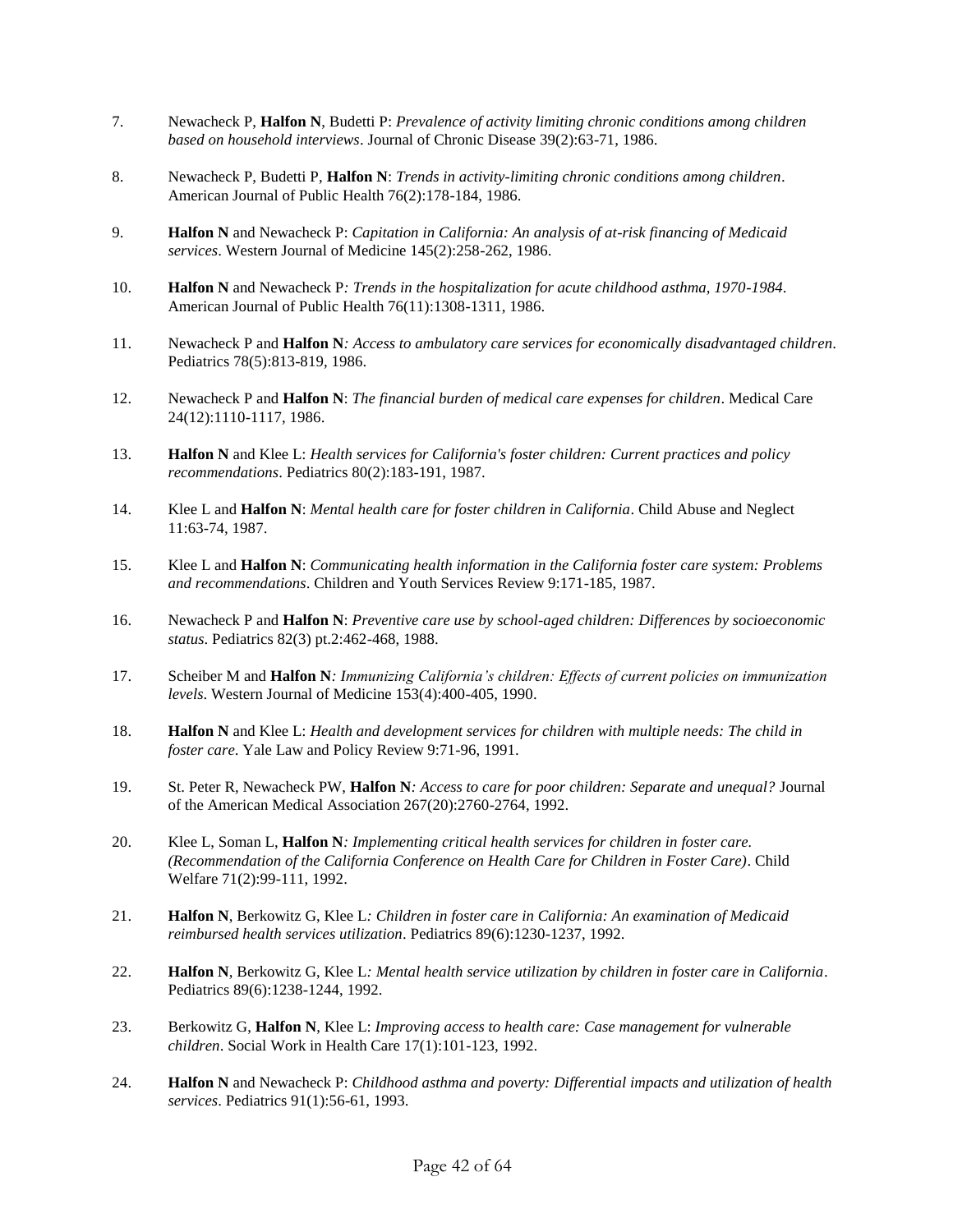- 25. **Halfon N**, Berkowitz G, Klee L*: Development of an integrated case management program for vulnerable children*. Child Welfare 72(4):379-396, 1993.
- 26. Wood D, **Halfon N**, Scarlata D, Newacheck P, Nessim S: *Impact of family relocation on children's growth, development, school function, and behavior*. Journal of the American Medical Association 270(11):1334- 1338, 1993.
- 27. Newacheck PW, Hughes DC, Stoddard JJ, **Halfon N***: Children with chronic illness and Medicaid managed care*. Pediatrics 93(3):497-500, 1994.
- 28. **Halfon N**, English A, Allen ML, DeWoody M*: National health care reform, Medicaid, and children in foster care*. Child Welfare 73(2):99-115, 1994.
- 29. Wood D, **Halfon N**, Sherbourne C, Grabowsky M: *Access to infant immunizations for poor, inner-city families: What is the impact of managed care?* Journal of Health Care for the Poor and Underserved 5(2):112-123, 1994.
- 30. Fielding J and **Halfon N**: *Where is the health in health system reform?* Journal of the American Medical Association 272(16):1292-1296, 1994.
- 31. Newacheck P, Jameson WJ, **Halfon N**: *Health status and income: The impact of poverty on child health*. Journal of School Health 64(6):229-233, 1994.
- 32. **Halfon N**, Mendonca A, Berkowitz G: *Health status of children in foster care: The experience of the Center for the Vulnerable Child*. Archives of Pediatrics & Adolescent Medicine 149:386-392, 1995.
- 33. Wood D, Pereyra M, **Halfon N**, Hamlin J, Grabowsky M: *Vaccination levels in Los Angeles public health centers: The contribution of missed opportunities to vaccinate and other factors*. American Journal of Public Health 85(6):850-853, 1995.
- 34. **Halfon N**, Inkelas M, Wood D: *Nonfinancial barriers to care for children and youth*. Annual Reviews of Public Health, 16:447-72, 1995.
- 35. McGlynn EA, **Halfon N**, Leibowitz A: *Assessing the quality of care for children: Prospects under health care reform*. Archives of Pediatrics & Adolescent Medicine, 149:359-368, 1995.
- 36. Hughes D, Newacheck P, Stoddard J, **Halfon N**: *Medicaid managed care: Can it work for children?* Pediatrics 95(4):591-594, 1995.
- 37. Bussing R, **Halfon N**, Benjamin B, Wells KB: *Prevalence of behavior problems in US children with asthma*. Archives of Pediatrics & Adolescent Medicine 149:565-572, 1995.
- 38. Wood D, Donald-Sherbourne C, **Halfon N**, Tucker MB, Ortiz V, Hamlin JS, Duan N, Mazel RM, Grabowsky M, Brunnell P, Freeman H: *Factors related to immunization status among inner-city Latino and African-American preschoolers*. Pediatrics 96(2):295-301, 1995.
- 39. Newacheck PW, Hughes DC, Brindis C, **Halfon N**: *Decategorizing health services: Interim findings from the Robert Wood Johnson Foundation's Child Health Initiative*. Health Affairs 14(3):232-242, 1995.
- 40. Newacheck PW, Hughes DC, English A, Fox HB, Perrin J, **Halfon N**: *The effect on children of curtailing Medicaid spending*. Journal of the American Medical Association 274(18):1468-1471, 1995.
- 41. Wood DL and **Halfon N**: *The impact of the vaccine for children's program on child immunization delivery: A policy analysis*. Archives of Pediatrics & Adolescent Medicine 150:577-581, 1996.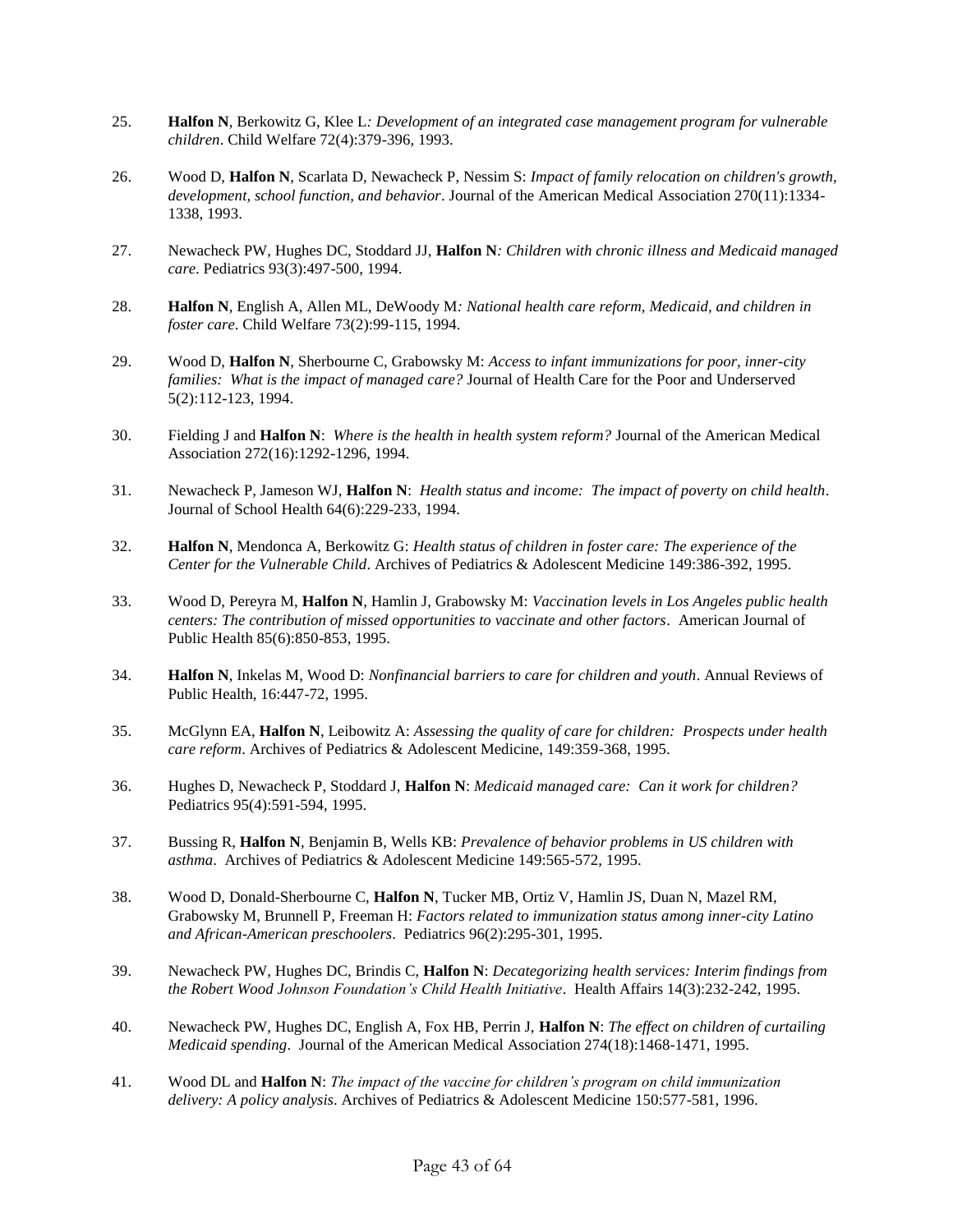- 42. **Halfon N**, Newacheck P, Wood D, St. Peter R*: Routine emergency room use for sick care by US children.* Pediatrics, 98(1):28-34, 1996.
- 43. Wood DL, **Halfon N**, Hamlin J, Grabowsky M: *Knowledge of child immunization delivery by private and public providers in the inner city of Los Angeles*. Journal of Pediatric Infectious Diseases, 15:140-145, 1996.
- 44. Hughes DC, **Halfon N**, Brindis CD, Newacheck PW: *Improving children's access to health care: The role of decategorization*. Bulletin of the New York Academy of Medicine: A Journal of Urban Health, 73(2):237-254, 1996.
- 45. **Halfon N**, Wood DL, Valdez RB, Pereyra M, Duan N: *Medicaid enrollment and health services access by Latino children in inner-city Los Angeles.* Journal of the American Medical Association, 277(8):636-641, 1997.
- 46. Rosenfeld AA, Pilowsky DJ, Fine P, Thorpe M, Fein E, Simms MD, **Halfon N**, Irwin M, Alfaro J, Saletsky R, Nickman S: *Foster care: An update*. Journal of the American Academy of Child and Adolescent Psychiatry, 36(4):448-457, 1997.
- 47. Inkelas M and **Halfon N**: *Recidivism in child protective services.* Children and Youth Services Review, 19(3):139-161, 1997.
- 48. Chang R-K and **Halfon N**: *Geographic distribution of pediatricians in the United States: An analysis of the fifty states and Washington DC*. Pediatrics, 100(2):172-179, 1997.
- 49. Wood D, **Halfon N**, Sherbourne C, Farris H, Grabowsky M, and Duan N: *Assessing the accuracy of parental recall of child immunizations and its impact on vaccine coverage estimates.* Ambulatory Child Health, 2: 319-327, 1997.
- 50. Newacheck P, Hughes D, **Halfon N**, Brindis C: *Social HMOs and other capitated arrangements for children with special health care needs.* Maternal and Child Health Journal, 1(2):111-118, 1997.
- 51. Hughes DC, Brindis C, **Halfon N**, Newacheck PW: *Integrating children's health services: Lessons from a national demonstration project.* Maternal and Child Health Journal, 1(4):243-252, 1997.
- 52. Wood DL, Cousineau M, **Halfon N,** Wyn R, Yu H: *The relationship between immunization receipt and health insurance coverage for young children in the USA*. Ambulatory Child Health, 5:59-69, 1997.
- 53. Wood DW, **Halfon N**, Donald-Sherbourne C, Mazel RM, Schuster M, Hamlin JS, Pereyra M, Camp P, Grabowsky M, Duan N: *Increasing immunization rates among inner-city, African American children: A randomized trial of case management.* Journal of the American Medical Association, 279(1):29-34, 1998.
- 54. Brindis C, Hughes D, **Halfon N**, Newacheck P: *The use of formative evaluation to assess integrated services for children: The Robert Wood Johnson Foundation child health initiative.* Evaluation & the Health Professions, 21(1):66-90, 1998.
- 55. Newacheck PW, **Halfon N**: *Prevalence and impact of disabling chronic conditions among in childhood.*  American Journal of Public Health, 88(4):610-617, 1998.
- 56. Wood DL, Schuster MA, Sherbourne CD, Duan N, Mazel RM, Grabowsky M, **Halfon N**: *Reducing missed opportunities to vaccinate during child health visits: How effective are parent education and case management?* Archives of Pediatrics and Adolescent Medicine, 152:238-243, 1998.
- 57. Schuster MA, **Halfon N**, Wood DL: *African-American mothers in South Central Los Angeles: Their fears for their newborn's future.* Archives of Pediatrics and Adolescent Medicine, 152:264-268, 1998.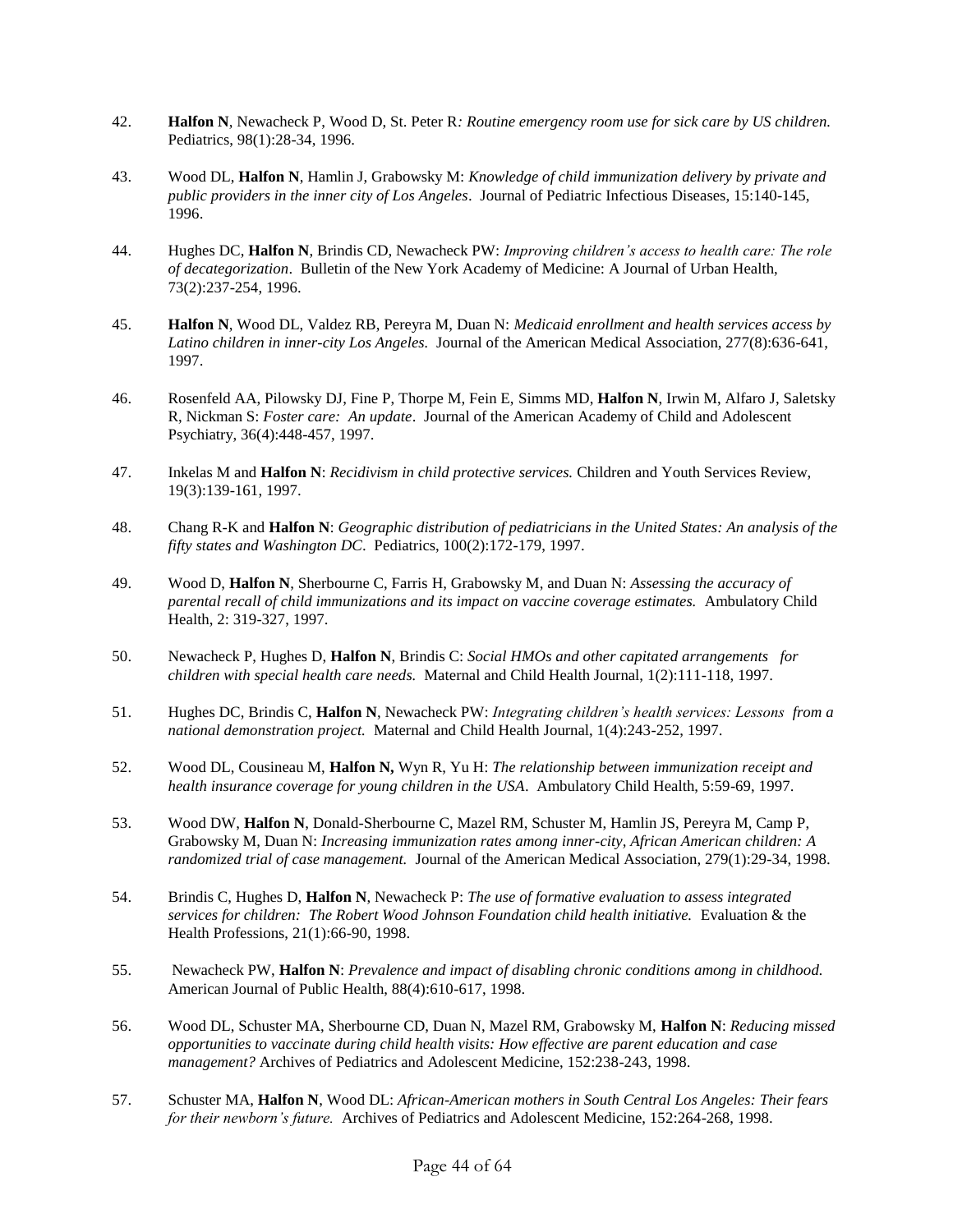- 58. Newacheck P, **Halfon N**, Brindis C, Hughes D: *Evaluating community efforts to decategorize and integrate financing of children's health services.* The Milbank Quarterly, 76(2):157-173, 1998.
- 59. Schuster MA, Wood DL, Duan N, Mazel RM, Sherbourne CD, **Halfon N**: *Utilization of well child care services by African American infants in a low-income community: Results of a randomized controlled case management and home visitation intervention.* Pediatrics, 101(6):999-1005, 1998*.*
- 60. **Halfon N**, Schuster M, Valentine W, McGlynn E: *Improving quality of healthcare for children: Implementing the results of the AHSR research agenda conference.* Health Services Research, 33(4):955- 976, 1998.
- 61. McGlynn EA, **Halfon N**: *Overview of issues in improving quality of care for children.* Health Services Research, 33(4):977-1000, 1998.
- 62. DuPlessis HM, Inkelas M, **Halfon N**: *Assessing the performance of community systems for children.* Health Services Research, 33(4):1111-1142, 1998.
- 63. Newacheck P, Hughes D, Pearl M, **Halfon N**: *The role of Medicaid in ensuring children's access to care.* Journal of the American Medical Association, 280(20):1789-1793, 1998.
- 64. Lara M, Duan N, Sherbourne C, Lewis MA, Landon C, **Halfon N**, Brook RH: *Differences in child and parent report of symptoms among Latino children with asthma*. Archives of Pediatrics and Adolescent Medicine. Pediatrics, 102(6) e68; 1998.
- 65. **Halfon N**, Newacheck P, Hughes D, Brindis C: *Community health monitoring: Taking the pulse of America's children.* Maternal and Child Health Journal, 2(2):95-109, 1998.
- 66. **Halfon N**, Inkelas M, DuPlessis H, Newacheck PW: *Challenges in securing access to care for children.* Health Affairs, 18(2):48-63, March/April, 1999.
- 67. **Halfon N**, Newacheck PW: *Prevalence and impact of parent-reported disabling mental health conditions among U.S. children.* Journal of American Academy of Child and Adolescent Psychiatry, 38(5):600-609, 1999.
- 68. **Halfon N**, Inkelas M, Newacheck PW: *Enrollment in state child health insurance program: Strategies for evaluation and continuous quality improvement*. The Milbank Quarterly, 77(2):181-204, 1999.
- 69. Fielding F, Sutherland C, **Halfon N**: *Community report cards: Results of a national survey.* American Journal of Preventive Medicine, 17(1):79-86, 1999.
- 70. Schuster MA, Franke T, Bastian A, Sor S, **Halfon N**: *Firearm storage patterns in US homes with children.* American Journal of Public Health, 90:509-672, 2000.
- 71. Newacheck PW, **Halfon N**: *Prevalence, impact, and trends in childhood disability due to asthma.* Archives of Pediatrics and Adolescent Medicine, 154:287-293, 2000.
- 72. Newacheck PW, McManus M, Fox HB, **Halfon N**: *Access to health care for children with special health care needs*. Pediatrics, 105(4):760-766, 2000.
- 73. **Halfon N**, Inkelas I, Hochstein M: *The health development organization: An organizational approach to achieving child health development.* The Milbank Quarterly, 78(3):447-497, 2000.
- 74. Sugerman S, **Halfon N**, Fink A, Anderson MM, Valle L, Brook RH: *Duplicating resources in a changing health care system: The case for family planning clinics*. Journal of Adolescent Health, 26(6):25-33, 2000.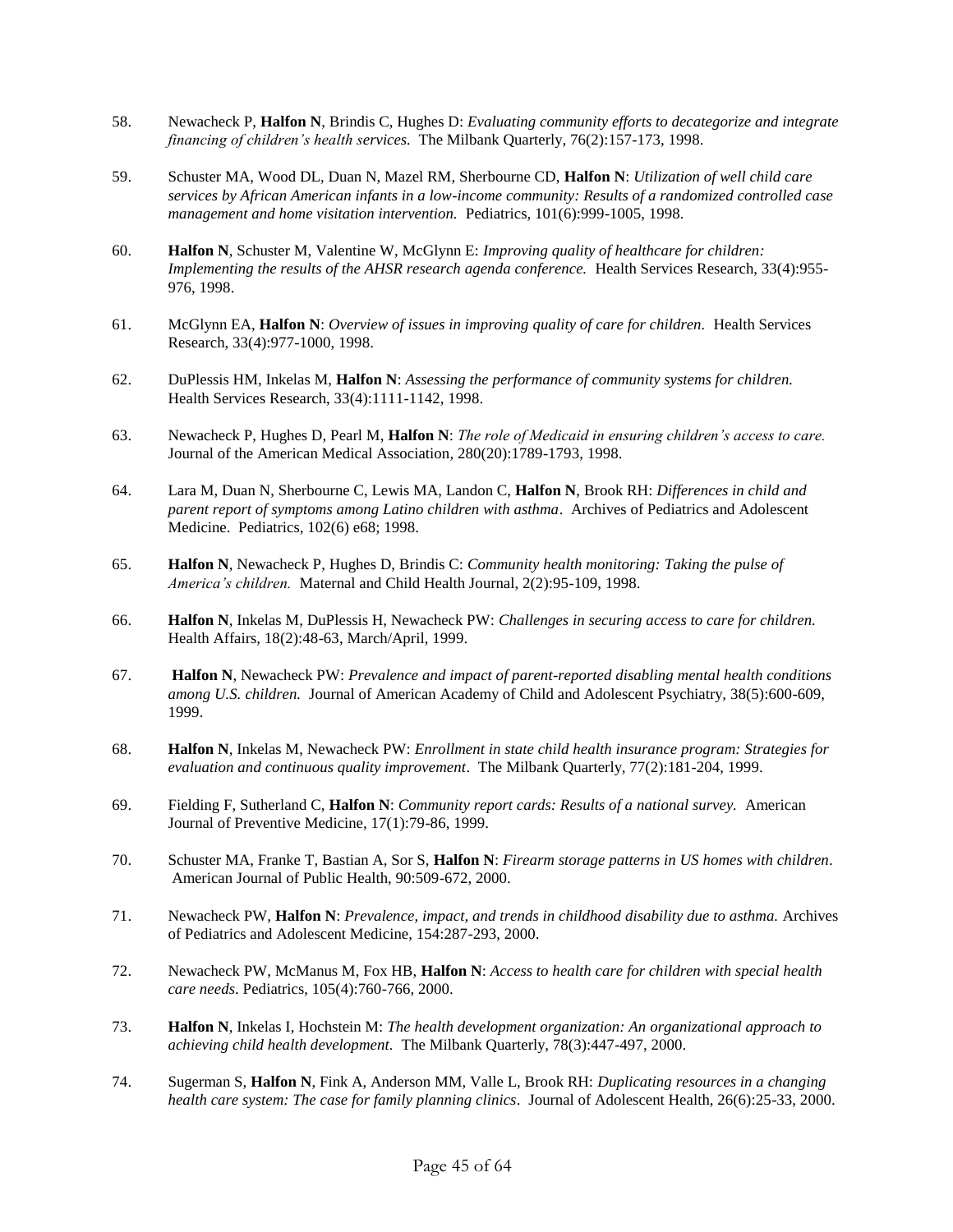- 75. Lu MC, Lange L, Slusser W, Hamilton J, **Halfon N**: P*rovider encouragement of breastfeeding: Evidence from a national survey.* Obstetrics and Gynecology, 97(2):290-295, 2001.
- 76. Regalado M, **Halfon N**: *Primary care services promoting optimal child development from birth to three years: A review of the literature.* Archives of Pediatrics and Adolescent Medicine, 155:1311-1322, 2001.
- 77. **Halfon N**, Hochstein M: *Life course health development: An integrated framework for developing health and financing health intervention.* The Milbank Quarterly, 80:433-479, 2002
- 78. Prentice J, Lu M, Lange L, **Halfon N**: *The association between reported childhood sexual abuse and breastfeeding initiation.* Journal of Human Lactation. 18(3):219-226, 2002.
- 79. Newacheck PW, Hung YY, Hochstein M, **Halfon N**: *Access to health care for disadvantaged young children*. Journal of Early Intervention. 25(1):1-11, 2002.
- 80. Lu MC, **Halfon N**: *Racial and ethnic disparities in birth outcomes: A life-course perspective*. Maternal and Child Health Journal. 7(1) 13-30, 2003.
- 81. Lara M, Duan N, Sherbourne C, **Halfon N**, Leibowitz A, Brook RH: *Children's use of emergency departments for asthma: Persistent barriers or acute need?* Journal of Asthma. 40(3):289-99, May 2003.
- 82. Lu MC, Prentice J, Yu SM, Inkelas M, Lange LO, **Halfon N**: *Childbirth education classes: Sociodemographic disparities in attendance and the association of attendance with breastfeeding initiation.* Maternal and Child Health Journal. 7(2):87-93, June 2003.
- 83. Lu MC, Tache V, Alexander GR, Kotelchuck M, **Halfon N**: *Preventing low birth weight: Is prenatal care the answer?* The Journal of Maternal-Fetal and Neonatal Medicine. 13:362-80, June 2003.
- 84. **Halfon N**, Olson LM. *Introduction: Results from a new national survey of children's health.* Pediatrics. 113(suppl):1895-1898, 2004.
- 85. Blumberg SJ, **Halfon N**, Olson LM. *The National Survey of Early Childhood Health.* Pediatrics. 113(suppl):1899-1906, 2004.
- 86. Olson LM, Inkelas M, **Halfon N**, Schuster MA, O'Connor KG, Mistry R. *Overview of the content of health supervision for young children: Reports from parents and pediatricians.* Pediatrics. 113(suppl):1907- 1916, 2004.
- 87. Inkelas M, Schuster MA, Olson LM, Park CH, **Halfon N**. *Continuity of primary care clinician in early childhood*. Pediatrics. 113(suppl):1917-1925, 2004.
- 88. **Halfon N**, Regalado M, Sareen H, Inkelas M, Peck Reuland CH, Glascoe FP, Olson LM. *Assessing development in the pediatric office.* Pediatrics. 113(suppl):1926-1933, 2004.
- 89. Kogan MD, Schuster MA, Yu SM, Park C, Olson LM, Inkelas M, Bethell C, Chung PJ, **Halfon N.** *Routine assessment of family and community health risks: Parent views and what they receive.* Pediatrics. 113(suppl):1934-1943, 2004.
- 90. Kuo AA, Franke TM, Regalado M, **Halfon N**. *Parent report of reading to young children*. Pediatrics. 113(suppl):1944-1951, 2004.
- 91. Regalado M, Sareen H, Inkelas M, Wissow LS, **Halfon N**. *Parents' discipline of young children: Results from the National Survey of Early Childhood Health*. Pediatrics. 113(suppl):1952-1958, 2004.
- 92. Santoli JM, Huet NJ, Smith PJ, Barker LE, Rodewald LE, Inkelas M, Olson LM, **Halfon N**. *Insurance status and vaccination coverage among US preschool children*. Pediatrics. 113(suppl):1959-1964, 2004.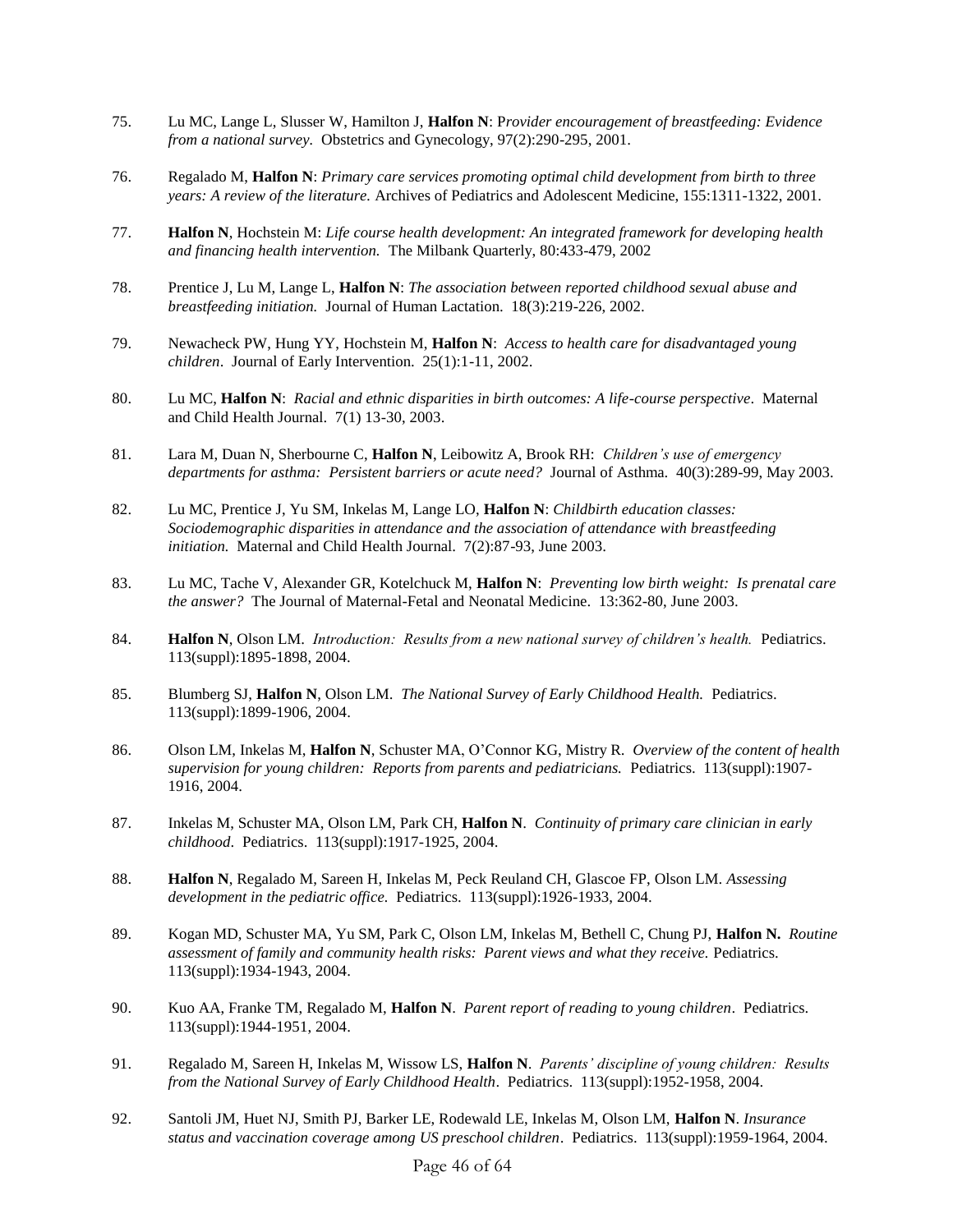- 93. **Halfon N**, Inkelas M, Mistry R, Olson LM. *Satisfaction with health care for young children*. Pediatrics. 113(suppl):1965-1972, 2004.
- 94. Bethell C, Peck Reuland CH, **Halfon N**, Schor EL. *Measuring the quality of preventive and developmental services for young children: National estimates and patterns of clinicians' performance.* Pediatrics. 113(suppl):1973-1983, 2004.
- 95. Zuckerman B, Stevens GD, Inkelas M, **Halfon N**. *Prevalence and correlates of high-quality basic pediatric preventive care*. Pediatrics. 114(6):1522-9, Dec 2004.
- 96. Stevens GD, Mistry R, Zuckerman B, **Halfon N**. *The parent-provider relationship: does race/ethnicity concordance or discordance influence parent reports of the receipt of high quality basic pediatric preventive services?* Journal Urban Health. 82(4): 560-74, Dec 2005.
- 97. Pasztor EM, Hollinger DS, Inkelas M, **Halfon N.** *Health and mental health services for children in foster care: the central role of foster parents*. Child Welfare Journal. 85(1): 33-57, Jan-Feb 2006.
- 98. Stevens GD, Seid M, **Halfon N**. *Enrolling vulnerable, uninsured but eligible children in public health insurance: association with health status and primary care access.* Pediatrics. 117:751-759, 2006.
- 99. Stevens GD, Seid M, Mistry R, **Halfon N**. *Disparities in primary care for vulnerable children: the influence of multiple risk factors*. Health Services Research 41(2):507-31, Apr 2006.
- 100. Kuo AA, Inkelas M, Lotstein DS, Samson KM, **Halfon N**. *Rethinking well-child care in the United States: an intentional comparison*. Pediatrics. 118(4): 1692-702, Oct 2006.
- 101. Raghavan R, Franke T, Inkelas M, **Halfon N.** *Administrative barriers to the implementation of highquality mental health services for children in foster care: a national study.* Administration and Policy in Mental Health and Mental Health Services Research. 2007.
- 102. **Halfon N**, DuPlessis H, Inkelas M. *Transforming the US child health system.* Health Affairs. 26(4): 315-330, 2007.
- 103. Mistry R, Stevens GD, Sareen H, De Vogli R, **Halfon N.** *Parenting stressors and self-reported mental health of mothers with young children.* American Journal of Public Health. 97(7): 1261-1268, 2007.
- 104. Lotstein DS, Inkelas M, Hays RD, **Halfon N**, Brook R. *Access to care for youth with special health care needs in the transition to adulthood.* Journal of Adolescent Health. 43:23-29, 2008.
- 105. Larson, K, Russ, SA., Crall, JJ, & **Halfon, N**. *Influence of multiple social risks on children's health.*  Pediatrics. 121(2): 337 – 344, Feb 2008.
- 106. Lotstein DS, Inkelas M, Hays RD, **Halfon N**, Brook R. *Access to care for youth with special health care needs in the transition to adulthood.* Journal of Adolescent Health. 43(1): 23-29, 2008.
- 107. Larson, K. & **Halfon, N**. *Family income gradients in the health and health care access of US children*. Maternal and Child Health Journal. doi: 10.1007/s10995-009-0477-y, Jun 2009.
- 108. Fuller B, Bridges M, Bein E, Jung H, Jung S, Rabe-Hesketh, S, **Halfon N**, & Kuo AA. *The Health and cognitive growth of Latino Toddlers: At risk or immigrant paradox?.* Maternal Child Health Journal. 13:755–768, Jun 2009.
- 109. Kuo, AA, Inkelas M, Maidenberg M, Lotstein DS, Samson KM & **Halfon N**. *Pediatricians' roles in the provision of developmental services: An international study.* Journal of Developmental and Behavioral Pediatrics. 30(4): 331–39. Aug 2009.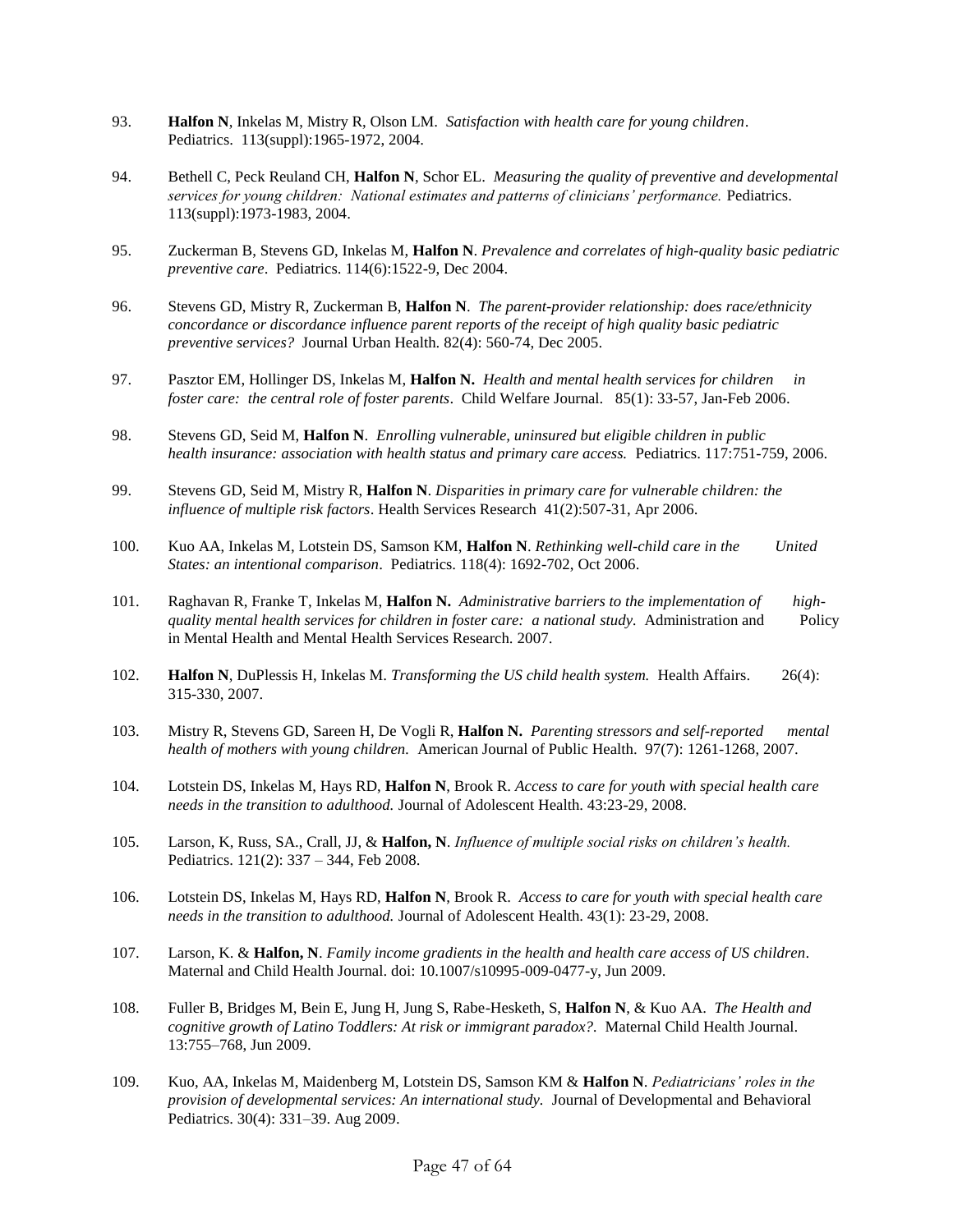- 110. Russ S, Larson K, Franke TM, & **Halfon, N**. *Associations between media use and health in US children*. Academic Pediatrics. 9(5): 300-306, Sep 2009.
- 111. Fuller B, Bein E, Bridges M, **Halfon N**, et al. *Maternal practices that influence Hispanic infants' health and cognitive growth.* Pediatrics. 125(2): e324-e332, Feb 2010.
- 112. Russ S, Garro N, Halfon N. *Meeting children's basic health needs: From patchwork to tapestry*. Children and Youth Services Review. 32:1149-1164, March 2010
- 113. Lu MC, Kotelchuck M, Hogan V, Jones L, Jones CA **Halfon N**. *Closing the black-white gap in Birth outcomes: A life-course approach*. Ethnicity and Disease, April 2010.
- 114. Kuo AA, Inkelas M, Slusser WM, Maidenberg M, **Halfon N**. *Introduction of Solid Food to Young Infants.* Maternal Child Health Journal, Sept 2010.
- 115. Regalado M, Larson K, Wissow LS, **Halfon N**. *Factors associated with discipline counseling for parents of infants and young children.* Academic Pediatrics. 10(5): 353-359, Sept-Oct 2010.
- 116. Larson K, Russ SA, Kahn RS, **Halfon N**. *Patterns of comorbidity, functioning, and service use for US children with ADHD*. Pediatrics. 127 (3):127, Mar 2011.
- 117. Bethell C, Reuland C, Schor E, Abrams M, **Halfon N**. *Rates of parent-centered developmental screening: disparities and links to services access*. Pediatrics. 128(1):146-55, July 2011.
- 118. **Halfon N**, Stevens GD, Larson K, Olson LM. *Duration of a well-child visit: Association with content, family-centeredness and satisfaction*. Pediatrics. 128 (4): 657-664, Oct 2011.
- 119. Russ SA, Larson K, **Halfon N**. *A national profile of childhood epilepsy and seizure disorder*. Pediatrics. 129 (2): 1-9, Feb 2012.
- 120. **Halfon N**, Verhoef PA, Kuo AA. *Childhood antecedents to adult cardiovascular disease*. Pediatrics in Review. 33 (2): 51-61, Feb 2012.
- 121. **Halfon N**. *Addressing health inequalities in the US: a life course health development approach.* Social Science & Medicine. 74(5):671-3, Mar 2012.
- 122. **Halfon, N**, Houtrow A, Larson K, Newacheck P. *The Changing Landscape of Disability in Childhood.*  The Futures of Children, Currie J & Kahn R (eds) 22 (1), Apr 2012.
- 123. Larson K, **Halfon N**. *Parental Divorce and Adult Longevity*. International Journal of Public Health, 58 (1), 89-97, March 2013
- 124. **Halfon N,** Larson K, Slusser W. *Associations between Obesity and Comorbid Mental Health, Developmental and Physical Health Conditions in a Nationally Representative Sample of U.S. Children Ages 10-17*, Academic Pediatrics;13:6–13, January 2013
- 125. **Halfon N**, Kuo A. *What DSM-5 Could Mean to Children with Autism and their Families*, in press, Archives of Pediatrics & Adolescent Medicine, published on line May 2013. (doi:10.1001/jamapediatrics.2013.2188)
- 126. **Halfon N,** Conway PH. *The Opportunities and Challenges of a Lifelong Health System*, New England Journal of Medicine 368;17 1569-71; 2013
- 127. Russ SA, Larson K, Tullis E, **Halfon N**. *A Lifecourse Approach to Health Development: Implications for the Maternal and Child Health Research Agenda.* Maternal Child Health Journal; published online August 2013 (DOI 10.1007/s10995-013-1284-z)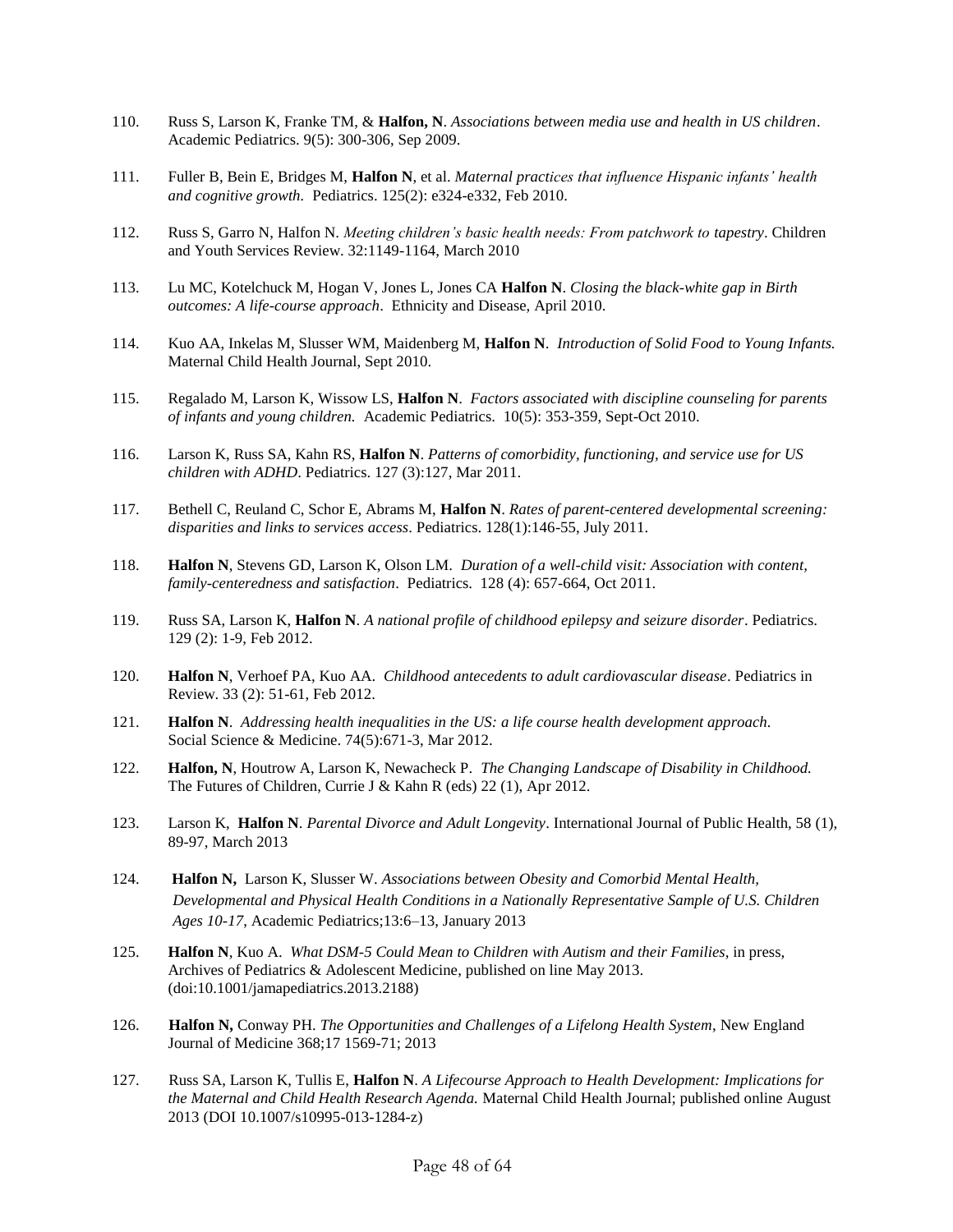- 128. **Halfon N**, Larson K, Lu M, Tullis E, Russ SA. *Lifecourse Health Development: Past, Present and Future.* Maternal Child Health Journal, published on line August 2013, ( DOI 10.1007/s10995-013-1346-2)
- 129.**Halfon** N, *Socioeconomic influences on child health: building new ladders of social opportunity*, JAMA 2014 Mar 5;311(9):915-7. (DOI: 10.1001/jama.2014.608.)
- 130. Fry-Bowers EK, Nicholas, W **Halfon N.** *Children's Health Care and the ACA: What's at Stake?,* JAMAPeds, 2014 Jun;168(6):505-6 (DOI: 10.1001/jamapediatrics.2014.12)
- 131. Cheng TL, Wise P, **Halfon N**. *Access to Quality Healthcare for Children in the Affordable Care Act Era:*, JAMA 2014 May 7;311(17):1733-4 (DOI: 10.1001/jama.2014.930)
- 132. Houtrow A, Larson K, Olson LO, Newacheck PW, **Halfon, N.** *Changing Trends of Childhood Disability,2001-2011,* [Pediatrics.](http://www.ncbi.nlm.nih.gov/pubmed/25136051) 2014 Sep;134(3):530-8. (DOI: 10.1542/peds.2014-0594) Epub 2014 Aug 18
- 133. Cheng TL, Wise P, **Halfon** N**.** *Quality health care for children and the Affordable Care Act: a voltage drop checklist,* [Pediatrics.](http://www.ncbi.nlm.nih.gov/pubmed/25225140) 2014 Oct;134(4):794-802. (DOI: 10.1542/peds.2014-0881) Epub 2014 Sep 15.
- 134. **[Halfon N](http://www.ncbi.nlm.nih.gov/pubmed/?term=Halfon%20N%5BAuthor%5D&cauthor=true&cauthor_uid=25367996)**, [Long P,](http://www.ncbi.nlm.nih.gov/pubmed/?term=Long%20P%5BAuthor%5D&cauthor=true&cauthor_uid=25367996) [Chang DI,](http://www.ncbi.nlm.nih.gov/pubmed/?term=Chang%20DI%5BAuthor%5D&cauthor=true&cauthor_uid=25367996) [Hester J,](http://www.ncbi.nlm.nih.gov/pubmed/?term=Hester%20J%5BAuthor%5D&cauthor=true&cauthor_uid=25367996) [Inkelas M,](http://www.ncbi.nlm.nih.gov/pubmed/?term=Inkelas%20M%5BAuthor%5D&cauthor=true&cauthor_uid=25367996) [Rodgers A](http://www.ncbi.nlm.nih.gov/pubmed/?term=Rodgers%20A%5BAuthor%5D&cauthor=true&cauthor_uid=25367996)*. Applying a 3.0 transformation framework to guide large-scale health system reform,* [Health Affairs](http://www.ncbi.nlm.nih.gov/pubmed/25367996) (Millwood). 2014 Nov;33(11):2003-11. (DOI: 10.1377/hlthaff.2014.0485)
- 135.Bethell C, Newacheck P, Hawes E, **Halfon N**. *Adverse childhood experiences: assessing the impact on health and school engagement and the mitigating role of resilience*[, Health Affairs](http://www.ncbi.nlm.nih.gov/pubmed/25489028)   [\(Millwood\).](http://www.ncbi.nlm.nih.gov/pubmed/25489028) 2014 Dec;33(12):2106-15 (DOI: 10.1377/hlthaff.2014.0914)
- 136. **[Halfon N](http://www.ncbi.nlm.nih.gov/pubmed/?term=Halfon%20N%5BAuthor%5D&cauthor=true&cauthor_uid=25489029)**, [Wise PH,](http://www.ncbi.nlm.nih.gov/pubmed/?term=Wise%20PH%5BAuthor%5D&cauthor=true&cauthor_uid=25489029) [Forrest CB.](http://www.ncbi.nlm.nih.gov/pubmed/?term=Forrest%20CB%5BAuthor%5D&cauthor=true&cauthor_uid=25489029) *The changing nature of children's health development: new challenges require major policy solutions,* [Health Affairs](http://www.ncbi.nlm.nih.gov/pubmed/25489029) (Millwood). 2014 Dec;33(12):2116-24. (DOI:10.1377/hlthaff.2014.0944)
- 137. Larson K, Russ SA, Nelson BB, Olson LM, **Halfon** N. *Cognitive ability at kindergarten entry and socioeconomic status,* [Pediatrics.](http://www.ncbi.nlm.nih.gov/pubmed/25601983) 2015 Feb;135(2):e440-8. (DOI: 10.1542/peds.2014-0434.) Epub 2015 Jan 19.
- 138*.* Schickedanz A, Dreyer BP*,* **Halfon N.** *Childhood Poverty: Understanding and Preventing the Adverse Impacts of a Most-Prevalent Risk to Pediatric Health and Well-Being*, Pediatric Clinics of North America (Elsevier) 2015 Oct;62(5):1111-35. (DOI: 10.1016/j.pcl.2015.05.008.)
- B. Research Papers Peer Reviewed (IN PRESS)
- C. Research Papers Peer Reviewed (SUBMITTED)

### **RESEARCH PAPERS (NON-PEER REVIEWED)**

D. Research Papers – Non-Peer Reviewed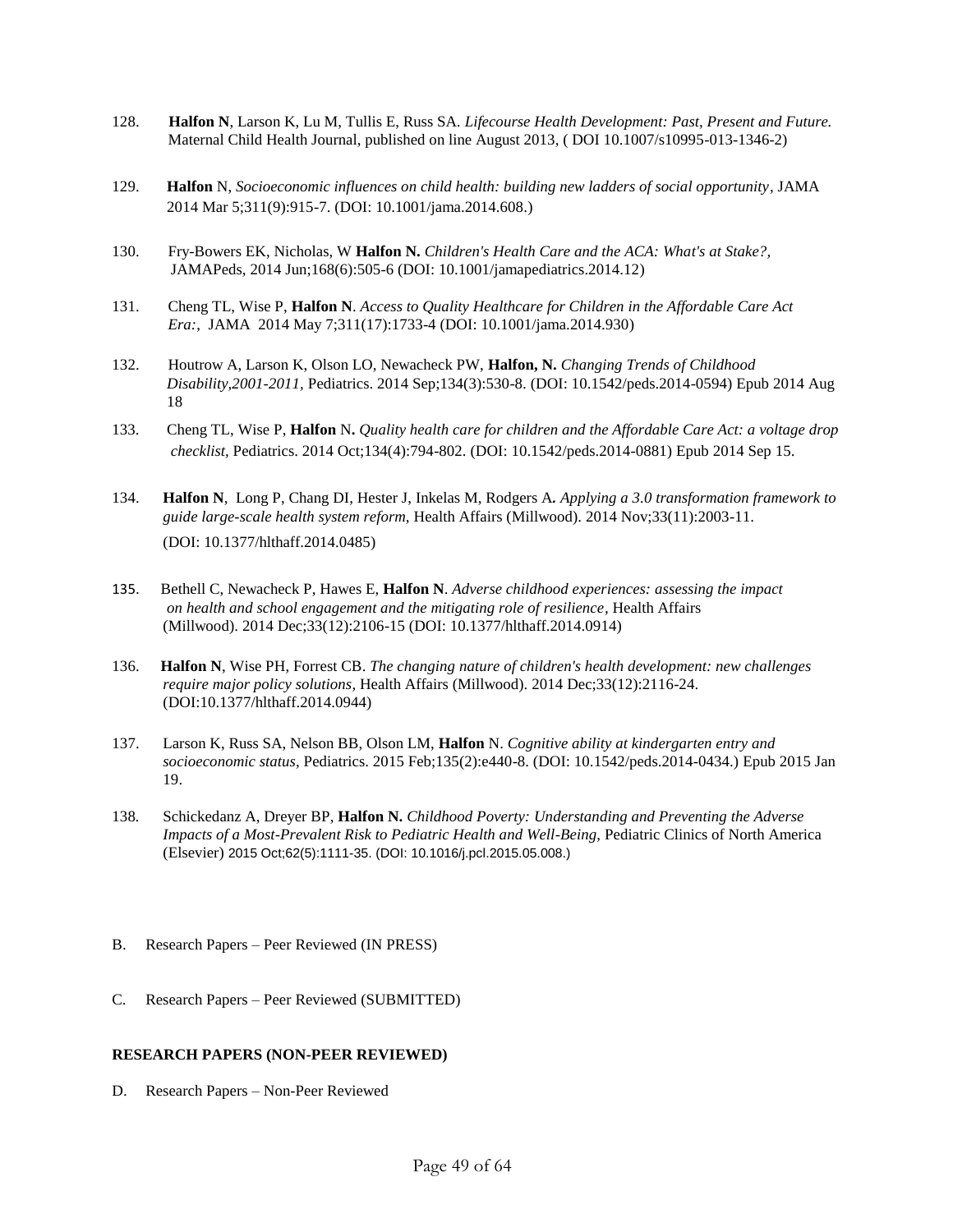- 1. **Halfon N** (ed.): New directions in child health finance: California's changing health care market. Discussion Paper Series, (Proceedings), Institute for Health Policy Studies, University of California, San Francisco, November 1, 1985.
- 2. **Halfon N** and Klee L: Health care for foster children in California. Report to the David and Lucile Packard Foundation, Institute for Health Policy Studies, University of California, San Francisco, February 1986.
- 3. **Halfon N**, Jameson W, Brindis C, Lee PR, Newacheck PW, Korenbrot C, McCroskey J, Isman R: Health, in "The Conditions of Children in California." Policy Analysis for California Education (PACE), University of California, Chapter 8, pp. 141-203, February, 1989.
- 4. Weston D, Klee L, **Halfon N**: Mental health, in "The Conditions of Children in California." Policy Analysis for California Education (PACE), University of California, Chapter 9, pp. 205-224, February, 1989.
- 5. Soman LA, Klee L, **Halfon N**: Meeting the Health Needs of Children in Foster Care: Implementing National Standards in California, A report from the Task Force on Foster Care, November, 1989.
- 6. **Halfon N**, Berkowitz G, Klee L: Health and Mental Health Service Utilization by Children in Foster Care in California. California Policy Seminar, University of California, 2(4), 1990.
- 7. Soman LA, Dunn-Malhotra E, **Halfon N**: Model of care for chemically dependent pregnant and postpartum women and their drug-exposed children from birth to age three. California Policy Seminar Technical Assistance Report, University of California, 1992.
- 8. Soman L, Dunn-Malhotra E, **Halfon N**: Perinatal alcohol and drug use: An analysis of essential services in 12 California counties. California Policy Seminar Brief, University of California, Vol. 5(6), 1993.
- 9. Aneshensel C, Anglin D, Brown ER, Cousineau M, Dallek G, Florentine R, Freed J, **Halfon N**, et al.: Inequalities in health: The sickness in the center of our cities. UCLA School of Public Health. In Scott AJ Brown ER(ed) South-Central Los Angeles: Anatomy of an urban crisis. Lewis Center for Regional Policy Studies, Working paper No. 6, June, 1993.
- 10. **Halfon N**: Child health, poverty and medical education, Mason G, Mellinkoff S, (eds.) in "Medical Schools and Poor Patients: Report on the Conference Medical Education and Health Services to the Poor and Medically Underinsured," American Academy of Arts and Sciences, 1993.
- 11. Wood D, Sherbourne C, **Halfon N**, et al.: Increasing Immunizations for African-American and Latino Preschool Children in the Inner City of Los Angeles. Report, Contract Number 200-91-0942 CDC, RAND Corp. 1993.
- 12. Wood D, Sherbourne C, **Halfon N**, Hamlin J, Tucker B, Oritz V, Pereyra M, Duan N, Mazel R, Anderson L, Rosenfeld D: Factors Associated with Under-Immunization among Latino and African-American Preschool Children in Los Angeles: In Proceedings from the 27th National Immunization Conference, Centers for Disease Control and Prevention.
- 13. McGlynn E, **Halfon N**, Leibowitz A: Designing a Quality of Care System: The Child Health Perspective, The Child Health Consortium, March, 1993.
- 14. **Halfon N**, English A, DeWoody M, Allen ML: Foster Care, Medicaid, and Health Care Reform, The Child Health Consortium, December, 1993.
- 15. **Halfon** N, et al. Health Care Reform: What America's Children Need, A Briefing Paper, August 1994.
- 16. **Halfon, N**: Health care reform and child welfare: Meeting the needs of abused and neglected children. Child Welfare 74:928-929, 1995.
- 17. **Halfon N**, Kaufman N: Assessment of Children in the Los Angeles Protective Services Child Health System. Prepared under contract to the Los Angeles County of Children and Family Services, June 1996.
- 18. Wood D, **Halfon N**, Sherbourne C, Hamlin J, Pereyra M, Mazel R, Camp P, Schuster M, Flint R, Duan N: The effect of a Randomized Controlled Trial of Case Management on the Receipt of Immunizations by African American Infants in Inner-City Los Angeles. Final Report to Centers for Disease Control and Prevention, November 1996.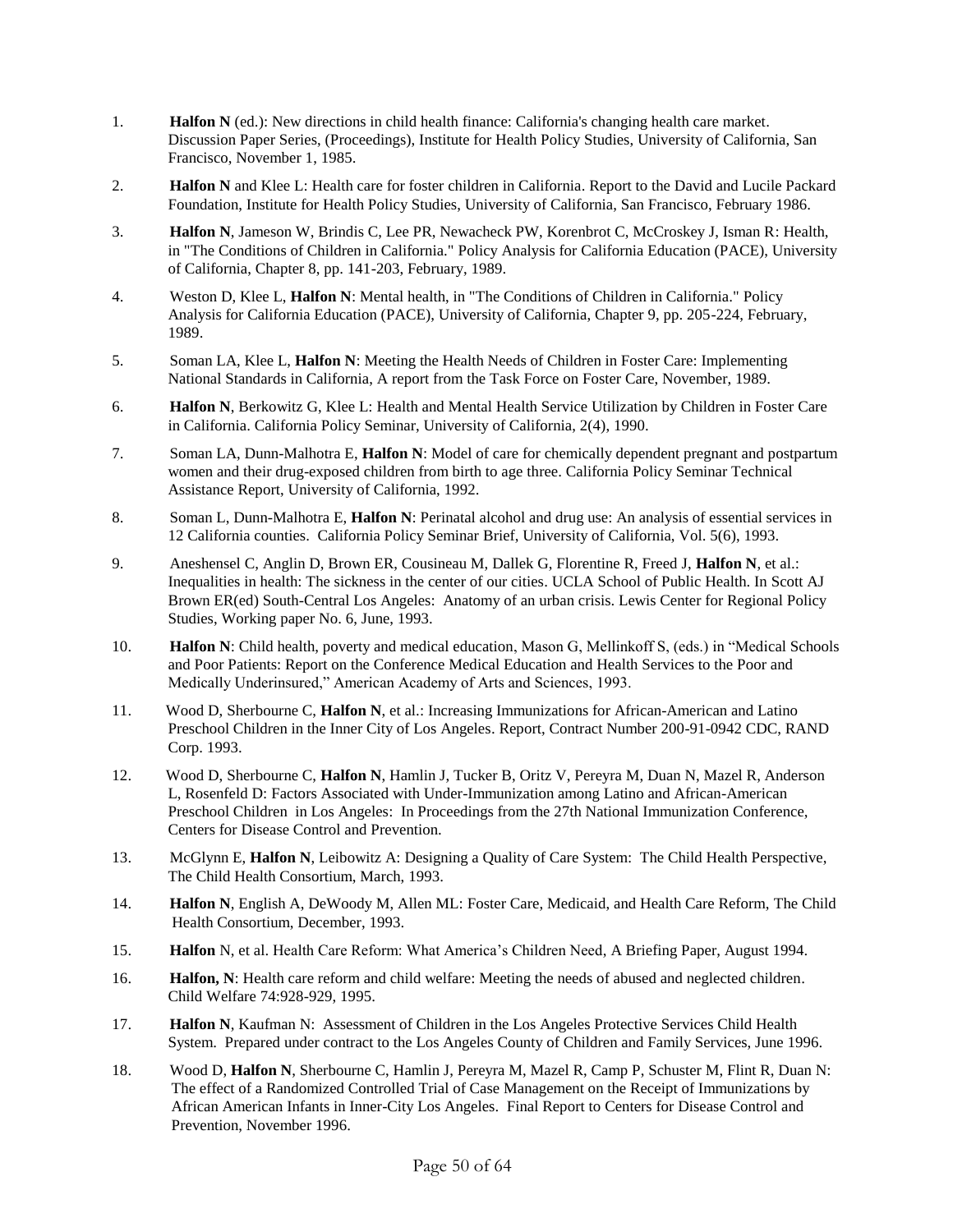- 19. Brindis C, **Halfon H**, Hughes D, Newacheck P: Evaluation Findings from the Robert Wood Johnson Foundation's Child Health Initiative. Institute for Health Policy Studies, University of California, San Francisco, January 1997.
- 20. Fielding JE, **Halfon N**, Sutherland C: Characteristics of Community Report Cards United States 1996. Morbidity and Mortality Weekly Report, 46(28): 647-655, July 18, 1997.
- 21. **UCLA School of Public Health Technical Assistance Group** (Breslow L, Luck J, Afifi A, Berkanovic E, Brown E, Frerichs R, Froines J, Harrison G, **Halfon N**, Torrens P, Head K, Skrezyna J, Cherman L, Koslow J): Report of Review of Public Health Programs and Services, Los Angeles County Department of Health Services. July 1997.
- 22. **Halfon N,** Ebener P, Sastry N, Wyn R, Cherman L, Hernandez J, Wong D: California Health Report. RAND Corporation. Prepared for the California Wellness Foundation. DRU-1592-TCWF. August 1997.
- 23. **Halfon N**, Rachelefsky GS: Asthma in children and adolescents: Risk factors and the delivery of care. California Policy Seminar, University of California. In R Kreutzer, M Lipsett, J Von Behren, E Yamada (eds), "Asthma in California: Laying the Foundation for a Statewide Strategy." Report on a conference sponsored by the California Policy Seminar and the California Department of Health Services. May 29, 1998.
- 24. Hochstein M, **Halfon N**: Brain development: Nearly half of California parents unaware of important first three years. Growing Up Well: Focus on Prevention (No. 7). Prepared for the California Center for Health Improvement. July 1998.
- 25. Barthauer L, **Halfon N**: Supporting children and families: Communities, schools, employers play key roles. Growing Up Well: Focus on Prevention (No. 8). Prepared for the California Center for Health Improvement. August 1998.
- 26. **Halfon N**, Gonzalez R, Hochstein M: Building bridges for California's children: A 12-point agenda to enhance Proposition 10. UCLA Center for Healthier Children, Families and Communities. Berkeley, CA: California Policy Research Center. March 1999.
- 27. **Halfon N,** Shulman E, Hochstein M: Brain development and the art of parenting. Early Childhood Health and Development (No. 3). Los Angeles, CA: Los Angeles County Department of Health Services. June 2000.
- 28. Kopp C, Regalado M, **Halfon N,** et al**:** Appraisals of parenting, parent-child interactions, parenting styles, and children: An annotated bibliography. New York, NY: The Commonwealth Fund. September 2000.
- 29. Sutherland C, Shulman E, **Halfon N**, et al: From resources to results for California's children and Families: A guide to Prop 10 strategic planning and implementation. Los Angeles, CA: UCLA Center for Healthier Children, Families and Communities. May 2000.
- 30. **Halfon N**, Hochstein M, Shulman E: A 21<sup>st</sup> century investment strategy for America's children. Los Angeles, CA: UCLA Center for Healthier Children, Families and Communities. August 2000.
- 31. **Halfon N**, Sareen H, Ball Cuthbertson B, et al: The Healthy Start initiative in California report. Los Angeles, CA: UCLA Center for Healthier Children, Families and Communities. March 2001.
- 32. **Halfon N**, Sutherland C, View-Schneider M, Guardiani M, Kloppenburg A, Wright J, Uyeda K, Kuo A, Shulman E: Reaching back to create a brighter future: The role of schools in promoting school readiness. Los Angeles, CA: UCLA Center for Healthier Children, Families and Communities. May 2001.
- 33. **Halfon N**, Shulman E, Hochstein M: Brain Development in early childhood. (Part of Building Community Systems for Young Children Series) Los Angeles, CA: UCLA Center for Healthier Children, Families and Communities. August 2001.
- 34. Sutherland C, McCroskey J, **Halfon N**: The challenges of measuring the impact of Proposition 10. (Part of Building Community Systems for Young Children Series) Los Angeles, CA: UCLA Center for Healthier Children, Families and Communities. August 2001.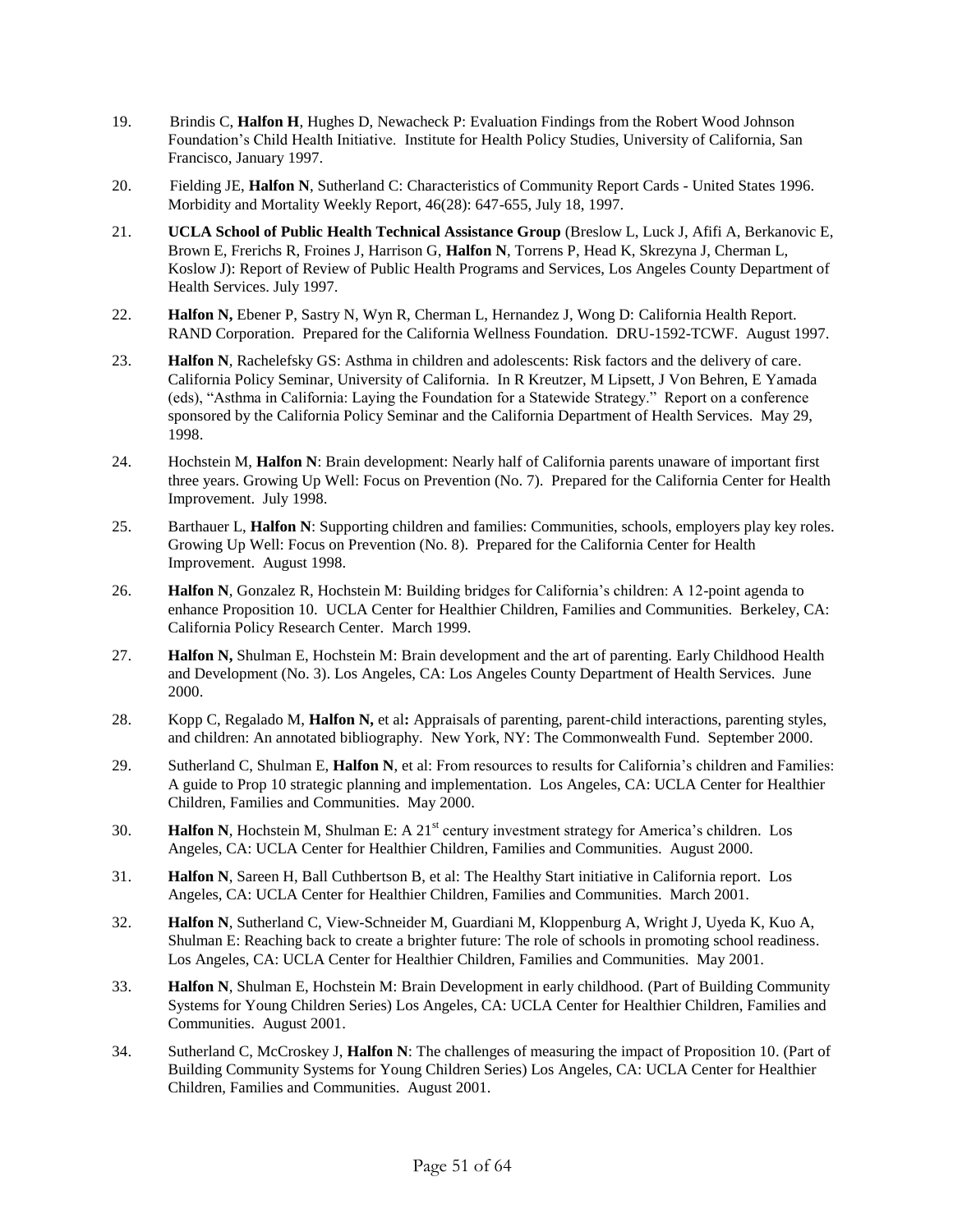- 35. Wright KN, Kuo A, Regalado M, **Halfon N**: Developmental and behavioral health services for children: Opportunities and challenges for California's Proposition 10. Los Angeles, CA: UCLA Center for Healthier Children, Families and Communities. December 2001.
- 36. Thompson LM, Heinicke CM, Gomby DS, **Halfon N**: Home visiting for moms, babies, and their families: An important service strategy to deliver Proposition 10 results. Los Angeles, CA: UCLA Center for Healthier Children, Families and Communities. December 2001.
- 37. **Halfon N**, Olson L, Inkelas M, et al: Summary statistics from the National Survey of Early Childhood Health, 2000. National Center for Health Statistics. Vital Health Stat, 15(3). June 2002.
- 38. Bethell C, Peck C, Abrams M, **Halfon N**, Sareen H, Collins KS: Partnering with Parents to Promote the Healthy Development of Young Children Enrolled in Medicaid: Results from a Survey Assessing the Quality of Preventive and Developmental Services for Young Children Enrolled in Medicaid in Three States. New York, NY. The Commonwealth Fund. September 2002.
- 39. Regalado M**, Halfon N**: Primary Care Services: Promoting Optimal Child Development from Birth to Three Years. New York, NY. The Commonwealth Fund. September 2002.
- 40. **Halfon N**, Regalado M, McLearn KT, Kuo A, Wright K: Building a Bridge from Birth to School: Improving Developmental and Behavioral Health Services for Young Children. New York, NY. The Commonwealth Fund. May 2003.
- 41. Inkelas M, **Halfon N**, Uyeda K, Stevens G, Wright J, Holtby S, Brown RE: The Health of Young Children in California: Findings from the 2001 California Health Interview Survey. UCLA Center for Health Policy Research and First 5 California. July 2003.
- 42. **Halfon N**, Tullis E, Kuo A, Uyeda K, Eisenstadt N, Oberklaid F. Report of the International Meeting on Developing Comprehensive Community-Based Early Childhood Systems. Los Angeles, CA: UCLA Center for Healthier Children, Families and Communities; 2003.
- 43. **Halfon N**, Uyeda K, Inkelas M, Rice T. Building Bridges: A Comprehensive System for Healthy Development and School Readiness. In: **Halfon N**, Rice T, Inkelas M, eds. Building State Early Childhood Comprehensive Systems Series, No. 1. National Center for Infant and Early Childhood Health Policy; 2004.
- 44. **Halfon N**, Uyeda K, Inkelas M, Kumar V, Tullis E, Rice T. Planning for the State Early Childhood Comprehensive Systems Initiative (SECCS): An Environmental Scan of Opportunities and Readiness for Building Systems. In: **Halfon N**, Rice T, and Inkelas M, eds. Building State Early Childhood Comprehensive Systems Series, No. 2. National Center for Infant and Early Childhood Health Policy; 2004.
- 45. Tullis E, Sutherland C, Uyeda K, **Halfon N**. From Resources to Results for Children and Families: A Strategic Planning Guide for State-Level Early Childhood System-Building Initiatives. In: **Halfon N**, Rice T, and Inkelas M, eds. Building State Early Childhood Comprehensive Systems Series, No. 6. National Center for Infant and Early Childhood Health Policy; 2004.
- 46. Inkelas M, Regalado M, **Halfon N**. Building Community Systems to Promote Medical Home and IntegratedPrimary Care Developmental Services: Policy and Community-Based Practice Strategies. In: **Halfon N**, Rice T, and Inkelas M, eds. Building State Early Childhood Comprehensive Systems Series, No. 10. National Center for Infant and Early Childhood Health Policy; 2004.
- 47. Sareen H, Russ S, Vicensio D, **Halfon N**. The Role of State Early Childhood Comprehensive Systems in Promoting Cultural Competence and Effective Cross-Cultural Communication. In: Halfon N, Rice T, and Inkelas M, eds. Building State Early Childhood Comprehensive Systems Series, No. 8. National Center for Infant and Early Childhood Health Policy; 2004.
- 48. Thompson LM, Sareen H, Toussant A, Franke T, **Halfon N**. First 5 Ventura County Annual Evaluation Report: Fiscal Year 2003-2004. UCLA Center for Healthier Children, Families and Communities; 2004.
- 49. Thompson LM, **Halfon N**, Franke T. An Action Plan: Assessing School Readiness in Ventura County. UCLA Center for Healthier Children, Families and Communities; 2004.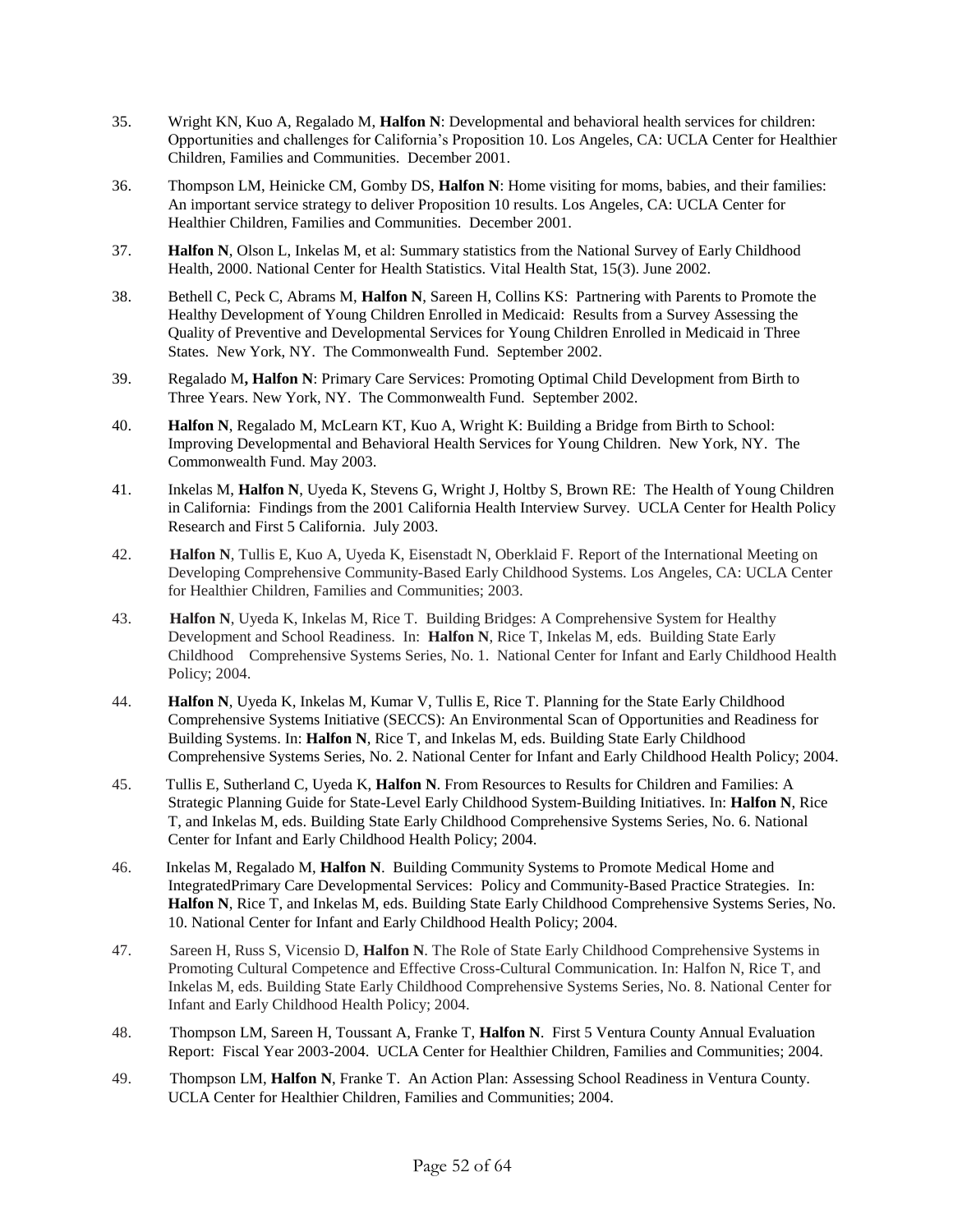- 50. **Halfon N**, Russ S, Regalado M. Building a Model System of Developmental Services in Orange County. UCLA Center for Healthier Children, Families and Communities for the Children and Families Commission of Orange County; 2004.
- 51. Thompson LM, Tullis E, Franke T, **Halfon N**. Critical Pathways to School Readiness: Implications for First 5 Ventura County Strategic Planning, Funding and Evaluation. UCLA Center for Healthier Children, Families and Communities; 2005.
- 52. Sareen H, Thompson LM, Franke T, **Halfon N**. School Readiness Profiles Pilot Study: Helping Children in Ventura County Succeed in School. UCLA Center for Healthier Children, Families and Communities; 2005.
- 53. **Halfon N**, Inkelas M, Abrams M, Stevens G. Quality of Preventive Health Care for Young Children: Strategies for Improvement. The Commonwealth Fund; 2005.
- 54. Rubin D, **Halfon N**, Raghavan R, Rosenbaum S. Protecting Children in Foster Care: Why Proposed Medicaid Cuts Harm Our Nation's Most Vulnerable Youth. Casey Family Programs; 2005.
- 55. DuPlessis H, Uyeda K, Russ S, **Halfon N**. Funding a Model System of Developmental Services in Orange County. UCLA Center for Healthier Children, Families and Communities for the Children and Families Commission of Orange County; 2005.
- 56. Lepler S, Uyeda K, **Halfon N**. Master Contracting with Comprehensive Service Providers: A Tool to Simplify Administration and Promote Outcome-Focused, Integrated Services. UCLA Center for Healthier Children, Families and Communities, Center for Governmental Research (CGR), Rochester, New York; October 2006.
- 57. Rubin D, **Halfon N**, Raghavan R, Rosenbaum S Johnson K. The Deficit Reduction Act of 2005: Implications for Children Receiving Child Welfare Services. Casey Family Programs, Washington DC; December 2006.
- 58. Peterson MA, DuPlessis H, Ganz D, **Halfon N**, Leibowitz A. Framing the Debate: A Strategy for Transforming the American Health-Care System. Context Center for Communications and Community UCLA; Issue no.5. Los Angeles, California; Fall 2007.
- 59. **Halfon N**, DuPlessis H, Ganz DA, et al. Closing the Prevention Gap: Toward a National Prevention Agenda for Health Reform, Blue Sky Health Initiative, UCLA, 2009
- 60. **Halfon N,** Stanley L, DuPlessis H. Measuring the Quality of Developmental Services for Young Children: A New Approach. New York, NY: The Commonwealth Fund. April 2010.
- E. Research Papers Non-Peer Reviewed (IN PRESS)
- F. Research papers Non-Peer Reviewed (SUBMITTED)

## **CHAPTERS:**

- 1. **Halfon N** and Berkowitz G: Health care entitlements for children: Providing health services as if children really mattered. In Goffin S, Jensen M (Eds.), *Visions of Entitlement: The Care and Education of America's Children*. New York: SUNY Press, Chapter 8, pp. 175-212, 1993.
- 2. **Halfon N**, Inkelas M, Wood DL, Schuster MA: Health care reform for children and families: Refinancing and restructuring the U.S. child health system. In RM Anderson, TH Rice, & GF Kominski (Eds.), *Changing the U.S. Health Care System: Key Issues in Health Services, Policy, and Management.* (pp. 227-254). San Francisco: Jossey-Bass Publishers, 1996.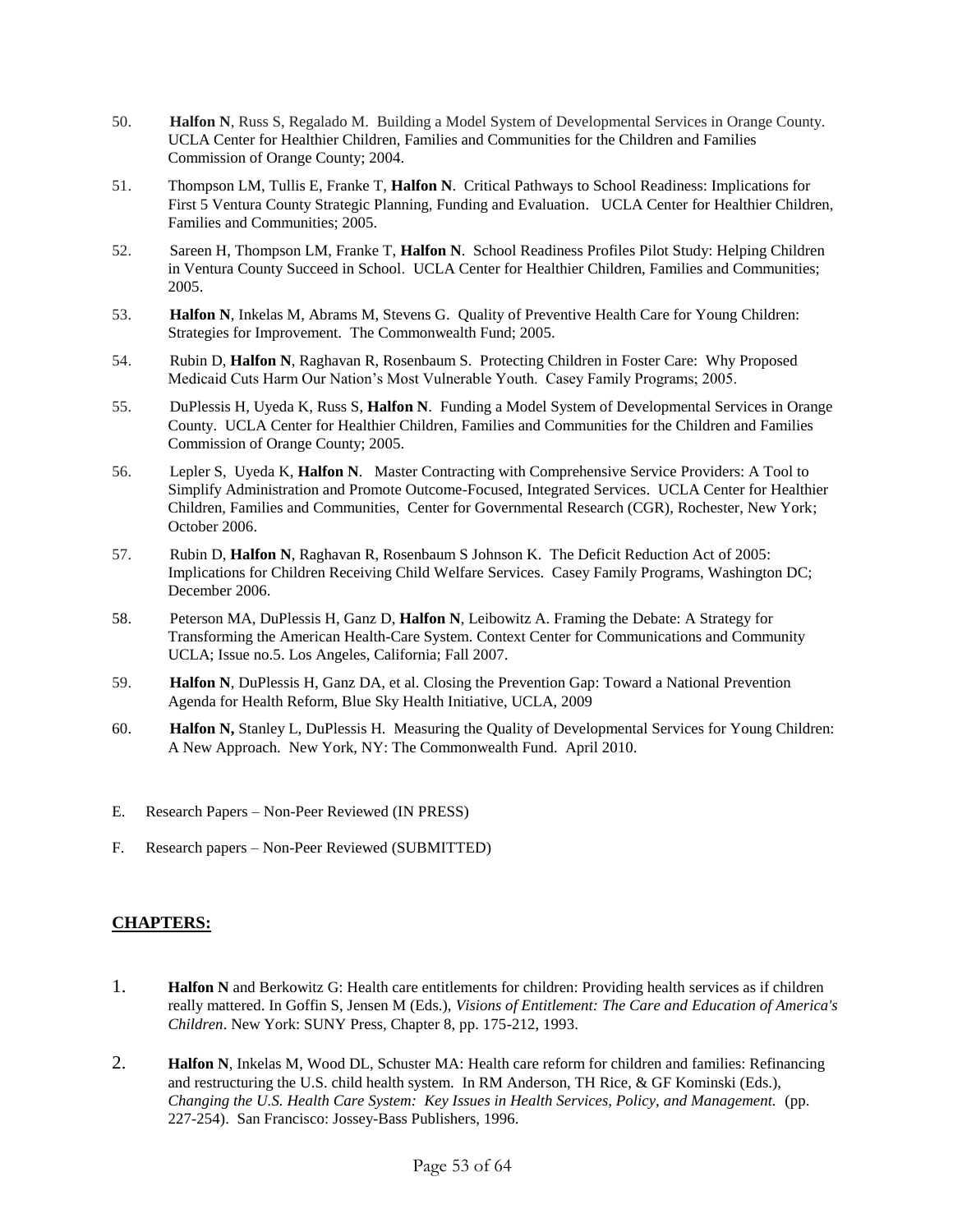- 3. **Halfon N**, Hochstein M: Developing a System of Care for All: How the Needs of Vulnerable Children Inform the Debate*,* in Ruth Stein (Ed), *Health Care for Children: What's Right, What's Wrong, What's Next*. United Hospital Fund of New York, 1997.
- 4. **Halfon N**, Newacheck PW: Characterizing the social impact of asthma in childhood. In K Weiss, AS Buist, SD Sullivan (Eds.), *Socioeconomic Impact of Asthma.* New York: Marcel Dekker, Inc, 1998.
- 5. **Halfon N**: Foster Care. In M Green, RJ Haggerty, M Weitzman (Eds.), *Ambulatory Pediatrics*. Philadelphia: WB Saunders Company, 1999.
- 6. **Halfon N**, Inkelas M, Wood DL, Schuster MA: Health care reform for children and families. In RM Anderson, TH Rice, & GF Kominski (Eds.), *Changing the U.S. Health Care System: Key Issues in Health Services, Policy, and Management* (Second Edition)*.* (pp. 261-290). San Francisco: Jossey-Bass Publishers, 2001.
- 7. Sutherland C, **Halfon N**, Fielding JE: *Community health report cards.* In L. Breslow (Ed), "Encyclopedia of Public Health." New York, NY: Macmillan Reference, 2001.
- 8. **Halfon N.** Social-Emotional Development, School Readiness and the Role of the Pediatrician in Building Community-Wide, Early Childhood Service-Delivery Systems. In BS Zuckerman, AF Lieberman, NA Fox (Eds.), *Emotional Regulation and Developmental Health: Infancy and Early Childhood*. Johnson and Johnson Pediatric Institute. 2002.
- 9. **Halfon N**, McLearn KT, Schuster MA: Introduction and overview. In N Halfon, KT McLearn, MA Schuster (Eds.), *Child Rearing in America: The Conditions of Parents with Young Children*. (pp. 1-20). Cambridge University Press, 2002.
- 10. Newacheck PW, Hochstein M, Marchi KS, **Halfon N**: Access to health care for young children in the United States. In N Halfon, KT McLearn, MA Schuster (Eds.), *Child Rearing in America: The Conditions of Parents with Young Children*. (pp. 293-319). Cambridge University Press, 2002.
- 11. **Halfon N**, McLearn KT: Families with children under 3: What we know and implications for results and policy. In N Halfon, KT McLearn, MA Schuster (Eds.), *Child Rearing in America: The Conditions of Parents with Young Children*. (pp. 367-412). Cambridge University Press, 2002.
- 12. **Halfon, N**, Travis R: Multi-university coalitions. In RM Lerner, F Jacobs, D Wertlieb (Eds.), *Promoting positive child, adolescent, and family development: A handbook of program and policy innovations.* Sage Publications, 2002.
- 13. **Halfon N**. Afterword: Toward an asset-based policy agenda for children, families, and communities. In R Lerner, P Benson (Eds.) *Developmental Assets and Asset Building Communities,* Kluwer Academic Publishers, 2002.
- 14. **Halfon N**, Regalado M: Developmental and behavioral surveillance promotion of parenting skills. In Osborn, DeWitt, First, Zenel (Eds.), *Pediatrics*. Elsevier. 2005.
- 15. Barreto P, Perez V, **Halfon N**: Undeserved children: Preventing chronic illness and promoting health. In Wheeler, Fernandez, Schillinger, Bindman, Grumbach, Villela & King (Eds.) *Medical Management of Vulnerable and Underserved Patients: Principles, Practice and Populations*. 2007.
- 16. Inkelas M, **Halfon N**, Wood David Lee, Schuster MA: Health reform for children and families. In Anderson, Rice and Kominski (Eds.) *Changing the US Health Care System*. San Francisco, CA, Jossey-Bass; 2007.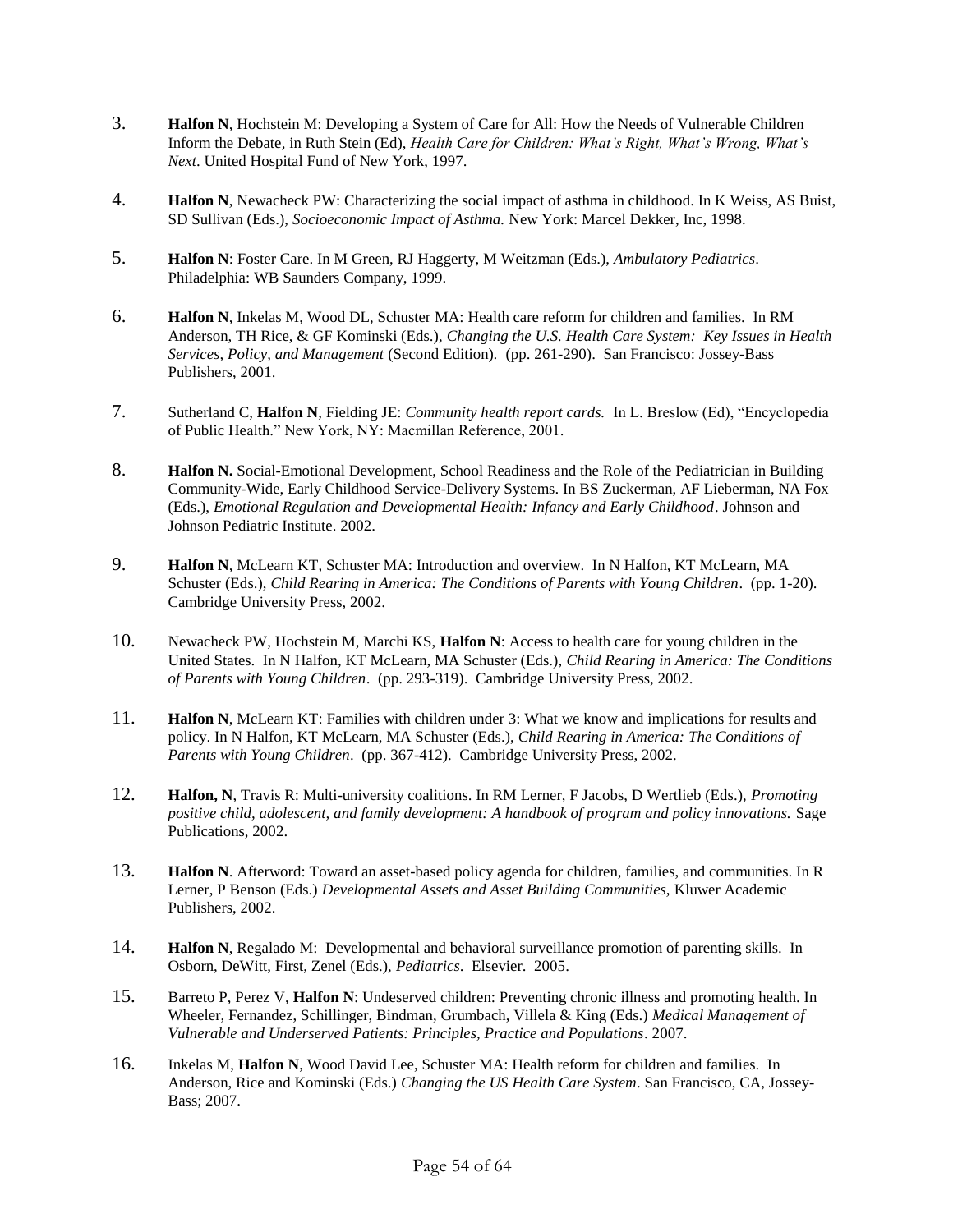- 17. Russ S, Regalado M, **Halfon N**. Chapter: *Healthcare for Infants and Young Children in Encyclopedia of Infant and Early Childhood Development*. Eds. Haith M, Benson J. Elsevier Ltd. Oxford, 2008.
- 18. Larson, K., **Halfon, N**. Health Disparities. *The Chicago Companion to the Child*. University of Chicago Press, 2009.
- 19. **Halfon N**, Barrett, E, and Kuo, A. *Translations from Human Development to Public Policy. Formative Experiences*. Worthman, CM, Plotsky, PM, Schecter, DS, and Cummings, C (eds.) Cambridge University Press: Cambridge, UK, 2010

CHAPTERS (IN PRESS)

### **LETTERS TO THE EDITOR**

### **REVIEWS**

### **EDITORIALS:**

- 1. **Halfon N**: *Defining normative care: Perspectives from Pediatrics: Asthma care in the U.S. Conference Proceedings*. Medical Care 31:MS30-MS32, 1993.
- 2. Simms M and **Halfon N**: *The health care needs of children in foster care: A research agenda*. Child Welfare 73(5):505-524; 1994.
- 3. **Halfon N**: *Child health policy challenges to the changing health care marketplace in the U.S*. Ambulatory Child Health 1(4):287-290; 1996. [Editorial]
- 4. Regalado MG, **Halfon N**: *Parenting: Issues for the pediatrician.* Pediatric Annals, 27(1):31-37, 1998.
- 5. Wood D, **Halfon N**: *Reconfiguring child health services in the inner city.* JAMA, 280(13):1181-1183, 1998. [Editorial]
- 6. Hochstein M, **Halfon N**, Inkelas M: *Creating systems of developmental health care for children.* Journal of New York Academy of Sciences, 75(4):751-771, 1998.
- 7. **Halfon N**: Commentary on Alperstein G, Nossar V: *Key interventions for the health improvement of children and youth: a population based approach*. Ambulatory Child Health, 4:295-306, 1998. [Commentary]
- 8. Newacheck PW, **Halfon N,** Inkelas M: *Monitoring expanded health insurance for children: Challenges and opportunities.* Pediatrics, 105(4 Pt 2):1004-1007, 2000. [Commentary]
- 9. Zuckerman B, **Halfon N**: *School readiness: An idea whose time has arrived*. Pediatrics 111(6):1433- 1436, 2003. [Commentary]
- 10. Caronna EB, **Halfon N**: *Dipping deeper into the reservoir of autistic spectrum disorder.* Archives of Pediatrics & Adolescent Medicine, 157(7):619-621, 2003. [Editorial]
- 11. **Halfon N**, Inkelas M: *Optimizing the health and development of children.* Journal of the American Medical Association, 290(23): 3136-3168, 2003. [Editorial]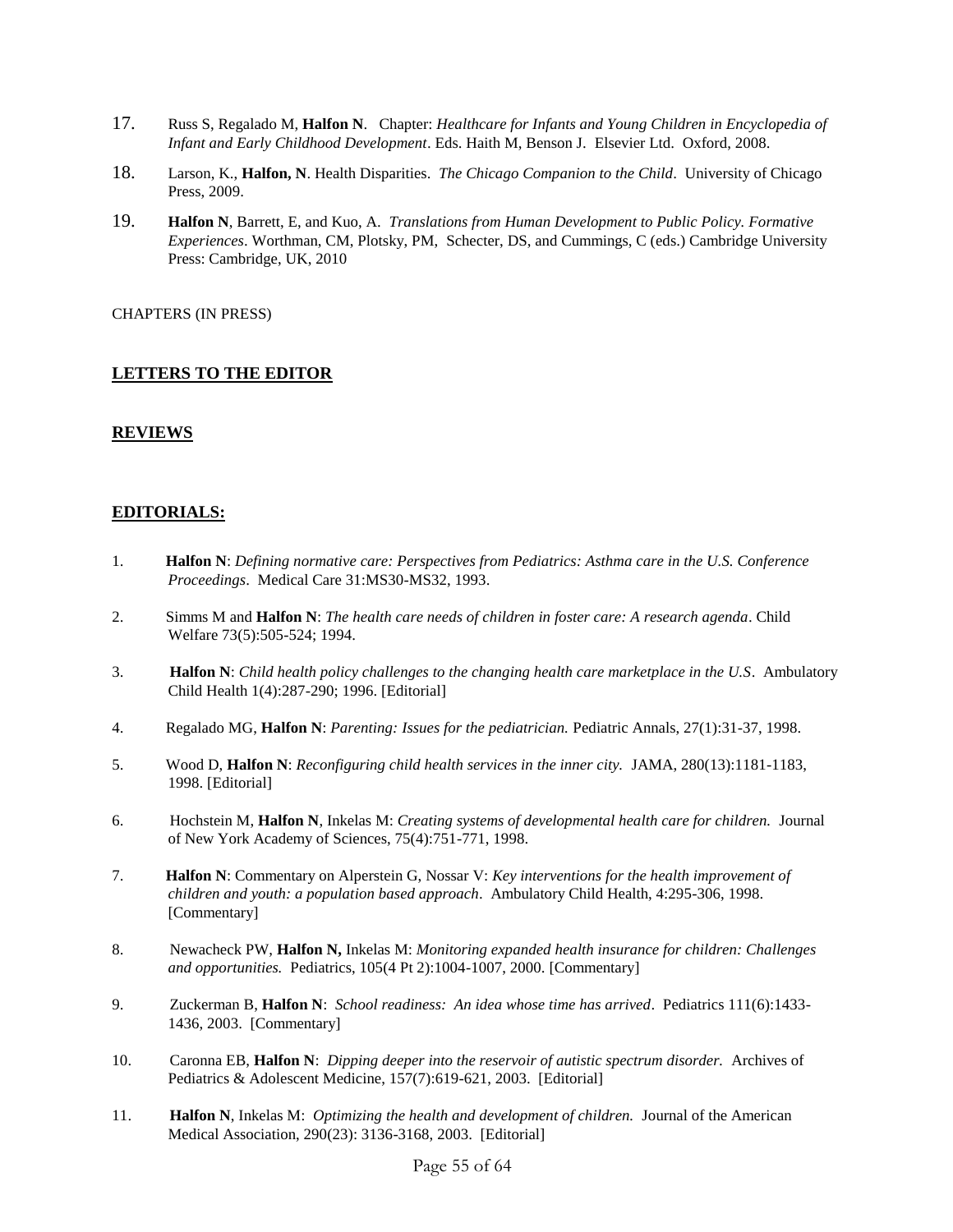- 12. **Halfon N**, Long PV, Zerden M: Pediatrics, health development, and the third revolution in health care delivery. In Hager M (Ed.), *Pediatric Education in the 21st Century: Proceedings of a Conference Chaired by Barry Zuckerman, MD.* New York, NY: Josiah Macy, Jr. Foundation, 2004: pp. 131-154.
- 13. **Halfon N**:*Starting out on the right path.* UCLA Magazine, Spring 2004:30-31.
- 14. **Halfon N**, Russ S, Regalado M: *The life course health development model: A guide to children's health care policy and practice.* Zero To Three, 25(3): 4-12, 2005.
- 15. Russ S, **Halfon N**. *Early identification of language delays: are we there yet?* Journal of Developmental Behavioral Pediatrics. 2005 Aug;26(4):304-6. [Editorial]
- 16. *Discussion-Section I: The Help Me Grow Experience. Help Me Grow Roundtable: Promoting Development through Child Health Services* (Dworkin PH and Bogin J, eds). Journal of Developmental Behavioral Pediatrics. (suppl): 27(1S) S17-S21; 2006. [Commentary/Discussion]
- 17. **Halfon N**, & Russ S: *Early Childhood Systems Building: A New Role for Grantmakers.* Insight: A Review of Current Grantmakers for Children, Youth and Families (GCYF) Topics and Issues, Fall 2006.
- 18. **Halfon N.** *The Primacy of Prevention*, The American Prospect, 19(5): A7-A10, 2008.
- 19. **Halfon, N**, DuPlessis, H, and Barrett, E. *Looking back at pediatrics to move forward in obstetrics*. Current Opinions in Obstetrics and Gynecology. 20: 566-573, 2008.
- 20. **Halfon, N**. *Life course health development: A new approach for addressing upstream determinants of health and spending*, NICHM Foundation Expert Voices. Feb 2009.
- 21. **Halfon N** & Fuller B. *Prop 1D isn't worth it*. Los Angeles Times Opinion-Editorial section. May 8, 2009. http://articles.latimes.com/2009/may/08/opinion/oe-halfon\_fuller8
- 22. Margolis, P & **Halfon, N**. *Innovation networks: A strategy to transform primary health care.* Journal of the American Medical Association. 302 (13): 1461-1462, 2009.
- 23. **Halfon, N**, Russ, S, Oberklaid, F. Bertrand, J, & Eisenstadt, N. *An international comparison of early childhood initiatives: From services to systems*. Journal of Developmental & Behavioral Pediatrics. 30(5): 471-473, Oct 2009.
- 24. Long, P & **Halfon, N**. The relevance of health reform to community health and development. Federal Reserve Bank of San Francisco Community Development Investment Review. 5(3): 123-127, 2009. [Commentary]
- 25. *Health care reform 2009: No time for complacency*. CityLights for CityMatch. 17(3): 1 & 4, April 2009. [Interview]
- 26. *The power of building systems: An interview with Dr. Neal Halfon.* Paediatrics & Child Health. 14(3): 654-655, Dec. 2009. [Interview]
- 27. **Halfon, N** & Newacheck, P. *Evolving notions of childhood chronic illness*. Journal of the American Medical Association. 303(7): 665-666, Feb 2010.[Editorial]
- 28. **Halfon, N**, Lu, MC. Comment on Ludwig DS, Currie J. *Gestational weight gain and birthweight*. Lancet, 376. September 18, 2010. [Commentary]
- 29. **Halfon N**, Larson K, Russ S. *Why social determinant?* Healthcare Quarterly. 14: 9-20, Oct 2010.
- 30. **Halfon N**, *Mental Illness and lessons from Kelly Thomas's last cries for help.* Los Angeles Times. Op Ed. June 12, 2012 [http://articles.latimes.com/2012/jun/12/opinion/la-oe-halfon-mental-illness-intervention-](http://articles.latimes.com/2012/jun/12/opinion/la-oe-halfon-mental-illness-intervention-20120612)[20120612](http://articles.latimes.com/2012/jun/12/opinion/la-oe-halfon-mental-illness-intervention-20120612)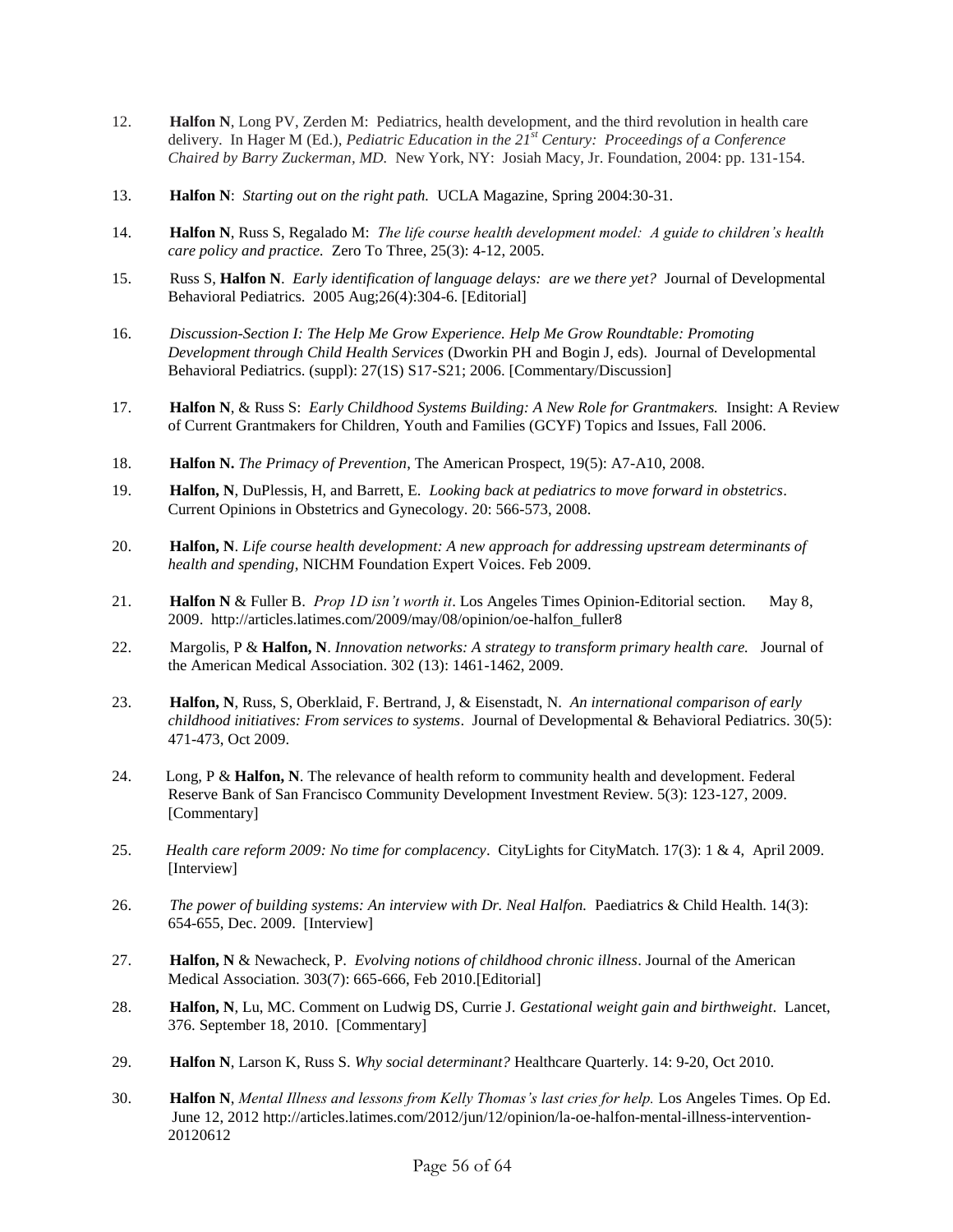- 31. **Halfon N,** *How health curves affect cost.* Atlanta Journal Constitution. Op Ed April 6, 2012 <http://www.ajc.com/news/news/opinion/how-health-curves-affect-cost/nQSqY/>
- 32. Szilagyi M, **Halfon N**, *Pediatric Adverse Childhood Experiences: Implications for Life Course Health Trajectories.* Academic Pediatrics. 2015;15;467-468, Sept. 2015.

# **PAPERS IN PREPARATION (RESEARCH COMPLETED)**

## **ABSTRACTS:**

- 1. **Halfon N**, Lenn N: *Prenatal development of the human interpeduncular nucleus*. Neuroscience Abstracts 2:214, 1976.
- 2. **Halfon N**: *Factors influencing the utilization of health care by children*. Quarterly Review Bulletin, 11:258-259, 1985.
- 3. **Halfon N** and Newacheck PW: *Childhood asthma and poverty: Prevalence, impact, and health service utilization*. American Journal of Diseases of Children 146:478, 1993.
- 4. Wood D, **Halfon N**, Scarlata D, Nessim S: *The Impact of Family Mobility on Children*. American Journal of Diseases of Children 147(4):459-460, 1993.
- 5. Wood D, **Halfon N**, Sherbourne C, Brunnell P: *Barriers to Immunizations for Latino Preschoolers in Los Angeles*. American Public Health Association, San Francisco, November, 1993.
- 6. **Halfon N**, Newacheck PW, Wood DL, St. Peter RF: *Emergency room use for routine sick care by US children*. Ambulatory Pediatric Association, January, 1994.
- 7. Wood DL, **Halfon N**, Sherbourne C*: Medicaid managed care and access to prenatal care and infant immunizations*. Clinical Research 42(1):80A, 1994.
- 8. Bussing R, **Halfon N**, Benjamin B, Wells KB*: Prevalence of behavior in US children with Asthma*. Archives of Pediatrics & Adolescent Medicine 148(4):36, 1994.
- 9. Wood D, Pereyra M, **Halfon N**, Hamlin J, Grabowsky M*: Increasing immunization rates in the public sector: The contribution of ;missed opportunities and other factors*. Archives of Pediatrics & Adolescent Medicine 148(4):45, 1994.
- 10. **Halfon N**, Newacheck PW, Wood DL, St. Peter RF: *Emergency room use for routine sick care by US children*. Archives of Pediatrics & Adolescent Medicine 148(4):77, 1994.
- 11. Wood D, Sherbourne C, **Halfon N**, Tucker B, Ortiz V, Hamlin J, Duan N, Mazel R, Grabowsky M, Brunnell P: *Factors related to immunization status among Latino and African-American inner-city preschoolers*. Archives of Pediatrics & Adolescent Medicine 148(4):115, 1994.
- 12. **Halfon N**, Wood DL, Valdez OR*: What factors contribute to Medicaid enrollment for eligible, inner-city Latino children*. Archives of Pediatrics & Adolescent Medicine (supplement) 149:86, 1995.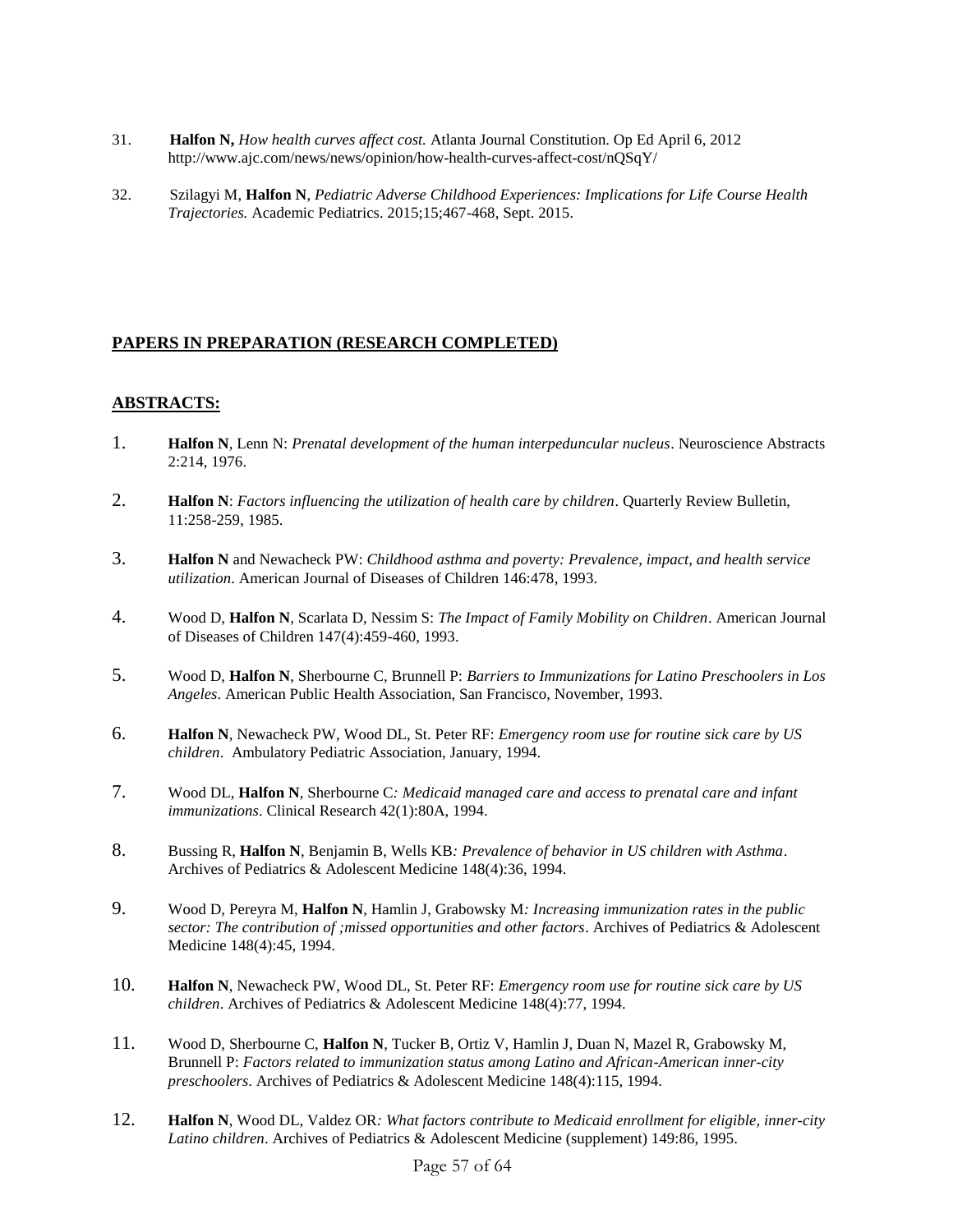- 13. Inkelas M and **Halfon N**: *Recidivism in child protective services: Health risks of children with repeated case openings*. Archives of Pediatrics & Adolescent Medicine (supplement) 149:87, 1995.
- 14. Lara ME, Lewis MA, Sherbourne C, Landon C, **Halfon N**: *Exercise tolerance in children with asthma: A comparison of parent and child reports and pulmonary testing*. Archives of Pediatrics & Adolescent Medicine (supplement) 149:97, 1995.
- 15. Wood DL, **Halfon N**, Pereyra M, et al.: *Are we asking the right questions? Accuracy of parental recall of their child's immunizations*. Archives of Pediatrics & Adolescent Medicine (supplement) 149:135, 1995.
- 16. Sugarman ST, Fink A, **Halfon N**, Anderson MM, Brook RH: *Potential resource duplication by family planning patients*. Robert Wood Johnson Clinical Scholars Program Annual Meeting, 1995.
- 17. Wood DL, **Halfon N**, Sherbourne C: *Randomized controlled trial to test the effect of case management on immunization receipt among African American infants*. Academic Pediatric Societies' Annual Meeting, May 1996. Archives of Pediatrics and Adolescent Medicine. 150:P53, 1996.
- 18. Wood DL, Wyn R, Cousineau M, **Halfon N**: *Immunization levels were higher among U.S. children 3 to 18 months of age covered by Medicaid than those covered by private issues*. Academic Pediatric Societies' Annual Meeting, May 1996.
- 19. McGlynn EA, Schuster M, **Halfon N**: *State of the art in assessing quality of care for children.* Association for Health Services Research's Annual Meeting, Atlanta, June 1996.
- 20. Schuster M, Mazel R, **Halfon N**, Duan N, Wood, D: *Different approaches to measuring immunization success in a population-based sample: Does the measurement strategy determine the findings?*  Association for Health Research's Annual Meeting, Chicago, June 15-17, 1997.
- 21. Wood DL, **Halfon N:** *While national and regional preschool immunization levels rise from 1992-1995, immunization levels in inner city Los Angeles remain low.* Ambulatory Pediatric Association's Annual Meeting, May 2-6, 1997.
- 22. Wood DL, **Halfon N**, Sherbourne CD: *A cost effectiveness analysis of a randomized trial of case management to raise immunization rates among inner-city preschool children.* Ambulatory Pediatric Association's Annual Meeting, May 2-6, 1997.
- 23. **Halfon N**, Newacheck P, Bastian A, Ahn P: *The prevalence and impact of asthma in US children.* Ambulatory Pediatric Association's Annual Meeting, May 1-5, 1998.
- 24. **Halfon N**, Chang RK, Brotherton S, Schuster MA: *Geographic distribution of pediatricians in the US – An analysis of the counties.* Ambulatory Pediatrics Association's Annual Meeting, May 1-5, 1998.
- 25. **Halfon N**, Newacheck PW: *Prevalence and impact of disabling mental health conditions in US children and youth.* Ambulatory Pediatric Association's Annual Meeting, May 1-5, 1998.
- 26. Schuster MA, Franke TM, Sor S, Bastian A, **Halfon N**: *Firearm storage patterns in US households with children.* Ambulatory Pediatric Association's Annual Meeting, May 1-5, 1998.
- 27. Slusser WM, Lange LO, **Halfon N**: *Association between intended pregnancy and initiation and duration of breastfeeding.* Ambulatory Pediatric Association's Annual Meeting, May 1-5, 1998.
- 28. Slusser WM, Lange LO, **Halfon N:** *Meeting the AAP recommendations for exclusive breastfeeding: Help for the working mother.* Ambulatory Pediatric Association's Annual Meeting, May 12-17, 2000.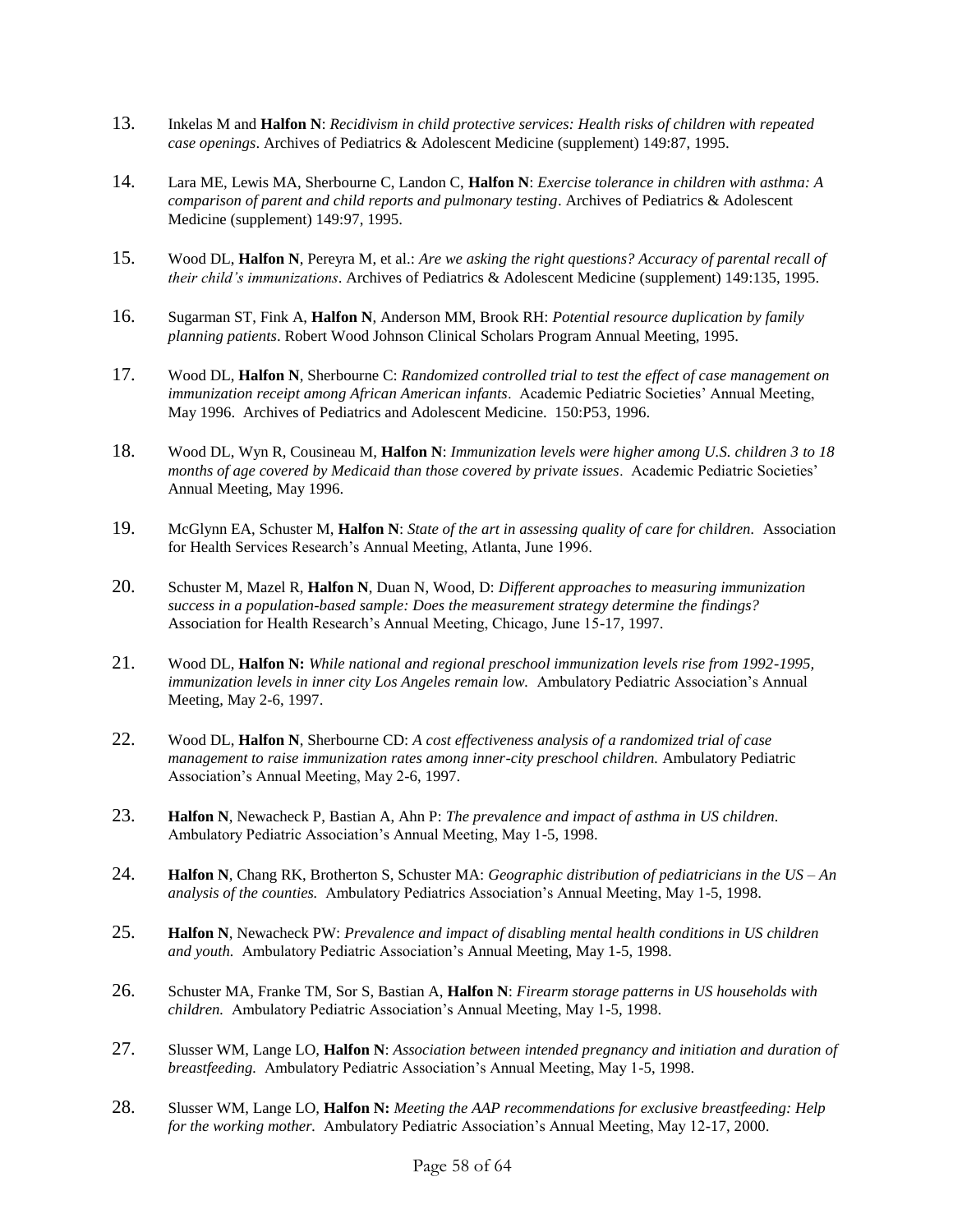- 29. **Halfon N**, Hochstein M, Wells CR, Shoaf K, Regalado M, Barthauer L, Schuster MA: *Provision of developmental services to children 0-3 years old.* Ambulatory Pediatric Association's Annual Meeting, May 12-17, 2000.
- 30. Wells CR, Hochstein M, Shoaf K, Regalado M, Schuster MA, Barthauer L, **Halfon N**: *Techniques used by pediatricians to educate and counsel parents of young children*. Ambulatory Pediatric Association's Annual Meeting, May 12-17, 2000.
- 31. Regalado M, **Halfon N**: *Pediatric services promoting optimal child development in the first three years of life: A review of the literature.* Ambulatory Pediatric Association's Annual Meeting, May 12-17, 2000.
- 32. Barthauer L, **Halfon N**, Hochstein M, Wells C, Regalado M, Haddock W: *Characteristics of pediatric practices identified as providing exemplary developmental services.* Ambulatory Pediatric Association's Annual Meeting, May 12-17, 2000.
- 33. **Halfon N**, Hochstein M, Sareen H, O'Connor K, Inkelas M, Olson L: *Barriers to the provision of developmental assessments during pediatric health supervision.* Ambulatory Pediatric Association's Annual Meeting, April 28-May 1, 2001.
- 34. Sareen H, Hochstein M, Olson L, O'Connor K, Inkelas M, **Halfon N**: *Disparities in referral patterns by physicians providing well child care: Determinants of access to community developmental and psychosocial resources.* Ambulatory Pediatric Association's Annual Meeting, April 28-May 1, 2001.
- 35. Hochstein M, Sareen H, Olson L, O'Connor K, Inkelas M, **Halfon N**: *A comparison of barriers to the provision of developmental assessments and psychosocial screenings during pediatric health supervision.* Ambulatory Pediatric Association's Annual Meeting, April 28-May 1, 2001.
- 36. **Halfon N**, Regalado M, Sareen H, Inkelas M, Peck C, Glascoe FP, Olson L: *Developmental assessments in the pediatric office*. Ambulatory Pediatric Association's Annual Meeting, May 2002.
- 37. **Halfon N**, Inkelas M, Olson L, Mistry R, Bethell C, Schuster M: *Measuring satisfaction with well child care: Technical and interpersonal quality.* Ambulatory Pediatric Association's Annual Meeting, May 2002
- 38. **Halfon N**, Olson L, Inkelas M, Hochstein M, Kogan M, Bethell C, Blumberg S: *National Survey of Early Childhood Health: Parent concerns, content and quality of care.* Ambulatory Pediatric Association's Annual Meeting, May 2002.
- 39. Inkelas M, Glascoe FP, Regalado M, Peck C, Bethell C, Mistry R, **Halfon N**: *National patterns and disparities in parent concerns about child development.* Ambulatory Pediatric Association's Annual Meeting, May 2002.
- 40. Inkelas M, Schuster M, Newacheck P, Olson L, **Halfon N**: *Having a particular clinician for well child care and quality of early childhood health care.* Ambulatory Pediatric Association's Annual Meeting, May 2002.
- 41. Kuo A, Franke T, Regalado T, **Halfon N**: *Parental report of reading to young children.* Ambulatory Pediatric Association's Annual Meeting, May 2002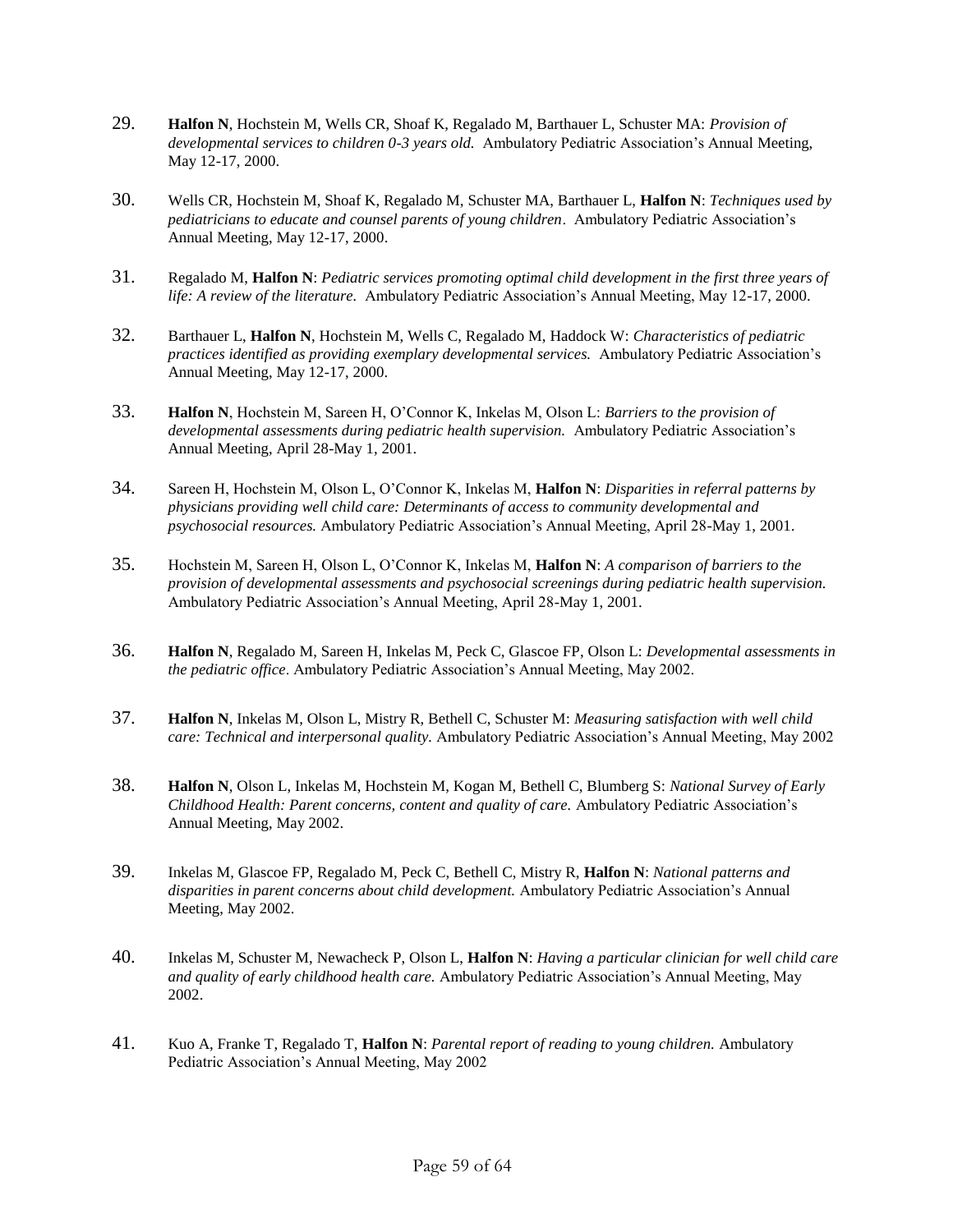- 42. Lu M, Prentice J, Yu S, Inkelas M, Lange L, **Halfon N**: *Disparities in attendance of childbirth classes and breastfeeding: Evidence from a national survey*. Ambulatory Pediatric Association's Annual Meeting, May 2002.
- 43. Regalado M, Wissow L, Inkelas M, Wright K, Sareen H, **Halfon N**: *Discipline and punishment strategies among families with young children*. Ambulatory Pediatric Association's Annual Meeting, May 2002.
- 44. Sareen H, Regalado M, Tullis E, Mistry R, **Halfon N:** *Childcare: Do providers discuss it with parents of young children?* Ambulatory Pediatric Association's Annual Meeting, May 2002.
- 45. Santoli J, Mokdad AH, Barker L, Rodewald L, Olson L, **Halfon N**: *Insurance status and vaccination coverage among U.S. preschool children.* Ambulatory Pediatric Association's Annual Meeting, May 2002.
- 46. Inkelas M, **Halfon N**, Olson L, Bethell C, Schuster M: *Satisfaction with Well Child Care: Technical and Interpersonal Quality.* Association for Health Services Research Annual Meeting, June 2002.
- 47. Olson L, **Halfon N**, O'Connor K, Inkelas M: *Health Supervision for Infants and Toddlers: Do Parents and Pediatricians Agree?* Association for Health Services Research Annual Meeting, June 2002.
- 48. Bethell C, Peck C, Inkelas M, Blumberg S, Olson L, **Halfon N**: *National estimates of preventive health care quality for young children: Toward a comprehensive picture of health care system performance*. Association for Health Services Research Annual Meeting, June 2002.
- 49. Olson L, Inkelas M, **Halfon N**: *Preventive Healthcare and Psychosocial Needs of Infants and Toddlers in Lower-Income Families.* Pediatric Academic Societies' (PAS) Annual Meeting, May 2003.
- 50. Kuo A, Inkelas M, Franke T, **Halfon N**: *Family Environment and Health Care Experiences of Children with Poorer Health*. Pediatric Academic Societies' (PAS) Annual Meeting, May 2003.
- 51. Stevens G, Mistry R, **Halfon N**: *Patient-Provider Racial and Ethnic Concordances and Disparities in the Provision of Anticipatory Guidance and Psychosocial Counseling*. Pediatric Academic Societies' (PAS) Annual Meeting, May 2003.
- 52. Stevens G, Inkelas M, Kuo A, Peek-Asa C, Olson L, **Halfon N**: *Child Injury Prevention: Disparities in Physician Guidance and Parent Practice*. Pediatric Academic Societies' (PAS) Annual Meeting, May 2003.
- 53. Sareen H, Regalado M, **Halfon N**: *Anticipatory Guidance on Routines Among Families with Young Children: A National Study*. Pediatric Academic Societies' (PAS) Annual Meeting, May 2003.
- 54. Sareen H, Regalado N, **Halfon N**: *Sociodemographic and Family Function Predictors of Consistent Routines and Daily Activities in Families with Young Children*. Pediatric Academic Societies' (PAS) Annual Meeting, May 2003.
- 55. Regalado N, Sareen H, **Halfon N**: *The Use of Proactive and Reactive Discipline Strategies Among Families with Young Children: Impact of Daily Routines and Activities*. Pediatric Academic Societies' (PAS) Annual Meeting, May 2003.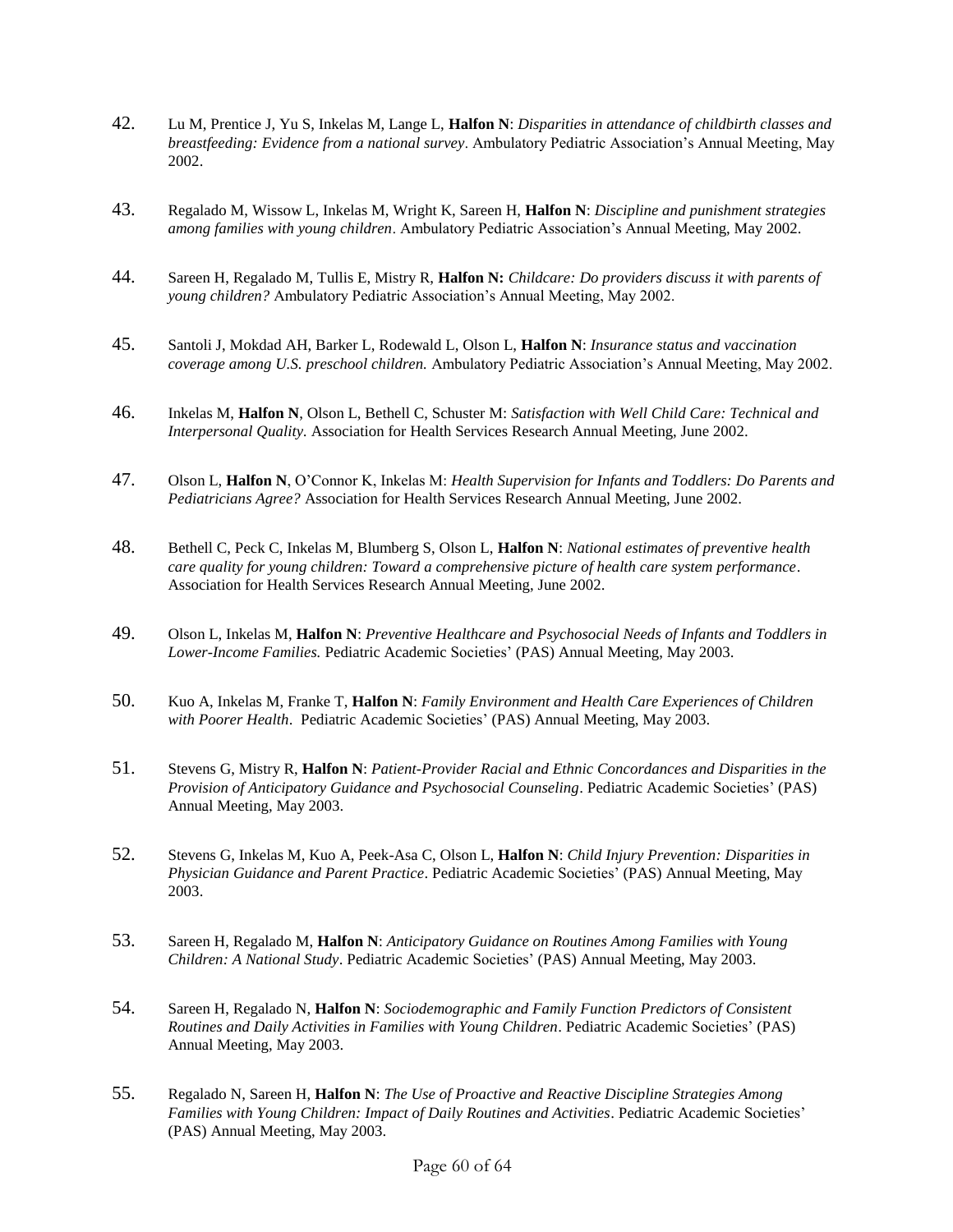- 56. Kuo A, Inkelas M, Wright K, Franke T, **Halfon N**: *Developing Medical Homes: Are Pediatricians Practicing Family Centered Care*. Pediatric Academic Societies' (PAS) Annual Meeting, May 2003.
- 57. Park C, **Halfon N**, Inkelas M, Olson L: *What Explains Racial/Ethnic Disparities in Health Services Utilization Among Young Children*. Pediatric Academic Societies' (PAS) Annual Meeting, May 2003.
- 58. **Halfon N**, Mistry R, Inkelas M, Stevens G, Olson L: *Missed Opportunities for Anticipatory Guidance in Pediatric Health Services for Young Children*. Pediatric Academic Societies' (PAS) Annual Meeting, May 2003.
- 59. Lotstein D, Inkelas M, Larson K, **Halfon N**. *Planning for Medical Transitions for Adolescents with Special Health Care Needs.* Pediatric Academic Societies' Annual Meeting, May 2004.
- 60. Kuo AA, **Halfon N**. *Factors Contributing to the Feeding Practices of Young Infants*. Pediatric Academic Societies' Annual Meeting, May 2004.
- 61. Kuo AA, **Halfon N**. *Never Reading to Young Children: Parent and Household Factors*. Pediatric Academic Societies' Annual Meeting, May 2004.
- 62. Sareen H, Mistry R, Stevens GD, **Halfon N**. *The Differential Impact of Poor Mental Health on Parenting Practices Within Three Racial/Ethnic Groups.* Pediatric Academic Societies' Annual Meeting, May 2004.
- 63. Mistry R, Stevens GD, Sareen H, **Halfon N**. *Mental Health of Mothers with Young Children: The Influence of Child Rearing-Related Stressors.* Pediatric Academic Societies' Annual Meeting, May 2004.
- 64. Stevens GD, Zuckerman B, Inkelas M, **Halfon N**. *Spare Care: The Prevalence and Correlates of Inadequate Basic Pediatric Preventive Services.* Pediatric Academic Societies' Annual Meeting, May 2004.
- 65. Stevens GD, Mistry R, Seid M, Sareen H, **Halfon N**. *Health Status and Primary Care Access Among California's Vulnerable Children.* Presented at the AcademyHealth Annual Research Meeting. San Diego, CA. June 5th, 2004.
- 66. Stevens GD, Ahn PL, Shi L, **Halfon N**. *Vulnerability and the Health Status and Developmental Risks of Young Children.* Presented at the AcademyHealth Annual Research Meeting. San Diego, CA. June 5th, 2004.
- 67. Stevens GD, **Halfon N**. *Primary Care Access for Vulnerable Children in California.* Pediatric Academic Societies' Annual Meeting, May 2005.
- 68. Russ SA, Regalado M, Kuo AA, Inkelas M, Samson K, Lo WS, **Halfon N**. *Qualitative Analysis of County-Wide Developmental Services Needs.* Pediatric Academic Societies' Annual Meeting, May 2005.
- 69. Lotstein DS, Inkelas M, Hays R, **Halfon N**. *Processes and Outcomes in the Transition of Care for Youth with Chronic Childhood Illness.* Pediatric Academic Societies' Annual Meeting, May 2005.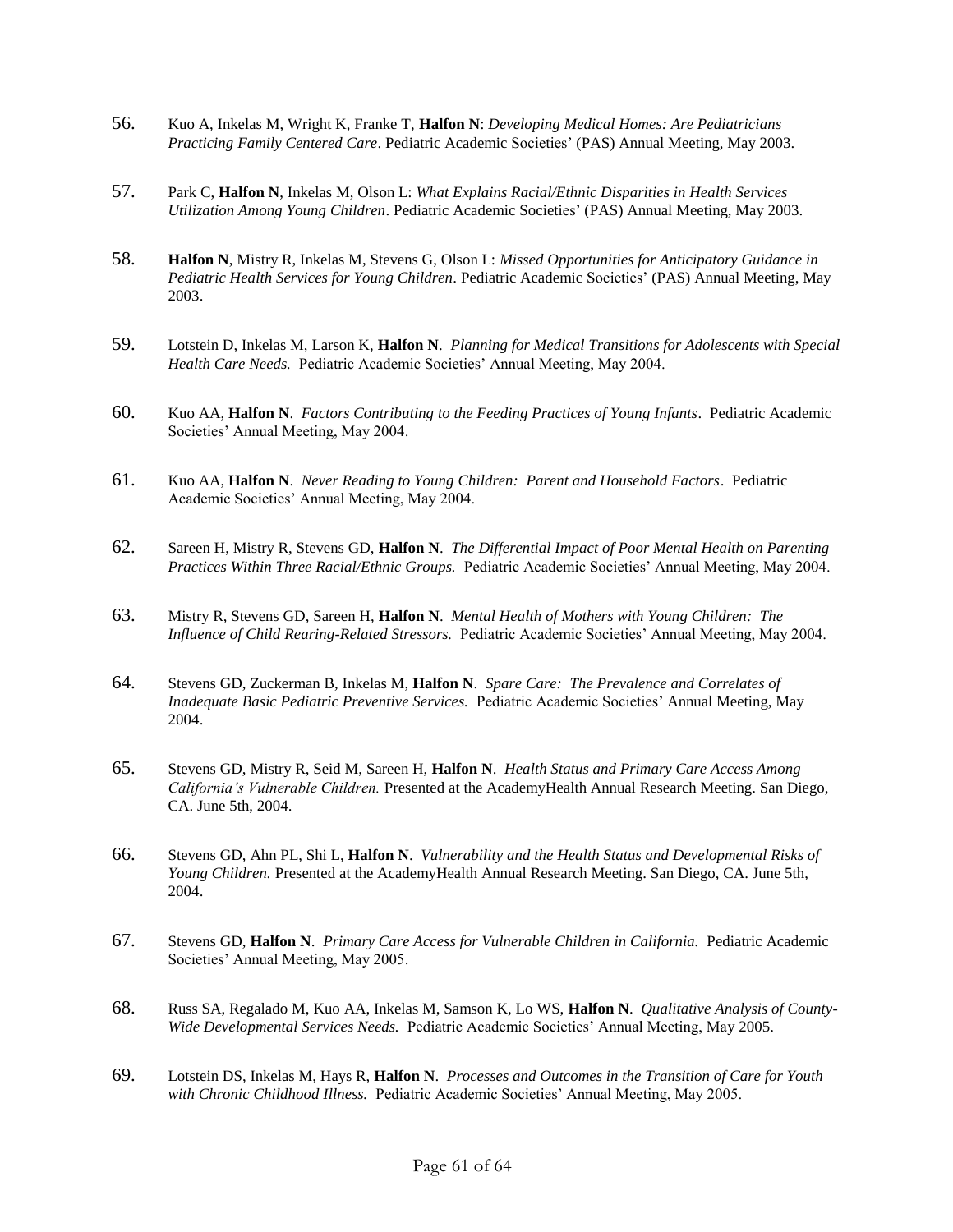- 70. Kuo AA, Samson KM, Lotstein DS, Inkelas M, **Halfon N**. *Improving Well-Child Care in the US: Lessons from Other Countries.* Pediatric Academic Societies' Annual Meeting, May 2005.
- 71. **Halfon N**, Larson K. *Parental Health Development Investments in the Early Years.* Pediatric Academic Societies' Annual Meeting, May 2005.
- 72. Kuo AA, Inkelas M, **Halfon N**. *Parent Beliefs on Early Childhood Development Affect Child Care Selection.* Pediatric Academic Societies' Annual Meeting, May 2005.
- 73. Regalado MG, Larson K, Socolar R, Wissow LS, **Halfon N**. *What Triggers Discipline Counseling at the Health Visit.* Pediatric Academic Societies' Annual Meeting, May 2005.
- 74. Larson K, **Halfon N**. *Income Gradients in Young Children's Health and Health Care*. Pediatric Academic Societies' Annual Meeting, May 2005.
- 75. **Halfon N**. *New and Emerging Models for Pediatric Primary Care.* Pediatric Academic Societies' Annual Meeting, May 2005.
- 76. Perez V, Russ SA, Larson K, **Halfon N**, Crall J. *Parent Reported Dental Status and Predictors of Service Use Among Latino Children*. Pediatric Academic Societies' Annual Meeting, April-May 2006.
- 77. Larson K, Russ SA, Crall J, **Halfon N**. *Social Risk Factors-Predictors of Child Health Status?* Pediatric Academic Societies' Annual Meeting, April-May 2006.
- 78. **Halfon N**, Uyeda K. *Improving Health Service Coordination Through Fiscal Consolidation: Results of the Robert Wood Johnson Child Health Initiative*. Pediatric Academic Societies' Annual Meeting, April-May 2006.
- 79. Russ SA, Larson K, Franke T, **Halfon N**. *Who's Watching Television? National Data on Media Use of School-Age Children.* Pediatric Academic Societies' Annual Meeting, April-May 2006.
- 80. Roundtable **Halfon N**, DuPlessis, H, Peterson M, & Leibowitz, A. *Blue Sky Project: Expanding Discussions on Health Care Reform.* Presented at the AcademyHealth Annual Research Meeting. Seattle, WA. June 26th, 2006.
- 81. Russ SA, Larson K, Franke T, **Halfon N**. *Who's Watching Television? National Data on Media Use of School-Age Children.* Pediatric Academic Societies' Annual Meeting, April-May 2006.
- 82. Larson K & **Halfon N**. *Parental Divorce and Adult Longevity.* Pediatric Academic Societies' Annual Meeting, May 2009.
- 83. Larson K, Russ SA, Kahn RS, **Halfon N**. *Patterns of Co-Morbidity, Functioning and Service Use for Children with ADHD*. Pediatric Academic Societies' Annual Meeting, May 2010.
- 84. **Halfon N**, Larson K. *Childhood Asthma and Income: Gradients in Impact and Utilization of Health Services.*. Pediatric Academic Societies' Annual Meeting, May 2010.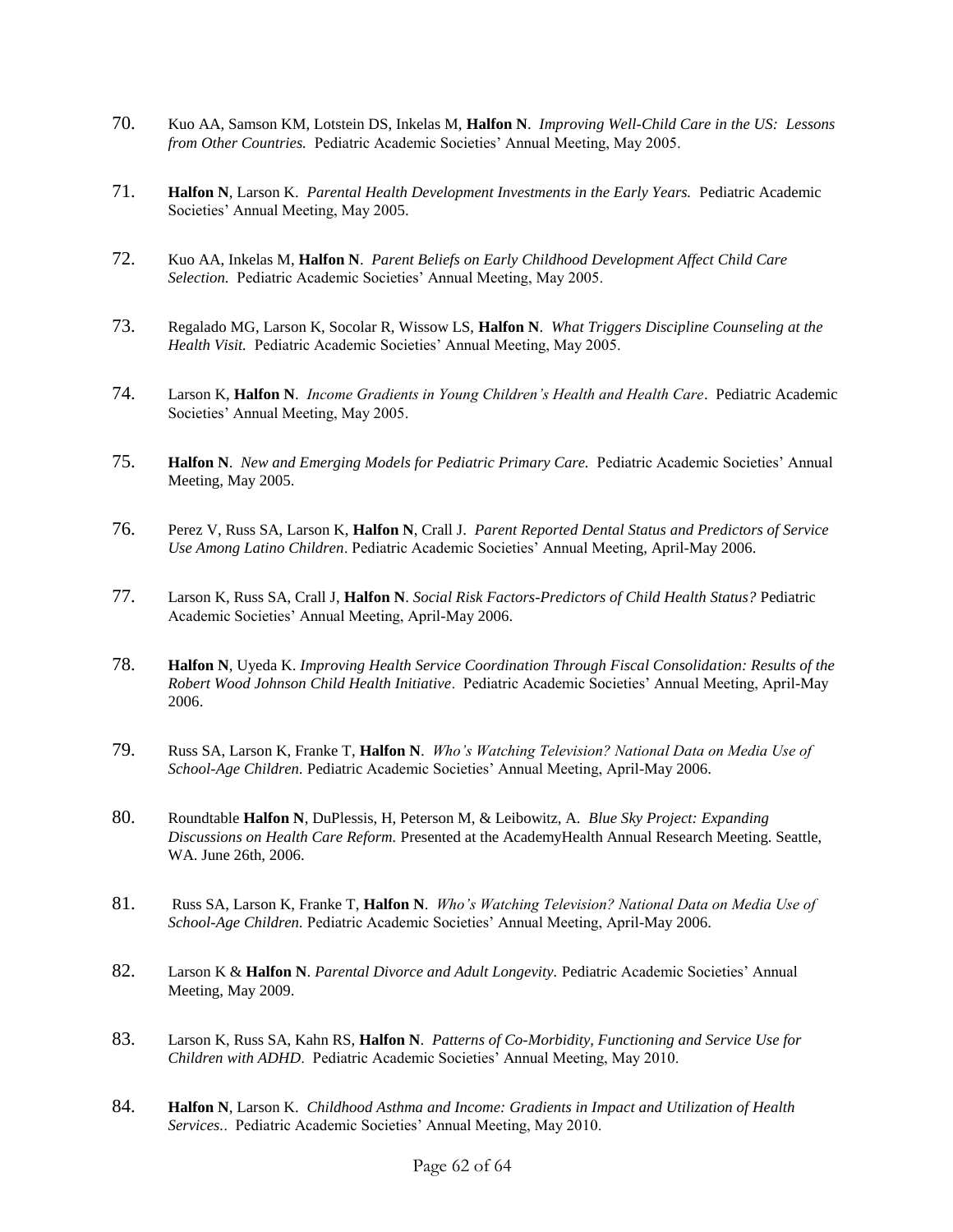- 85. **Halfon N**, Larson K, Guerrero A. *Co-morbidities of Obesity for US Children.* Pediatric Academic Societies' Annual Meeting, May 2010.
- 86. Russ SA, Larson K, **Halfon N**. *A National Profile of Childhood Epilepsy, 2007*, May 2010.
- 87. Larson K, Russ SA, **Halfon N**. *Socioeconomic Status Gradients in Early Family Health Behaviors and Childhood Obesity.* Pediatric Academic Societies' Annual Meeting, April 2012.
- 88. Larson K, Russ SA, **Halfon N**. *Social Gradients in Cognitive Abilities at Kindergarten Entry.* Pediatric Academic Societies' Annual Meeting, April 2012.
- 89. Pedrazzani S, McMichael J, Stobl M, Kirkpatrick G & **Halfon, N**. *Improving coverage of an address-based sampling frame for the National Children's Study, Los Angeles County*. American Public Health Association Annual Meeting, October 2012.
- 90. Stobl M, Pedrazzani S, Kirkpatrick G, Weger S & **Halfon, N**. *Evaluating conversion techniques used in the National Children's Study high-low intensity recruitment strategy*. American Public Health Association Annual Meeting, October 2012.

# **BOOKS and EDITED VOLUMES:**

- 1. **Halfon N**, McGlynn EA, Steinwachs DM, Valentine W (guest eds). *Improving the Quality of Healthcare for Children: An Agenda for Research*. A Special Supplement to Health Services Research, Volume 33 (Number 4), October 1998 (Part II).
- 2. **Halfon N**, Shulman E, Hochstein M, Shannon M (eds). (2000). *Building Community Systems for Young Children: A Resource Guide for Implementing Proposition 10*. Los Angeles, CA: UCLA Center for Healthier Children, Families and Communities.
- 3. **Halfon N**, McLearn KT, Schuster M (eds*). Child Rearing in America: Challenges Facing Parents of Young Children*. New York: Cambridge University Press. 2002.
- 4. **Halfon N**, Rice T, Inkelas M (eds). *Building State Early Childhood Comprehensive Systems Series.* Los Angeles: National Center for Infant and Early Childhood Health Policy. 2004.
- 5. **Halfon N,** Olson LM (eds.) *Content and Quality of Health Care for Young Children: Results from the 2000 National Survey of Early Childhood Health.* Supplement to Pediatrics. Volume 113, Number 6. June 2004.

## **COMMITTEE POLICY STATEMENTS and REPORTS:**

- 1. **Halfon N:** Committee Member on American Academy of Pediatrics Committee on Child Health Financing. *Financing of Substance Abuse Treatment for Children and Adolescents.* Pediatrics, 95(2):208-10, February 1995.
- 2. **Halfon N:** Committee Member on American Academy of Pediatrics Committee on Child Health Financing. *Guiding Principles for Managed Care Arrangements for the Health Care of Infants, Children, Adolescents, and Young Adults.* Pediatrics, 95(4):613-5, April 1995.